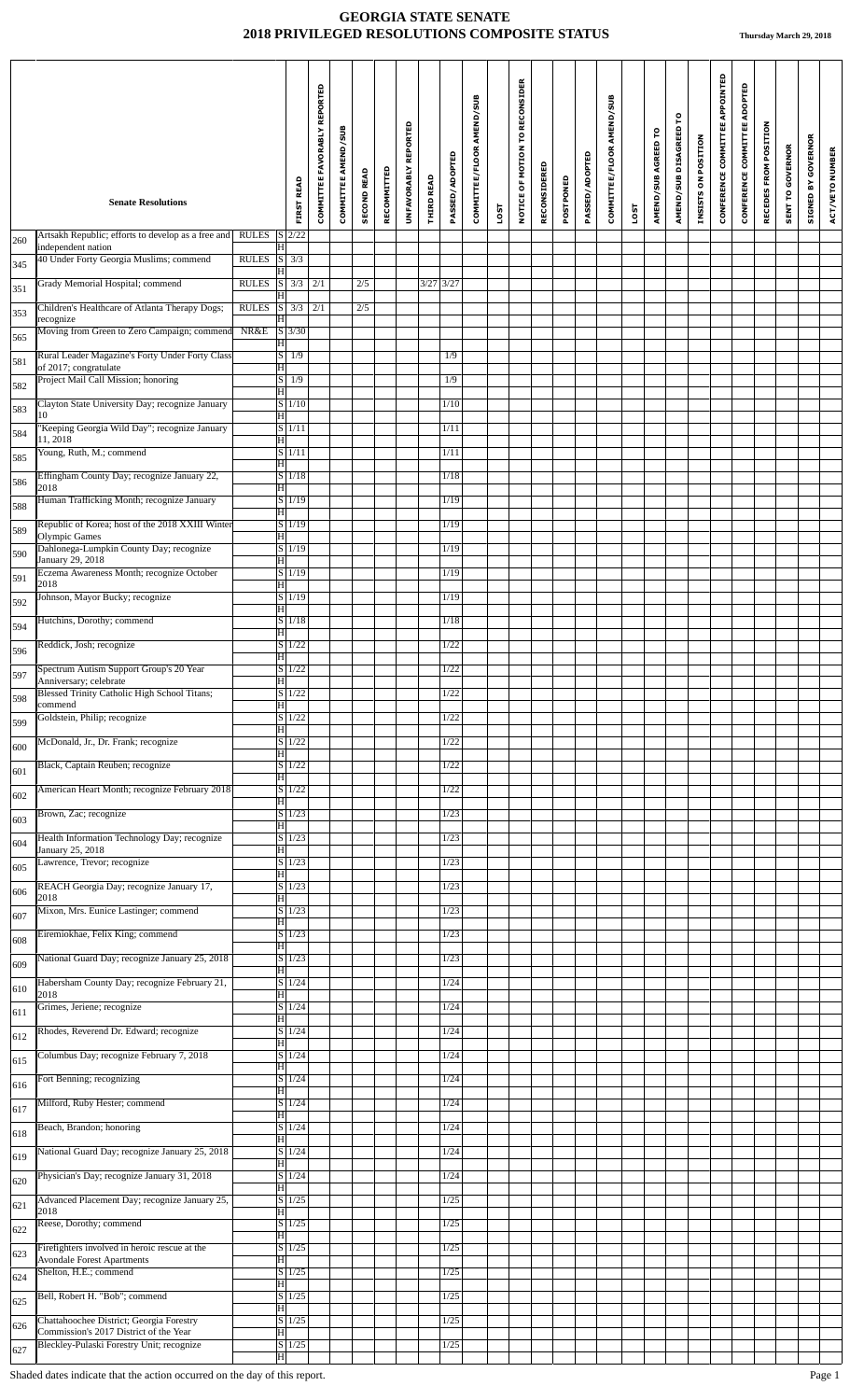|     | <b>Senate Resolutions</b>                                                              |                                           | <b>FIRST READ</b>               | COMMITTEE FAVORABLY REPORTED | COMMITTEE AMEND/SUB | <b>SECOND READ</b> | RECOMMITTED | UNFAVORABLY REPORTED | <b>THIRD READ</b> | PASSED/ADOPTED | COMMITTEE/FLOOR AMEND/SUB |      | NOTICE OF MOTION TO RECONSIDER | RECONSIDERED | POSTPONED | <b>PASSED/ADOPTED</b> | COMMITTEE/FLOOR AMEND/SUB |             | AMEND/SUB AGREED TO | AMEND/SUB DISAGREED TO | INSISTS ON POSITION | CONFERENCE COMMITTEE APPOINTED | CONFERENCE COMMITTEE ADOPTED | RECEDES FROM POSITION | <b>SENT TO GOVERNOR</b> | <b>GOVERNOR</b><br>SIGNED BY | ACT/VETO NUMBER |
|-----|----------------------------------------------------------------------------------------|-------------------------------------------|---------------------------------|------------------------------|---------------------|--------------------|-------------|----------------------|-------------------|----------------|---------------------------|------|--------------------------------|--------------|-----------|-----------------------|---------------------------|-------------|---------------------|------------------------|---------------------|--------------------------------|------------------------------|-----------------------|-------------------------|------------------------------|-----------------|
|     |                                                                                        |                                           |                                 |                              |                     |                    |             |                      |                   |                |                           | LOST |                                |              |           |                       |                           | <b>LOST</b> |                     |                        |                     |                                |                              |                       |                         |                              |                 |
| 628 | Pike-Spalding-Lamar-Upson-Clayton Forestry<br>Unit; recognize                          | H                                         | $S\vert 1/25$                   |                              |                     |                    |             |                      |                   | 1/25           |                           |      |                                |              |           |                       |                           |             |                     |                        |                     |                                |                              |                       |                         |                              |                 |
| 630 | Partnership Against Domestic Violence;<br>recognize                                    | H                                         | $S \mid 1/29$                   |                              |                     |                    |             |                      |                   | 1/29           |                           |      |                                |              |           |                       |                           |             |                     |                        |                     |                                |                              |                       |                         |                              |                 |
| 632 | Monroe County Day; recognize February 1, 2018                                          | H                                         | $S$ 1/29                        |                              |                     |                    |             |                      |                   | 1/29           |                           |      |                                |              |           |                       |                           |             |                     |                        |                     |                                |                              |                       |                         |                              |                 |
| 633 | Massey, Delano; congratulate                                                           | $\overline{\mathrm{H}}$                   | $S\vert 1/29$                   |                              |                     |                    |             |                      |                   | 1/29           |                           |      |                                |              |           |                       |                           |             |                     |                        |                     |                                |                              |                       |                         |                              |                 |
| 634 | Williamson, Shirley; commend                                                           | H                                         | S/1/29                          |                              |                     |                    |             |                      |                   | 1/29           |                           |      |                                |              |           |                       |                           |             |                     |                        |                     |                                |                              |                       |                         |                              |                 |
| 635 | Prostate Cancer Awareness Day; recognize<br>February 6, 2018                           | H                                         | S 1/29                          |                              |                     |                    |             |                      |                   | 1/29           |                           |      |                                |              |           |                       |                           |             |                     |                        |                     |                                |                              |                       |                         |                              |                 |
| 636 | Big Brothers Big Sisters (BBBS); recognize                                             | H                                         | $S\vert 1/29$                   |                              |                     |                    |             |                      |                   | 1/29           |                           |      |                                |              |           |                       |                           |             |                     |                        |                     |                                |                              |                       |                         |                              |                 |
| 637 | Boy Scout Troop 506; commend                                                           |                                           | $S\vert 1/29$                   |                              |                     |                    |             |                      |                   | 1/29           |                           |      |                                |              |           |                       |                           |             |                     |                        |                     |                                |                              |                       |                         |                              |                 |
| 638 | Georgia Farm Bureau Federation Day; recognize                                          | H                                         | S 1/29                          |                              |                     |                    |             |                      |                   | 1/29           |                           |      |                                |              |           |                       |                           |             |                     |                        |                     |                                |                              |                       |                         |                              |                 |
| 639 | February 13, 2018<br>Georgia State University's Legislative Health                     | $\overline{\mathrm{H}}$                   | S/1/29                          |                              |                     |                    |             |                      |                   | 1/29           |                           |      |                                |              |           |                       |                           |             |                     |                        |                     |                                |                              |                       |                         |                              |                 |
| 640 | Policy Certificate Program<br>Wilder, Sharon; recognize                                | $\overline{\mathrm{H}}$                   | S 1/30                          |                              |                     |                    |             |                      |                   | 1/30           |                           |      |                                |              |           |                       |                           |             |                     |                        |                     |                                |                              |                       |                         |                              |                 |
|     | Leadership Bulloch Class of 2018; commend                                              | $\vert H \vert$                           | $S\vert 1/30$                   |                              |                     |                    |             |                      |                   | 1/30           |                           |      |                                |              |           |                       |                           |             |                     |                        |                     |                                |                              |                       |                         |                              |                 |
| 641 | Jones, Nelson Lee; recognize                                                           | H                                         | $\overline{S}$   1/30           |                              |                     |                    |             |                      |                   | 1/30           |                           |      |                                |              |           |                       |                           |             |                     |                        |                     |                                |                              |                       |                         |                              |                 |
| 642 | Atlanta Fire 14u Elite Hockey Team; commend                                            | H                                         | $S\overline{1/30}$              |                              |                     |                    |             |                      |                   | 1/30           |                           |      |                                |              |           |                       |                           |             |                     |                        |                     |                                |                              |                       |                         |                              |                 |
| 643 | Military Chaplains; recognize                                                          | $\overline{\mathrm{H}}$                   | S/1/30                          |                              |                     |                    |             |                      |                   | 1/30           |                           |      |                                |              |           |                       |                           |             |                     |                        |                     |                                |                              |                       |                         |                              |                 |
| 644 | Lupus Advocacy Day; recognize March 1, 2018                                            | H                                         | $S \mid 1/30$                   |                              |                     |                    |             |                      |                   | 1/30           |                           |      |                                |              |           |                       |                           |             |                     |                        |                     |                                |                              |                       |                         |                              |                 |
| 645 |                                                                                        | H                                         |                                 |                              |                     |                    |             |                      |                   |                |                           |      |                                |              |           |                       |                           |             |                     |                        |                     |                                |                              |                       |                         |                              |                 |
| 646 | Irwin County High School Indians Boys Tennis<br>Team; recognize                        | H                                         | $S \vert 1/30$                  |                              |                     |                    |             |                      |                   | 1/30           |                           |      |                                |              |           |                       |                           |             |                     |                        |                     |                                |                              |                       |                         |                              |                 |
| 647 | Rome High School Wolves Football Team;<br>congratulate                                 | $\overline{\mathrm{H}}$                   | $S \mid 1/30$                   |                              |                     |                    |             |                      |                   | 1/30           |                           |      |                                |              |           |                       |                           |             |                     |                        |                     |                                |                              |                       |                         |                              |                 |
| 648 | Marquis de LaFayette Day; recognize September<br>6                                     | $\overline{\mathbf{H}}$                   | $S\vert 1/30$                   |                              |                     |                    |             |                      |                   | 1/30           |                           |      |                                |              |           |                       |                           |             |                     |                        |                     |                                |                              |                       |                         |                              |                 |
| 650 | Georgia Academy of Anesthesiologist Assistants;<br>recognize                           | H                                         | $S \mid 1/30$                   |                              |                     |                    |             |                      |                   | 1/30           |                           |      |                                |              |           |                       |                           |             |                     |                        |                     |                                |                              |                       |                         |                              |                 |
| 651 | <b>Bleckley County FFA Forestry Team; recognize</b>                                    | H                                         | $S \vert 1/30$                  |                              |                     |                    |             |                      |                   | 1/30           |                           |      |                                |              |           |                       |                           |             |                     |                        |                     |                                |                              |                       |                         |                              |                 |
| 652 | Georgia Association of Broadcasters (GAB);<br>recognize                                | H                                         | S 1/30                          |                              |                     |                    |             |                      |                   | 1/30           |                           |      |                                |              |           |                       |                           |             |                     |                        |                     |                                |                              |                       |                         |                              |                 |
| 653 | National School Counseling Week; recognize<br>February 5-9, 2018                       | H                                         | $S \mid 1/30$                   |                              |                     |                    |             |                      |                   | 1/30           |                           |      |                                |              |           |                       |                           |             |                     |                        |                     |                                |                              |                       |                         |                              |                 |
| 654 | National Future Farmers of America (FFA) Day;                                          |                                           | $S \vert 1/30$                  |                              |                     |                    |             |                      |                   | 1/30           |                           |      |                                |              |           |                       |                           |             |                     |                        |                     |                                |                              |                       |                         |                              |                 |
| 655 | recognize February 20, 2018<br>"Community Health Centers Day"; recognize               | H                                         | $S \mid 1/30$                   |                              |                     |                    |             |                      |                   | 1/30           |                           |      |                                |              |           |                       |                           |             |                     |                        |                     |                                |                              |                       |                         |                              |                 |
| 656 | February 1, 2018<br>Jones, Chipper; congratulate                                       | H                                         | $S \mid 1/31$                   |                              |                     |                    |             |                      |                   | 1/31           |                           |      |                                |              |           |                       |                           |             |                     |                        |                     |                                |                              |                       |                         |                              |                 |
| 657 | GSRA Day; recognize January 31, 2018                                                   | H                                         | $S \mid 1/31$                   |                              |                     |                    |             |                      |                   | 1/31           |                           |      |                                |              |           |                       |                           |             |                     |                        |                     |                                |                              |                       |                         |                              |                 |
| 658 | National Girls and Women in Sports Day;                                                | H                                         | $S \mid 1/31$                   |                              |                     |                    |             |                      |                   | 1/31           |                           |      |                                |              |           |                       |                           |             |                     |                        |                     |                                |                              |                       |                         |                              |                 |
|     | recognize February 7, 2018<br>Marine Corps Logistics Base Albany and Marine            | Ηl                                        | S 1/31                          |                              |                     |                    |             |                      |                   | 1/31           |                           |      |                                |              |           |                       |                           |             |                     |                        |                     |                                |                              |                       |                         |                              |                 |
| 659 | Corps Logistics Command Day<br>Wasden, Jr., Wiley Anderson; honor                      | H                                         | S 1/31                          |                              |                     |                    |             |                      |                   | 1/31           |                           |      |                                |              |           |                       |                           |             |                     |                        |                     |                                |                              |                       |                         |                              |                 |
| 660 | Albany-Dougherty County Day; recognize                                                 | H                                         | $\overline{S}$ 1/31             |                              |                     |                    |             |                      |                   | 1/31           |                           |      |                                |              |           |                       |                           |             |                     |                        |                     |                                |                              |                       |                         |                              |                 |
| 661 | February 21, 2018<br>Goss, Chief Deputy William Frank; recognize                       | H                                         | S 1/31                          |                              |                     |                    |             |                      |                   | 1/31           |                           |      |                                |              |           |                       |                           |             |                     |                        |                     |                                |                              |                       |                         |                              |                 |
| 662 | Apple Day; recognize February 15, 2018                                                 | H                                         | $\overline{S}$ 1/31             |                              |                     |                    |             |                      |                   | 1/31           |                           |      |                                |              |           |                       |                           |             |                     |                        |                     |                                |                              |                       |                         |                              |                 |
| 663 |                                                                                        | $\overline{H}$                            |                                 |                              |                     |                    |             |                      |                   |                |                           |      |                                |              |           |                       |                           |             |                     |                        |                     |                                |                              |                       |                         |                              |                 |
| 664 | Georgia Cattlemen's Association; recognize                                             | H                                         | S 1/31                          |                              |                     |                    |             |                      |                   | 1/31           |                           |      |                                |              |           |                       |                           |             |                     |                        |                     |                                |                              |                       |                         |                              |                 |
| 665 | Girl Scout Day; recognize February 6, 2018                                             | H                                         | $S \mid 1/31$                   |                              |                     |                    |             |                      |                   | 1/31           |                           |      |                                |              |           |                       |                           |             |                     |                        |                     |                                |                              |                       |                         |                              |                 |
| 666 | Korean American Vietnam War Veterans of<br>Georgia; honor                              | H                                         | $S \mid 1/31$                   |                              |                     |                    |             |                      |                   | 1/31           |                           |      |                                |              |           |                       |                           |             |                     |                        |                     |                                |                              |                       |                         |                              |                 |
| 667 | Atlanta United; recognize                                                              | $\overline{\mathrm{H}}$                   | $S \mid 1/31$                   |                              |                     |                    |             |                      |                   | 1/31           |                           |      |                                |              |           |                       |                           |             |                     |                        |                     |                                |                              |                       |                         |                              |                 |
| 668 | Berry, John; recognize                                                                 | $\overline{\mathrm{H}}$                   | $S$ 1/31                        |                              |                     |                    |             |                      |                   | 1/31           |                           |      |                                |              |           |                       |                           |             |                     |                        |                     |                                |                              |                       |                         |                              |                 |
| 669 | 6th Annual Legislative Fly-In; recognize<br>February 13, 2018                          | H                                         | $S \mid 1/31$                   |                              |                     |                    |             |                      |                   | 1/31           |                           |      |                                |              |           |                       |                           |             |                     |                        |                     |                                |                              |                       |                         |                              |                 |
| 670 | Harper, Dr. John; recognize                                                            |                                           | $S \vert 1/31$                  |                              |                     |                    |             |                      |                   | 1/31           |                           |      |                                |              |           |                       |                           |             |                     |                        |                     |                                |                              |                       |                         |                              |                 |
| 671 | Battles, Representative Paul; recognize                                                | H                                         | $\overline{S}$ $\overline{2}/1$ |                              |                     |                    |             |                      |                   | 2/1            |                           |      |                                |              |           |                       |                           |             |                     |                        |                     |                                |                              |                       |                         |                              |                 |
| 672 | 4-H Day; recognize February 1, 2018                                                    | H                                         | $S \mid 2/1$                    |                              |                     |                    |             |                      |                   | 2/1            |                           |      |                                |              |           |                       |                           |             |                     |                        |                     |                                |                              |                       |                         |                              |                 |
| 674 | <b>Emergency Medical Services Recognition Day;</b>                                     | H                                         | $S \mid 2/1$                    |                              |                     |                    |             |                      |                   | 2/1            |                           |      |                                |              |           |                       |                           |             |                     |                        |                     |                                |                              |                       |                         |                              |                 |
|     | recognize February 13, 2018<br><b>Firefighters Recognition Day; recognize February</b> | H                                         | $S \mid 2/1$                    |                              |                     |                    |             |                      |                   | 2/1            |                           |      |                                |              |           |                       |                           |             |                     |                        |                     |                                |                              |                       |                         |                              |                 |
| 675 | 6,2018<br>Bemont, John; recognize                                                      | $\overline{\mathrm{H}}$<br>S <sub>1</sub> | 2/1                             |                              |                     |                    |             |                      |                   | 2/1            |                           |      |                                |              |           |                       |                           |             |                     |                        |                     |                                |                              |                       |                         |                              |                 |
| 676 | National Wear Red Day; recognize February 2,                                           | $\overline{\mathrm{H}}$                   | $S$ 2/1                         |                              |                     |                    |             |                      |                   | 2/1            |                           |      |                                |              |           |                       |                           |             |                     |                        |                     |                                |                              |                       |                         |                              |                 |
| 677 | 2018<br>Georgia Career and Technical Student                                           | $\vert H \vert$                           | $S$ $2/1$                       |                              |                     |                    |             |                      |                   | 2/1            |                           |      |                                |              |           |                       |                           |             |                     |                        |                     |                                |                              |                       |                         |                              |                 |
| 678 | Organization's Day; February 21, 2018                                                  | $\overline{\mathbf{H}}$                   |                                 |                              |                     |                    |             |                      |                   |                |                           |      |                                |              |           |                       |                           |             |                     |                        |                     |                                |                              |                       |                         |                              |                 |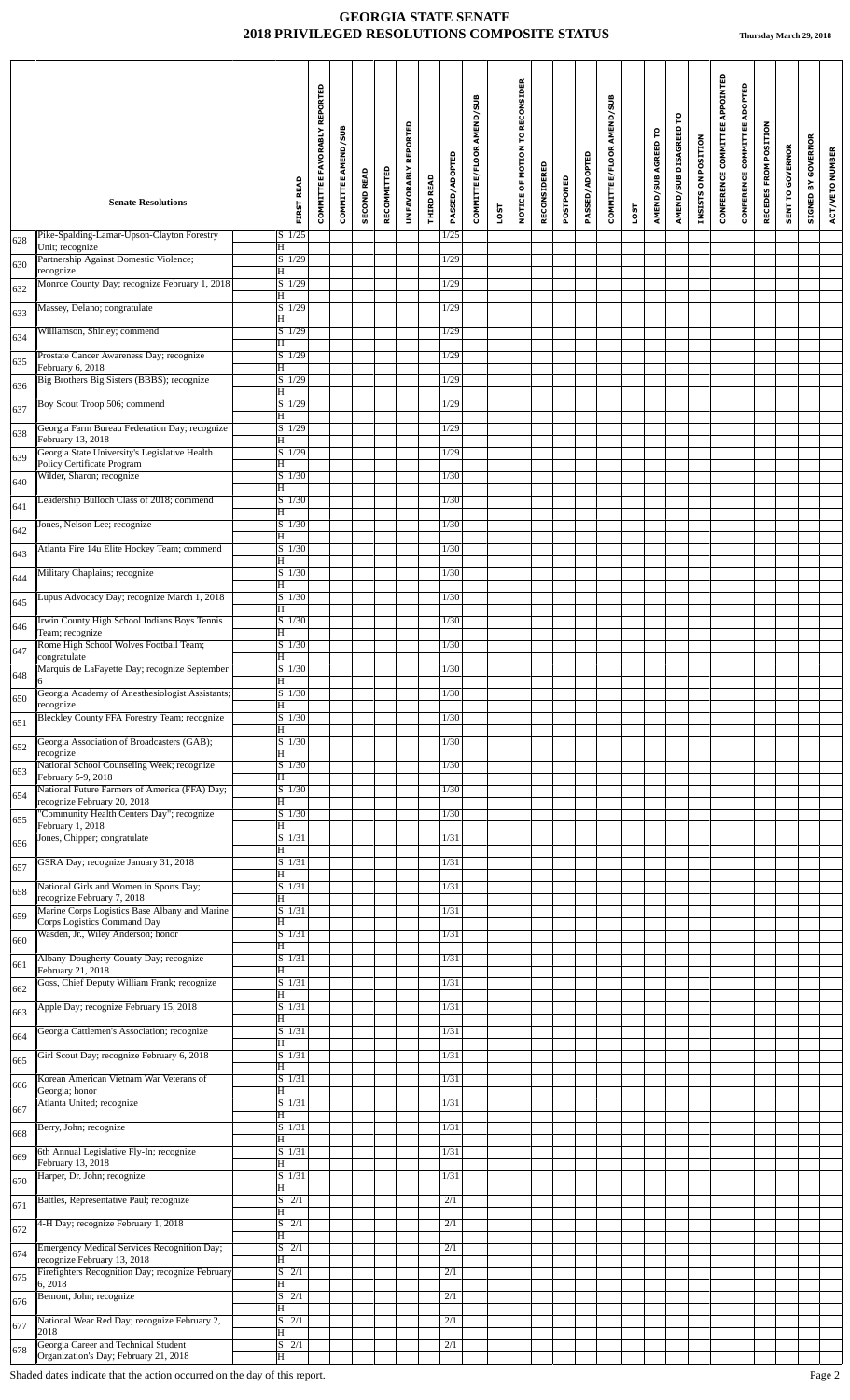|     |                                                                                   |                                                            | REPORTED<br><b>COMMITTEE FAVORABLY</b> | COMMITTEE AMEND/SUB | <b>SECOND READ</b> | RECOMMITTED | UNFAVORABLY REPORTED | <b>THIRD READ</b> | PASSED/ADOPTED   | COMMITTEE/FLOOR AMEND/SUB |      | MOTION TO RECONSIDER | RECONSIDERED | POSTPONED | PASSED/ADOPTED | COMMITTEE/FLOOR AMEND/SUB |      | AMEND/SUB AGREED TO | AMEND/SUB DISAGREED TO | INSISTS ON POSITION | CONFERENCE COMMITTEE APPOINTED | CONFERENCE COMMITTEE ADOPTED | RECEDES FROM POSITION | <b>SENT TO GOVERNOR</b> | <b>GOVERNOR</b><br>ă | ACT/VETO NUMBER |
|-----|-----------------------------------------------------------------------------------|------------------------------------------------------------|----------------------------------------|---------------------|--------------------|-------------|----------------------|-------------------|------------------|---------------------------|------|----------------------|--------------|-----------|----------------|---------------------------|------|---------------------|------------------------|---------------------|--------------------------------|------------------------------|-----------------------|-------------------------|----------------------|-----------------|
|     | <b>Senate Resolutions</b>                                                         | <b>FIRST READ</b>                                          |                                        |                     |                    |             |                      |                   |                  |                           | LOST | NOTICE OF            |              |           |                |                           | LOST |                     |                        |                     |                                |                              |                       |                         | <b>STGNED I</b>      |                 |
| 679 | Groundhog Day; recognize February 2, 2018                                         | 2/1<br> S <br>$ \mathbf{H} $                               |                                        |                     |                    |             |                      |                   | 2/1              |                           |      |                      |              |           |                |                           |      |                     |                        |                     |                                |                              |                       |                         |                      |                 |
| 680 | Family and Consumer Sciences (FCS); recognize                                     | $\lvert S \rvert$<br>2/1<br>$\overline{\mathbf{H}}$        |                                        |                     |                    |             |                      |                   | 2/1              |                           |      |                      |              |           |                |                           |      |                     |                        |                     |                                |                              |                       |                         |                      |                 |
| 683 | Resurgens Orthopaedics Advocacy Day;<br>recognize February 21, 2018               | $S \mid 2/5$<br>H                                          |                                        |                     |                    |             |                      |                   | 2/5              |                           |      |                      |              |           |                |                           |      |                     |                        |                     |                                |                              |                       |                         |                      |                 |
| 684 | Self-Care Month; recognize February, 2018                                         | $\overline{\mathbf{s}}$<br>$\overline{2/5}$                |                                        |                     |                    |             |                      |                   | $\overline{2/5}$ |                           |      |                      |              |           |                |                           |      |                     |                        |                     |                                |                              |                       |                         |                      |                 |
| 686 | 'Reflections" immersive video installments;                                       | $\overline{\mathbf{H}}$<br>$S \mid 2/5$                    |                                        |                     |                    |             |                      |                   | 2/5              |                           |      |                      |              |           |                |                           |      |                     |                        |                     |                                |                              |                       |                         |                      |                 |
| 687 | recognize<br>Clark Atlanta University Day; recognize February                     | ΙH<br>$\lvert S \rvert$<br>2/5                             |                                        |                     |                    |             |                      |                   | 2/5              |                           |      |                      |              |           |                |                           |      |                     |                        |                     |                                |                              |                       |                         |                      |                 |
|     | 14, 2018<br>Gilbert, Specialist Kyle Eugene; honor                                | $\overline{\mathbf{H}}$<br>$\overline{\mathbf{s}}$<br>2/5  |                                        |                     |                    |             |                      |                   | 2/5              |                           |      |                      |              |           |                |                           |      |                     |                        |                     |                                |                              |                       |                         |                      |                 |
| 688 | Georgia Stop The Bleed Day; recognize February                                    | $\overline{\mathbf{H}}$<br>$S \mid 2/5$                    |                                        |                     |                    |             |                      |                   | 2/5              |                           |      |                      |              |           |                |                           |      |                     |                        |                     |                                |                              |                       |                         |                      |                 |
| 689 | 14, 2018<br>Hinesley, Dr. Howard; recognize                                       | $\overline{\mathbf{H}}$<br>$S$ 2/5                         |                                        |                     |                    |             |                      |                   | 2/5              |                           |      |                      |              |           |                |                           |      |                     |                        |                     |                                |                              |                       |                         |                      |                 |
| 690 |                                                                                   | $\overline{\mathbf{H}}$                                    |                                        |                     |                    |             |                      |                   |                  |                           |      |                      |              |           |                |                           |      |                     |                        |                     |                                |                              |                       |                         |                      |                 |
| 691 | Youth Leadership Dawson Class of 2018;<br>recognize                               | S/2/5<br> H                                                |                                        |                     |                    |             |                      |                   | 2/5              |                           |      |                      |              |           |                |                           |      |                     |                        |                     |                                |                              |                       |                         |                      |                 |
| 692 | Mountain Education Charter High School;<br>recognize                              | $\overline{\mathbf{s}}$<br>2/5<br>$\overline{\mathbf{H}}$  |                                        |                     |                    |             |                      |                   | 2/5              |                           |      |                      |              |           |                |                           |      |                     |                        |                     |                                |                              |                       |                         |                      |                 |
| 693 | Grisham, Trey McKinley; recognize; AFSP<br>Georgia Suicide Prevention Day; recog. | $S \mid 2/5$<br> H                                         |                                        |                     |                    |             |                      |                   | 2/5              |                           |      |                      |              |           |                |                           |      |                     |                        |                     |                                |                              |                       |                         |                      |                 |
| 694 | Georgia Society of Ophthalmology Day;<br>recognize February 14, 2018              | $S \mid 2/5$<br>$ {\rm H} $                                |                                        |                     |                    |             |                      |                   | 2/5              |                           |      |                      |              |           |                |                           |      |                     |                        |                     |                                |                              |                       |                         |                      |                 |
| 696 | Georgia Science Teachers Association (GSTA);<br>recognize                         | $S \mid 2/6$<br>$\overline{\mathbf{H}}$                    |                                        |                     |                    |             |                      |                   | 2/6              |                           |      |                      |              |           |                |                           |      |                     |                        |                     |                                |                              |                       |                         |                      |                 |
| 697 | Jackson, Bishop Reginald; recognize                                               | $\vert S \vert 2/5$                                        |                                        |                     |                    |             |                      |                   | 2/5              |                           |      |                      |              |           |                |                           |      |                     |                        |                     |                                |                              |                       |                         |                      |                 |
| 698 | Haltom, Dr. Thomas Lamb; recognize                                                | $\overline{\mathbf{H}}$<br>$\lvert \text{S} \rvert$<br>2/5 |                                        |                     |                    |             |                      |                   | 2/5              |                           |      |                      |              |           |                |                           |      |                     |                        |                     |                                |                              |                       |                         |                      |                 |
| 700 | University of Georgia, Augusta University, the                                    | Iн<br>$S \mid 2/6$                                         |                                        |                     |                    |             |                      |                   | 2/6              |                           |      |                      |              |           |                |                           |      |                     |                        |                     |                                |                              |                       |                         |                      |                 |
|     | Georgia Institute of Technology<br>YMCA; recognize                                | H<br>$S$ 2/6                                               |                                        |                     |                    |             |                      |                   | 2/6              |                           |      |                      |              |           |                |                           |      |                     |                        |                     |                                |                              |                       |                         |                      |                 |
| 701 | Adams, Corporal Brian; commend                                                    | $\overline{\mathbf{H}}$<br>$\left  S \right $ 2/6          |                                        |                     |                    |             |                      |                   | 2/6              |                           |      |                      |              |           |                |                           |      |                     |                        |                     |                                |                              |                       |                         |                      |                 |
| 702 | Youth Equine Championship Day; recognize                                          | Iн<br>$S \mid 2/6$                                         |                                        |                     |                    |             |                      |                   | 2/6              |                           |      |                      |              |           |                |                           |      |                     |                        |                     |                                |                              |                       |                         |                      |                 |
| 703 | February 8, 2018                                                                  | $ \mathbf{H} $                                             |                                        |                     |                    |             |                      |                   |                  |                           |      |                      |              |           |                |                           |      |                     |                        |                     |                                |                              |                       |                         |                      |                 |
| 704 | Atlanta Chapter of World Wings International,<br>Inc.; recognize                  | $\overline{s}$<br>2/6<br>H                                 |                                        |                     |                    |             |                      |                   | 2/6              |                           |      |                      |              |           |                |                           |      |                     |                        |                     |                                |                              |                       |                         |                      |                 |
| 705 | Birdsong, Jr., James C.; commend                                                  | $S \mid 2/6$<br>H                                          |                                        |                     |                    |             |                      |                   | 2/6              |                           |      |                      |              |           |                |                           |      |                     |                        |                     |                                |                              |                       |                         |                      |                 |
| 707 | Kappa Alpha Psi Fraternity Day; recognize<br>February 22, 2018                    | S <br>2/6<br>Iн                                            |                                        |                     |                    |             |                      |                   | 2/6              |                           |      |                      |              |           |                |                           |      |                     |                        |                     |                                |                              |                       |                         |                      |                 |
| 708 | Leadership Dawson and Leadership Dawson<br>Class of 2018; recognize               | S  <br>2/6<br>ΙH                                           |                                        |                     |                    |             |                      |                   | 2/6              |                           |      |                      |              |           |                |                           |      |                     |                        |                     |                                |                              |                       |                         |                      |                 |
| 709 | Woody Gap School Day; recognize February 14,<br>2018                              | $\overline{s}$<br>2/6<br>ΠH                                |                                        |                     |                    |             |                      |                   | 2/6              |                           |      |                      |              |           |                |                           |      |                     |                        |                     |                                |                              |                       |                         |                      |                 |
| 710 | X & Y Chromosome Variations Awareness Day;<br>recognize February 6, 2018          | S <br>2/6                                                  |                                        |                     |                    |             |                      |                   | 2/6              |                           |      |                      |              |           |                |                           |      |                     |                        |                     |                                |                              |                       |                         |                      |                 |
| 711 | Atlanta Super Bowl LIII Host Committee;                                           | H<br>$S$ 2/7                                               |                                        |                     |                    |             |                      |                   | 2/7              |                           |      |                      |              |           |                |                           |      |                     |                        |                     |                                |                              |                       |                         |                      |                 |
| 712 | recognize<br>Math Day; recognize February 13, 2018                                | ΙH<br>$S \mid 2/7$                                         |                                        |                     |                    |             |                      |                   | 2/7              |                           |      |                      |              |           |                |                           |      |                     |                        |                     |                                |                              |                       |                         |                      |                 |
|     | Be THE Voice; honor                                                               | $\overline{\mathbf{H}}$<br>$S \mid 2/7$                    |                                        |                     |                    |             |                      |                   | 2/7              |                           |      |                      |              |           |                |                           |      |                     |                        |                     |                                |                              |                       |                         |                      |                 |
| 713 | Dyslexia Day; recognize February 7, 2018                                          | H<br>$\overline{s}$<br>2/7                                 |                                        |                     |                    |             |                      |                   | 2/7              |                           |      |                      |              |           |                |                           |      |                     |                        |                     |                                |                              |                       |                         |                      |                 |
| 714 | Medical Association of Georgia Medical Reserve                                    | $\overline{\mathbf{H}}$<br>$\overline{\mathbf{s}}$<br>2/7  |                                        |                     |                    |             |                      |                   | 2/7              |                           |      |                      |              |           |                |                           |      |                     |                        |                     |                                |                              |                       |                         |                      |                 |
| 717 | Corps; recognize<br>Ballard, Charles; recognize                                   | H<br>$\lvert S \rvert$<br>2/8                              |                                        |                     |                    |             |                      |                   | 2/8              |                           |      |                      |              |           |                |                           |      |                     |                        |                     |                                |                              |                       |                         |                      |                 |
| 719 |                                                                                   | $\overline{\mathbf{H}}$                                    |                                        |                     |                    |             |                      |                   |                  |                           |      |                      |              |           |                |                           |      |                     |                        |                     |                                |                              |                       |                         |                      |                 |
| 720 | Agriculture Census Month; recognize January,<br>2018                              | S <sub>1</sub><br>2/8<br>H                                 |                                        |                     |                    |             |                      |                   | 2/8              |                           |      |                      |              |           |                |                           |      |                     |                        |                     |                                |                              |                       |                         |                      |                 |
| 721 | Augusta's Interfaith Coalition Day; recognize<br>February 15, 2018                | S  <br>2/8<br>H                                            |                                        |                     |                    |             |                      |                   | 2/8              |                           |      |                      |              |           |                |                           |      |                     |                        |                     |                                |                              |                       |                         |                      |                 |
| 722 | YMCAs of Georgia; recognize                                                       | $\lvert S \rvert$<br>2/8<br>H                              |                                        |                     |                    |             |                      |                   | 2/8              |                           |      |                      |              |           |                |                           |      |                     |                        |                     |                                |                              |                       |                         |                      |                 |
| 723 | Newton, Mayor Craig; recognize                                                    | S <br>2/8<br>H                                             |                                        |                     |                    |             |                      |                   | 2/8              |                           |      |                      |              |           |                |                           |      |                     |                        |                     |                                |                              |                       |                         |                      |                 |
| 724 | Georgia Swarm Pro Lacrosse Team; commend                                          | $\overline{\mathbf{s}}$<br>2/8<br>$ \mathrm{H} $           |                                        |                     |                    |             |                      |                   | 2/8              |                           |      |                      |              |           |                |                           |      |                     |                        |                     |                                |                              |                       |                         |                      |                 |
| 726 | Jackson-Butts County Day; recognize February<br>21, 2018                          | $\vert S \vert 2/8$<br>ΙH                                  |                                        |                     |                    |             |                      |                   | 2/8              |                           |      |                      |              |           |                |                           |      |                     |                        |                     |                                |                              |                       |                         |                      |                 |
| 727 | Georgia Pre-K Week; recognize October 1-5,                                        | $S \vert$<br>2/8                                           |                                        |                     |                    |             |                      |                   | 2/8              |                           |      |                      |              |           |                |                           |      |                     |                        |                     |                                |                              |                       |                         |                      |                 |
| 728 | 2018<br>Childhood Cancer Awareness Month; recognize                               | $\overline{\mathbf{H}}$<br>$S\overline{2/12}$              |                                        |                     |                    |             |                      |                   | 2/12             |                           |      |                      |              |           |                |                           |      |                     |                        |                     |                                |                              |                       |                         |                      |                 |
| 729 | September 2018<br>Magill, Allene Harris; condolences                              | H<br>$S \mid 2/12$                                         |                                        |                     |                    |             |                      |                   | 2/12             |                           |      |                      |              |           |                |                           |      |                     |                        |                     |                                |                              |                       |                         |                      |                 |
|     | Nail, Rafael C.; recognize                                                        | H<br>S/2/12                                                |                                        |                     |                    |             |                      |                   | 2/12             |                           |      |                      |              |           |                |                           |      |                     |                        |                     |                                |                              |                       |                         |                      |                 |
| 730 | Gatewood, Stanton; recognize                                                      | Iн<br>S/2/12                                               |                                        |                     |                    |             |                      |                   | 2/12             |                           |      |                      |              |           |                |                           |      |                     |                        |                     |                                |                              |                       |                         |                      |                 |
| 731 | Strong-Green, Ashley; recognize                                                   | H<br>$S$ $2/12$                                            |                                        |                     |                    |             |                      |                   | 2/12             |                           |      |                      |              |           |                |                           |      |                     |                        |                     |                                |                              |                       |                         |                      |                 |
| 733 |                                                                                   | ΙH                                                         |                                        |                     |                    |             |                      |                   |                  |                           |      |                      |              |           |                |                           |      |                     |                        |                     |                                |                              |                       |                         |                      |                 |
| 734 | Swinsburg, Jonathan; recognize                                                    | $S$ 2/12<br>ΙH                                             |                                        |                     |                    |             |                      |                   | 2/12             |                           |      |                      |              |           |                |                           |      |                     |                        |                     |                                |                              |                       |                         |                      |                 |
| 735 | Huggett, Skylar; recognize                                                        | $S$ $2/12$<br>$ \mathbf{H} $                               |                                        |                     |                    |             |                      |                   | 2/12             |                           |      |                      |              |           |                |                           |      |                     |                        |                     |                                |                              |                       |                         |                      |                 |
| 736 | Young Farmers Day; recognize February 13, 2018                                    | $S$ 2/12<br>$\vert \mathrm{H} \vert$                       |                                        |                     |                    |             |                      |                   | $\sqrt{2/12}$    |                           |      |                      |              |           |                |                           |      |                     |                        |                     |                                |                              |                       |                         |                      |                 |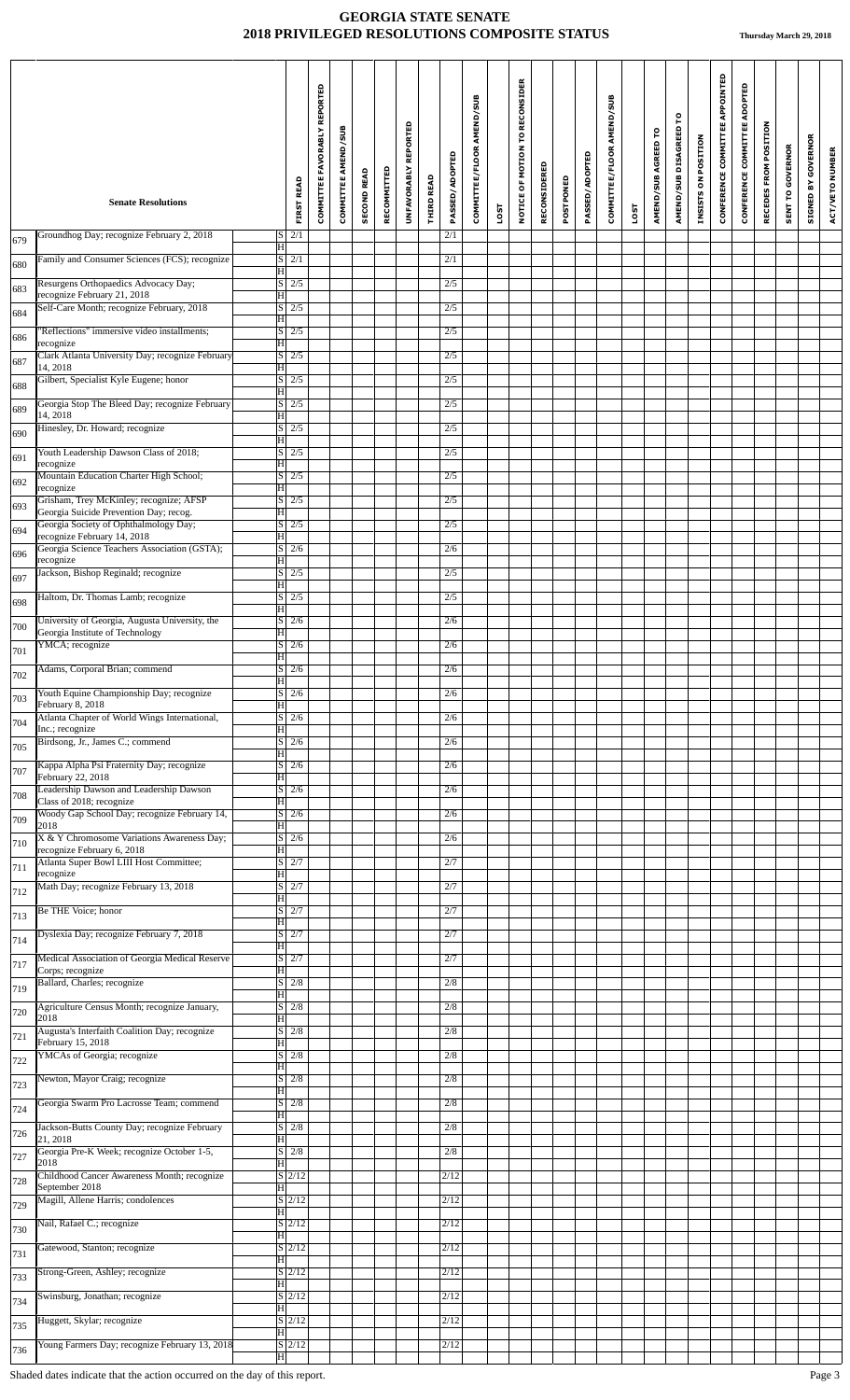|     | <b>Senate Resolutions</b>                                                         |                                                 | COMMITTEE FAVORABLY REPORTED<br><b>FIRST READ</b> | COMMITTEE AMEND/SUB | <b>SECOND READ</b> | RECOMMITTED | UNFAVORABLY REPORTED | <b>THIRD READ</b> | PASSED/ADOPTED | COMMITTEE/FLOOR AMEND/SUB |      | NOTICE OF MOTION TO RECONSIDER | RECONSIDERED | POSTPONED | PASSED/ADOPTED | COMMITTEE/FLOOR AMEND/SUB |      | AMEND/SUB AGREED TO | AMEND/SUB DISAGREED TO | INSISTS ON POSITION | CONFERENCE COMMITTEE APPOINTED | CONFERENCE COMMITTEE ADOPTED | RECEDES FROM POSITION | <b>SENT TO GOVERNOR</b> | <b>GOVERNOR</b><br>SIGNED BY | ACT/VETO NUMBER |
|-----|-----------------------------------------------------------------------------------|-------------------------------------------------|---------------------------------------------------|---------------------|--------------------|-------------|----------------------|-------------------|----------------|---------------------------|------|--------------------------------|--------------|-----------|----------------|---------------------------|------|---------------------|------------------------|---------------------|--------------------------------|------------------------------|-----------------------|-------------------------|------------------------------|-----------------|
|     | Orrock, Senator Nan; recognize                                                    | $S$  2/12                                       |                                                   |                     |                    |             |                      |                   | 2/12           |                           | LOST |                                |              |           |                |                           | LOST |                     |                        |                     |                                |                              |                       |                         |                              |                 |
| 737 | McCord, Judge Matthew; recognize                                                  | H <br>$S\vert 2/12$                             |                                                   |                     |                    |             |                      |                   | 2/12           |                           |      |                                |              |           |                |                           |      |                     |                        |                     |                                |                              |                       |                         |                              |                 |
| 738 | Akbar-Uqdah, Aneesah; recognize                                                   | H<br>$S \mid 2/12$                              |                                                   |                     |                    |             |                      |                   | 2/12           |                           |      |                                |              |           |                |                           |      |                     |                        |                     |                                |                              |                       |                         |                              |                 |
| 739 | Pearl Jackson Day; recognize February 22, 2018                                    | H<br>$\sqrt{S}$ 2/12                            |                                                   |                     |                    |             |                      |                   | 2/12           |                           |      |                                |              |           |                |                           |      |                     |                        |                     |                                |                              |                       |                         |                              |                 |
| 740 | Lake Lanier Day; recognize February 12, 2018                                      | $\overline{\mathrm{H}}$<br>$S$ 2/12             |                                                   |                     |                    |             |                      |                   | 2/12           |                           |      |                                |              |           |                |                           |      |                     |                        |                     |                                |                              |                       |                         |                              |                 |
| 742 | Georgia Court Reporting and Captioning Week;                                      | H<br>$S$ 2/12                                   |                                                   |                     |                    |             |                      |                   | 2/12           |                           |      |                                |              |           |                |                           |      |                     |                        |                     |                                |                              |                       |                         |                              |                 |
| 743 | recognize February 11-17, 2018                                                    | H                                               |                                                   |                     |                    |             |                      |                   |                |                           |      |                                |              |           |                |                           |      |                     |                        |                     |                                |                              |                       |                         |                              |                 |
| 744 | Otis Redding Day; recognize February 15, 2018                                     | $S \vert 2/12$<br>$\overline{H}$                |                                                   |                     |                    |             |                      |                   | 2/12           |                           |      |                                |              |           |                |                           |      |                     |                        |                     |                                |                              |                       |                         |                              |                 |
| 746 | Ramsaur, Charles Madison "CJ"; commend                                            | $S\vert 2/13$<br> H                             |                                                   |                     |                    |             |                      |                   | 2/13           |                           |      |                                |              |           |                |                           |      |                     |                        |                     |                                |                              |                       |                         |                              |                 |
| 747 | Weyrich, Hunter Andrew; commend                                                   | $S \mid 2/13$<br>$\overline{\mathrm{H}}$        |                                                   |                     |                    |             |                      |                   | 2/13           |                           |      |                                |              |           |                |                           |      |                     |                        |                     |                                |                              |                       |                         |                              |                 |
| 750 | Fuller, Mrs. Carolyn; recognize                                                   | $S$ 2/13<br>$\overline{\mathrm{H}}$             |                                                   |                     |                    |             |                      |                   | 2/13           |                           |      |                                |              |           |                |                           |      |                     |                        |                     |                                |                              |                       |                         |                              |                 |
| 751 | Lemon, Dana; recognize                                                            | $S \mid 2/13$<br>$\vert H \vert$                |                                                   |                     |                    |             |                      |                   | 2/13           |                           |      |                                |              |           |                |                           |      |                     |                        |                     |                                |                              |                       |                         |                              |                 |
| 754 | Bethel African Methodist Episcopal Church<br>(AMEC); recognize 150th anniversary  | $S\overline{2/13}$<br>H                         |                                                   |                     |                    |             |                      |                   | 2/13           |                           |      |                                |              |           |                |                           |      |                     |                        |                     |                                |                              |                       |                         |                              |                 |
| 755 | Boy Scout Day; recognize February 28, 2018                                        | $\overline{S}$  2/13<br> H                      |                                                   |                     |                    |             |                      |                   | 2/13           |                           |      |                                |              |           |                |                           |      |                     |                        |                     |                                |                              |                       |                         |                              |                 |
| 756 | Physical Therapy Day; recognize February 13,<br>2018                              | $S$ <sub>2/13</sub><br>$\overline{\mathrm{H}}$  |                                                   |                     |                    |             |                      |                   | 2/13           |                           |      |                                |              |           |                |                           |      |                     |                        |                     |                                |                              |                       |                         |                              |                 |
| 757 | Douglas County Arts, Culture, and Humanities<br>Month; recognize February 2018    | $S \mid 2/13$<br> H                             |                                                   |                     |                    |             |                      |                   | 2/13           |                           |      |                                |              |           |                |                           |      |                     |                        |                     |                                |                              |                       |                         |                              |                 |
| 758 | Delta Day; recognize February 26, 2018; Delta<br>Sigma Theta Sorority; commend    | $S \mid 2/13$<br>H                              |                                                   |                     |                    |             |                      |                   | 2/13           |                           |      |                                |              |           |                |                           |      |                     |                        |                     |                                |                              |                       |                         |                              |                 |
| 759 | Childhood Cancer Awareness Day; designate<br>September 1, 2018                    | $S\vert 2/13$<br> H                             |                                                   |                     |                    |             |                      |                   | 2/13           |                           |      |                                |              |           |                |                           |      |                     |                        |                     |                                |                              |                       |                         |                              |                 |
| 760 | Gordon Lee Softball Team; commend                                                 | $S \mid 2/13$<br>$\overline{\mathrm{H}}$        |                                                   |                     |                    |             |                      |                   | 2/13           |                           |      |                                |              |           |                |                           |      |                     |                        |                     |                                |                              |                       |                         |                              |                 |
| 762 | Furkids Day; recognize February 22, 2018                                          | $S$  2/13<br>$\overline{\mathbf{H}}$            |                                                   |                     |                    |             |                      |                   | 2/13           |                           |      |                                |              |           |                |                           |      |                     |                        |                     |                                |                              |                       |                         |                              |                 |
| 763 | DeKalb Chamber of Commerce; celebrate 80th<br>anniversary                         | $S \vert 2/13$<br>H                             |                                                   |                     |                    |             |                      |                   | 2/13           |                           |      |                                |              |           |                |                           |      |                     |                        |                     |                                |                              |                       |                         |                              |                 |
| 764 | Clayton County Public Schools Day; recognize<br>February 23, 2018                 | $S\vert 2/13$<br> H                             |                                                   |                     |                    |             |                      |                   | 2/13           |                           |      |                                |              |           |                |                           |      |                     |                        |                     |                                |                              |                       |                         |                              |                 |
| 765 | Lunar New Year Celebration; recognize                                             | $S \mid 2/13$<br> H                             |                                                   |                     |                    |             |                      |                   | 2/13           |                           |      |                                |              |           |                |                           |      |                     |                        |                     |                                |                              |                       |                         |                              |                 |
| 766 | Special Forces Soldiers sent to Afghanistan in the<br>immediate aftermath of 9-11 | $S \mid 2/13$<br> H                             |                                                   |                     |                    |             |                      |                   | 2/13           |                           |      |                                |              |           |                |                           |      |                     |                        |                     |                                |                              |                       |                         |                              |                 |
| 767 | Lumpkin County Republican Party; recognize                                        | $S\vert 2/13$<br> H                             |                                                   |                     |                    |             |                      |                   | 2/13           |                           |      |                                |              |           |                |                           |      |                     |                        |                     |                                |                              |                       |                         |                              |                 |
| 768 | CASA Day; recognize February 14, 2018                                             | $S \mid 2/13$<br> H                             |                                                   |                     |                    |             |                      |                   | 2/13           |                           |      |                                |              |           |                |                           |      |                     |                        |                     |                                |                              |                       |                         |                              |                 |
| 769 | Childhood Cancer Awareness Month; recognize<br>September 2018                     | $S \mid 2/14$<br>H                              |                                                   |                     |                    |             |                      |                   | 2/14           |                           |      |                                |              |           |                |                           |      |                     |                        |                     |                                |                              |                       |                         |                              |                 |
| 770 | Keefer, Mr. Scott; recognize                                                      | $\overline{S}$  2/14 <br> H                     |                                                   |                     |                    |             |                      |                   | 2/14           |                           |      |                                |              |           |                |                           |      |                     |                        |                     |                                |                              |                       |                         |                              |                 |
| 771 | Lyme Disease Awareness Month; recognize May,<br>2018                              | $S$ 2/14<br>ΙHΙ                                 |                                                   |                     |                    |             |                      |                   | 2/14           |                           |      |                                |              |           |                |                           |      |                     |                        |                     |                                |                              |                       |                         |                              |                 |
| 773 | Firestone, Ms. Ann Melissa; condolences                                           | $S$ 2/14<br>H                                   |                                                   |                     |                    |             |                      |                   | 2/14           |                           |      |                                |              |           |                |                           |      |                     |                        |                     |                                |                              |                       |                         |                              |                 |
| 775 | State Restaurant Day; recognize February 21,<br>2018                              | $S \mid 2/14$                                   |                                                   |                     |                    |             |                      |                   | 2/14           |                           |      |                                |              |           |                |                           |      |                     |                        |                     |                                |                              |                       |                         |                              |                 |
| 776 | Byron Elementary Navy Junior ROTC; recognize                                      | H <br>$\sqrt{S/2/14}$                           |                                                   |                     |                    |             |                      |                   | 2/14           |                           |      |                                |              |           |                |                           |      |                     |                        |                     |                                |                              |                       |                         |                              |                 |
| 777 | Mercer University; recognize                                                      | H <br>$S \mid 2/14$<br> H                       |                                                   |                     |                    |             |                      |                   | 2/14           |                           |      |                                |              |           |                |                           |      |                     |                        |                     |                                |                              |                       |                         |                              |                 |
| 779 | Jenkins, Paul; recognize                                                          | $S$ 2/15<br>$\overline{H}$                      |                                                   |                     |                    |             |                      |                   | 2/15           |                           |      |                                |              |           |                |                           |      |                     |                        |                     |                                |                              |                       |                         |                              |                 |
| 780 | <b>Blessed Trinity High School Swim and Dive</b>                                  | $S$ 2/15                                        |                                                   |                     |                    |             |                      |                   | 2/15           |                           |      |                                |              |           |                |                           |      |                     |                        |                     |                                |                              |                       |                         |                              |                 |
| 781 | Program; commend<br>McDowell, Michael Christopher; commend                        | H<br>$S \mid 2/15$                              |                                                   |                     |                    |             |                      |                   | 2/15           |                           |      |                                |              |           |                |                           |      |                     |                        |                     |                                |                              |                       |                         |                              |                 |
| 782 | Childhood Cancer Awareness Day; recognize                                         | H<br>$S \mid 2/15$                              |                                                   |                     |                    |             |                      |                   | 2/15           |                           |      |                                |              |           |                |                           |      |                     |                        |                     |                                |                              |                       |                         |                              |                 |
| 784 | September 1, 2018<br>Chi Omega Alumnae Day; recognize February 8,                 | H <br>$S \mid 2/15$                             |                                                   |                     |                    |             |                      |                   | 2/15           |                           |      |                                |              |           |                |                           |      |                     |                        |                     |                                |                              |                       |                         |                              |                 |
| 785 | 2018<br>DeKalb Chamber of Commerce Day; recognize                                 | $\overline{\mathrm{H}}$<br>$S$ 2/15             |                                                   |                     |                    |             |                      |                   | 2/15           |                           |      |                                |              |           |                |                           |      |                     |                        |                     |                                |                              |                       |                         |                              |                 |
| 786 | February 20, 2018<br>Rural Health Day; recognize March 1, 2018                    | H<br>$S \mid 2/15$                              |                                                   |                     |                    |             |                      |                   | 2/15           |                           |      |                                |              |           |                |                           |      |                     |                        |                     |                                |                              |                       |                         |                              |                 |
| 787 | Valdosta State University Day; recognize March                                    | H <br>$\sqrt{S}$ 2/15                           |                                                   |                     |                    |             |                      |                   | 2/15           |                           |      |                                |              |           |                |                           |      |                     |                        |                     |                                |                              |                       |                         |                              |                 |
| 788 | 12, 2018<br>Georgia State University Panthers Football Team;                      | $\overline{\mathrm{H}}$<br>$\overline{S}$  2/15 |                                                   |                     |                    |             |                      |                   | 2/15           |                           |      |                                |              |           |                |                           |      |                     |                        |                     |                                |                              |                       |                         |                              |                 |
| 789 | commend<br>Blue Bird Corporation; recognize                                       | H <br>$S \mid 2/15$                             |                                                   |                     |                    |             |                      |                   | 2/15           |                           |      |                                |              |           |                |                           |      |                     |                        |                     |                                |                              |                       |                         |                              |                 |
| 790 | Home Builders Association of Georgia; recognize                                   | H<br>$S \mid 2/15$                              |                                                   |                     |                    |             |                      |                   | 2/15           |                           |      |                                |              |           |                |                           |      |                     |                        |                     |                                |                              |                       |                         |                              |                 |
| 791 | Jacobs, Dawnell; recognize                                                        | H <br>$S \mid 2/15$                             |                                                   |                     |                    |             |                      |                   | 2/15           |                           |      |                                |              |           |                |                           |      |                     |                        |                     |                                |                              |                       |                         |                              |                 |
| 792 | Jackson, Audraine; recognize                                                      | H <br>$\overline{S}$  2/15                      |                                                   |                     |                    |             |                      |                   | 2/15           |                           |      |                                |              |           |                |                           |      |                     |                        |                     |                                |                              |                       |                         |                              |                 |
| 793 | McAllister, Mrs. Nancy G.; recognize                                              | ΗI<br>$S$  2/15                                 |                                                   |                     |                    |             |                      |                   | 2/15           |                           |      |                                |              |           |                |                           |      |                     |                        |                     |                                |                              |                       |                         |                              |                 |
|     | Ingraham, Mayor Deana Holiday; recognize                                          | H<br>$S$ 2/15                                   |                                                   |                     |                    |             |                      |                   | $\sqrt{2/15}$  |                           |      |                                |              |           |                |                           |      |                     |                        |                     |                                |                              |                       |                         |                              |                 |
| 795 |                                                                                   | $ \mathbf{H} $                                  |                                                   |                     |                    |             |                      |                   |                |                           |      |                                |              |           |                |                           |      |                     |                        |                     |                                |                              |                       |                         |                              |                 |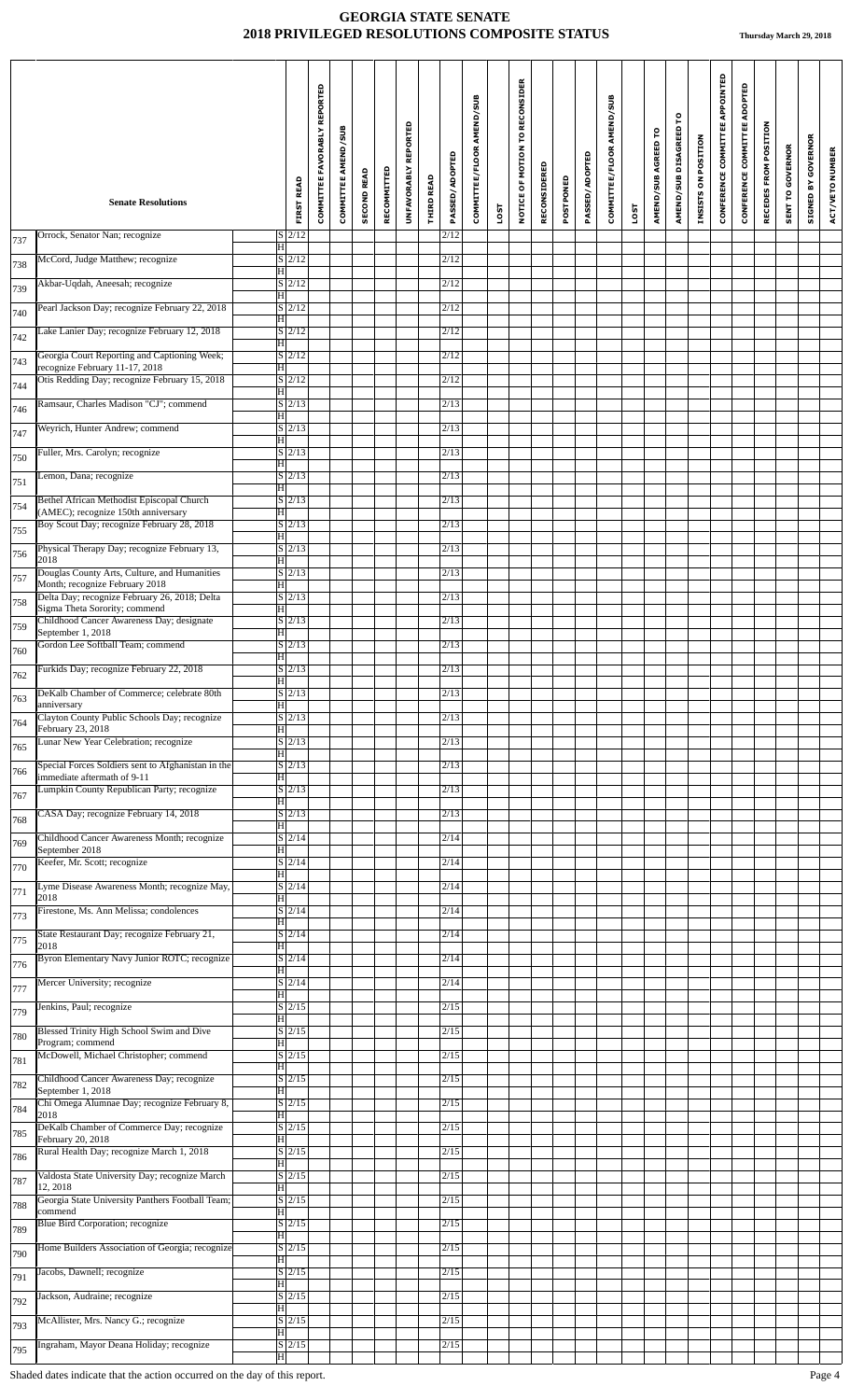| CONFERENCE COMMITTEE APPOINTED<br>NOTICE OF MOTION TO RECONSIDER<br>CONFERENCE COMMITTEE ADOPTED<br>COMMITTEE FAVORABLY REPORTED<br>COMMITTEE/FLOOR AMEND/SUB<br>COMMITTEE/FLOOR AMEND/SUB<br>AMEND/SUB DISAGREED TO<br>UNFAVORABLY REPORTED<br>RECEDES FROM POSITION<br>COMMITTEE AMEND/SUB<br>AMEND/SUB AGREED TO<br>INSISTS ON POSITION<br><b>SENT TO GOVERNOR</b><br>PASSED/ADOPTED<br>PASSED/ADOPTED<br>RECONSIDERED<br>RECOMMITTED<br><b>SECOND READ</b><br>THIRD READ<br>POSTPONED<br><b>FIRST READ</b><br>SIGNED BY<br><b>Senate Resolutions</b><br>LOST<br>LOST<br>Bottoms, Mayor Keisha Lance; recognize<br>$S$  2/15<br>2/15<br>796<br> H <br>Curtis, Reverend Johnny B.; recognize<br>$S\vert 2/15$<br>2/15<br>797<br>H<br>Harvey, Mayor Cornell; recognize<br>$S$ 2/15<br>2/15<br>798<br> H <br>Alpha Phi Alpha Day; recognize February 15,<br>$\overline{S}$  2/15<br>2/15<br>799<br>2018<br> H <br>McCollar, Mayor Jonathan; recognize<br>$S$ 2/15<br>2/15<br>800<br>H<br>Stanley, Jr., R.T.; commend<br>S/2/20<br>2/20<br>801<br>H<br>Smith, Rabia; Smith-Harris, Sylvia; condolences<br>$S \vert 2/20$<br>2/20<br>802<br>$\overline{H}$<br>Doster, Agnes; condolences<br>$S \vert 2/20$<br>2/20<br>803<br> H <br>Barker, Steve; honor<br>$S$ 2/20<br>2/20<br>804<br>$\overline{\mathrm{H}}$<br>Skin Cancer Awareness Day; recognize March<br>S/2/20<br>2/20<br>805<br>14, 2018<br>$\overline{\mathrm{H}}$<br>Georgia Association of Educators (GAE) Day;<br>$S \mid 2/20$<br>2/20<br>806<br>recognize February 22, 2018<br>$\vert H \vert$ | ACT/VETO NUMBER |
|-------------------------------------------------------------------------------------------------------------------------------------------------------------------------------------------------------------------------------------------------------------------------------------------------------------------------------------------------------------------------------------------------------------------------------------------------------------------------------------------------------------------------------------------------------------------------------------------------------------------------------------------------------------------------------------------------------------------------------------------------------------------------------------------------------------------------------------------------------------------------------------------------------------------------------------------------------------------------------------------------------------------------------------------------------------------------------------------------------------------------------------------------------------------------------------------------------------------------------------------------------------------------------------------------------------------------------------------------------------------------------------------------------------------------------------------------------------------------------------------------------------------------------------------------------------|-----------------|
|                                                                                                                                                                                                                                                                                                                                                                                                                                                                                                                                                                                                                                                                                                                                                                                                                                                                                                                                                                                                                                                                                                                                                                                                                                                                                                                                                                                                                                                                                                                                                             |                 |
|                                                                                                                                                                                                                                                                                                                                                                                                                                                                                                                                                                                                                                                                                                                                                                                                                                                                                                                                                                                                                                                                                                                                                                                                                                                                                                                                                                                                                                                                                                                                                             |                 |
|                                                                                                                                                                                                                                                                                                                                                                                                                                                                                                                                                                                                                                                                                                                                                                                                                                                                                                                                                                                                                                                                                                                                                                                                                                                                                                                                                                                                                                                                                                                                                             |                 |
|                                                                                                                                                                                                                                                                                                                                                                                                                                                                                                                                                                                                                                                                                                                                                                                                                                                                                                                                                                                                                                                                                                                                                                                                                                                                                                                                                                                                                                                                                                                                                             |                 |
|                                                                                                                                                                                                                                                                                                                                                                                                                                                                                                                                                                                                                                                                                                                                                                                                                                                                                                                                                                                                                                                                                                                                                                                                                                                                                                                                                                                                                                                                                                                                                             |                 |
|                                                                                                                                                                                                                                                                                                                                                                                                                                                                                                                                                                                                                                                                                                                                                                                                                                                                                                                                                                                                                                                                                                                                                                                                                                                                                                                                                                                                                                                                                                                                                             |                 |
|                                                                                                                                                                                                                                                                                                                                                                                                                                                                                                                                                                                                                                                                                                                                                                                                                                                                                                                                                                                                                                                                                                                                                                                                                                                                                                                                                                                                                                                                                                                                                             |                 |
|                                                                                                                                                                                                                                                                                                                                                                                                                                                                                                                                                                                                                                                                                                                                                                                                                                                                                                                                                                                                                                                                                                                                                                                                                                                                                                                                                                                                                                                                                                                                                             |                 |
|                                                                                                                                                                                                                                                                                                                                                                                                                                                                                                                                                                                                                                                                                                                                                                                                                                                                                                                                                                                                                                                                                                                                                                                                                                                                                                                                                                                                                                                                                                                                                             |                 |
|                                                                                                                                                                                                                                                                                                                                                                                                                                                                                                                                                                                                                                                                                                                                                                                                                                                                                                                                                                                                                                                                                                                                                                                                                                                                                                                                                                                                                                                                                                                                                             |                 |
|                                                                                                                                                                                                                                                                                                                                                                                                                                                                                                                                                                                                                                                                                                                                                                                                                                                                                                                                                                                                                                                                                                                                                                                                                                                                                                                                                                                                                                                                                                                                                             |                 |
|                                                                                                                                                                                                                                                                                                                                                                                                                                                                                                                                                                                                                                                                                                                                                                                                                                                                                                                                                                                                                                                                                                                                                                                                                                                                                                                                                                                                                                                                                                                                                             |                 |
| Law Enforcement Appreciation Day; recognize<br>$S \mid 2/20$<br>2/20<br>808<br>March 14, 2018<br>H                                                                                                                                                                                                                                                                                                                                                                                                                                                                                                                                                                                                                                                                                                                                                                                                                                                                                                                                                                                                                                                                                                                                                                                                                                                                                                                                                                                                                                                          |                 |
| YMCA of Metro Atlanta; recognize<br>$\overline{S}$  2/20 <br>2/20<br>809<br> H                                                                                                                                                                                                                                                                                                                                                                                                                                                                                                                                                                                                                                                                                                                                                                                                                                                                                                                                                                                                                                                                                                                                                                                                                                                                                                                                                                                                                                                                              |                 |
| $S$ 2/20<br>Selig, Scott; condolences<br>2/20<br>810<br>$\overline{\mathrm{H}}$                                                                                                                                                                                                                                                                                                                                                                                                                                                                                                                                                                                                                                                                                                                                                                                                                                                                                                                                                                                                                                                                                                                                                                                                                                                                                                                                                                                                                                                                             |                 |
| S/2/20<br>Police Chiefs and Heads of Law Enforcement<br>2/20<br>811<br><b>Agencies Recognition Day</b><br>H                                                                                                                                                                                                                                                                                                                                                                                                                                                                                                                                                                                                                                                                                                                                                                                                                                                                                                                                                                                                                                                                                                                                                                                                                                                                                                                                                                                                                                                 |                 |
| PeriAnesthesia Nurse Awareness Week;<br>$S \mid 2/20$<br>2/20<br>812<br>recognize February 5-11, 2018<br>H                                                                                                                                                                                                                                                                                                                                                                                                                                                                                                                                                                                                                                                                                                                                                                                                                                                                                                                                                                                                                                                                                                                                                                                                                                                                                                                                                                                                                                                  |                 |
| Harper, Tim; recognize<br>$S \vert 2/20$<br>2/20<br>813<br> H                                                                                                                                                                                                                                                                                                                                                                                                                                                                                                                                                                                                                                                                                                                                                                                                                                                                                                                                                                                                                                                                                                                                                                                                                                                                                                                                                                                                                                                                                               |                 |
| Martin, Sergeant Shawn; recognize<br>$S \mid 2/15$<br>2/15<br>814<br>$\overline{\mathrm{H}}$                                                                                                                                                                                                                                                                                                                                                                                                                                                                                                                                                                                                                                                                                                                                                                                                                                                                                                                                                                                                                                                                                                                                                                                                                                                                                                                                                                                                                                                                |                 |
| Koll, Judge Barbara J.; recognize<br>$S$  2/15<br>2/15<br>815<br>$\overline{\mathbf{H}}$                                                                                                                                                                                                                                                                                                                                                                                                                                                                                                                                                                                                                                                                                                                                                                                                                                                                                                                                                                                                                                                                                                                                                                                                                                                                                                                                                                                                                                                                    |                 |
| Jones, Captain NuLuv; recognize<br>$S\vert 2/15$<br>2/15<br>816<br>H                                                                                                                                                                                                                                                                                                                                                                                                                                                                                                                                                                                                                                                                                                                                                                                                                                                                                                                                                                                                                                                                                                                                                                                                                                                                                                                                                                                                                                                                                        |                 |
| White, Chief Warrant Officer Joselyn N.;<br>$\sqrt{S/2/15}$<br>2/15<br>817<br>recognize<br> H                                                                                                                                                                                                                                                                                                                                                                                                                                                                                                                                                                                                                                                                                                                                                                                                                                                                                                                                                                                                                                                                                                                                                                                                                                                                                                                                                                                                                                                               |                 |
| Wenzel, Cadet Bryton; commend<br>S/2/20<br>2/20<br>818<br> H                                                                                                                                                                                                                                                                                                                                                                                                                                                                                                                                                                                                                                                                                                                                                                                                                                                                                                                                                                                                                                                                                                                                                                                                                                                                                                                                                                                                                                                                                                |                 |
| Gomez, Cadet Andrew; commend<br>$S \mid 2/20$<br>2/20<br>819<br> H                                                                                                                                                                                                                                                                                                                                                                                                                                                                                                                                                                                                                                                                                                                                                                                                                                                                                                                                                                                                                                                                                                                                                                                                                                                                                                                                                                                                                                                                                          |                 |
| Liddell, Patricia E.; recognize<br>$S \vert 2/20$<br>2/20<br>822<br> H                                                                                                                                                                                                                                                                                                                                                                                                                                                                                                                                                                                                                                                                                                                                                                                                                                                                                                                                                                                                                                                                                                                                                                                                                                                                                                                                                                                                                                                                                      |                 |
| Neal, Reverend Corey J.; recognize<br>$S \mid 2/20$<br>2/20<br>823<br> H                                                                                                                                                                                                                                                                                                                                                                                                                                                                                                                                                                                                                                                                                                                                                                                                                                                                                                                                                                                                                                                                                                                                                                                                                                                                                                                                                                                                                                                                                    |                 |
| State YMCA of Georgia and Center for Civic<br>$S \mid 2/20$<br>2/20<br>824<br>Engagement and "Y" Club Programs<br>H                                                                                                                                                                                                                                                                                                                                                                                                                                                                                                                                                                                                                                                                                                                                                                                                                                                                                                                                                                                                                                                                                                                                                                                                                                                                                                                                                                                                                                         |                 |
| Young Farmers Day; recognize February 13, 2018<br>$S \vert 2/20$<br>2/20<br>825<br>H                                                                                                                                                                                                                                                                                                                                                                                                                                                                                                                                                                                                                                                                                                                                                                                                                                                                                                                                                                                                                                                                                                                                                                                                                                                                                                                                                                                                                                                                        |                 |
| National Coalition of 100 Black Women, Inc.<br>$S \mid 2/20$<br>2/20<br>826<br>Day; recognize February 22, 2018<br>$\overline{\mathrm{H}}$                                                                                                                                                                                                                                                                                                                                                                                                                                                                                                                                                                                                                                                                                                                                                                                                                                                                                                                                                                                                                                                                                                                                                                                                                                                                                                                                                                                                                  |                 |
| Alexander, Reverend Kenneth Lamont; recognize<br>S/2/20<br>2/20<br>827<br>H                                                                                                                                                                                                                                                                                                                                                                                                                                                                                                                                                                                                                                                                                                                                                                                                                                                                                                                                                                                                                                                                                                                                                                                                                                                                                                                                                                                                                                                                                 |                 |
| Afterschool Day; recognize February 28, 2018<br>$S \mid 2/20$<br>2/20<br>828<br> H                                                                                                                                                                                                                                                                                                                                                                                                                                                                                                                                                                                                                                                                                                                                                                                                                                                                                                                                                                                                                                                                                                                                                                                                                                                                                                                                                                                                                                                                          |                 |
| $S \vert 2/20$<br>Ragan, David; recognize<br>2/20<br>829<br> H                                                                                                                                                                                                                                                                                                                                                                                                                                                                                                                                                                                                                                                                                                                                                                                                                                                                                                                                                                                                                                                                                                                                                                                                                                                                                                                                                                                                                                                                                              |                 |
| Sunshine House Regional Children's Advocacy<br>$S \mid 2/20$<br>2/20<br>830<br>Center; recognize; Executive Dir.<br> H                                                                                                                                                                                                                                                                                                                                                                                                                                                                                                                                                                                                                                                                                                                                                                                                                                                                                                                                                                                                                                                                                                                                                                                                                                                                                                                                                                                                                                      |                 |
| Cliett, Jr., Mr. Flem G.; honor<br>$S \mid 2/20$<br>2/20<br>831<br>$\overline{H}$                                                                                                                                                                                                                                                                                                                                                                                                                                                                                                                                                                                                                                                                                                                                                                                                                                                                                                                                                                                                                                                                                                                                                                                                                                                                                                                                                                                                                                                                           |                 |
| $S \vert 2/20$<br>PAGE, GAEL, and GACTE Day; recognize<br>2/20<br>833<br>February 20, 2018<br>H                                                                                                                                                                                                                                                                                                                                                                                                                                                                                                                                                                                                                                                                                                                                                                                                                                                                                                                                                                                                                                                                                                                                                                                                                                                                                                                                                                                                                                                             |                 |
| Elliott, Chase; commend<br>$S \mid 2/20$<br>2/20<br>834<br>H                                                                                                                                                                                                                                                                                                                                                                                                                                                                                                                                                                                                                                                                                                                                                                                                                                                                                                                                                                                                                                                                                                                                                                                                                                                                                                                                                                                                                                                                                                |                 |
| Elliott, Bill; commend<br>$S \mid 2/20$<br>2/20<br>835<br> H                                                                                                                                                                                                                                                                                                                                                                                                                                                                                                                                                                                                                                                                                                                                                                                                                                                                                                                                                                                                                                                                                                                                                                                                                                                                                                                                                                                                                                                                                                |                 |
| Losner, Monroe; commend<br>$S \mid 2/21$<br>2/21<br>836<br>$\overline{\mathrm{H}}$                                                                                                                                                                                                                                                                                                                                                                                                                                                                                                                                                                                                                                                                                                                                                                                                                                                                                                                                                                                                                                                                                                                                                                                                                                                                                                                                                                                                                                                                          |                 |
| $S$ 2/21<br>Roswell Recreation, Parks, Historic & Cultural<br>2/21<br>837<br>Affairs Department; recognize<br>H                                                                                                                                                                                                                                                                                                                                                                                                                                                                                                                                                                                                                                                                                                                                                                                                                                                                                                                                                                                                                                                                                                                                                                                                                                                                                                                                                                                                                                             |                 |
| Links Day; recognize March 6, 2018<br>$S \mid 2/21$<br>2/21<br>838<br> H                                                                                                                                                                                                                                                                                                                                                                                                                                                                                                                                                                                                                                                                                                                                                                                                                                                                                                                                                                                                                                                                                                                                                                                                                                                                                                                                                                                                                                                                                    |                 |
| $S\vert 2/21$<br>Community Service Boards Day; recognize<br>2/21<br>839<br>February 27, 2018<br> H                                                                                                                                                                                                                                                                                                                                                                                                                                                                                                                                                                                                                                                                                                                                                                                                                                                                                                                                                                                                                                                                                                                                                                                                                                                                                                                                                                                                                                                          |                 |
| $S\vert 2/21$<br>Stewart, L. Chris; recognize<br>2/21<br>840<br> H                                                                                                                                                                                                                                                                                                                                                                                                                                                                                                                                                                                                                                                                                                                                                                                                                                                                                                                                                                                                                                                                                                                                                                                                                                                                                                                                                                                                                                                                                          |                 |
| 2/21<br>Johnson, Jr., Dr. Lester B.; condolences<br>$S \mid 2/21$<br>841<br>H                                                                                                                                                                                                                                                                                                                                                                                                                                                                                                                                                                                                                                                                                                                                                                                                                                                                                                                                                                                                                                                                                                                                                                                                                                                                                                                                                                                                                                                                               |                 |
| Baggs, Jr. Elder Henry; condolences<br>$S \vert 2/21$<br>2/21<br>842<br> H                                                                                                                                                                                                                                                                                                                                                                                                                                                                                                                                                                                                                                                                                                                                                                                                                                                                                                                                                                                                                                                                                                                                                                                                                                                                                                                                                                                                                                                                                  |                 |
| Gainor, Honorable Booker; recognize<br>$S \mid 2/21$<br>2/21<br>843<br>H                                                                                                                                                                                                                                                                                                                                                                                                                                                                                                                                                                                                                                                                                                                                                                                                                                                                                                                                                                                                                                                                                                                                                                                                                                                                                                                                                                                                                                                                                    |                 |
| Bennett, Gloria "The Bird Lady"; condolences<br>$S\vert 2/21$<br>2/21<br>844<br>$\overline{\mathrm{H}}$                                                                                                                                                                                                                                                                                                                                                                                                                                                                                                                                                                                                                                                                                                                                                                                                                                                                                                                                                                                                                                                                                                                                                                                                                                                                                                                                                                                                                                                     |                 |
| Cruz, Omar Simeon; commend<br>$S \vert 2/21 \vert$<br>2/21<br>847<br> H                                                                                                                                                                                                                                                                                                                                                                                                                                                                                                                                                                                                                                                                                                                                                                                                                                                                                                                                                                                                                                                                                                                                                                                                                                                                                                                                                                                                                                                                                     |                 |
| Council for Quality Growth Day; recognize<br>$S$ 2/21<br>2/21<br>848<br>March 5, 2018<br>$\overline{\mathbf{H}}$                                                                                                                                                                                                                                                                                                                                                                                                                                                                                                                                                                                                                                                                                                                                                                                                                                                                                                                                                                                                                                                                                                                                                                                                                                                                                                                                                                                                                                            |                 |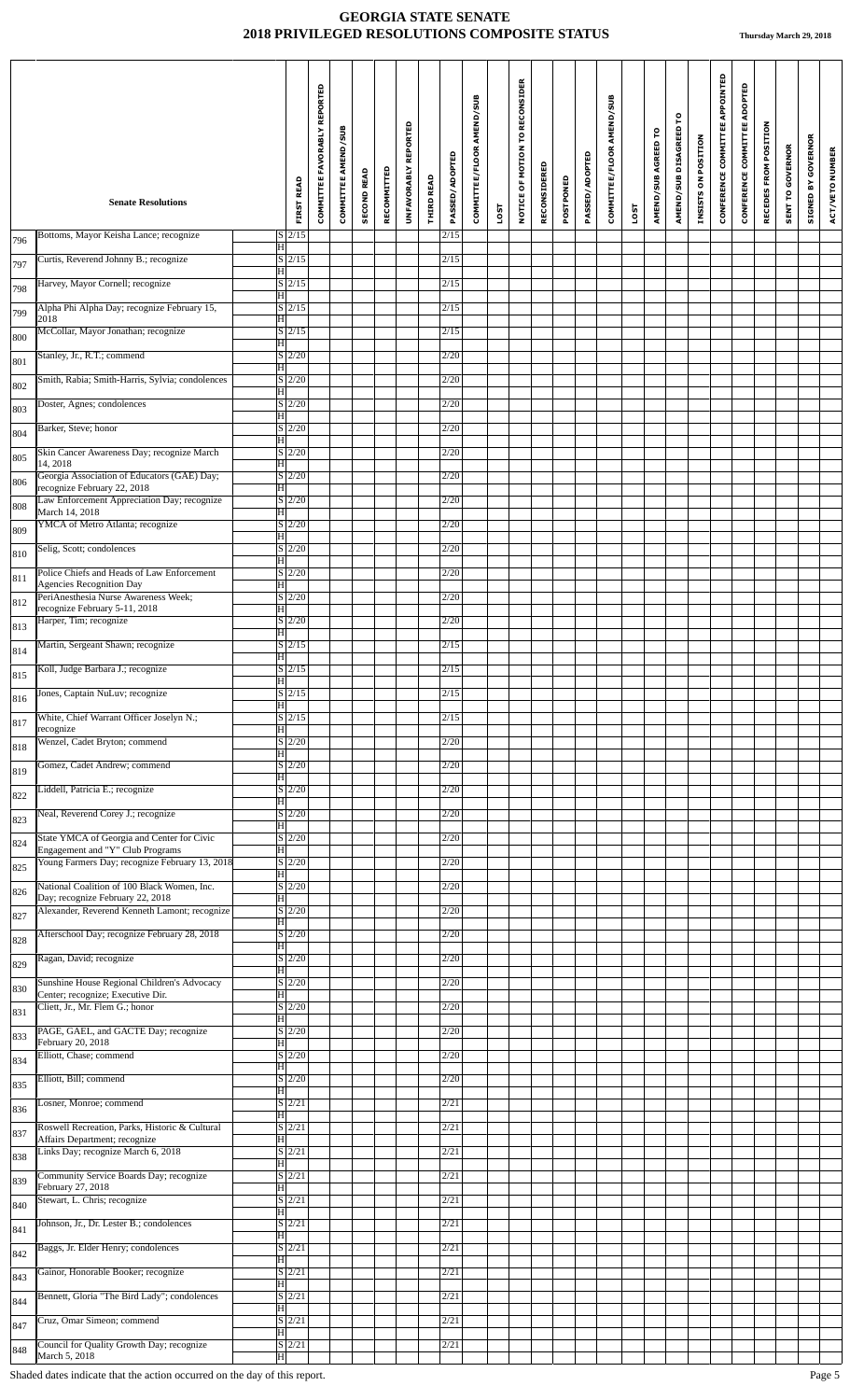|            | <b>Senate Resolutions</b>                                                      |                               | <b>FIRST READ</b>    | <b>COMMITTEE FAVORABLY REPORTED</b> | COMMITTEE AMEND/SUB | <b>SECOND READ</b> | RECOMMITTED | UNFAVORABLY REPORTED | <b>THIRD READ</b> | PASSED/ADOPTED | COMMITTEE/FLOOR AMEND/SUB |      | NOTICE OF MOTION TO RECONSIDER | RECONSIDERED | POSTPONED | PASSED/ADOPTED | COMMITTEE/FLOOR AMEND/SUB |      | AMEND/SUB AGREED TO | ဥ<br>AMEND/SUB DISAGREED | INSISTS ON POSITION | CONFERENCE COMMITTEE APPOINTED | CONFERENCE COMMITTEE ADOPTED | RECEDES FROM POSITION | <b>SENT TO GOVERNOR</b> | <b>GOVERNOR</b><br>$\mathbf{\tilde{s}}$<br>STGNED | ACT/VETO NUMBER |
|------------|--------------------------------------------------------------------------------|-------------------------------|----------------------|-------------------------------------|---------------------|--------------------|-------------|----------------------|-------------------|----------------|---------------------------|------|--------------------------------|--------------|-----------|----------------|---------------------------|------|---------------------|--------------------------|---------------------|--------------------------------|------------------------------|-----------------------|-------------------------|---------------------------------------------------|-----------------|
|            | Davis, Greg; recognize                                                         |                               | $S$ 2/21             |                                     |                     |                    |             |                      |                   | 2/21           |                           | LOST |                                |              |           |                |                           | LOST |                     |                          |                     |                                |                              |                       |                         |                                                   |                 |
| 849        | DeLoach, Benjie; recognize                                                     | $\overline{\mathbf{H}}$       | $S$  2/21            |                                     |                     |                    |             |                      |                   | 2/21           |                           |      |                                |              |           |                |                           |      |                     |                          |                     |                                |                              |                       |                         |                                                   |                 |
| 850        | Cordele-Crisp County Fish Fry; recognize                                       | H                             | $S$ 2/21             |                                     |                     |                    |             |                      |                   | 2/21           |                           |      |                                |              |           |                |                           |      |                     |                          |                     |                                |                              |                       |                         |                                                   |                 |
| 851        | Oswalt, Mayor Willie Ray; condolences                                          | $\vert H \vert$               | $S$ 2/21             |                                     |                     |                    |             |                      |                   | 2/21           |                           |      |                                |              |           |                |                           |      |                     |                          |                     |                                |                              |                       |                         |                                                   |                 |
| 852        | Merriweather, Mr. Eric; AAAG, Inc; recognize                                   | $\overline{\mathbf{H}}$       | $S \vert 2/21$       |                                     |                     |                    |             |                      |                   | 2/21           |                           |      |                                |              |           |                |                           |      |                     |                          |                     |                                |                              |                       |                         |                                                   |                 |
| 853        | University of Georgia Football Team; senior                                    | $\overline{\mathbf{H}}$       | $S \mid 2/21$        |                                     |                     |                    |             |                      |                   | 2/21           |                           |      |                                |              |           |                |                           |      |                     |                          |                     |                                |                              |                       |                         |                                                   |                 |
| 854        | members; recognize<br>Smart, Kirby; recognize                                  | $\overline{\mathbf{H}}$       | $S$ 2/21             |                                     |                     |                    |             |                      |                   | 2/21           |                           |      |                                |              |           |                |                           |      |                     |                          |                     |                                |                              |                       |                         |                                                   |                 |
| 855        | University of Georgia Football Team;                                           | $\vert H \vert$               | $S$ 2/21             |                                     |                     |                    |             |                      |                   | 2/21           |                           |      |                                |              |           |                |                           |      |                     |                          |                     |                                |                              |                       |                         |                                                   |                 |
| 856        | congratulate<br>Lamar County; recognize                                        | $\overline{\mathbf{H}}$       | $S$ 2/21             |                                     |                     |                    |             |                      |                   | 2/21           |                           |      |                                |              |           |                |                           |      |                     |                          |                     |                                |                              |                       |                         |                                                   |                 |
| 858        | Boatwright, Ranger Daniel and the 2nd Airborne                                 | H                             | $S$ 2/21             |                                     |                     |                    |             |                      |                   | 2/21           |                           |      |                                |              |           |                |                           |      |                     |                          |                     |                                |                              |                       |                         |                                                   |                 |
| 859        | Ranger Company; recognize<br>South Fulton Chamber of Commerce; recognize       | $ \mathbf{H} $                | $S$ 2/21             |                                     |                     |                    |             |                      |                   | 2/21           |                           |      |                                |              |           |                |                           |      |                     |                          |                     |                                |                              |                       |                         |                                                   |                 |
| 860        | September 11th First Responders Appreciation                                   | $\mathbf{H}$                  | $S$ 2/21             |                                     |                     |                    |             |                      |                   | 2/21           |                           |      |                                |              |           |                |                           |      |                     |                          |                     |                                |                              |                       |                         |                                                   |                 |
| 861        | Program; recognize<br>Gunther, Dr. Michael G. and Leward L. Dunn;              | $\overline{\mathrm{H}}$       | $S$ 2/21             |                                     |                     |                    |             |                      |                   | 2/21           |                           |      |                                |              |           |                |                           |      |                     |                          |                     |                                |                              |                       |                         |                                                   |                 |
| 862        | commend<br>Elliot, Eva Jane "Sissy"; commend                                   | H                             | $S \vert 2/21$       |                                     |                     |                    |             |                      |                   | 2/21           |                           |      |                                |              |           |                |                           |      |                     |                          |                     |                                |                              |                       |                         |                                                   |                 |
| 863        | Kimball, Pastor Robert Louis; condolences                                      | ΙH                            | $S \vert 2/21$       |                                     |                     |                    |             |                      |                   | 2/21           |                           |      |                                |              |           |                |                           |      |                     |                          |                     |                                |                              |                       |                         |                                                   |                 |
| 864<br>868 | McKibbon, Jr., John Bingham; commend                                           | H                             | $\vert S \vert 2/21$ |                                     |                     |                    |             |                      |                   | 2/21           |                           |      |                                |              |           |                |                           |      |                     |                          |                     |                                |                              |                       |                         |                                                   |                 |
| 869        | Pope, Dr. Lonnie Gordon; condolences                                           | H                             | $S$ 2/21             |                                     |                     |                    |             |                      |                   | 2/21           |                           |      |                                |              |           |                |                           |      |                     |                          |                     |                                |                              |                       |                         |                                                   |                 |
| 870        | Stanley, Jr., R. T.; commend                                                   | $\overline{\mathrm{H}}$       | $S$ $2/21$           |                                     |                     |                    |             |                      |                   | 2/21           |                           |      |                                |              |           |                |                           |      |                     |                          |                     |                                |                              |                       |                         |                                                   |                 |
| 871        | Cadle, Lynn Bailey; condolences                                                | $\overline{\mathbf{H}}$       | $S \mid 2/21$        |                                     |                     |                    |             |                      |                   | 2/21           |                           |      |                                |              |           |                |                           |      |                     |                          |                     |                                |                              |                       |                         |                                                   |                 |
| 872        | Winkler, Mr. Scott; recognize                                                  | H                             | $S$ 2/21             |                                     |                     |                    |             |                      |                   | 2/21           |                           |      |                                |              |           |                |                           |      |                     |                          |                     |                                |                              |                       |                         |                                                   |                 |
| 873        | Duehring, George Michael; condolences                                          | H                             | $S \mid 2/21$        |                                     |                     |                    |             |                      |                   | 2/21           |                           |      |                                |              |           |                |                           |      |                     |                          |                     |                                |                              |                       |                         |                                                   |                 |
| 874        | Wise, Stan; recognize                                                          | ΙH                            | $S$ 2/21             |                                     |                     |                    |             |                      |                   | 2/21           |                           |      |                                |              |           |                |                           |      |                     |                          |                     |                                |                              |                       |                         |                                                   |                 |
| 875        | Nix, Louise; recognize                                                         | $\overline{\mathbf{H}}$       | $S \mid 2/21$        |                                     |                     |                    |             |                      |                   | 2/21           |                           |      |                                |              |           |                |                           |      |                     |                          |                     |                                |                              |                       |                         |                                                   |                 |
| 876        | Alpha Kappa Alpha Sorority, Inc., Day;                                         | ΙH                            | S/2/21               |                                     |                     |                    |             |                      |                   | 2/21           |                           |      |                                |              |           |                |                           |      |                     |                          |                     |                                |                              |                       |                         |                                                   |                 |
| 877        | recognize February 19, 2018<br>Cofield, Pastor Wayne; recognize                | $\overline{\mathrm{H}}$       | $S$ 2/23             |                                     |                     |                    |             |                      |                   | 2/23           |                           |      |                                |              |           |                |                           |      |                     |                          |                     |                                |                              |                       |                         |                                                   |                 |
| 878        | Hamilton, Teresa; recognize                                                    | H                             | $S$ 2/23             |                                     |                     |                    |             |                      |                   | 2/23           |                           |      |                                |              |           |                |                           |      |                     |                          |                     |                                |                              |                       |                         |                                                   |                 |
| 879        | Sex Trafficking Awareness Day; recognize                                       | H                             | $S$ 2/23             |                                     |                     |                    |             |                      |                   | 2/23           |                           |      |                                |              |           |                |                           |      |                     |                          |                     |                                |                              |                       |                         |                                                   |                 |
| 880        | February 20, 2018<br>Walton, Superintendent Emeritus Elder Oliver C.;          | ΙHΙ                           | $S \mid 2/23$        |                                     |                     |                    |             |                      |                   | 2/23           |                           |      |                                |              |           |                |                           |      |                     |                          |                     |                                |                              |                       |                         |                                                   |                 |
| 881        | recognize<br>Southeast Whitfield High School Raider Rage                       | H                             | $S \mid 2/23$        |                                     |                     |                    |             |                      |                   | 2/23           |                           |      |                                |              |           |                |                           |      |                     |                          |                     |                                |                              |                       |                         |                                                   |                 |
| 883        | Boys Soccer Team; commend<br>Krubeck, Angelica; commend                        | H                             | $S$ 2/23             |                                     |                     |                    |             |                      |                   | 2/23           |                           |      |                                |              |           |                |                           |      |                     |                          |                     |                                |                              |                       |                         |                                                   |                 |
| 884        | Haynie, Christopher Lee; condolences                                           | ΙH<br>$\overline{\mathrm{H}}$ | $S \vert 2/23$       |                                     |                     |                    |             |                      |                   | 2/23           |                           |      |                                |              |           |                |                           |      |                     |                          |                     |                                |                              |                       |                         |                                                   |                 |
| 887        | Female Veterans Legislative Day; recognize<br>February 20, 2018                | H                             | $S \mid 2/23$        |                                     |                     |                    |             |                      |                   | 2/23           |                           |      |                                |              |           |                |                           |      |                     |                          |                     |                                |                              |                       |                         |                                                   |                 |
| 888        | Diabetes & Cardiovascular Disease Awareness<br>Month; recognize November, 2018 | H                             | $S \mid 2/23$        |                                     |                     |                    |             |                      |                   | 2/23           |                           |      |                                |              |           |                |                           |      |                     |                          |                     |                                |                              |                       |                         |                                                   |                 |
| 889        | New Americans Day; recognize March 13, 2018                                    | $\overline{\mathbf{H}}$       | $S \vert 2/23$       |                                     |                     |                    |             |                      |                   | 2/23           |                           |      |                                |              |           |                |                           |      |                     |                          |                     |                                |                              |                       |                         |                                                   |                 |
| 890        | Coe, Charles "Chuck"; commend                                                  | ΙH                            | $S$ 2/23             |                                     |                     |                    |             |                      |                   | 2/23           |                           |      |                                |              |           |                |                           |      |                     |                          |                     |                                |                              |                       |                         |                                                   |                 |
| 891        | Meredith, Lydia Mitcham; recognize                                             | H                             | $S$ 2/23             |                                     |                     |                    |             |                      |                   | 2/23           |                           |      |                                |              |           |                |                           |      |                     |                          |                     |                                |                              |                       |                         |                                                   |                 |
| 892        | 45th Anniversary of the Office of the State of<br>Georgia in Japan; recognize  | $\overline{\mathbf{H}}$       | $S \vert 2/23$       |                                     |                     |                    |             |                      |                   | 2/23           |                           |      |                                |              |           |                |                           |      |                     |                          |                     |                                |                              |                       |                         |                                                   |                 |
| 893        | PANDAS Awareness Day; recognize October 9,<br>2018                             | H                             | $S \mid 2/23$        |                                     |                     |                    |             |                      |                   | 2/23           |                           |      |                                |              |           |                |                           |      |                     |                          |                     |                                |                              |                       |                         |                                                   |                 |
| 894        | Cooper, Dr. Max; recognize                                                     | H                             | $S$ 2/23             |                                     |                     |                    |             |                      |                   | 2/23           |                           |      |                                |              |           |                |                           |      |                     |                          |                     |                                |                              |                       |                         |                                                   |                 |
| 895        | Transit Equity Day; recognize February 5, 2018                                 | ΙH                            | $S$ 2/23             |                                     |                     |                    |             |                      |                   | 2/23           |                           |      |                                |              |           |                |                           |      |                     |                          |                     |                                |                              |                       |                         |                                                   |                 |
| 896        | Holiday Helping Hands, Inc.; recognize                                         | $\overline{\mathbf{H}}$       | $S \vert 2/23$       |                                     |                     |                    |             |                      |                   | 2/23           |                           |      |                                |              |           |                |                           |      |                     |                          |                     |                                |                              |                       |                         |                                                   |                 |
| 898        | Fromm, Jake; recognize                                                         | ΙH                            | $S \mid 2/23$        |                                     |                     |                    |             |                      |                   | 2/23           |                           |      |                                |              |           |                |                           |      |                     |                          |                     |                                |                              |                       |                         |                                                   |                 |
| 900        | Cameron, Ryan; recognize                                                       | H                             | $S \mid 2/23$        |                                     |                     |                    |             |                      |                   | 2/23           |                           |      |                                |              |           |                |                           |      |                     |                          |                     |                                |                              |                       |                         |                                                   |                 |
| 901        | Health2Wealth Day; recognize March 27, 2018                                    | ΙH                            | $S$ 2/23             |                                     |                     |                    |             |                      |                   | 2/23           |                           |      |                                |              |           |                |                           |      |                     |                          |                     |                                |                              |                       |                         |                                                   |                 |
| 903        | 94th Airlift Wing at Dobbins Air Reserve Base;<br>recognize                    | Ħ                             | $S$ 2/23             |                                     |                     |                    |             |                      |                   | 2/23           |                           |      |                                |              |           |                |                           |      |                     |                          |                     |                                |                              |                       |                         |                                                   |                 |
| 904        | Bainbridge High School Band; recognize                                         | $ \mathbf{H} $                | $S$ 2/23             |                                     |                     |                    |             |                      |                   | 2/23           |                           |      |                                |              |           |                |                           |      |                     |                          |                     |                                |                              |                       |                         |                                                   |                 |
| 905        | Hensley, Tom; recognize                                                        | $\overline{\mathbf{H}}$       | $S$ 2/23             |                                     |                     |                    |             |                      |                   | 2/23           |                           |      |                                |              |           |                |                           |      |                     |                          |                     |                                |                              |                       |                         |                                                   |                 |
|            |                                                                                |                               |                      |                                     |                     |                    |             |                      |                   |                |                           |      |                                |              |           |                |                           |      |                     |                          |                     |                                |                              |                       |                         |                                                   |                 |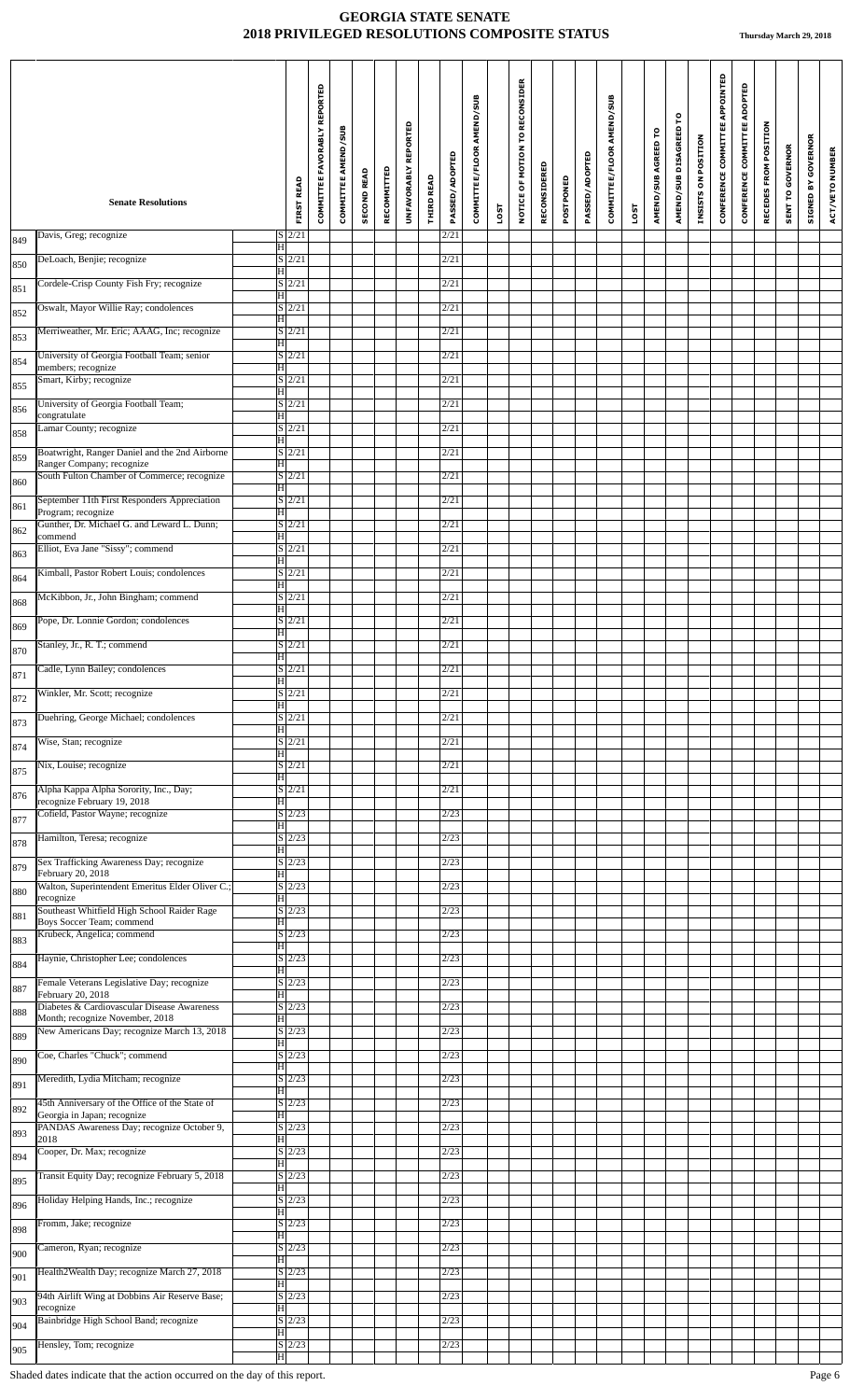|            |                                                                                    |                                                             |                                   | COMMITTEE FAVORABLY REPORTED | <b>COMMITTEE AMEND/SUB</b> |                    |             | UNFAVORABLY REPORTED |                   | PASSED/ADOPTED | COMMITTEE/FLOOR AMEND/SUB |      | NOTICE OF MOTION TO RECONSIDER |              |           | PASSED/ADOPTED | COMMITTEE/FLOOR AMEND/SUB |             | AMEND/SUB AGREED TO | բ<br>AMEND/SUB DISAGREED | INSISTS ON POSITION | CONFERENCE COMMITTEE APPOINTED | CONFERENCE COMMITTEE ADOPTED | RECEDES FROM POSITION | SENT TO GOVERNOR | <b>SIGNED BY GOVERNOR</b> | ACT/VETO NUMBER |
|------------|------------------------------------------------------------------------------------|-------------------------------------------------------------|-----------------------------------|------------------------------|----------------------------|--------------------|-------------|----------------------|-------------------|----------------|---------------------------|------|--------------------------------|--------------|-----------|----------------|---------------------------|-------------|---------------------|--------------------------|---------------------|--------------------------------|------------------------------|-----------------------|------------------|---------------------------|-----------------|
|            | <b>Senate Resolutions</b>                                                          |                                                             | <b>FIRST READ</b>                 |                              |                            | <b>SECOND READ</b> | RECOMMITTED |                      | <b>THIRD READ</b> |                |                           | LOST |                                | RECONSIDERED | POSTPONED |                |                           | <b>LOST</b> |                     |                          |                     |                                |                              |                       |                  |                           |                 |
| 907<br>908 | Elliot, Eva Jane "Sissy"; commend<br>Type 1 Diabetes Day; recognize March 16, 2018 | $\overline{\mathrm{H}}$                                     | $S$ 2/26<br>$S \mid 2/26$         |                              |                            |                    |             |                      |                   | 2/26<br>2/26   |                           |      |                                |              |           |                |                           |             |                     |                          |                     |                                |                              |                       |                  |                           |                 |
| 909        | TydenBrooks Security Products Group; recognize                                     | $\overline{\mathrm{H}}$                                     | $S$ 2/26                          |                              |                            |                    |             |                      |                   | 2/26           |                           |      |                                |              |           |                |                           |             |                     |                          |                     |                                |                              |                       |                  |                           |                 |
| 910        | Atlanta Spurs Supporters Club; recognize                                           | H                                                           | $S \vert 2/26$                    |                              |                            |                    |             |                      |                   | 2/26           |                           |      |                                |              |           |                |                           |             |                     |                          |                     |                                |                              |                       |                  |                           |                 |
| 911        | Tottenham Hotspur Football Club; recognize                                         | $ \mathbf{H} $<br>$\overline{s}$<br>$\overline{\mathbf{H}}$ |                                   |                              |                            |                    |             |                      |                   |                |                           |      |                                |              |           |                |                           |             |                     |                          |                     |                                |                              |                       |                  |                           |                 |
|            | Thomas, Nadine; recognize                                                          | 2/26/2018 Withdrawn from Consideration in Senate            | S/2/26                            |                              |                            |                    |             |                      |                   | 2/26           |                           |      |                                |              |           |                |                           |             |                     |                          |                     |                                |                              |                       |                  |                           |                 |
| 912        | Liberty Bell Monument at Stone Mountain;                                           | $\overline{\mathrm{H}}$                                     | $S$ 2/26                          |                              |                            |                    |             |                      |                   | 2/26           |                           |      |                                |              |           |                |                           |             |                     |                          |                     |                                |                              |                       |                  |                           |                 |
| 913        | recognize<br>Butler, James Herbert "Herb"; condolences                             | $ \mathbf{H} $                                              | $S \vert 2/26$                    |                              |                            |                    |             |                      |                   | 2/26           |                           |      |                                |              |           |                |                           |             |                     |                          |                     |                                |                              |                       |                  |                           |                 |
| 915        | Barnes, Martha Wright; condolences                                                 | H                                                           | $S \mid 2/26$                     |                              |                            |                    |             |                      |                   | 2/26           |                           |      |                                |              |           |                |                           |             |                     |                          |                     |                                |                              |                       |                  |                           |                 |
| 917        | Cystic Fibrosis Education and Awareness Day;                                       | $\overline{\mathrm{H}}$                                     | $S$ 2/26                          |                              |                            |                    |             |                      |                   | 2/26           |                           |      |                                |              |           |                |                           |             |                     |                          |                     |                                |                              |                       |                  |                           |                 |
| 918        | recognize May 1, 2018<br>Tolton, Father Augustus; honor                            | $\overline{\mathrm{H}}$                                     | $S$ <sub>2/26</sub>               |                              |                            |                    |             |                      |                   | 2/26           |                           |      |                                |              |           |                |                           |             |                     |                          |                     |                                |                              |                       |                  |                           |                 |
| 919        | Clinton, George Edward; recognize                                                  | $\overline{\mathrm{H}}$                                     | $S$ 2/26                          |                              |                            |                    |             |                      |                   | 2/26           |                           |      |                                |              |           |                |                           |             |                     |                          |                     |                                |                              |                       |                  |                           |                 |
| 920        | Progressive Multiple Sclerosis Day; recognize                                      | $\overline{\mathrm{H}}$                                     | $S$ 2/26                          |                              |                            |                    |             |                      |                   | 2/26           |                           |      |                                |              |           |                |                           |             |                     |                          |                     |                                |                              |                       |                  |                           |                 |
| 921        | March 28, 2018<br>Genocide Prevention and Awareness Month;                         | H                                                           | $S$ 2/26                          |                              |                            |                    |             |                      |                   | 2/26           |                           |      |                                |              |           |                |                           |             |                     |                          |                     |                                |                              |                       |                  |                           |                 |
| 922        | recognize April 2018<br>Crawford, Sabrina; congratulate                            | $\overline{\mathrm{H}}$                                     | $S \mid 2/28$                     |                              |                            |                    |             |                      |                   | 2/28           |                           |      |                                |              |           |                |                           |             |                     |                          |                     |                                |                              |                       |                  |                           |                 |
| 926<br>927 | Tottenham Hotspur Football Club; recognize                                         | H                                                           | $S$ 2/28                          |                              |                            |                    |             |                      |                   | 2/28           |                           |      |                                |              |           |                |                           |             |                     |                          |                     |                                |                              |                       |                  |                           |                 |
| 928        | Glaize, Lydia L.; congratulate                                                     | $\overline{\mathrm{H}}$                                     | $S$ 2/28                          |                              |                            |                    |             |                      |                   | 2/28           |                           |      |                                |              |           |                |                           |             |                     |                          |                     |                                |                              |                       |                  |                           |                 |
|            | Thomas-Bethea, Angela; congratulate                                                | $ \mathbf{H} $                                              | $S \vert 2/28$                    |                              |                            |                    |             |                      |                   | 2/28           |                           |      |                                |              |           |                |                           |             |                     |                          |                     |                                |                              |                       |                  |                           |                 |
| 930        | Georgia Lineman Appreciation Month; recognize                                      | $\overline{\mathrm{H}}$                                     | $S$  2/28                         |                              |                            |                    |             |                      |                   | 2/28           |                           |      |                                |              |           |                |                           |             |                     |                          |                     |                                |                              |                       |                  |                           |                 |
| 931        | the month of April, 2018<br>Higgins, Meghan; recognize                             | H                                                           | $S$ 2/28                          |                              |                            |                    |             |                      |                   | 2/28           |                           |      |                                |              |           |                |                           |             |                     |                          |                     |                                |                              |                       |                  |                           |                 |
| 932        | Korean Vietnam Veterans Association of the                                         | $\overline{H}$                                              | $\sqrt{S/2/28}$                   |                              |                            |                    |             |                      |                   | 2/28           |                           |      |                                |              |           |                |                           |             |                     |                          |                     |                                |                              |                       |                  |                           |                 |
| 933        | United States of America; honor<br>Civil Air Patrol; recognize                     | $\overline{\mathrm{H}}$                                     | $S\vert 2/28$                     |                              |                            |                    |             |                      |                   | 2/28           |                           |      |                                |              |           |                |                           |             |                     |                          |                     |                                |                              |                       |                  |                           |                 |
| 934        | Taiwan; relations with the United States;                                          | H                                                           | $S$ 2/28                          |                              |                            |                    |             |                      |                   | 2/28           |                           |      |                                |              |           |                |                           |             |                     |                          |                     |                                |                              |                       |                  |                           |                 |
| 936        | commend<br>Ogden, Dr. Sam; recognize                                               | $\overline{\mathrm{H}}$                                     | $S$ <sub>2/28</sub>               |                              |                            |                    |             |                      |                   | 2/28           |                           |      |                                |              |           |                |                           |             |                     |                          |                     |                                |                              |                       |                  |                           |                 |
| 937        | Williams, Patricia; recognize                                                      | $\overline{\mathrm{H}}$                                     | S/2/28                            |                              |                            |                    |             |                      |                   | 2/28           |                           |      |                                |              |           |                |                           |             |                     |                          |                     |                                |                              |                       |                  |                           |                 |
| 938        | Children's Day; recognize March 7, 2018                                            | $\overline{\mathrm{H}}$                                     | S/2/28                            |                              |                            |                    |             |                      |                   | 2/28           |                           |      |                                |              |           |                |                           |             |                     |                          |                     |                                |                              |                       |                  |                           |                 |
| 939        | David Shafer Essay Scholarship Contest Winners                                     | H                                                           | $S \vert 2/28$                    |                              |                            |                    |             |                      |                   | 2/28           |                           |      |                                |              |           |                |                           |             |                     |                          |                     |                                |                              |                       |                  |                           |                 |
| 941        | congratulate<br>Meagher, Sergeant Gregory Michael; condolences                     | $\overline{\mathbf{H}}$                                     | $S$ $3/1$                         |                              |                            |                    |             |                      |                   | 3/1            |                           |      |                                |              |           |                |                           |             |                     |                          |                     |                                |                              |                       |                  |                           |                 |
| 945        | Ridley, Elder Benjamin; honor                                                      | $\overline{\mathrm{H}}$                                     | $S \mid 3/1$                      |                              |                            |                    |             |                      |                   | 3/1            |                           |      |                                |              |           |                |                           |             |                     |                          |                     |                                |                              |                       |                  |                           |                 |
| 946        | Weldon, Arianne; congratulate                                                      | H                                                           | $S$ 3/1                           |                              |                            |                    |             |                      |                   | 3/1            |                           |      |                                |              |           |                |                           |             |                     |                          |                     |                                |                              |                       |                  |                           |                 |
| 948        | Thomas, Dr. Georgianne; recognize                                                  | $\overline{\mathbf{H}}$                                     | $S \mid 3/1$                      |                              |                            |                    |             |                      |                   | 3/1            |                           |      |                                |              |           |                |                           |             |                     |                          |                     |                                |                              |                       |                  |                           |                 |
| 949        | University System of Georgia Outstanding                                           | $\overline{\mathrm{H}}$                                     | $S \mid 3/1$                      |                              |                            |                    |             |                      |                   | 3/1            |                           |      |                                |              |           |                |                           |             |                     |                          |                     |                                |                              |                       |                  |                           |                 |
| 950        | Scholars; commend<br>Leadership Cobb; recognize                                    | H                                                           | $S \overline{\smash{\big)}\ 3/1}$ |                              |                            |                    |             |                      |                   | 3/1            |                           |      |                                |              |           |                |                           |             |                     |                          |                     |                                |                              |                       |                  |                           |                 |
| 951        |                                                                                    | H                                                           | $S \overline{3/1}$                |                              |                            |                    |             |                      |                   | 3/1            |                           |      |                                |              |           |                |                           |             |                     |                          |                     |                                |                              |                       |                  |                           |                 |
| 952        | Owen, Missy; congratulate<br>Georgia Hearing Day; recognize March 19, 2018         | H                                                           | $\overline{S}$ 3/5                |                              |                            |                    |             |                      |                   | 3/5            |                           |      |                                |              |           |                |                           |             |                     |                          |                     |                                |                              |                       |                  |                           |                 |
| 955        |                                                                                    | $\overline{\mathrm{H}}$                                     | $S \mid 3/5$                      |                              |                            |                    |             |                      |                   |                |                           |      |                                |              |           |                |                           |             |                     |                          |                     |                                |                              |                       |                  |                           |                 |
| 956        | Scott, Aaron; recognize                                                            | H                                                           |                                   |                              |                            |                    |             |                      |                   | 3/5            |                           |      |                                |              |           |                |                           |             |                     |                          |                     |                                |                              |                       |                  |                           |                 |
| 957        | B.E.S.T. Academy Fencers; commend                                                  | $\overline{s}$<br>$\overline{\mathrm{H}}$                   | 3/5                               |                              |                            |                    |             |                      |                   | 3/5            |                           |      |                                |              |           |                |                           |             |                     |                          |                     |                                |                              |                       |                  |                           |                 |
| 958        | Schwall, Emory A.; recognize                                                       | $\overline{\mathrm{H}}$                                     | $S$ 3/5                           |                              |                            |                    |             |                      |                   | 3/5            |                           |      |                                |              |           |                |                           |             |                     |                          |                     |                                |                              |                       |                  |                           |                 |
| 959        | Sarcoidosis Awareness Month; recognize April<br>2018                               | H                                                           | $S \mid 3/5$                      |                              |                            |                    |             |                      |                   | 3/5            |                           |      |                                |              |           |                |                           |             |                     |                          |                     |                                |                              |                       |                  |                           |                 |
| 960        | Georgia Council of Deliberation; congratulate                                      | $ \mathbf{H} $                                              | $S \overline{3/5}$                |                              |                            |                    |             |                      |                   | 3/5            |                           |      |                                |              |           |                |                           |             |                     |                          |                     |                                |                              |                       |                  |                           |                 |
| 961        | Mitchell, Malcolm J.; commend; Children's<br>Literacy Day; recognize March 7, 2018 | H                                                           | $S \mid 3/7$                      |                              |                            |                    |             |                      |                   | 3/7            |                           |      |                                |              |           |                |                           |             |                     |                          |                     |                                |                              |                       |                  |                           |                 |
| 962        | McCormick, Jr., Chief Nealie M.; commend                                           | H                                                           | $S \mid 3/7$                      |                              |                            |                    |             |                      |                   | 3/7            |                           |      |                                |              |           |                |                           |             |                     |                          |                     |                                |                              |                       |                  |                           |                 |
| 963        | Schrage, Lorry and Sherrie; recognize                                              | $ \mathbf{H} $                                              | $S \overline{3/7}$                |                              |                            |                    |             |                      |                   | 3/7            |                           |      |                                |              |           |                |                           |             |                     |                          |                     |                                |                              |                       |                  |                           |                 |
| 964        | Spelman College Day; recognize March 19, 2018                                      | $\overline{\mathrm{H}}$                                     | $S \overline{3/7}$                |                              |                            |                    |             |                      |                   | 3/7            |                           |      |                                |              |           |                |                           |             |                     |                          |                     |                                |                              |                       |                  |                           |                 |
| 965        | Peanut Butter and Jelly Day; recognize March 12.<br>2018                           | Ħ                                                           | $S$ 3/7                           |                              |                            |                    |             |                      |                   | 3/7            |                           |      |                                |              |           |                |                           |             |                     |                          |                     |                                |                              |                       |                  |                           |                 |
| 966        | Jack Murphy Day; recognize March 12, 2018                                          | $\overline{\mathrm{H}}$                                     | $S \overline{\smash{\big)}\ 3/7}$ |                              |                            |                    |             |                      |                   | 3/7            |                           |      |                                |              |           |                |                           |             |                     |                          |                     |                                |                              |                       |                  |                           |                 |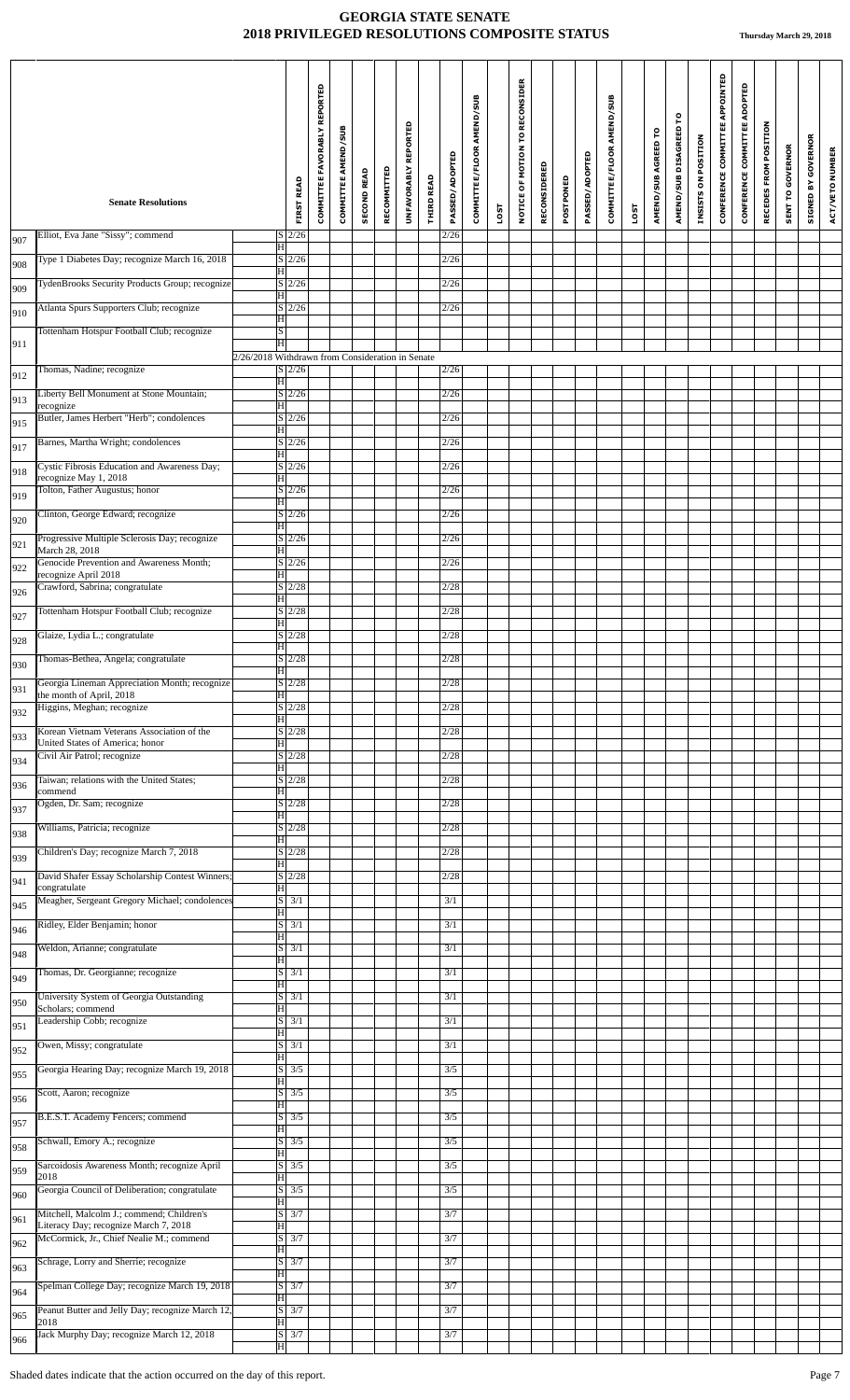|              | <b>Senate Resolutions</b>                                                                                  |     | <b>FIRST READ</b>                                            | COMMITTEE FAVORABLY REPORTED | COMMITTEE AMEND/SUB | <b>SECOND READ</b> | RECOMMITTED | UNFAVORABLY REPORTED | <b>THIRD READ</b> | PASSED/ADOPTED | COMMITTEE/FLOOR AMEND/SUB |      | NOTICE OF MOTION TO RECONSIDER | RECONSIDERED | POSTPONED | PASSED/ADOPTED | COMMITTEE/FLOOR AMEND/SUB |      | AMEND/SUB AGREED TO | AMEND/SUB DISAGREED TO | INSISTS ON POSITION | CONFERENCE COMMITTEE APPOINTED | CONFERENCE COMMITTEE ADOPTED | RECEDES FROM POSITION | <b>SENT TO GOVERNOR</b> | <b>GOVERNOR</b><br>$\mathbf{\Sigma}$ | ACT/VETO NUMBER |
|--------------|------------------------------------------------------------------------------------------------------------|-----|--------------------------------------------------------------|------------------------------|---------------------|--------------------|-------------|----------------------|-------------------|----------------|---------------------------|------|--------------------------------|--------------|-----------|----------------|---------------------------|------|---------------------|------------------------|---------------------|--------------------------------|------------------------------|-----------------------|-------------------------|--------------------------------------|-----------------|
|              |                                                                                                            |     |                                                              |                              |                     |                    |             |                      |                   |                |                           | LOST |                                |              |           |                |                           | LOST |                     |                        |                     |                                |                              |                       |                         | SIGNED                               |                 |
| 968          | Brantley, Merri M.; condolences                                                                            |     | $S \overline{\smash{\big)}\ 3/7}$<br>$\overline{\mathbf{H}}$ |                              |                     |                    |             |                      |                   | 3/7            |                           |      |                                |              |           |                |                           |      |                     |                        |                     |                                |                              |                       |                         |                                      |                 |
| 969          | Johnson, Chief of Police Randy; recognize                                                                  |     | $S \mid 3/7$<br>$ \mathbf{H} $                               |                              |                     |                    |             |                      |                   | 3/7            |                           |      |                                |              |           |                |                           |      |                     |                        |                     |                                |                              |                       |                         |                                      |                 |
| 970          | TeenPact Program; recognize                                                                                |     | $S \overline{\smash{\big)}\ 3/7}$<br>H                       |                              |                     |                    |             |                      |                   | 3/7            |                           |      |                                |              |           |                |                           |      |                     |                        |                     |                                |                              |                       |                         |                                      |                 |
| 971          | O'Brien, Robert "Bob"; commend                                                                             |     | $S$ $3/7$<br>H                                               |                              |                     |                    |             |                      |                   | 3/7            |                           |      |                                |              |           |                |                           |      |                     |                        |                     |                                |                              |                       |                         |                                      |                 |
| 973          | <b>STAR House Foundation; recognize</b>                                                                    |     | $S$ 3/7<br>$\overline{\mathbf{H}}$                           |                              |                     |                    |             |                      |                   | 3/7            |                           |      |                                |              |           |                |                           |      |                     |                        |                     |                                |                              |                       |                         |                                      |                 |
| 974          | Collins, Sr., Deacon Alvin; condolences                                                                    |     | $S \mid 3/7$<br>H                                            |                              |                     |                    |             |                      |                   | 3/7            |                           |      |                                |              |           |                |                           |      |                     |                        |                     |                                |                              |                       |                         |                                      |                 |
| 975          | Thornton, Mrs. Charlie Will; condolences                                                                   |     | $S \mid 3/7$<br>Ħ                                            |                              |                     |                    |             |                      |                   | 3/7            |                           |      |                                |              |           |                |                           |      |                     |                        |                     |                                |                              |                       |                         |                                      |                 |
| 976          | Georgia Purebred Dog Day; recognize May 1                                                                  |     | $S \overline{3/9}$<br>$\overline{\mathbf{H}}$                |                              |                     |                    |             |                      |                   | 3/9            |                           |      |                                |              |           |                |                           |      |                     |                        |                     |                                |                              |                       |                         |                                      |                 |
| 978          | Kohler, Stephanie Owens; commend                                                                           |     | $\overline{S}$ 3/9<br>$\overline{\mathbf{H}}$                |                              |                     |                    |             |                      |                   | 3/9            |                           |      |                                |              |           |                |                           |      |                     |                        |                     |                                |                              |                       |                         |                                      |                 |
| 979          | Members of St. Patrick's Day Parade Committee;<br>recognize                                                |     | $S \overline{3/9}$<br> H                                     |                              |                     |                    |             |                      |                   | 3/9            |                           |      |                                |              |           |                |                           |      |                     |                        |                     |                                |                              |                       |                         |                                      |                 |
| 980          | Rowell, Victoria; recognize                                                                                |     | $S \overline{3/9}$<br>$\overline{\mathbf{H}}$                |                              |                     |                    |             |                      |                   | 3/9            |                           |      |                                |              |           |                |                           |      |                     |                        |                     |                                |                              |                       |                         |                                      |                 |
| 981          | National Nurses Week; recognize May 6-12, 2018                                                             |     | $S \overline{3/9}$<br>$\overline{\mathbf{H}}$                |                              |                     |                    |             |                      |                   | 3/9            |                           |      |                                |              |           |                |                           |      |                     |                        |                     |                                |                              |                       |                         |                                      |                 |
| 982          | Ford, Mayor Anthony S.; recognize                                                                          |     | $S \overline{3/9}$<br>H                                      |                              |                     |                    |             |                      |                   | 3/9            |                           |      |                                |              |           |                |                           |      |                     |                        |                     |                                |                              |                       |                         |                                      |                 |
| 984          | Emmanuel Community Church; recognize                                                                       |     | $S$ 3/9<br>$ \mathbf{H} $                                    |                              |                     |                    |             |                      |                   | 3/9            |                           |      |                                |              |           |                |                           |      |                     |                        |                     |                                |                              |                       |                         |                                      |                 |
| 985          | Dotson, Major Erika; recognize                                                                             |     | $S$ 3/9<br>$\overline{\mathbf{H}}$                           |                              |                     |                    |             |                      |                   | 3/9            |                           |      |                                |              |           |                |                           |      |                     |                        |                     |                                |                              |                       |                         |                                      |                 |
| 986          | Williams, Fred; recognize                                                                                  |     | $S \mid 3/9$<br>H                                            |                              |                     |                    |             |                      |                   | 3/9            |                           |      |                                |              |           |                |                           |      |                     |                        |                     |                                |                              |                       |                         |                                      |                 |
| 987          | Grant, Major Shelby; recognize                                                                             |     | $S \overline{3/9}$<br>$\overline{\mathbf{H}}$                |                              |                     |                    |             |                      |                   | 3/9            |                           |      |                                |              |           |                |                           |      |                     |                        |                     |                                |                              |                       |                         |                                      |                 |
| 988          | Curry, Dr. Jocelyn; recognize                                                                              |     | $S$ 3/9<br>H                                                 |                              |                     |                    |             |                      |                   | 3/9            |                           |      |                                |              |           |                |                           |      |                     |                        |                     |                                |                              |                       |                         |                                      |                 |
| 990          | Womack, Cross; commend                                                                                     |     | $S \mid 3/9$<br>$ \mathbf{H} $                               |                              |                     |                    |             |                      |                   | 3/9            |                           |      |                                |              |           |                |                           |      |                     |                        |                     |                                |                              |                       |                         |                                      |                 |
| 991          | Wages, Jerry K.; recognize                                                                                 |     | $S \overline{3/9}$<br>H                                      |                              |                     |                    |             |                      |                   | 3/9            |                           |      |                                |              |           |                |                           |      |                     |                        |                     |                                |                              |                       |                         |                                      |                 |
| 994          | Paris, Jacob Michael; recognize                                                                            |     | $S \mid 3/9$<br>H                                            |                              |                     |                    |             |                      |                   | 3/9            |                           |      |                                |              |           |                |                           |      |                     |                        |                     |                                |                              |                       |                         |                                      |                 |
| 996          | Mobley, Delia; recognize                                                                                   |     | $S \overline{3/12}$<br>ΙH                                    |                              |                     |                    |             |                      |                   | 3/12           |                           |      |                                |              |           |                |                           |      |                     |                        |                     |                                |                              |                       |                         |                                      |                 |
| 997          | Doster, Agnes; condolences                                                                                 |     | $S$ 3/12<br>H                                                |                              |                     |                    |             |                      |                   | 3/12           |                           |      |                                |              |           |                |                           |      |                     |                        |                     |                                |                              |                       |                         |                                      |                 |
| 998          | Charter School Advocacy Day; recognize March<br>14, 2018                                                   |     | $S$ 3/12<br>H                                                |                              |                     |                    |             |                      |                   | 3/12           |                           |      |                                |              |           |                |                           |      |                     |                        |                     |                                |                              |                       |                         |                                      |                 |
| 999          | Warren, Lucas Andrew; honor                                                                                |     | $S \mid 3/12$<br>H                                           |                              |                     |                    |             |                      |                   | 3/12           |                           |      |                                |              |           |                |                           |      |                     |                        |                     |                                |                              |                       |                         |                                      |                 |
| 1000         | Stone, Sam; recognize                                                                                      |     | $S$ 3/12<br>ΙH                                               |                              |                     |                    |             |                      |                   | 3/12           |                           |      |                                |              |           |                |                           |      |                     |                        |                     |                                |                              |                       |                         |                                      |                 |
| 1001         | Georgia PlanFirst Communities; recognize                                                                   |     | $S \vert 3/12$<br>H<br>$S \mid 3/9$                          |                              |                     |                    |             |                      |                   | 3/12<br>3/9    |                           |      |                                |              |           |                |                           |      |                     |                        |                     |                                |                              |                       |                         |                                      |                 |
| 1002         | Lee County High School Trojans Football Team;<br>commend<br>Donaldson, Executive Director Carol V.; honor; |     | H<br>$S \frac{3}{12}$                                        |                              |                     |                    |             |                      |                   | 3/12           |                           |      |                                |              |           |                |                           |      |                     |                        |                     |                                |                              |                       |                         |                                      |                 |
| 1003         | Sunshine House Regional Children<br>Crider Foods; recognize                                                |     | H<br>$S$ 3/12                                                |                              |                     |                    |             |                      |                   | 3/12           |                           |      |                                |              |           |                |                           |      |                     |                        |                     |                                |                              |                       |                         |                                      |                 |
| 1004         | McCollar, Mayor Jonathan; recognize                                                                        |     | H<br>$S \vert 3/12$                                          |                              |                     |                    |             |                      |                   | 3/12           |                           |      |                                |              |           |                |                           |      |                     |                        |                     |                                |                              |                       |                         |                                      |                 |
| 1005         | Bonds II, Dr. Charles Wesley; recognize                                                                    |     | ΙH<br>$S$ 3/12                                               |                              |                     |                    |             |                      |                   | 3/12           |                           |      |                                |              |           |                |                           |      |                     |                        |                     |                                |                              |                       |                         |                                      |                 |
| 1006         | Anderson, Raybon; recognize                                                                                |     | H<br>$S \mid 3/12$                                           |                              |                     |                    |             |                      |                   | 3/12           |                           |      |                                |              |           |                |                           |      |                     |                        |                     |                                |                              |                       |                         |                                      |                 |
| 1007         | Brown, Tony; recognize                                                                                     |     | H<br>$S \vert 3/12$                                          |                              |                     |                    |             |                      |                   | 3/12           |                           |      |                                |              |           |                |                           |      |                     |                        |                     |                                |                              |                       |                         |                                      |                 |
| 1008         | Fox, Kevin "Koolin"; recognize                                                                             |     | H<br>$S$ 3/12                                                |                              |                     |                    |             |                      |                   | 3/12           |                           |      |                                |              |           |                |                           |      |                     |                        |                     |                                |                              |                       |                         |                                      |                 |
| 1009         | McGhee, Cie Cie Wilson; recognize                                                                          |     | H<br>$S$ 3/12                                                |                              |                     |                    |             |                      |                   | 3/12           |                           |      |                                |              |           |                |                           |      |                     |                        |                     |                                |                              |                       |                         |                                      |                 |
| 1010         | Harper, Derek; recognize                                                                                   |     | H<br>$S$ 3/12                                                |                              |                     |                    |             |                      |                   | 3/12           |                           |      |                                |              |           |                |                           |      |                     |                        |                     |                                |                              |                       |                         |                                      |                 |
| 1011         | Mitchell, Charles; recognize                                                                               |     | H<br>$S$ 3/12                                                |                              |                     |                    |             |                      |                   | 3/12           |                           |      |                                |              |           |                |                           |      |                     |                        |                     |                                |                              |                       |                         |                                      |                 |
| 1012         | Georgia Cattlemen's Association; recognize                                                                 |     | H <br>$S$ 3/14                                               |                              |                     |                    |             |                      |                   | 3/14           |                           |      |                                |              |           |                |                           |      |                     |                        |                     |                                |                              |                       |                         |                                      |                 |
| 1013         | Fullerton, Sam; recognize                                                                                  |     | H<br>$S$ 3/14                                                |                              |                     |                    |             |                      |                   | 3/14           |                           |      |                                |              |           |                |                           |      |                     |                        |                     |                                |                              |                       |                         |                                      |                 |
| 1014         | James Family; recognize                                                                                    |     | H<br>$\overline{S}$ 3/14                                     |                              |                     |                    |             |                      |                   | 3/14           |                           |      |                                |              |           |                |                           |      |                     |                        |                     |                                |                              |                       |                         |                                      |                 |
| 1015         | Shorer, Ambassador Judith Varnai; recognize                                                                |     | ΙH<br>$S$ 3/14                                               |                              |                     |                    |             |                      |                   | 3/14           |                           |      |                                |              |           |                |                           |      |                     |                        |                     |                                |                              |                       |                         |                                      |                 |
| 1017         | Taylor, Elana Meyers; recognize                                                                            |     | H<br>$S \mid 3/14$                                           |                              |                     |                    |             |                      |                   | 3/14           |                           |      |                                |              |           |                |                           |      |                     |                        |                     |                                |                              |                       |                         |                                      |                 |
| 1018         | Georgia Injured Workers Month; recognize                                                                   | I&L | $\vert H \vert$<br>$S$ 3/15                                  |                              |                     |                    |             |                      |                   |                |                           |      |                                |              |           |                |                           |      |                     |                        |                     |                                |                              |                       |                         |                                      |                 |
| 1020         | September<br>Walker, Dr. H. Kenneth; condolences                                                           |     | H<br>$S \mid 3/15$                                           |                              |                     |                    |             |                      |                   | 3/15           |                           |      |                                |              |           |                |                           |      |                     |                        |                     |                                |                              |                       |                         |                                      |                 |
| 1021<br>1022 | Women and Men in Radio Day; recognize March                                                                |     | ΙHΙ<br>$S \overline{\smash{\big)}\smash{3/15}}$              |                              |                     |                    |             |                      |                   | 3/15           |                           |      |                                |              |           |                |                           |      |                     |                        |                     |                                |                              |                       |                         |                                      |                 |
| 1023         | 23, 2018; Dukes, Morgan; commend<br>Saint Paul African Methodist Episcopal Church;                         |     | H<br>$\overline{S}$ 3/15                                     |                              |                     |                    |             |                      |                   | 3/15           |                           |      |                                |              |           |                |                           |      |                     |                        |                     |                                |                              |                       |                         |                                      |                 |
|              | 140th anniversary; congratulate                                                                            |     | $ \mathbf{H} $                                               |                              |                     |                    |             |                      |                   |                |                           |      |                                |              |           |                |                           |      |                     |                        |                     |                                |                              |                       |                         |                                      |                 |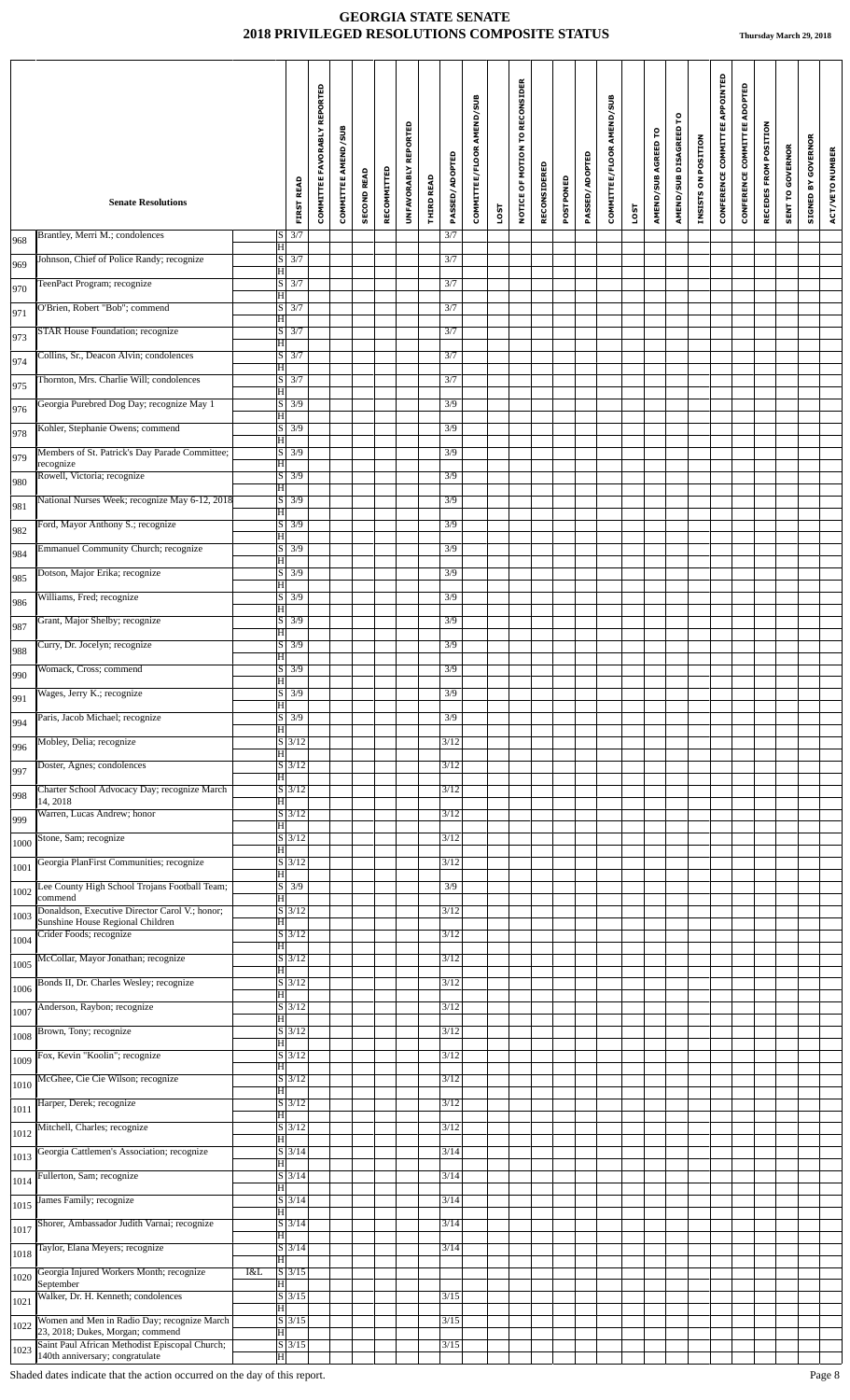|      | <b>Senate Resolutions</b>                                                                | <b>FIRST READ</b>                                         | COMMITTEE FAVORABLY REPORTED | COMMITTEE AMEND/SUB | <b>SECOND READ</b> | RECOMMITTED | UNFAVORABLY REPORTED | <b>THIRD READ</b> | PASSED/ADOPTED | COMMITTEE/FLOOR AMEND/SUB |      | NOTICE OF MOTION TO RECONSIDER | RECONSIDERED | POSTPONED | PASSED/ADOPTED | COMMITTEE/FLOOR AMEND/SUB |      | AMEND/SUB AGREED TO | AMEND/SUB DISAGREED TO | INSISTS ON POSITION | CONFERENCE COMMITTEE APPOINTED | CONFERENCE COMMITTEE ADOPTED | RECEDES FROM POSITION | <b>SENT TO GOVERNOR</b> | <b>GOVERNOR</b><br>ă<br>SIGNED | ACT/VETO NUMBER |
|------|------------------------------------------------------------------------------------------|-----------------------------------------------------------|------------------------------|---------------------|--------------------|-------------|----------------------|-------------------|----------------|---------------------------|------|--------------------------------|--------------|-----------|----------------|---------------------------|------|---------------------|------------------------|---------------------|--------------------------------|------------------------------|-----------------------|-------------------------|--------------------------------|-----------------|
|      | Special Forces Soldiers; recognize and honor the                                         | $S$ 3/15                                                  |                              |                     |                    |             |                      |                   | 3/15           |                           | LOST |                                |              |           |                |                           | LOST |                     |                        |                     |                                |                              |                       |                         |                                |                 |
| 1024 | valiant service<br>Newman, Jordan; 2018 STAR Student; commend                            | $\overline{\mathbf{H}}$<br>S/3/19                         |                              |                     |                    |             |                      |                   | 3/19           |                           |      |                                |              |           |                |                           |      |                     |                        |                     |                                |                              |                       |                         |                                |                 |
| 1025 |                                                                                          | H<br>$S$ 3/19                                             |                              |                     |                    |             |                      |                   | 3/19           |                           |      |                                |              |           |                |                           |      |                     |                        |                     |                                |                              |                       |                         |                                |                 |
| 1026 | Flody, Brendan; 2018 STAR Student; commend                                               | H<br>$S$ 3/19                                             |                              |                     |                    |             |                      |                   | 3/19           |                           |      |                                |              |           |                |                           |      |                     |                        |                     |                                |                              |                       |                         |                                |                 |
| 1027 | Hamby, Marley; 2018 STAR Student; commend                                                | H<br>$S \overline{\smash{\big)}\smash{3/19}}$             |                              |                     |                    |             |                      |                   | 3/19           |                           |      |                                |              |           |                |                           |      |                     |                        |                     |                                |                              |                       |                         |                                |                 |
| 1028 | Adams, Etowah; 2018 STAR Student; commend<br>Ballard, Hannah; 2018 STAR Student; commend | $\vert H \vert$<br>$\vert S \vert 3/19$                   |                              |                     |                    |             |                      |                   | 3/19           |                           |      |                                |              |           |                |                           |      |                     |                        |                     |                                |                              |                       |                         |                                |                 |
| 1029 | Hernandez, Tylea; 2018 STAR Student; commend                                             | H<br>$S$ 3/19                                             |                              |                     |                    |             |                      |                   | 3/19           |                           |      |                                |              |           |                |                           |      |                     |                        |                     |                                |                              |                       |                         |                                |                 |
| 1030 | Dockery, Sarah; 2018 STAR Student; commend                                               | $ \mathbf{H} $<br>$S$ 3/19                                |                              |                     |                    |             |                      |                   | 3/19           |                           |      |                                |              |           |                |                           |      |                     |                        |                     |                                |                              |                       |                         |                                |                 |
| 1031 |                                                                                          | $\overline{\mathbf{H}}$<br>S/3/19                         |                              |                     |                    |             |                      |                   |                |                           |      |                                |              |           |                |                           |      |                     |                        |                     |                                |                              |                       |                         |                                |                 |
| 1032 | Crocker, Michael; 2018 STAR Teacher; commend                                             | H                                                         |                              |                     |                    |             |                      |                   | 3/19           |                           |      |                                |              |           |                |                           |      |                     |                        |                     |                                |                              |                       |                         |                                |                 |
| 1033 | Welch, Sarah; 2018 STAR Teacher; commend                                                 | $S$ 3/19<br>$ \mathbf{H} $                                |                              |                     |                    |             |                      |                   | 3/19           |                           |      |                                |              |           |                |                           |      |                     |                        |                     |                                |                              |                       |                         |                                |                 |
| 1034 | Krieger, April; 2018 STAR Teacher; commend                                               | $S \overline{\smash{\big)}\smash{3/19}}$<br>H<br>$S$ 3/19 |                              |                     |                    |             |                      |                   | 3/19           |                           |      |                                |              |           |                |                           |      |                     |                        |                     |                                |                              |                       |                         |                                |                 |
| 1035 | Miraglia, Kay; 2018 STAR Teacher; commend                                                | H                                                         |                              |                     |                    |             |                      |                   | 3/19           |                           |      |                                |              |           |                |                           |      |                     |                        |                     |                                |                              |                       |                         |                                |                 |
| 1036 | Swafford, Amanda; 2018 STAR Teacher;<br>commend                                          | $S$ 3/19<br>H<br>$S$ 3/19                                 |                              |                     |                    |             |                      |                   | 3/19           |                           |      |                                |              |           |                |                           |      |                     |                        |                     |                                |                              |                       |                         |                                |                 |
| 1037 | Thompkins, Matt; 2018 STAR Teacher; commend                                              | $\overline{\mathbf{H}}$                                   |                              |                     |                    |             |                      |                   | 3/19           |                           |      |                                |              |           |                |                           |      |                     |                        |                     |                                |                              |                       |                         |                                |                 |
| 1038 | Hendrix, Laura; 2018 STAR Teacher; commend                                               | $S \mid 3/19$<br>H                                        |                              |                     |                    |             |                      |                   | 3/19           |                           |      |                                |              |           |                |                           |      |                     |                        |                     |                                |                              |                       |                         |                                |                 |
| 1039 | Hooper, McKenzie; 2018 STAR Student;<br>commend                                          | $S$ 3/19<br>H                                             |                              |                     |                    |             |                      |                   | 3/19           |                           |      |                                |              |           |                |                           |      |                     |                        |                     |                                |                              |                       |                         |                                |                 |
| 1040 | Cantrell, Lynn; 2018 STAR Teacher; commend                                               | $S$ 3/19<br>$\overline{\mathbf{H}}$                       |                              |                     |                    |             |                      |                   | 3/19           |                           |      |                                |              |           |                |                           |      |                     |                        |                     |                                |                              |                       |                         |                                |                 |
| 1041 | 2018 Senate Aides and Senate Academic Aides;<br>commend                                  | $S$ 3/19<br>H                                             |                              |                     |                    |             |                      |                   | 3/19           |                           |      |                                |              |           |                |                           |      |                     |                        |                     |                                |                              |                       |                         |                                |                 |
| 1042 | Dalton State College; recognize                                                          | $S$ 3/19<br>$\overline{\mathbf{H}}$                       |                              |                     |                    |             |                      |                   | 3/19           |                           |      |                                |              |           |                |                           |      |                     |                        |                     |                                |                              |                       |                         |                                |                 |
| 1043 | Emery Center of Dalton; commend                                                          | $S \mid 3/19$<br>H                                        |                              |                     |                    |             |                      |                   | 3/19           |                           |      |                                |              |           |                |                           |      |                     |                        |                     |                                |                              |                       |                         |                                |                 |
| 1044 | Sigma Nu Fraternity, Inc.; recognize                                                     | S 3/19<br>H                                               |                              |                     |                    |             |                      |                   | 3/19           |                           |      |                                |              |           |                |                           |      |                     |                        |                     |                                |                              |                       |                         |                                |                 |
| 1045 | Marable, MacKenzie; recognize                                                            | $S \mid 3/19$<br>H                                        |                              |                     |                    |             |                      |                   | 3/19           |                           |      |                                |              |           |                |                           |      |                     |                        |                     |                                |                              |                       |                         |                                |                 |
| 1046 | Ashley II, Beau Michael Emmett; recognize                                                | S 3/19<br>H                                               |                              |                     |                    |             |                      |                   | 3/19           |                           |      |                                |              |           |                |                           |      |                     |                        |                     |                                |                              |                       |                         |                                |                 |
| 1047 | Bell, Beau Samuel Amir; recognize                                                        | $\sqrt{S}$ 3/19<br>ΙH                                     |                              |                     |                    |             |                      |                   | 3/19           |                           |      |                                |              |           |                |                           |      |                     |                        |                     |                                |                              |                       |                         |                                |                 |
| 1048 | Braxton, Beau Desmond Nelson; recognize                                                  | S/3/19<br>H                                               |                              |                     |                    |             |                      |                   | 3/19           |                           |      |                                |              |           |                |                           |      |                     |                        |                     |                                |                              |                       |                         |                                |                 |
| 1050 | Golick, State Representative Rich; commend                                               | S 3/19<br>H                                               |                              |                     |                    |             |                      |                   | 3/19           |                           |      |                                |              |           |                |                           |      |                     |                        |                     |                                |                              |                       |                         |                                |                 |
| 1051 | Ehrhart, State Representative Earl; recognize                                            | $S \vert 3/19$<br>H                                       |                              |                     |                    |             |                      |                   | 3/19           |                           |      |                                |              |           |                |                           |      |                     |                        |                     |                                |                              |                       |                         |                                |                 |
| 1052 | Weldon, Arianne; congratulate                                                            | $S$ 3/19<br>H                                             |                              |                     |                    |             |                      |                   | 3/19           |                           |      |                                |              |           |                |                           |      |                     |                        |                     |                                |                              |                       |                         |                                |                 |
| 1053 | Langston Hughes High School Boys Basketball<br>Team; commend                             | S/3/19<br>Iн                                              |                              |                     |                    |             |                      |                   | 3/19           |                           |      |                                |              |           |                |                           |      |                     |                        |                     |                                |                              |                       |                         |                                |                 |
| 1054 | Westlake High School Girls Basketball Team;<br>commend                                   | S 3/19<br>H                                               |                              |                     |                    |             |                      |                   | 3/19           |                           |      |                                |              |           |                |                           |      |                     |                        |                     |                                |                              |                       |                         |                                |                 |
| 1055 | McAfee, Jr., Arthur James; condolences                                                   | $S \mid 3/19$<br>H                                        |                              |                     |                    |             |                      |                   | 3/19           |                           |      |                                |              |           |                |                           |      |                     |                        |                     |                                |                              |                       |                         |                                |                 |
| 1057 | Jonesboro High School Mock Trial Team;<br>commend                                        | S 3/19<br>H                                               |                              |                     |                    |             |                      |                   | 3/19           |                           |      |                                |              |           |                |                           |      |                     |                        |                     |                                |                              |                       |                         |                                |                 |
| 1059 | Advance Atlanta Day; recognize March 20, 2018                                            | $S \mid 3/19$<br>H                                        |                              |                     |                    |             |                      |                   | 3/19           |                           |      |                                |              |           |                |                           |      |                     |                        |                     |                                |                              |                       |                         |                                |                 |
| 1060 | McAfee, Jr., Arthur James; condolences                                                   | $S \overline{\smash{\big)}\smash{3/19}}$<br>H             |                              |                     |                    |             |                      |                   | 3/19           |                           |      |                                |              |           |                |                           |      |                     |                        |                     |                                |                              |                       |                         |                                |                 |
| 1061 | Pearl Jackson Stephens Day; recognize February<br>22, 2018                               | S/3/19<br>H                                               |                              |                     |                    |             |                      |                   | 3/19           |                           |      |                                |              |           |                |                           |      |                     |                        |                     |                                |                              |                       |                         |                                |                 |
| 1065 | Brown, Julie Knowles; Georgia Foreign Trade<br>Zone #26; recognize                       | $S \mid 3/21$<br>ΙH                                       |                              |                     |                    |             |                      |                   | 3/21           |                           |      |                                |              |           |                |                           |      |                     |                        |                     |                                |                              |                       |                         |                                |                 |
| 1066 | Carrollton High School Debate Team; commend                                              | $S \overline{\smash{\big  3/21}}$<br>H                    |                              |                     |                    |             |                      |                   | 3/21           |                           |      |                                |              |           |                |                           |      |                     |                        |                     |                                |                              |                       |                         |                                |                 |
| 1069 | Lucy C. Laney High School Lady Wildcats<br>Basketball Team; commend                      | $S$ 3/21<br>$ {\rm H} $                                   |                              |                     |                    |             |                      |                   | 3/21           |                           |      |                                |              |           |                |                           |      |                     |                        |                     |                                |                              |                       |                         |                                |                 |
| 1070 | Aquinas High School Fightin' Irish Boys<br>Basketball Team; commend                      | $S$ 3/21<br>H                                             |                              |                     |                    |             |                      |                   | 3/21           |                           |      |                                |              |           |                |                           |      |                     |                        |                     |                                |                              |                       |                         |                                |                 |
| 1071 | Cagle, Lieutenant Governor Casey; recognize                                              | $S \mid 3/29$<br>H                                        |                              |                     |                    |             |                      |                   | 3/29           |                           |      |                                |              |           |                |                           |      |                     |                        |                     |                                |                              |                       |                         |                                |                 |
| 1072 | Deal, Governor Nathan; recognize                                                         | $\overline{S}$ 3/29<br>H                                  |                              |                     |                    |             |                      |                   | 3/29           |                           |      |                                |              |           |                |                           |      |                     |                        |                     |                                |                              |                       |                         |                                |                 |
| 1073 | Brown, Josephine Burdette; recognize                                                     | $S \mid 3/21$<br>H                                        |                              |                     |                    |             |                      |                   | 3/21           |                           |      |                                |              |           |                |                           |      |                     |                        |                     |                                |                              |                       |                         |                                |                 |
| 1074 | Georgia Community Action Agency Association;<br>recognize                                | $S$ 3/21<br>$ \mathbf{H} $                                |                              |                     |                    |             |                      |                   | 3/21           |                           |      |                                |              |           |                |                           |      |                     |                        |                     |                                |                              |                       |                         |                                |                 |
| 1075 | Gilmore, Beau Blake Anthony; recognize                                                   | $\vert S \vert 3/21$<br>H                                 |                              |                     |                    |             |                      |                   | 3/21           |                           |      |                                |              |           |                |                           |      |                     |                        |                     |                                |                              |                       |                         |                                |                 |
| 1076 | Hellams, Beau Eric Joshua; recognize                                                     | $\overline{S}$ 3/21<br>ΙHΙ                                |                              |                     |                    |             |                      |                   | 3/21           |                           |      |                                |              |           |                |                           |      |                     |                        |                     |                                |                              |                       |                         |                                |                 |
| 1077 | Felker, Jr., Beau Darryl B.; recognize                                                   | $S$ 3/21<br>$ \mathbf{H} $                                |                              |                     |                    |             |                      |                   | 3/21           |                           |      |                                |              |           |                |                           |      |                     |                        |                     |                                |                              |                       |                         |                                |                 |
| 1078 | Falconer, Beau Cameron Brittian; recognize                                               | $\overline{S}$ 3/21<br>$ \mathbf{H} $                     |                              |                     |                    |             |                      |                   | 3/21           |                           |      |                                |              |           |                |                           |      |                     |                        |                     |                                |                              |                       |                         |                                |                 |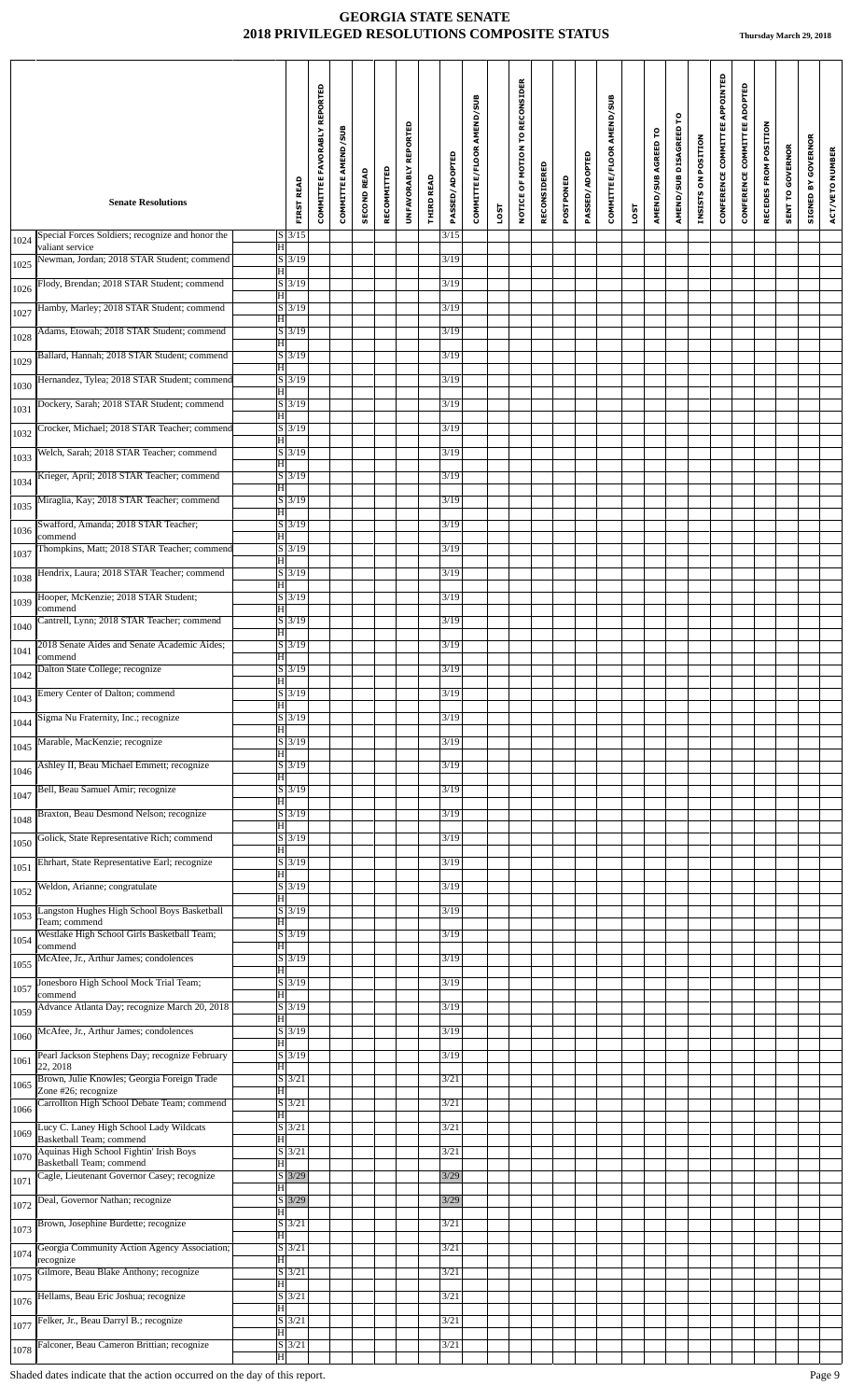| <b>Senate Resolutions</b>                                                                                        | <b>FIRST READ</b>                        | COMMITTEE FAVORABLY REPORTED | COMMITTEE AMEND/SUB | <b>SECOND READ</b> | RECOMMITTED | UNFAVORABLY REPORTED | <b>THIRD READ</b> | PASSED/ADOPTED | COMMITTEE/FLOOR AMEND/SUB |      | NOTICE OF MOTION TO RECONSIDER | RECONSIDERED | POSTPONED | PASSED/ADOPTED | COMMITTEE/FLOOR AMEND/SUB |      | AMEND/SUB AGREED TO | AMEND/SUB DISAGREED TO | INSISTS ON POSITION | CONFERENCE COMMITTEE APPOINTED | CONFERENCE COMMITTEE ADOPTED | RECEDES FROM POSITION | <b>SENT TO GOVERNOR</b> | <b>GOVERNOR</b><br>$\mathbf{\Sigma}$ | ACT/VETO NUMBER |
|------------------------------------------------------------------------------------------------------------------|------------------------------------------|------------------------------|---------------------|--------------------|-------------|----------------------|-------------------|----------------|---------------------------|------|--------------------------------|--------------|-----------|----------------|---------------------------|------|---------------------|------------------------|---------------------|--------------------------------|------------------------------|-----------------------|-------------------------|--------------------------------------|-----------------|
|                                                                                                                  | $S$ 3/21                                 |                              |                     |                    |             |                      |                   | 3/21           |                           | LOST |                                |              |           |                |                           | LOST |                     |                        |                     |                                |                              |                       |                         | SIGNED                               |                 |
| Drakeford, Debutante Rachel Danette; recognize<br>1079<br>$\overline{\mathbf{H}}$                                |                                          |                              |                     |                    |             |                      |                   |                |                           |      |                                |              |           |                |                           |      |                     |                        |                     |                                |                              |                       |                         |                                      |                 |
| Edwards, Debutante Christina Leslie; recognize<br>1080<br>$ {\rm H} $                                            | $S$ 3/21                                 |                              |                     |                    |             |                      |                   | 3/21           |                           |      |                                |              |           |                |                           |      |                     |                        |                     |                                |                              |                       |                         |                                      |                 |
| Charles, Debutante Allynne Briana; recognize<br>1081<br>H                                                        | $S \overline{\smash{\big)}\smash{3/21}}$ |                              |                     |                    |             |                      |                   | 3/21           |                           |      |                                |              |           |                |                           |      |                     |                        |                     |                                |                              |                       |                         |                                      |                 |
| Bryant, Beau Zachary David-Michael; recognize<br>1082<br>H                                                       | $S \overline{\smash{\big)}\smash{3/21}}$ |                              |                     |                    |             |                      |                   | 3/21           |                           |      |                                |              |           |                |                           |      |                     |                        |                     |                                |                              |                       |                         |                                      |                 |
| Clopton, Debutante Logan Renee Holmes;<br>1083<br>$\vert H \vert$<br>recognize                                   | $S$ 3/21                                 |                              |                     |                    |             |                      |                   | 3/21           |                           |      |                                |              |           |                |                           |      |                     |                        |                     |                                |                              |                       |                         |                                      |                 |
| Douglas, Debutante Ryann Julia; recognize<br>1084<br>H                                                           | $S$ 3/21                                 |                              |                     |                    |             |                      |                   | 3/21           |                           |      |                                |              |           |                |                           |      |                     |                        |                     |                                |                              |                       |                         |                                      |                 |
| Deveaux, Debutante Kennedy Imani; recognize<br>1085<br>$ \mathbf{H} $                                            | $S \mid 3/21$                            |                              |                     |                    |             |                      |                   | 3/21           |                           |      |                                |              |           |                |                           |      |                     |                        |                     |                                |                              |                       |                         |                                      |                 |
| Cook, Debutante Raven M.; recognize<br>1086<br>$\overline{\mathbf{H}}$                                           | $S \vert 3/21$                           |                              |                     |                    |             |                      |                   | 3/21           |                           |      |                                |              |           |                |                           |      |                     |                        |                     |                                |                              |                       |                         |                                      |                 |
| Burns, Beau Austin Wesley; recognize<br>1087<br>H                                                                | $S$ 3/21                                 |                              |                     |                    |             |                      |                   | 3/21           |                           |      |                                |              |           |                |                           |      |                     |                        |                     |                                |                              |                       |                         |                                      |                 |
| Biles, George Hopkins; recognize<br>1088<br>$ \mathbf{H} $                                                       | $S$ 3/21                                 |                              |                     |                    |             |                      |                   | 3/21           |                           |      |                                |              |           |                |                           |      |                     |                        |                     |                                |                              |                       |                         |                                      |                 |
| Beggs, Sheriff Bruce C.; condolences<br>1089<br>H                                                                | $S$ 3/21                                 |                              |                     |                    |             |                      |                   | 3/21           |                           |      |                                |              |           |                |                           |      |                     |                        |                     |                                |                              |                       |                         |                                      |                 |
| Armuchee High School Varsity Competition<br>1090<br>Cheerleading Team; commend<br>$\overline{\mathbf{H}}$        | $S$ 3/21                                 |                              |                     |                    |             |                      |                   | 3/21           |                           |      |                                |              |           |                |                           |      |                     |                        |                     |                                |                              |                       |                         |                                      |                 |
| #MSDkindness Month; recognize April 2018<br>1091<br>H                                                            | $S \overline{\smash{\big)}\smash{3/21}}$ |                              |                     |                    |             |                      |                   | 3/21           |                           |      |                                |              |           |                |                           |      |                     |                        |                     |                                |                              |                       |                         |                                      |                 |
| Omega Psi Phi Fraternity, Inc.; recognize<br>1092<br>$\overline{\mathbf{H}}$                                     | $S$ 3/21                                 |                              |                     |                    |             |                      |                   | 3/21           |                           |      |                                |              |           |                |                           |      |                     |                        |                     |                                |                              |                       |                         |                                      |                 |
| Berklee College of Music's Annual Atlanta Trip;<br>1093<br>$\overline{\mathbf{H}}$<br>celebrate                  | $S \overline{\smash{\big  3/21}}$        |                              |                     |                    |             |                      |                   | 3/21           |                           |      |                                |              |           |                |                           |      |                     |                        |                     |                                |                              |                       |                         |                                      |                 |
| Child Abuse Prevention Month; recognize April<br>1094<br>2018<br>H                                               | $S$ 3/23                                 |                              |                     |                    |             |                      |                   | 3/23           |                           |      |                                |              |           |                |                           |      |                     |                        |                     |                                |                              |                       |                         |                                      |                 |
| Pinewood Christian Girls Basketball Team;<br>1095<br>commend<br>$ \mathbf{H} $                                   | $S \overline{\smash{\big)}\smash{3/23}}$ |                              |                     |                    |             |                      |                   | 3/23           |                           |      |                                |              |           |                |                           |      |                     |                        |                     |                                |                              |                       |                         |                                      |                 |
| Gagel, William Durden; commend<br>1096<br>H                                                                      | $S \mid 3/23$                            |                              |                     |                    |             |                      |                   | 3/23           |                           |      |                                |              |           |                |                           |      |                     |                        |                     |                                |                              |                       |                         |                                      |                 |
| Gillis, Jr., Jim L.; condolences<br>1097<br>$\overline{\mathbf{H}}$                                              | $S \mid 3/23$                            |                              |                     |                    |             |                      |                   | 3/23           |                           |      |                                |              |           |                |                           |      |                     |                        |                     |                                |                              |                       |                         |                                      |                 |
| Motor Carrier Compliance Division; recognize<br>1098<br>$ \mathbf{H} $                                           | $S$ 3/23                                 |                              |                     |                    |             |                      |                   | 3/23           |                           |      |                                |              |           |                |                           |      |                     |                        |                     |                                |                              |                       |                         |                                      |                 |
| Brawner, Ruby; recognize<br>1099<br>H                                                                            | $S \mid 3/23$                            |                              |                     |                    |             |                      |                   | 3/23           |                           |      |                                |              |           |                |                           |      |                     |                        |                     |                                |                              |                       |                         |                                      |                 |
| Peterson, Hosie Lee; condolences<br>1100<br>H                                                                    | $S \mid 3/23$                            |                              |                     |                    |             |                      |                   | 3/23           |                           |      |                                |              |           |                |                           |      |                     |                        |                     |                                |                              |                       |                         |                                      |                 |
| Stronghold Christian Church East; celebrate<br>1101<br>H                                                         | $S \mid 3/23$                            |                              |                     |                    |             |                      |                   | 3/23           |                           |      |                                |              |           |                |                           |      |                     |                        |                     |                                |                              |                       |                         |                                      |                 |
| Georgia's Powerful Women Event; recognize<br>1102<br>March 21, 2018<br>H                                         | $S$ 3/23                                 |                              |                     |                    |             |                      |                   | 3/23           |                           |      |                                |              |           |                |                           |      |                     |                        |                     |                                |                              |                       |                         |                                      |                 |
| Africa Diaspora Day; recognize March 23, 2018<br>1103<br>ΙH                                                      | S/3/23                                   |                              |                     |                    |             |                      |                   | 3/23           |                           |      |                                |              |           |                |                           |      |                     |                        |                     |                                |                              |                       |                         |                                      |                 |
| Poplar Springs Baptist Church; recognize<br>1104<br>H                                                            | $S \mid 3/23$                            |                              |                     |                    |             |                      |                   | 3/23           |                           |      |                                |              |           |                |                           |      |                     |                        |                     |                                |                              |                       |                         |                                      |                 |
| Martin, Jeff; recognize<br>1105<br>H                                                                             | $S \overline{3/23}$                      |                              |                     |                    |             |                      |                   | 3/23           |                           |      |                                |              |           |                |                           |      |                     |                        |                     |                                |                              |                       |                         |                                      |                 |
| Riley, Mr. Chris; commend<br>1106<br>H                                                                           | $S$ 3/23                                 |                              |                     |                    |             |                      |                   | 3/23           |                           |      |                                |              |           |                |                           |      |                     |                        |                     |                                |                              |                       |                         |                                      |                 |
| Jenkins, Lainie; recognize<br>1107<br>Iн                                                                         | S/3/23                                   |                              |                     |                    |             |                      |                   | 3/23           |                           |      |                                |              |           |                |                           |      |                     |                        |                     |                                |                              |                       |                         |                                      |                 |
| DeBussey, Melody; recognize<br>1108<br>H                                                                         | S/3/23                                   |                              |                     |                    |             |                      |                   | 3/23           |                           |      |                                |              |           |                |                           |      |                     |                        |                     |                                |                              |                       |                         |                                      |                 |
| Andrews, Chief Judge; Court of Appeals;<br>1109<br>recognize<br>H                                                | $S \mid 3/23$                            |                              |                     |                    |             |                      |                   | 3/23           |                           |      |                                |              |           |                |                           |      |                     |                        |                     |                                |                              |                       |                         |                                      |                 |
| Cain, Robert H.; condolences<br>1110<br>H                                                                        | $S \mid 3/23$                            |                              |                     |                    |             |                      |                   | 3/23           |                           |      |                                |              |           |                |                           |      |                     |                        |                     |                                |                              |                       |                         |                                      |                 |
| 12Stone Church; recognize<br>1111<br>H                                                                           | $\overline{S}$ 3/23                      |                              |                     |                    |             |                      |                   | 3/23           |                           |      |                                |              |           |                |                           |      |                     |                        |                     |                                |                              |                       |                         |                                      |                 |
| Greniewicki, Dr. Sandra A.; commend<br>1112<br>H                                                                 | $S$ 3/27                                 |                              |                     |                    |             |                      |                   | 3/27           |                           |      |                                |              |           |                |                           |      |                     |                        |                     |                                |                              |                       |                         |                                      |                 |
| Ewing, Debbie; recognize<br>1113<br>H                                                                            | S/3/23                                   |                              |                     |                    |             |                      |                   | 3/23           |                           |      |                                |              |           |                |                           |      |                     |                        |                     |                                |                              |                       |                         |                                      |                 |
| Long, John W.; commend<br>1114<br>ΙH                                                                             | S/3/23                                   |                              |                     |                    |             |                      |                   | 3/23           |                           |      |                                |              |           |                |                           |      |                     |                        |                     |                                |                              |                       |                         |                                      |                 |
| Tinsley, Larry; commend<br>1116<br>H                                                                             | $S$ 3/27                                 |                              |                     |                    |             |                      |                   | 3/27           |                           |      |                                |              |           |                |                           |      |                     |                        |                     |                                |                              |                       |                         |                                      |                 |
| Boazman, Derrick; commend<br>1117<br>$ {\rm H} $                                                                 | $S \overline{\smash{\big)}\smash{3/27}}$ |                              |                     |                    |             |                      |                   | 3/27           |                           |      |                                |              |           |                |                           |      |                     |                        |                     |                                |                              |                       |                         |                                      |                 |
| Johnson, Darlene Jenise "McCoy"; commend<br>1118<br>H                                                            | $S \mid 3/27$                            |                              |                     |                    |             |                      |                   | 3/27           |                           |      |                                |              |           |                |                           |      |                     |                        |                     |                                |                              |                       |                         |                                      |                 |
| Kevin and Taylor; commend; "Kevin and Taylor<br>1119<br>in the Morning"<br>H                                     | $S \mid 3/27$                            |                              |                     |                    |             |                      |                   | 3/27           |                           |      |                                |              |           |                |                           |      |                     |                        |                     |                                |                              |                       |                         |                                      |                 |
| Heritage High School Girls Basketball Team;<br>1120<br>commend<br>H                                              | $S \overline{3/27}$                      |                              |                     |                    |             |                      |                   | 3/27           |                           |      |                                |              |           |                |                           |      |                     |                        |                     |                                |                              |                       |                         |                                      |                 |
| Newton Lady Rams Basketball Team; commend<br>1121<br>H                                                           | $S \mid 3/27$                            |                              |                     |                    |             |                      |                   | 3/27           |                           |      |                                |              |           |                |                           |      |                     |                        |                     |                                |                              |                       |                         |                                      |                 |
| Heritage High School Boys Basketball Team;<br>1122<br>commend<br>H                                               | $S$ 3/27                                 |                              |                     |                    |             |                      |                   | 3/27           |                           |      |                                |              |           |                |                           |      |                     |                        |                     |                                |                              |                       |                         |                                      |                 |
| Chattahoochee Valley Sports Hall of Fame for<br>1123<br>2018<br>H                                                | $S$ 3/27                                 |                              |                     |                    |             |                      |                   | 3/27           |                           |      |                                |              |           |                |                           |      |                     |                        |                     |                                |                              |                       |                         |                                      |                 |
| Special Forces Soldiers; valiant service; sent to<br>1124<br>$\overline{\mathbf{H}}$<br>Afghanistan in immediate | $S \mid 3/27$                            |                              |                     |                    |             |                      |                   | 3/27           |                           |      |                                |              |           |                |                           |      |                     |                        |                     |                                |                              |                       |                         |                                      |                 |
| International Youth Day; recognize August 12,<br>1125<br>2018<br>$\overline{\mathbf{H}}$                         | $S \overline{\smash{\big)}\smash{3/27}}$ |                              |                     |                    |             |                      |                   | 3/27           |                           |      |                                |              |           |                |                           |      |                     |                        |                     |                                |                              |                       |                         |                                      |                 |
| Christian Ambassadors Day; recognize May 20,<br>1126<br>2018<br>$ \mathbf{H} $                                   | $\overline{S}$ 3/27                      |                              |                     |                    |             |                      |                   | $3/27$         |                           |      |                                |              |           |                |                           |      |                     |                        |                     |                                |                              |                       |                         |                                      |                 |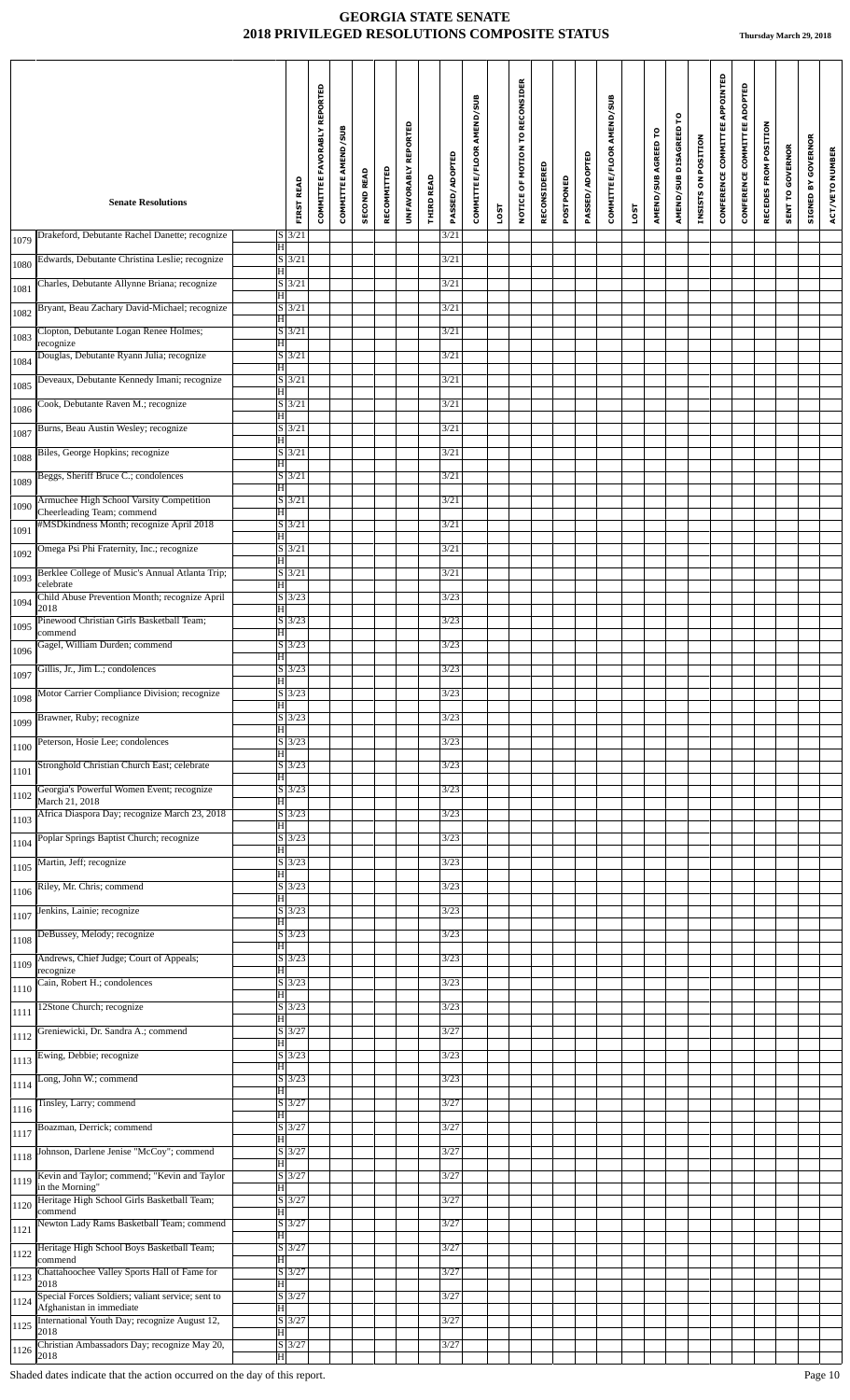|      |                                                                     |                                          | <b>COMMITTEE FAVORABLY REPORTED</b> | <b>COMMITTEE AMEND/SUB</b> | <b>SECOND READ</b> | RECOMMITTED | UNFAVORABLY REPORTED |                   | PASSED/ADOPTED | COMMITTEE/FLOOR AMEND/SUB |      | NOTICE OF MOTION TO RECONSIDER | RECONSIDERED |           | PASSED/ADOPTED | COMMITTEE/FLOOR AMEND/SUB |      | AMEND/SUB AGREED TO | AMEND/SUB DISAGREED TO | INSISTS ON POSITION | CONFERENCE COMMITTEE APPOINTED | CONFERENCE COMMITTEE ADOPTED | RECEDES FROM POSITION | <b>SENT TO GOVERNOR</b> | <b>SIGNED BY GOVERNOR</b> | ACT/VETO NUMBER |
|------|---------------------------------------------------------------------|------------------------------------------|-------------------------------------|----------------------------|--------------------|-------------|----------------------|-------------------|----------------|---------------------------|------|--------------------------------|--------------|-----------|----------------|---------------------------|------|---------------------|------------------------|---------------------|--------------------------------|------------------------------|-----------------------|-------------------------|---------------------------|-----------------|
|      | <b>Senate Resolutions</b>                                           | <b>FIRST READ</b>                        |                                     |                            |                    |             |                      | <b>THIRD READ</b> |                |                           | LOST |                                |              | POSTPONED |                |                           | LOST |                     |                        |                     |                                |                              |                       |                         |                           |                 |
| 1127 | Harris, Sylvia G.; congratulate                                     | $S$ 3/27<br>$\overline{\mathrm{H}}$      |                                     |                            |                    |             |                      |                   | $3/27$         |                           |      |                                |              |           |                |                           |      |                     |                        |                     |                                |                              |                       |                         |                           |                 |
| 1128 | Shillow, Eliza F.; congratulate                                     | $S$ 3/27<br>$\overline{\mathrm{H}}$      |                                     |                            |                    |             |                      |                   | 3/27           |                           |      |                                |              |           |                |                           |      |                     |                        |                     |                                |                              |                       |                         |                           |                 |
| 1129 | Williams-Slade, Gwendolyn "Gwen"; commend                           | $S \overline{3/27}$<br>H                 |                                     |                            |                    |             |                      |                   | 3/27           |                           |      |                                |              |           |                |                           |      |                     |                        |                     |                                |                              |                       |                         |                           |                 |
| 1130 | Fluellen, Alicia; commend                                           | $S$ 3/27<br>$\overline{\mathbf{H}}$      |                                     |                            |                    |             |                      |                   | 3/27           |                           |      |                                |              |           |                |                           |      |                     |                        |                     |                                |                              |                       |                         |                           |                 |
| 1131 | Miller, Honorable Zell Bryan; honor                                 | $S$ 3/23<br>H                            |                                     |                            |                    |             |                      |                   | 3/23           |                           |      |                                |              |           |                |                           |      |                     |                        |                     |                                |                              |                       |                         |                           |                 |
| 1132 | Robertson, Rachel Norris; commend                                   | $S$ 3/27                                 |                                     |                            |                    |             |                      |                   | 3/27           |                           |      |                                |              |           |                |                           |      |                     |                        |                     |                                |                              |                       |                         |                           |                 |
| 1133 | O'Brien, Robert "Bob"; commend                                      | H <br>$S$ 3/27                           |                                     |                            |                    |             |                      |                   | 3/27           |                           |      |                                |              |           |                |                           |      |                     |                        |                     |                                |                              |                       |                         |                           |                 |
| 1134 | Martin, Jake William "Billy"; condolences                           | $\overline{\rm H}$<br>$S$ 3/27           |                                     |                            |                    |             |                      |                   | 3/27           |                           |      |                                |              |           |                |                           |      |                     |                        |                     |                                |                              |                       |                         |                           |                 |
| 1136 | Palmero, Bob; recognize                                             | $ \mathbf{H} $<br>$S$ 3/29               |                                     |                            |                    |             |                      |                   | 3/29           |                           |      |                                |              |           |                |                           |      |                     |                        |                     |                                |                              |                       |                         |                           |                 |
| 1137 | Geddie, Joseph; commend                                             | $\overline{\mathrm{H}}$<br>$S$ 3/29      |                                     |                            |                    |             |                      |                   | 3/29           |                           |      |                                |              |           |                |                           |      |                     |                        |                     |                                |                              |                       |                         |                           |                 |
| 1138 | Slaughter, Tommy "P.J"; recognize                                   | H<br>$S$ 3/29                            |                                     |                            |                    |             |                      |                   | 3/29           |                           |      |                                |              |           |                |                           |      |                     |                        |                     |                                |                              |                       |                         |                           |                 |
|      | Sims-Alvarado, Dr. Karcheik; recognize                              | $\overline{\mathrm{H}}$<br>$S$ 3/29      |                                     |                            |                    |             |                      |                   | 3/29           |                           |      |                                |              |           |                |                           |      |                     |                        |                     |                                |                              |                       |                         |                           |                 |
| 1139 | Sailers, Joshua; recognize                                          | H<br>$S$ 3/29                            |                                     |                            |                    |             |                      |                   | 3/29           |                           |      |                                |              |           |                |                           |      |                     |                        |                     |                                |                              |                       |                         |                           |                 |
| 1142 | Bunke, Grace; condolences                                           | $\overline{\mathrm{H}}$<br>$S$ 3/29      |                                     |                            |                    |             |                      |                   | 3/29           |                           |      |                                |              |           |                |                           |      |                     |                        |                     |                                |                              |                       |                         |                           |                 |
| 1143 | Hollins, Pastor McCallister; recognize                              | $\overline{\mathrm{H}}$<br>$S$ 3/29      |                                     |                            |                    |             |                      |                   | 3/29           |                           |      |                                |              |           |                |                           |      |                     |                        |                     |                                |                              |                       |                         |                           |                 |
| 1144 | Bonds, Armenda; commend                                             | $\overline{\mathrm{H}}$<br>$S$ 3/29      |                                     |                            |                    |             |                      |                   | $3/29$         |                           |      |                                |              |           |                |                           |      |                     |                        |                     |                                |                              |                       |                         |                           |                 |
| 1145 |                                                                     | H                                        |                                     |                            |                    |             |                      |                   |                |                           |      |                                |              |           |                |                           |      |                     |                        |                     |                                |                              |                       |                         |                           |                 |
| 1146 | Linsey, Wallace; recognize                                          | $S$ 3/29<br>$\overline{\mathbf{H}}$      |                                     |                            |                    |             |                      |                   | 3/29           |                           |      |                                |              |           |                |                           |      |                     |                        |                     |                                |                              |                       |                         |                           |                 |
| 1147 | Craig, Sr., Richard Ellis; condolences                              | $S$ 3/29<br>$ \mathbf{H} $               |                                     |                            |                    |             |                      |                   | 3/29           |                           |      |                                |              |           |                |                           |      |                     |                        |                     |                                |                              |                       |                         |                           |                 |
| 1148 | Maddox, Officer Chase Lee; honor                                    | $S$ 3/29<br>ΙH                           |                                     |                            |                    |             |                      |                   | 3/29           |                           |      |                                |              |           |                |                           |      |                     |                        |                     |                                |                              |                       |                         |                           |                 |
| 1149 | Kirkland, William; recognize                                        | $S$ 3/29<br>$\overline{\mathrm{H}}$      |                                     |                            |                    |             |                      |                   | 3/29           |                           |      |                                |              |           |                |                           |      |                     |                        |                     |                                |                              |                       |                         |                           |                 |
| 1150 | Parker, Georgia State Trooper Tyler D.;<br>condolences              | $S \mid 3/29$<br>$\overline{\mathrm{H}}$ |                                     |                            |                    |             |                      |                   | 3/29           |                           |      |                                |              |           |                |                           |      |                     |                        |                     |                                |                              |                       |                         |                           |                 |
| 1151 | Samuels, Dr. Rita Jackson; condolences                              | $S \mid 3/29$<br>$\overline{\mathrm{H}}$ |                                     |                            |                    |             |                      |                   | 3/29           |                           |      |                                |              |           |                |                           |      |                     |                        |                     |                                |                              |                       |                         |                           |                 |
| 1152 | Georgia State University Panthers Men's<br>Basketball Team; commend | $S$ 3/29<br>H                            |                                     |                            |                    |             |                      |                   | 3/29           |                           |      |                                |              |           |                |                           |      |                     |                        |                     |                                |                              |                       |                         |                           |                 |
| 1153 | Hodges, Michelle "Mz. Wallstreet"; recognize                        | $S \mid 3/29$<br>H                       |                                     |                            |                    |             |                      |                   | 3/29           |                           |      |                                |              |           |                |                           |      |                     |                        |                     |                                |                              |                       |                         |                           |                 |
| 1154 | Lovejoy Lady Wildcats Basketball Team;<br>commend                   | $S$ 3/29<br>$\overline{\mathbf{H}}$      |                                     |                            |                    |             |                      |                   | 3/29           |                           |      |                                |              |           |                |                           |      |                     |                        |                     |                                |                              |                       |                         |                           |                 |
| 1155 | Worrell, Ralph; condolences                                         | $S$ 3/29<br>H                            |                                     |                            |                    |             |                      |                   | 3/29           |                           |      |                                |              |           |                |                           |      |                     |                        |                     |                                |                              |                       |                         |                           |                 |
| 1156 | Riverwatch Middle School Band; congratulate                         | $S \mid 3/29$<br>$\overline{\mathrm{H}}$ |                                     |                            |                    |             |                      |                   | 3/29           |                           |      |                                |              |           |                |                           |      |                     |                        |                     |                                |                              |                       |                         |                           |                 |
| 1157 | Linsey, Sr., Wallace V.; commend                                    | $S \mid 3/29$                            |                                     |                            |                    |             |                      |                   | 3/29           |                           |      |                                |              |           |                |                           |      |                     |                        |                     |                                |                              |                       |                         |                           |                 |
| 1158 | Beaus and Debutantes; recognize                                     | $\overline{\mathrm{H}}$<br>$S \mid 3/29$ |                                     |                            |                    |             |                      |                   | 3/29           |                           |      |                                |              |           |                |                           |      |                     |                        |                     |                                |                              |                       |                         |                           |                 |
| 1159 | Bonds, Jerry; recognize                                             | H<br>$S$ 3/29                            |                                     |                            |                    |             |                      |                   | 3/29           |                           |      |                                |              |           |                |                           |      |                     |                        |                     |                                |                              |                       |                         |                           |                 |
| 1160 | Brackins, Sergeant Jerome; recognize                                | $\overline{\mathrm{H}}$<br>$S \mid 3/29$ |                                     |                            |                    |             |                      |                   | 3/29           |                           |      |                                |              |           |                |                           |      |                     |                        |                     |                                |                              |                       |                         |                           |                 |
| 1161 | Overcomers House, Inc.; recognize                                   | $ \mathbf{H} $<br>$S \mid 3/29$          |                                     |                            |                    |             |                      |                   | 3/29           |                           |      |                                |              |           |                |                           |      |                     |                        |                     |                                |                              |                       |                         |                           |                 |
|      | Guidera, Gabriella; commend                                         | $ \mathrm{H} $<br>$S$ 3/29               |                                     |                            |                    |             |                      |                   | 3/29           |                           |      |                                |              |           |                |                           |      |                     |                        |                     |                                |                              |                       |                         |                           |                 |
| 1162 | Floyd, Abigail; commend                                             | $ \mathbf{H} $<br>$\overline{S}$ 3/29    |                                     |                            |                    |             |                      |                   | 3/29           |                           |      |                                |              |           |                |                           |      |                     |                        |                     |                                |                              |                       |                         |                           |                 |
| 1163 | Students and Teachers of Islands High School;                       | $\overline{\mathrm{H}}$<br>$S$ 3/29      |                                     |                            |                    |             |                      |                   | 3/29           |                           |      |                                |              |           |                |                           |      |                     |                        |                     |                                |                              |                       |                         |                           |                 |
| 1164 | recognize<br>Schulke, Cera; commend                                 | $\overline{\mathbf{H}}$<br>$S$ 3/29      |                                     |                            |                    |             |                      |                   | 3/29           |                           |      |                                |              |           |                |                           |      |                     |                        |                     |                                |                              |                       |                         |                           |                 |
| 1165 | Shafer, Senator David; recognize                                    | H<br>$S$ 3/29                            |                                     |                            |                    |             |                      |                   | 3/29           |                           |      |                                |              |           |                |                           |      |                     |                        |                     |                                |                              |                       |                         |                           |                 |
| 1166 | Shafer, Senator David; recognize                                    | $\overline{\mathrm{H}}$<br>$S \mid 3/29$ |                                     |                            |                    |             |                      |                   | 3/29           |                           |      |                                |              |           |                |                           |      |                     |                        |                     |                                |                              |                       |                         |                           |                 |
| 1167 |                                                                     | H                                        |                                     |                            |                    |             |                      |                   |                |                           |      |                                |              |           |                |                           |      |                     |                        |                     |                                |                              |                       |                         |                           |                 |
| 1168 | Williams, State Senator Michael; recognize                          | $S$ 3/29<br>$ \mathbf{H} $               |                                     |                            |                    |             |                      |                   | $3/29$         |                           |      |                                |              |           |                |                           |      |                     |                        |                     |                                |                              |                       |                         |                           |                 |
| 1171 |                                                                     | $S$ 3/29<br>$\vert \mathrm{H} \vert$     |                                     |                            |                    |             |                      |                   | 3/29           |                           |      |                                |              |           |                |                           |      |                     |                        |                     |                                |                              |                       |                         |                           |                 |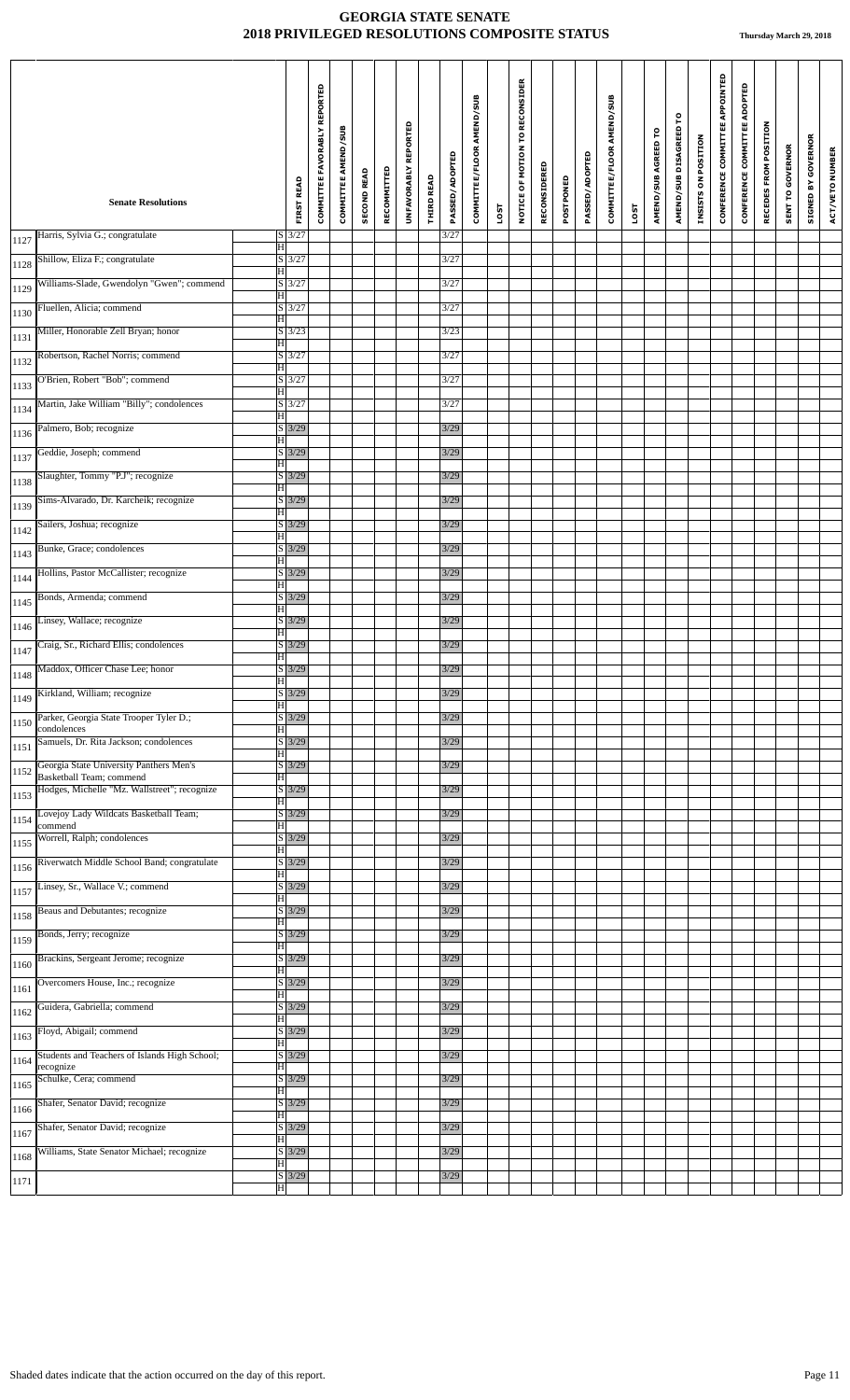|     | <b>House Resolutions</b>                                                             |                         | <b>FIRST READ</b>   | REPORTED<br><b>COMMITTEE FAVORABLY</b> | COMMITTEE AMEND/SUB | <b>SECOND READ</b> | RECOMMITTED | UNFAVORABLY REPORTED | <b>THIRD READ</b> | PASSED/ADOPTED | COMMITTEE/FLOOR AMEND/SUB |             | MOTION TO RECONSIDER<br>NOTICE OF | RECONSIDERED | POSTPONED | PASSED/ADOPTED | COMMITTEE/FLOOR AMEND/SUB |             | AMEND/SUB AGREED TO | AMEND/SUB DISAGREED TO | INSISTS ON POSITION | CONFERENCE COMMITTEE APPOINTED | CONFERENCE COMMITTEE ADOPTED | RECEDES FROM POSITION | <b>SENT TO GOVERNOR</b> | <b>GOVERNOR</b><br><b>SIGNED BY</b> | ACT/VETO NUMBER |
|-----|--------------------------------------------------------------------------------------|-------------------------|---------------------|----------------------------------------|---------------------|--------------------|-------------|----------------------|-------------------|----------------|---------------------------|-------------|-----------------------------------|--------------|-----------|----------------|---------------------------|-------------|---------------------|------------------------|---------------------|--------------------------------|------------------------------|-----------------------|-------------------------|-------------------------------------|-----------------|
|     | College Football National Championship Day at                                        |                         | $H$ 1/8             |                                        |                     |                    |             |                      |                   | 1/8            |                           | <b>1SOT</b> |                                   |              |           |                |                           | <b>LOST</b> |                     |                        |                     |                                |                              |                       |                         |                                     |                 |
| 867 | the capitol; Jan. 8; celebrate<br>Williams, Dr. Rob; retirement; commend             | $\overline{S}$          | $ H $ 1/8           |                                        |                     |                    |             |                      |                   | 1/8            |                           |             |                                   |              |           |                |                           |             |                     |                        |                     |                                |                              |                       |                         |                                     |                 |
| 871 |                                                                                      | S                       |                     |                                        |                     |                    |             |                      |                   |                |                           |             |                                   |              |           |                |                           |             |                     |                        |                     |                                |                              |                       |                         |                                     |                 |
| 873 | Clayton State University Day at the capitol;<br>January 10, 2018; recognize          | S                       | H 1/9               |                                        |                     |                    |             |                      |                   | 1/9            |                           |             |                                   |              |           |                |                           |             |                     |                        |                     |                                |                              |                       |                         |                                     |                 |
| 874 | Yarman, Christopher Patrick; commend                                                 | S                       | $\overline{H}$ 1/9  |                                        |                     |                    |             |                      |                   | 1/9            |                           |             |                                   |              |           |                |                           |             |                     |                        |                     |                                |                              |                       |                         |                                     |                 |
| 875 | Poston, Dr. Robert "Bob"; commend                                                    | <sub>S</sub>            | $\overline{H}$ 1/9  |                                        |                     |                    |             |                      |                   | 1/9            |                           |             |                                   |              |           |                |                           |             |                     |                        |                     |                                |                              |                       |                         |                                     |                 |
| 876 | 'Keeping Georgia Wild Day"; January 11, 2018;<br>recognize                           | S                       | H 1/10              |                                        |                     |                    |             |                      |                   | 1/10           |                           |             |                                   |              |           |                |                           |             |                     |                        |                     |                                |                              |                       |                         |                                     |                 |
| 877 | Ramsey, Mayor Samuel David; commend                                                  | $\overline{\mathbf{s}}$ | H 1/11              |                                        |                     |                    |             |                      |                   | 1/11           |                           |             |                                   |              |           |                |                           |             |                     |                        |                     |                                |                              |                       |                         |                                     |                 |
| 878 | West, Samuel Wayne; Church Street School's<br>2018 Principal of the Year; commend    | $\overline{s}$          | H 1/11              |                                        |                     |                    |             |                      |                   | 1/11           |                           |             |                                   |              |           |                |                           |             |                     |                        |                     |                                |                              |                       |                         |                                     |                 |
| 879 | Pitts, Dr. Pamela; Morrow High School's 2018                                         |                         | H 1/11              |                                        |                     |                    |             |                      |                   | 1/11           |                           |             |                                   |              |           |                |                           |             |                     |                        |                     |                                |                              |                       |                         |                                     |                 |
| 880 | Teacher of the Year; commend<br>Chillis, Dr. Eboni Camille; 2018 Certified           | <sub>S</sub>            | H 1/11              |                                        |                     |                    |             |                      |                   | 1/11           |                           |             |                                   |              |           |                |                           |             |                     |                        |                     |                                |                              |                       |                         |                                     |                 |
|     | Support Leader of the Year; commend<br>Anderson, Landria A.; 2018 Certified Support  | S                       | $\overline{H 1/11}$ |                                        |                     |                    |             |                      |                   | 1/11           |                           |             |                                   |              |           |                |                           |             |                     |                        |                     |                                |                              |                       |                         |                                     |                 |
| 881 | Professional of the Year; commend<br>Alade, Yetunde; 2018 Classified Support Leader  | $\overline{s}$          | H 1/11              |                                        |                     |                    |             |                      |                   | 1/11           |                           |             |                                   |              |           |                |                           |             |                     |                        |                     |                                |                              |                       |                         |                                     |                 |
| 882 | of the Year; commend<br>Robinson, Keronda; 2018 Classified Support                   | $S \vert$               | $\overline{H}$ 1/11 |                                        |                     |                    |             |                      |                   | 1/11           |                           |             |                                   |              |           |                |                           |             |                     |                        |                     |                                |                              |                       |                         |                                     |                 |
| 883 | Professional of the Year; commend                                                    | $\overline{\mathbf{s}}$ |                     |                                        |                     |                    |             |                      |                   |                |                           |             |                                   |              |           |                |                           |             |                     |                        |                     |                                |                              |                       |                         |                                     |                 |
| 884 | LeMahieu, Jeremy; 2018 Teacher of the Year;<br>commend                               | <sub>S</sub>            | $\overline{H 1/11}$ |                                        |                     |                    |             |                      |                   | 1/11           |                           |             |                                   |              |           |                |                           |             |                     |                        |                     |                                |                              |                       |                         |                                     |                 |
| 885 | Loganville H.S. baseball team; 2017 Class<br>AAAAA State Champs; congratulate        | S                       | H 1/11              |                                        |                     |                    |             |                      |                   | 1/11           |                           |             |                                   |              |           |                |                           |             |                     |                        |                     |                                |                              |                       |                         |                                     |                 |
| 886 | REACH Georgia Day at the capitol; January 17,<br>2018; commend                       | $\overline{S}$          | H 1/11              |                                        |                     |                    |             |                      |                   | 1/11           |                           |             |                                   |              |           |                |                           |             |                     |                        |                     |                                |                              |                       |                         |                                     |                 |
| 887 | Mercier Orchards; commend                                                            | $\overline{\mathbf{s}}$ | H 1/11              |                                        |                     |                    |             |                      |                   | 1/11           |                           |             |                                   |              |           |                |                           |             |                     |                        |                     |                                |                              |                       |                         |                                     |                 |
| 889 | Blessed Trinity H.S. Titans; 2017 Class AAAA                                         |                         | $\overline{H 1/18}$ |                                        |                     |                    |             |                      |                   | 1/18           |                           |             |                                   |              |           |                |                           |             |                     |                        |                     |                                |                              |                       |                         |                                     |                 |
| 891 | State Football Champs; commend<br>Cervical Health Awareness Month; January;          | S                       | H 1/18              |                                        |                     |                    |             |                      |                   | 1/18           |                           |             |                                   |              |           |                |                           |             |                     |                        |                     |                                |                              |                       |                         |                                     |                 |
| 892 | proclaim<br>Luttrell, Joseph; commend                                                | S                       | H 1/18              |                                        |                     |                    |             |                      |                   | 1/18           |                           |             |                                   |              |           |                |                           |             |                     |                        |                     |                                |                              |                       |                         |                                     |                 |
|     | Tamil Thai Pongal Day; January 14, 2018;                                             | $\overline{s}$          | H 1/18              |                                        |                     |                    |             |                      |                   | 1/18           |                           |             |                                   |              |           |                |                           |             |                     |                        |                     |                                |                              |                       |                         |                                     |                 |
| 893 | recognize<br>Johnson, Knowa D. and Mokah Jasmine;                                    | $\overline{S}$          | H 1/18              |                                        |                     |                    |             |                      |                   | 1/18           |                           |             |                                   |              |           |                |                           |             |                     |                        |                     |                                |                              |                       |                         |                                     |                 |
| 894 | outstanding community service; commend<br>Dahlonega-Lumpkin County Day at the state  | S                       | H 1/18              |                                        |                     |                    |             |                      |                   | 1/18           |                           |             |                                   |              |           |                |                           |             |                     |                        |                     |                                |                              |                       |                         |                                     |                 |
| 895 | capitol; January 29, 2018; recognize                                                 | $\overline{s}$          |                     |                                        |                     |                    |             |                      |                   |                |                           |             |                                   |              |           |                |                           |             |                     |                        |                     |                                |                              |                       |                         |                                     |                 |
| 896 | Lackey, Myrtice Tillman; condolences                                                 | S.                      | H 1/18              |                                        |                     |                    |             |                      |                   | 1/18           |                           |             |                                   |              |           |                |                           |             |                     |                        |                     |                                |                              |                       |                         |                                     |                 |
| 897 | Quenzer, Shirley; Coffee County school system<br>educator and coach; commend         | S                       | H 1/18              |                                        |                     |                    |             |                      |                   | 1/18           |                           |             |                                   |              |           |                |                           |             |                     |                        |                     |                                |                              |                       |                         |                                     |                 |
| 901 | Calvary Day School volleyball team; 2017 GHSA<br>Class A State Champs; commend       | S                       | H 1/19              |                                        |                     |                    |             |                      |                   | 1/19           |                           |             |                                   |              |           |                |                           |             |                     |                        |                     |                                |                              |                       |                         |                                     |                 |
| 902 | National Guard Day at the capitol; January 25,<br>2018; recognize                    | $\overline{s}$          | H 1/19              |                                        |                     |                    |             |                      |                   | 1/19           |                           |             |                                   |              |           |                |                           |             |                     |                        |                     |                                |                              |                       |                         |                                     |                 |
| 903 | Ettel, Ed and Mary; commend                                                          | $\vert S \vert$         | $H$ 1/19            |                                        |                     |                    |             |                      |                   | 1/19           |                           |             |                                   |              |           |                |                           |             |                     |                        |                     |                                |                              |                       |                         |                                     |                 |
| 904 | Republic of Korea; host of the 2018 XXIII Winter                                     |                         | H 1/19              |                                        |                     |                    |             |                      |                   | 1/19           |                           |             |                                   |              |           |                |                           |             |                     |                        |                     |                                |                              |                       |                         |                                     |                 |
| 905 | Olympic Games; recognize<br>Physician's Day at the state capitol; January 31,        | <sub>S</sub>            | H 1/19              |                                        |                     |                    |             |                      |                   | 1/19           |                           |             |                                   |              |           |                |                           |             |                     |                        |                     |                                |                              |                       |                         |                                     |                 |
|     | 2018; recognize<br>Greg, Meghan; extraordinary accomplishments as                    | $\overline{s}$          | H 1/19              |                                        |                     |                    |             |                      |                   | 1/19           |                           |             |                                   |              |           |                |                           |             |                     |                        |                     |                                |                              |                       |                         |                                     |                 |
| 906 | a student-athlete; commend<br>Guitterez, Lindsay; 2017 Ms. Veteran America;          | S                       | $\overline{H 1/19}$ |                                        |                     |                    |             |                      |                   | 1/19           |                           |             |                                   |              |           |                |                           |             |                     |                        |                     |                                |                              |                       |                         |                                     |                 |
| 907 | commend<br>Dutch, Elizabeth; Distinguished Young Woman                               | S                       | $H$ 1/19            |                                        |                     |                    |             |                      |                   | 1/19           |                           |             |                                   |              |           |                |                           |             |                     |                        |                     |                                |                              |                       |                         |                                     |                 |
| 908 | of Georgia 2018; commend<br>Reddick, Josh; outstanding accomplishments in            | <sub>S</sub>            | H 1/19              |                                        |                     |                    |             |                      |                   | 1/19           |                           |             |                                   |              |           |                |                           |             |                     |                        |                     |                                |                              |                       |                         |                                     |                 |
| 909 | the sport of baseball; recognize<br>Effingham County Day at the capitol; January 22, | <sub>S</sub>            |                     |                                        |                     |                    |             |                      |                   |                |                           |             |                                   |              |           |                |                           |             |                     |                        |                     |                                |                              |                       |                         |                                     |                 |
| 910 | 2018; recognize                                                                      | <sub>S</sub>            | H 1/19              |                                        |                     |                    |             |                      |                   | 1/19           |                           |             |                                   |              |           |                |                           |             |                     |                        |                     |                                |                              |                       |                         |                                     |                 |
| 911 | Athens Regional Library System; 2017 Library of<br>the Year; commend                 | S                       | H 1/19              |                                        |                     |                    |             |                      |                   | 1/19           |                           |             |                                   |              |           |                |                           |             |                     |                        |                     |                                |                              |                       |                         |                                     |                 |
| 912 | Hebron Christian Academy boys' cross country<br>team; congratulate                   | $\overline{S}$          | $H$ 1/19            |                                        |                     |                    |             |                      |                   | 1/19           |                           |             |                                   |              |           |                |                           |             |                     |                        |                     |                                |                              |                       |                         |                                     |                 |
| 914 | Walton County Bicentennial Celebration Day;<br>recognize                             | <sub>S</sub>            | H 1/22              |                                        |                     |                    |             |                      |                   | 1/22           |                           |             |                                   |              |           |                |                           |             |                     |                        |                     |                                |                              |                       |                         |                                     |                 |
| 915 | Telehealth; tool to improving access to health<br>care in Georgia; recognize         | S <sub>1</sub>          | $H$ 1/22            |                                        |                     |                    |             |                      |                   | 1/22           |                           |             |                                   |              |           |                |                           |             |                     |                        |                     |                                |                              |                       |                         |                                     |                 |
| 916 | 1977-78 Temple Tigerettes; outstanding victories                                     |                         | $H$ 1/22            |                                        |                     |                    |             |                      |                   | 1/22           |                           |             |                                   |              |           |                |                           |             |                     |                        |                     |                                |                              |                       |                         |                                     |                 |
| 917 | and timeless legacy; honor<br>The Heritage School; commend                           | $\overline{s}$          | H 1/22              |                                        |                     |                    |             |                      |                   | 1/22           |                           |             |                                   |              |           |                |                           |             |                     |                        |                     |                                |                              |                       |                         |                                     |                 |
| 918 | <b>Gwinnett Medical Center Concussion Institute;</b>                                 | $\overline{s}$          | H 1/22              |                                        |                     |                    |             |                      |                   | 1/22           |                           |             |                                   |              |           |                |                           |             |                     |                        |                     |                                |                              |                       |                         |                                     |                 |
| 919 | commend<br>The Georgia Hispanic Chamber of Commerce;                                 | <sub>S</sub>            | H 1/22              |                                        |                     |                    |             |                      |                   | 1/22           |                           |             |                                   |              |           |                |                           |             |                     |                        |                     |                                |                              |                       |                         |                                     |                 |
|     | commend<br>Hidalgo, Coach Rocky; 2017 Georgia H.S. Class                             | S.                      | H 1/23              |                                        |                     |                    |             |                      |                   | 1/23           |                           |             |                                   |              |           |                |                           |             |                     |                        |                     |                                |                              |                       |                         |                                     |                 |
| 920 | 6A Coach of the Year; commend<br>Allen, Richard; retirement; commend                 | $\overline{s}$          | H 1/23              |                                        |                     |                    |             |                      |                   | 1/23           |                           |             |                                   |              |           |                |                           |             |                     |                        |                     |                                |                              |                       |                         |                                     |                 |
| 921 | Weaver, Brady; achievements; commend                                                 | ls I                    |                     |                                        |                     |                    |             |                      |                   |                |                           |             |                                   |              |           |                |                           |             |                     |                        |                     |                                |                              |                       |                         |                                     |                 |
| 922 |                                                                                      | $\overline{s}$          | $H$ 1/23            |                                        |                     |                    |             |                      |                   | 1/23           |                           |             |                                   |              |           |                |                           |             |                     |                        |                     |                                |                              |                       |                         |                                     |                 |
| 923 | Boy Scout Day at the state capitol; February 28,<br>2018; recognize                  | S                       | $H$ 1/23            |                                        |                     |                    |             |                      |                   | 1/23           |                           |             |                                   |              |           |                |                           |             |                     |                        |                     |                                |                              |                       |                         |                                     |                 |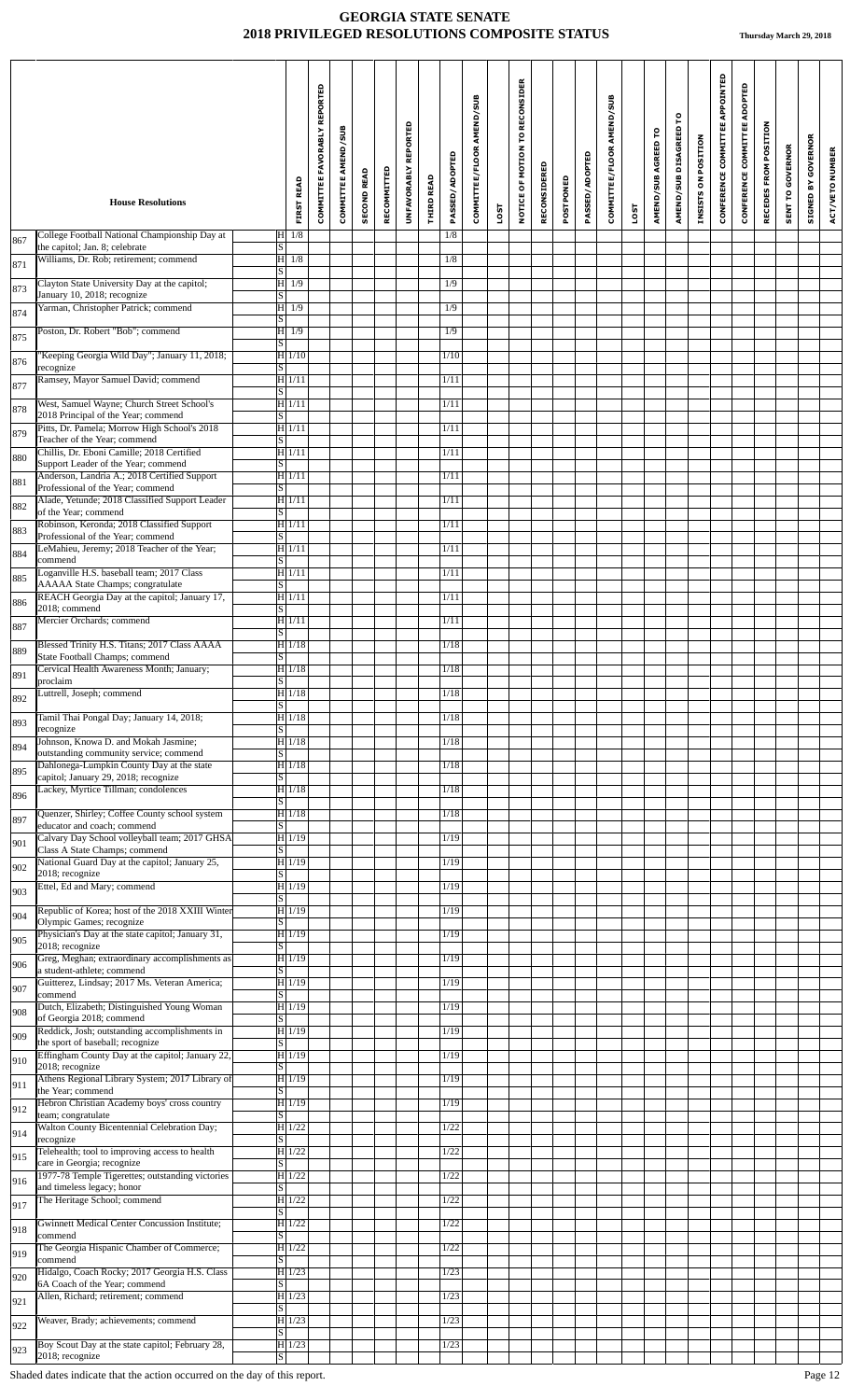|            | <b>House Resolutions</b>                                                                                                   |                                     | <b>FIRST READ</b> | COMMITTEE FAVORABLY REPORTED | COMMITTEE AMEND/SUB | <b>SECOND READ</b> | RECOMMITTED | REPORTED<br><b>UNFAVORABLY</b> | <b>THIRD READ</b> | PASSED/ADOPTED | COMMITTEE/FLOOR AMEND/SUB |             | NOTICE OF MOTION TO RECONSIDER | RECONSIDERED | POSTPONED | PASSED/ADOPTED | COMMITTEE/FLOOR AMEND/SUB |             | AMEND/SUB AGREED TO | ဥ<br>AMEND/SUB DISAGREED | INSISTS ON POSITION | CONFERENCE COMMITTEE APPOINTED | CONFERENCE COMMITTEE ADOPTED | RECEDES FROM POSITION | <b>SENT TO GOVERNOR</b> | <b>GOVERNOR</b><br>Ya<br>SIGNED | ACT/VETO NUMBER |
|------------|----------------------------------------------------------------------------------------------------------------------------|-------------------------------------|-------------------|------------------------------|---------------------|--------------------|-------------|--------------------------------|-------------------|----------------|---------------------------|-------------|--------------------------------|--------------|-----------|----------------|---------------------------|-------------|---------------------|--------------------------|---------------------|--------------------------------|------------------------------|-----------------------|-------------------------|---------------------------------|-----------------|
|            | Advanced Placement Day at the state capitol;                                                                               | $H$ 1/23                            |                   |                              |                     |                    |             |                                |                   | 1/23           |                           | <b>1SOT</b> |                                |              |           |                |                           | <b>LOST</b> |                     |                          |                     |                                |                              |                       |                         |                                 |                 |
| 924        | January 25, 2018; recognize<br>Beasley, Pauline; commend                                                                   | $\overline{s}$<br>H 1/23            |                   |                              |                     |                    |             |                                |                   | 1/23           |                           |             |                                |              |           |                |                           |             |                     |                          |                     |                                |                              |                       |                         |                                 |                 |
| 925<br>926 | Electric Vehicle Day at the state capitol; January                                                                         | S <br> H 1/23                       |                   |                              |                     |                    |             |                                |                   | 1/23           |                           |             |                                |              |           |                |                           |             |                     |                          |                     |                                |                              |                       |                         |                                 |                 |
| 927        | 25, 2018; recognize<br>Mary Moss Young-Cummings Day at the state                                                           | S <br>$H$ 1/23                      |                   |                              |                     |                    |             |                                |                   | 1/23           |                           |             |                                |              |           |                |                           |             |                     |                          |                     |                                |                              |                       |                         |                                 |                 |
| 928        | capitol; January 23, 2018; recognize<br>Fuller, Alexis; commend                                                            | <sub>S</sub><br> H 1/23             |                   |                              |                     |                    |             |                                |                   | 1/23           |                           |             |                                |              |           |                |                           |             |                     |                          |                     |                                |                              |                       |                         |                                 |                 |
| 929        | Spectrum Autism Support Group's 20th                                                                                       | <sub>S</sub><br> H 1/23             |                   |                              |                     |                    |             |                                |                   | 1/23           |                           |             |                                |              |           |                |                           |             |                     |                          |                     |                                |                              |                       |                         |                                 |                 |
| 930        | Anniversary; support to families; commend<br>National Principals Month; month of October;                                  | $\overline{\mathbf{S}}$<br>$H$ 1/23 |                   |                              |                     |                    |             |                                |                   | 1/23           |                           |             |                                |              |           |                |                           |             |                     |                          |                     |                                |                              |                       |                         |                                 |                 |
| 931        | commend<br>Pike-Spalding-Lamar-Upson-Clayton Forestry                                                                      | $\overline{\mathbf{s}}$<br>$H$ 1/24 |                   |                              |                     |                    |             |                                |                   | 1/24           |                           |             |                                |              |           |                |                           |             |                     |                          |                     |                                |                              |                       |                         |                                 |                 |
| 932        | Unit; 2017 Unit of the Year; commend<br>Bleckley-Pulaski Forestry Unit; 2017 South                                         | $\overline{s}$<br>H 1/24            |                   |                              |                     |                    |             |                                |                   | 1/24           |                           |             |                                |              |           |                |                           |             |                     |                          |                     |                                |                              |                       |                         |                                 |                 |
| 933        | Georgia Unit of the Year; commend<br>Chattahoochee District; GA Forestry Comm.'s                                           | S <br> H 1/24                       |                   |                              |                     |                    |             |                                |                   | 1/24           |                           |             |                                |              |           |                |                           |             |                     |                          |                     |                                |                              |                       |                         |                                 |                 |
| 934        | 2017 District of the Year: commend<br>4-H Day at the state capitol; February 1, 2018;                                      | $\overline{s}$<br>$H$ 1/24          |                   |                              |                     |                    |             |                                |                   | 1/24           |                           |             |                                |              |           |                |                           |             |                     |                          |                     |                                |                              |                       |                         |                                 |                 |
| 935        | commend<br>Mason, Mr. Emerson; extraordinary                                                                               | S  <br> H 1/24                      |                   |                              |                     |                    |             |                                |                   | 1/24           |                           |             |                                |              |           |                |                           |             |                     |                          |                     |                                |                              |                       |                         |                                 |                 |
| 936        | accomplishments; commend<br>Reese, Dorothy; commend                                                                        | S<br>$H$ 1/24                       |                   |                              |                     |                    |             |                                |                   | 1/24           |                           |             |                                |              |           |                |                           |             |                     |                          |                     |                                |                              |                       |                         |                                 |                 |
| 937        | Shelton, H. E.; commend                                                                                                    | S <br>H 1/24                        |                   |                              |                     |                    |             |                                |                   | 1/24           |                           |             |                                |              |           |                |                           |             |                     |                          |                     |                                |                              |                       |                         |                                 |                 |
| 938        | A.E. Beach H.S. Day at the state capitol; January                                                                          | <sub>S</sub><br> H 1/24             |                   |                              |                     |                    |             |                                |                   | 1/24           |                           |             |                                |              |           |                |                           |             |                     |                          |                     |                                |                              |                       |                         |                                 |                 |
| 945        | 25, 2018; commend<br>Girl Scout Day at the state capitol; February 6,                                                      | S  <br>H 1/25                       |                   |                              |                     |                    |             |                                |                   | 1/25           |                           |             |                                |              |           |                |                           |             |                     |                          |                     |                                |                              |                       |                         |                                 |                 |
| 946        | 2018; recognize<br>Adams, Corporal Brian; 2017 Game Warden of<br>the Year; commend                                         | S<br> H 1/25<br>$\overline{s}$      |                   |                              |                     |                    |             |                                |                   | 1/25           |                           |             |                                |              |           |                |                           |             |                     |                          |                     |                                |                              |                       |                         |                                 |                 |
| 947        | Vietnamese-American Community of GA Day at<br>the state capitol; 3/9/18; commend                                           | H1/25<br>$\vert S \vert$            |                   |                              |                     |                    |             |                                |                   | 1/25           |                           |             |                                |              |           |                |                           |             |                     |                          |                     |                                |                              |                       |                         |                                 |                 |
| 948        | Watkins, William Dewitt; courage, kindness and<br>greatness; commend                                                       | H 1/25<br>$\vert S \vert$           |                   |                              |                     |                    |             |                                |                   | 1/25           |                           |             |                                |              |           |                |                           |             |                     |                          |                     |                                |                              |                       |                         |                                 |                 |
| 949        | Watkins, Alexander; inspirational triumph in the<br>face of adversity; commend                                             | $H$ 1/25<br>$\overline{s}$          |                   |                              |                     |                    |             |                                |                   | 1/25           |                           |             |                                |              |           |                |                           |             |                     |                          |                     |                                |                              |                       |                         |                                 |                 |
| 950        | Clark Atlanta University Day at the state capitol;<br>February 14, 2018; recognize                                         | H 1/25                              |                   |                              |                     |                    |             |                                |                   | 1/25           |                           |             |                                |              |           |                |                           |             |                     |                          |                     |                                |                              |                       |                         |                                 |                 |
| 951        | Moore, Chuck; 2017 Georgia Golf Course                                                                                     | S  <br> H 1/25<br> S                |                   |                              |                     |                    |             |                                |                   | 1/25           |                           |             |                                |              |           |                |                           |             |                     |                          |                     |                                |                              |                       |                         |                                 |                 |
| 952        | Superintendent of the Year; commend<br>North Gwinnett H.S. Bulldogs football team;                                         | $H$ 1/25                            |                   |                              |                     |                    |             |                                |                   | 1/25           |                           |             |                                |              |           |                |                           |             |                     |                          |                     |                                |                              |                       |                         |                                 |                 |
| 953        | 2017 Class 7A Champions; commend<br><b>GA Primary Care Association; Community</b><br>Health Centers Day; 2/1/18; recognize | S.<br>H 1/25<br>S                   |                   |                              |                     |                    |             |                                |                   | 1/25           |                           |             |                                |              |           |                |                           |             |                     |                          |                     |                                |                              |                       |                         |                                 |                 |
| 954        | Hall, Tamlin; new film Holden On; commend                                                                                  | H 1/25<br>S                         |                   |                              |                     |                    |             |                                |                   | 1/25           |                           |             |                                |              |           |                |                           |             |                     |                          |                     |                                |                              |                       |                         |                                 |                 |
| 955        | Taiwan; relations with the United States;                                                                                  | H 1/25                              |                   |                              |                     |                    |             |                                |                   | 1/25           |                           |             |                                |              |           |                |                           |             |                     |                          |                     |                                |                              |                       |                         |                                 |                 |
| 956        | commend<br>Veterinary Medicine Day at the state capitol;<br>January 30, 2018; commend                                      | S<br> H 1/25<br>$\overline{S}$      |                   |                              |                     |                    |             |                                |                   | 1/25           |                           |             |                                |              |           |                |                           |             |                     |                          |                     |                                |                              |                       |                         |                                 |                 |
| 957        | Carter, Representative Amy; outstanding public<br>service; commend                                                         | H 1/25<br>S.                        |                   |                              |                     |                    |             |                                |                   | 1/25           |                           |             |                                |              |           |                |                           |             |                     |                          |                     |                                |                              |                       |                         |                                 |                 |
| 958        | Leadership Bulloch Class of 2018; commend                                                                                  | H 1/29<br><sub>S</sub>              |                   |                              |                     |                    |             |                                |                   | 1/29           |                           |             |                                |              |           |                |                           |             |                     |                          |                     |                                |                              |                       |                         |                                 |                 |
| 959        | Dr. Indran B. Indrakrishnan Day at the state<br>capitol; Feb. 14, 2018; recognize                                          | H 1/29<br>S.                        |                   |                              |                     |                    |             |                                |                   | 1/29           |                           |             |                                |              |           |                |                           |             |                     |                          |                     |                                |                              |                       |                         |                                 |                 |
| 960        | Drummonds, Kristyn; commend                                                                                                | H 1/29<br>$\overline{s}$            |                   |                              |                     |                    |             |                                |                   | 1/29           |                           |             |                                |              |           |                |                           |             |                     |                          |                     |                                |                              |                       |                         |                                 |                 |
| 961        | Rome H.S. football team; GHSA 5A State<br>Football Champions; congratulate                                                 | H 1/29<br>S                         |                   |                              |                     |                    |             |                                |                   | 1/29           |                           |             |                                |              |           |                |                           |             |                     |                          |                     |                                |                              |                       |                         |                                 |                 |
| 962        | Lake Lanier Day at the state capitol; February 12,<br>2018; recognize                                                      | $H$ 1/29<br>S                       |                   |                              |                     |                    |             |                                |                   | 1/29           |                           |             |                                |              |           |                |                           |             |                     |                          |                     |                                |                              |                       |                         |                                 |                 |
| 963        | Georgia Association of Broadcasters (GAB);<br>recognize                                                                    | H 1/29<br>S.                        |                   |                              |                     |                    |             |                                |                   | 1/29           |                           |             |                                |              |           |                |                           |             |                     |                          |                     |                                |                              |                       |                         |                                 |                 |
| 964        | GA. State Retirees Assoc. (GSRA); GSRA Day<br>at the capitol; 1/31/2018; honor                                             | H 1/29<br><sub>S</sub>              |                   |                              |                     |                    |             |                                |                   | 1/29           |                           |             |                                |              |           |                |                           |             |                     |                          |                     |                                |                              |                       |                         |                                 |                 |
| 965        | Law enforcement officers & prosecutors;<br>protection of vulnerable adults; commend                                        | H 1/29<br>$\overline{s}$            |                   |                              |                     |                    |             |                                |                   | 1/29           |                           |             |                                |              |           |                |                           |             |                     |                          |                     |                                |                              |                       |                         |                                 |                 |
| 966        | Gaupp, Bradley N.; commend                                                                                                 | $H$ 1/29<br>$\overline{\mathbf{s}}$ |                   |                              |                     |                    |             |                                |                   | 1/29           |                           |             |                                |              |           |                |                           |             |                     |                          |                     |                                |                              |                       |                         |                                 |                 |
| 970        | Sampson, Rodney; outstanding community<br>service; commend                                                                 | H 1/30<br>S.                        |                   |                              |                     |                    |             |                                |                   | 1/30           |                           |             |                                |              |           |                |                           |             |                     |                          |                     |                                |                              |                       |                         |                                 |                 |
| 971        | Mixon, Mrs. Eunice Lastinger; Distinguished<br>Older Georgian for 2018; commend                                            | H 1/30 <br>S <sub>1</sub>           |                   |                              |                     |                    |             |                                |                   | 1/30           |                           |             |                                |              |           |                |                           |             |                     |                          |                     |                                |                              |                       |                         |                                 |                 |
| 972        | GA School-Based Speech Language Pathologists<br>Week; Sept. 10-14, 2018; recognize                                         | H 1/30 <br>S                        |                   |                              |                     |                    |             |                                |                   | 1/30           |                           |             |                                |              |           |                |                           |             |                     |                          |                     |                                |                              |                       |                         |                                 |                 |
| 973        | Lupus Advocacy Day at the state capitol; March<br>1, 2018; recognize                                                       | H 1/30 <br> S                       |                   |                              |                     |                    |             |                                |                   | 1/30           |                           |             |                                |              |           |                |                           |             |                     |                          |                     |                                |                              |                       |                         |                                 |                 |
| 974        | Greater Augusta Day & Leadership Augusta Day<br>at state capitol; 2/1/18; commend                                          | H 1/30<br>S                         |                   |                              |                     |                    |             |                                |                   | 1/30           |                           |             |                                |              |           |                |                           |             |                     |                          |                     |                                |                              |                       |                         |                                 |                 |
| 975        | Williams, Andrew Frank, Sr.; commend                                                                                       | H 1/30<br><sub>S</sub>              |                   |                              |                     |                    |             |                                |                   | 1/30           |                           |             |                                |              |           |                |                           |             |                     |                          |                     |                                |                              |                       |                         |                                 |                 |
| 976        | Davis, Amanda Marie; condolences                                                                                           | H 1/30 <br>S                        |                   |                              |                     |                    |             |                                |                   | 1/30           |                           |             |                                |              |           |                |                           |             |                     |                          |                     |                                |                              |                       |                         |                                 |                 |
| 977        | North Hall H.S. Trojans; Baseball 2017 Champs;<br>Wrestling 2018 Champs; commend                                           | H 1/30 <br>$\overline{s}$           |                   |                              |                     |                    |             |                                |                   | 1/30           |                           |             |                                |              |           |                |                           |             |                     |                          |                     |                                |                              |                       |                         |                                 |                 |
| 978        | Georgia State Univ.'s Legislative Health Policy<br>Certificate Program; commend                                            | $H$ 1/30<br>$\overline{\mathrm{s}}$ |                   |                              |                     |                    |             |                                |                   | 1/30           |                           |             |                                |              |           |                |                           |             |                     |                          |                     |                                |                              |                       |                         |                                 |                 |
| 979        | Together Georgia Day at the state capitol; January<br>30, 2018; recognize                                                  | $H$ 1/30<br>S                       |                   |                              |                     |                    |             |                                |                   | 1/30           |                           |             |                                |              |           |                |                           |             |                     |                          |                     |                                |                              |                       |                         |                                 |                 |
|            |                                                                                                                            |                                     |                   |                              |                     |                    |             |                                |                   |                |                           |             |                                |              |           |                |                           |             |                     |                          |                     |                                |                              |                       |                         |                                 |                 |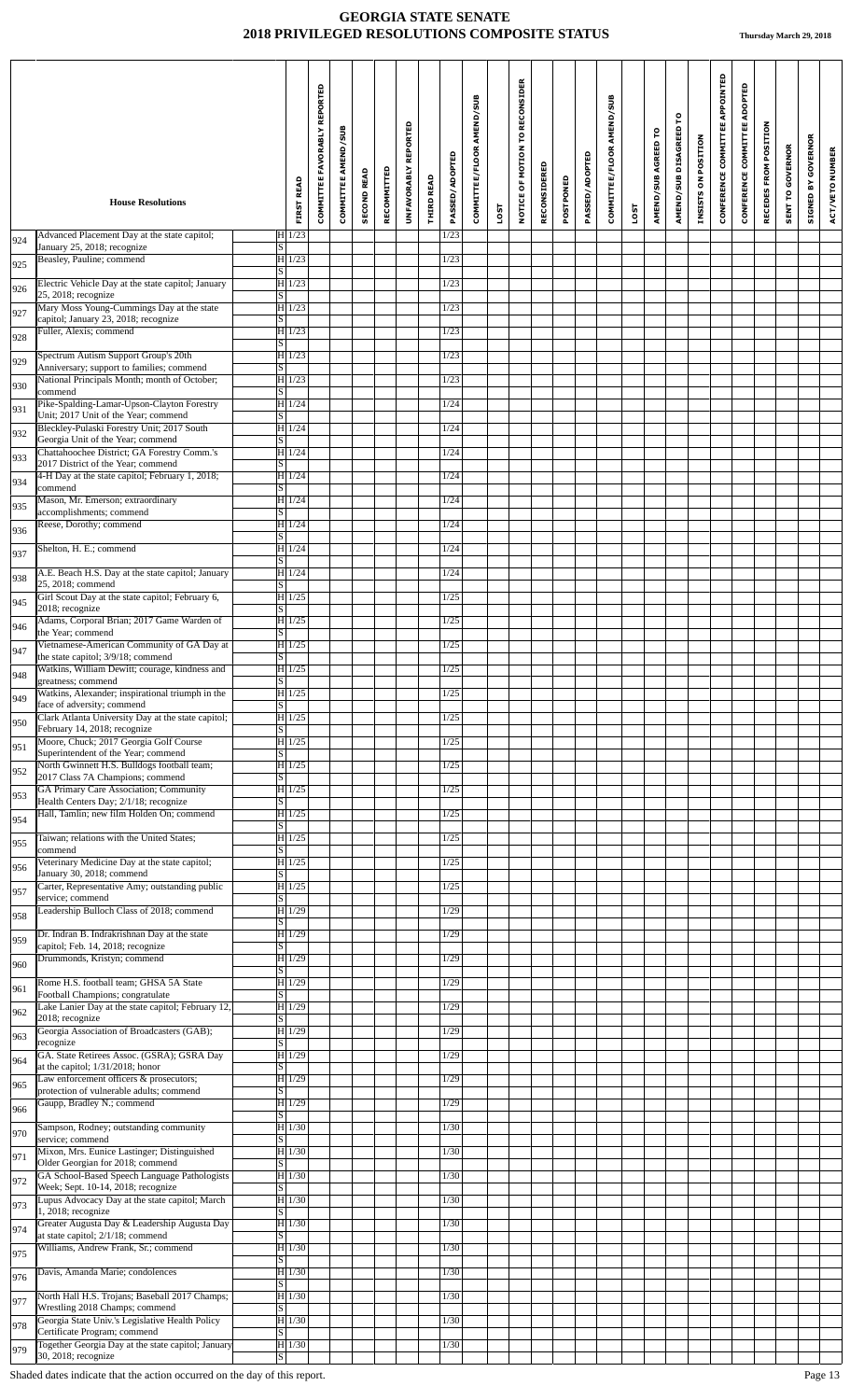|      | <b>House Resolutions</b>                                                              | <b>FIRST READ</b>                    | COMMITTEE FAVORABLY REPORTED | <b>COMMITTEE AMEND/SUB</b> | <b>SECOND READ</b> | RECOMMITTED | REPORTED<br><b>UNFAVORABLY</b> | THIRD READ | PASSED/ADOPTED | COMMITTEE/FLOOR AMEND/SUB |      | NOTICE OF MOTION TO RECONSIDER | RECONSIDERED | POSTPONED | PASSED/ADOPTED | COMMITTEE/FLOOR AMEND/SUB |      | AMEND/SUB AGREED TO | AMEND/SUB DISAGREED TO | INSISTS ON POSITION | CONFERENCE COMMITTEE APPOINTED | CONFERENCE COMMITTEE ADOPTED | RECEDES FROM POSITION | <b>SENT TO GOVERNOR</b> | <b>GOVERNOR</b><br>SIGNED BY | ACT/VETO NUMBER |
|------|---------------------------------------------------------------------------------------|--------------------------------------|------------------------------|----------------------------|--------------------|-------------|--------------------------------|------------|----------------|---------------------------|------|--------------------------------|--------------|-----------|----------------|---------------------------|------|---------------------|------------------------|---------------------|--------------------------------|------------------------------|-----------------------|-------------------------|------------------------------|-----------------|
|      | Cargill, Don; various achievements; commend                                           | $H$ 1/30                             |                              |                            |                    |             |                                |            | 1/30           |                           | LOST |                                |              |           |                |                           | LOST |                     |                        |                     |                                |                              |                       |                         |                              |                 |
| 980  | Goss, Chief Deputy William Frank; Deputy                                              | S <br>H 1/30                         |                              |                            |                    |             |                                |            | 1/30           |                           |      |                                |              |           |                |                           |      |                     |                        |                     |                                |                              |                       |                         |                              |                 |
| 981  | Coroner of the Year; commend<br>Georgia Farm Bureau Federation Day at the state       | S <br>$H$ 1/30                       |                              |                            |                    |             |                                |            | 1/30           |                           |      |                                |              |           |                |                           |      |                     |                        |                     |                                |                              |                       |                         |                              |                 |
| 982  | capitol; 02/13/2018; recognize<br>Coffee H.S. Trojans football team; qualify for      | S <br>$H$ 1/30                       |                              |                            |                    |             |                                |            | 1/30           |                           |      |                                |              |           |                |                           |      |                     |                        |                     |                                |                              |                       |                         |                              |                 |
| 983  | state championship; commend<br>Bolden, Dorothy; improve lives of communities          | $\overline{s}$<br>H 1/30             |                              |                            |                    |             |                                |            | 1/30           |                           |      |                                |              |           |                |                           |      |                     |                        |                     |                                |                              |                       |                         |                              |                 |
| 984  | and workers; recognize<br>Korean American Day at the state capitol;                   | S <br> H 1/30                        |                              |                            |                    |             |                                |            | 1/30           |                           |      |                                |              |           |                |                           |      |                     |                        |                     |                                |                              |                       |                         |                              |                 |
| 985  | February 6, 2018; recognize<br>Georgia Stop The Bleed Day at the state capitol;       | S  <br>$H$ 1/30                      |                              |                            |                    |             |                                |            | 1/30           |                           |      |                                |              |           |                |                           |      |                     |                        |                     |                                |                              |                       |                         |                              |                 |
| 986  | February 14, 2018; recognize<br>McKinnon, James Travis; condolences                   | $\overline{s}$<br> H 1/30            |                              |                            |                    |             |                                |            | 1/30           |                           |      |                                |              |           |                |                           |      |                     |                        |                     |                                |                              |                       |                         |                              |                 |
| 987  | Waldron, Jarom Christopher; commend                                                   | $\vert S \vert$<br> H 1/30           |                              |                            |                    |             |                                |            | 1/30           |                           |      |                                |              |           |                |                           |      |                     |                        |                     |                                |                              |                       |                         |                              |                 |
| 988  | Apple Day at the state capitol; February 15, 2018;                                    | S <br>H1/30                          |                              |                            |                    |             |                                |            | 1/30           |                           |      |                                |              |           |                |                           |      |                     |                        |                     |                                |                              |                       |                         |                              |                 |
| 989  | recognize<br>American Heart Month in Georgia; February;                               | $\vert S \vert$<br>$H$ 1/30          |                              |                            |                    |             |                                |            | 1/30           |                           |      |                                |              |           |                |                           |      |                     |                        |                     |                                |                              |                       |                         |                              |                 |
| 990  | recognize<br>Youth Leadership Dawson; commend                                         | S <br>H 1/31                         |                              |                            |                    |             |                                |            | 1/31           |                           |      |                                |              |           |                |                           |      |                     |                        |                     |                                |                              |                       |                         |                              |                 |
| 994  | Community Service Boards Day at the state                                             | S <br>$H$ 1/31                       |                              |                            |                    |             |                                |            | 1/31           |                           |      |                                |              |           |                |                           |      |                     |                        |                     |                                |                              |                       |                         |                              |                 |
| 995  | capitol; February 27, 2018; commend<br>Columbus Day at the state capitol; February 7, | S <br>$H$ 1/31                       |                              |                            |                    |             |                                |            | 1/31           |                           |      |                                |              |           |                |                           |      |                     |                        |                     |                                |                              |                       |                         |                              |                 |
| 996  | 2018; recognize<br>Omega Psi Phi Frat., Inc.; 10th annual Day at                      | $\overline{s}$<br>H 1/31             |                              |                            |                    |             |                                |            | 1/31           |                           |      |                                |              |           |                |                           |      |                     |                        |                     |                                |                              |                       |                         |                              |                 |
| 997  | state capitol; 2/6/2018; commend<br>Fort Benning; establishment; centennial           | S  <br>H 1/31                        |                              |                            |                    |             |                                |            | 1/31           |                           |      |                                |              |           |                |                           |      |                     |                        |                     |                                |                              |                       |                         |                              |                 |
| 998  | anniversary; recognize<br>Jones, Chipper; election to the Baseball Hall of            | $\overline{s}$<br>$H$ 1/31           |                              |                            |                    |             |                                |            | 1/31           |                           |      |                                |              |           |                |                           |      |                     |                        |                     |                                |                              |                       |                         |                              |                 |
| 999  | Fame; congratulate<br>Family and Consumer Sciences; recognize                         | $\vert S \vert$<br> H 1/31           |                              |                            |                    |             |                                |            | 1/31           |                           |      |                                |              |           |                |                           |      |                     |                        |                     |                                |                              |                       |                         |                              |                 |
| 1000 | Cole, Echol; Robert Walker; 50th anniversary of                                       | $\overline{s}$<br>H 1/31             |                              |                            |                    |             |                                |            | 1/31           |                           |      |                                |              |           |                |                           |      |                     |                        |                     |                                |                              |                       |                         |                              |                 |
| 1001 | death; honor<br>Marine Corps Logistics Albany & Command Day                           | $\overline{s}$<br>$H$ 1/31           |                              |                            |                    |             |                                |            | 1/31           |                           |      |                                |              |           |                |                           |      |                     |                        |                     |                                |                              |                       |                         |                              |                 |
| 1002 | at state capitol; 2/6/18; commend<br>Hartley, Sarah; commend                          | <sub>S</sub><br>$\overline{H 1/31}$  |                              |                            |                    |             |                                |            | 1/31           |                           |      |                                |              |           |                |                           |      |                     |                        |                     |                                |                              |                       |                         |                              |                 |
| 1003 | Hakimian, Blake; commend                                                              | $\vert S \vert$<br> H 1/31           |                              |                            |                    |             |                                |            | 1/31           |                           |      |                                |              |           |                |                           |      |                     |                        |                     |                                |                              |                       |                         |                              |                 |
| 1004 |                                                                                       | S                                    |                              |                            |                    |             |                                |            | 1/31           |                           |      |                                |              |           |                |                           |      |                     |                        |                     |                                |                              |                       |                         |                              |                 |
| 1005 | Embleau, Caroline; commend                                                            | H 1/31<br> S                         |                              |                            |                    |             |                                |            |                |                           |      |                                |              |           |                |                           |      |                     |                        |                     |                                |                              |                       |                         |                              |                 |
| 1006 | Hopper, Christianne Leigh; commend                                                    | $H$ 1/31<br>S                        |                              |                            |                    |             |                                |            | 1/31           |                           |      |                                |              |           |                |                           |      |                     |                        |                     |                                |                              |                       |                         |                              |                 |
| 1007 | Reddy, Malathi; commend                                                               | H 1/31<br>S                          |                              |                            |                    |             |                                |            | 1/31           |                           |      |                                |              |           |                |                           |      |                     |                        |                     |                                |                              |                       |                         |                              |                 |
| 1008 | Shankute, Elaine; commend                                                             | $H$ 1/31<br>S                        |                              |                            |                    |             |                                |            | 1/31           |                           |      |                                |              |           |                |                           |      |                     |                        |                     |                                |                              |                       |                         |                              |                 |
| 1009 | Nie, Selina; commend                                                                  | H 1/31<br>$\overline{\mathbf{s}}$    |                              |                            |                    |             |                                |            | 1/31           |                           |      |                                |              |           |                |                           |      |                     |                        |                     |                                |                              |                       |                         |                              |                 |
| 1010 | Albany-Dougherty County Day at the capitol;<br>February 21, 2018; commend             | H 1/31<br> S                         |                              |                            |                    |             |                                |            | 1/31           |                           |      |                                |              |           |                |                           |      |                     |                        |                     |                                |                              |                       |                         |                              |                 |
| 1011 | Elm Street Cultural Arts Village; restoration of<br>Historic Reeves House; commend    | H 1/31<br> S                         |                              |                            |                    |             |                                |            | 1/31           |                           |      |                                |              |           |                |                           |      |                     |                        |                     |                                |                              |                       |                         |                              |                 |
| 1012 | Hungary Day at the state capitol; February 3,<br>2018; recognize                      | H 1/31<br>$\vert S \vert$            |                              |                            |                    |             |                                |            | 1/31           |                           |      |                                |              |           |                |                           |      |                     |                        |                     |                                |                              |                       |                         |                              |                 |
| 1013 | Georgia Society of Ophthalmology Day at the<br>capitol; Feb. 14, 2018; commend        | H1/31<br>$\vert S \vert$             |                              |                            |                    |             |                                |            | 1/31           |                           |      |                                |              |           |                |                           |      |                     |                        |                     |                                |                              |                       |                         |                              |                 |
| 1014 | National Wear Red Day; February 2, 2018;<br>recognize                                 | H 1/31<br> S                         |                              |                            |                    |             |                                |            | 1/31           |                           |      |                                |              |           |                |                           |      |                     |                        |                     |                                |                              |                       |                         |                              |                 |
| 1018 | Gowder, Hogan Nathaniel; commend                                                      | $ H $ 2/1<br>$\overline{s}$          |                              |                            |                    |             |                                |            | 2/1            |                           |      |                                |              |           |                |                           |      |                     |                        |                     |                                |                              |                       |                         |                              |                 |
| 1019 | Nelson, Mr. W.T. "Chip"; retirement; commend                                          | $ H $ 2/1<br><sub>S</sub>            |                              |                            |                    |             |                                |            | 2/1            |                           |      |                                |              |           |                |                           |      |                     |                        |                     |                                |                              |                       |                         |                              |                 |
| 1020 | PANDAS Awareness Day at the state capitol;<br>October 9, 2018; recognize              | $ H $ 2/1<br>S                       |                              |                            |                    |             |                                |            | 2/1            |                           |      |                                |              |           |                |                           |      |                     |                        |                     |                                |                              |                       |                         |                              |                 |
| 1021 | Lee County H.S. Trojans football team; 2017<br>GHSA Class 6A State Champs; commend    | $ H $ 2/1<br>S                       |                              |                            |                    |             |                                |            | 2/1            |                           |      |                                |              |           |                |                           |      |                     |                        |                     |                                |                              |                       |                         |                              |                 |
| 1022 | Thompson, Jack; Georgia Tech Senior<br>Association Athletic Director; commend         | $ H $ 2/1<br>$\overline{s}$          |                              |                            |                    |             |                                |            | 2/1            |                           |      |                                |              |           |                |                           |      |                     |                        |                     |                                |                              |                       |                         |                              |                 |
| 1023 | Jones, Reverend Keith; condolences                                                    | $ H $ 2/1<br> S                      |                              |                            |                    |             |                                |            | 2/1            |                           |      |                                |              |           |                |                           |      |                     |                        |                     |                                |                              |                       |                         |                              |                 |
| 1024 | Jackson, Heather; Morgan County Middle School<br>Teacher of the Year; recognize       | $ H $ 2/1<br>S                       |                              |                            |                    |             |                                |            | 2/1            |                           |      |                                |              |           |                |                           |      |                     |                        |                     |                                |                              |                       |                         |                              |                 |
| 1025 | Hamilton, Eddie and Elaine; grand occasion of<br>50th wedding anniversary; commend    | $ H $ 2/1<br>$\overline{s}$          |                              |                            |                    |             |                                |            | 2/1            |                           |      |                                |              |           |                |                           |      |                     |                        |                     |                                |                              |                       |                         |                              |                 |
| 1026 | Kumar, V. "VK"; achievements in writing,<br>journalism, & marketing; commend          | $ H $ 2/1<br> S                      |                              |                            |                    |             |                                |            | 2/1            |                           |      |                                |              |           |                |                           |      |                     |                        |                     |                                |                              |                       |                         |                              |                 |
| 1027 | Clayton County Fire Department; commend                                               | $ H $ 2/1<br> S                      |                              |                            |                    |             |                                |            | 2/1            |                           |      |                                |              |           |                |                           |      |                     |                        |                     |                                |                              |                       |                         |                              |                 |
| 1028 | Delta Day at the state capitol; February 26, 2018;<br>commend                         | $ H $ 2/1<br>$\vert S \vert$         |                              |                            |                    |             |                                |            | 2/1            |                           |      |                                |              |           |                |                           |      |                     |                        |                     |                                |                              |                       |                         |                              |                 |
| 1029 | Singleton, Joel; Eastside High School Teacher of<br>the Year; recognize               | $ H $ 2/1<br>$\overline{\mathbf{s}}$ |                              |                            |                    |             |                                |            | 2/1            |                           |      |                                |              |           |                |                           |      |                     |                        |                     |                                |                              |                       |                         |                              |                 |
| 1030 | Tarplin, Sharonda; Cousins Middle School<br>Teacher of the Year; recognize            | $\overline{H}$ 2/1<br>$\overline{s}$ |                              |                            |                    |             |                                |            | 2/1            |                           |      |                                |              |           |                |                           |      |                     |                        |                     |                                |                              |                       |                         |                              |                 |
| 1031 | Henderson, Heather; Newton College & Career<br>Academy Teacher of the Year; commend   | $ H $ 2/1<br>$\overline{\mathbf{s}}$ |                              |                            |                    |             |                                |            | 2/1            |                           |      |                                |              |           |                |                           |      |                     |                        |                     |                                |                              |                       |                         |                              |                 |
| 1032 | Atlanta United; contributions to the State of<br>Georgia; recognize                   | $H$ 2/1<br>$\vert S \vert$           |                              |                            |                    |             |                                |            | 2/1            |                           |      |                                |              |           |                |                           |      |                     |                        |                     |                                |                              |                       |                         |                              |                 |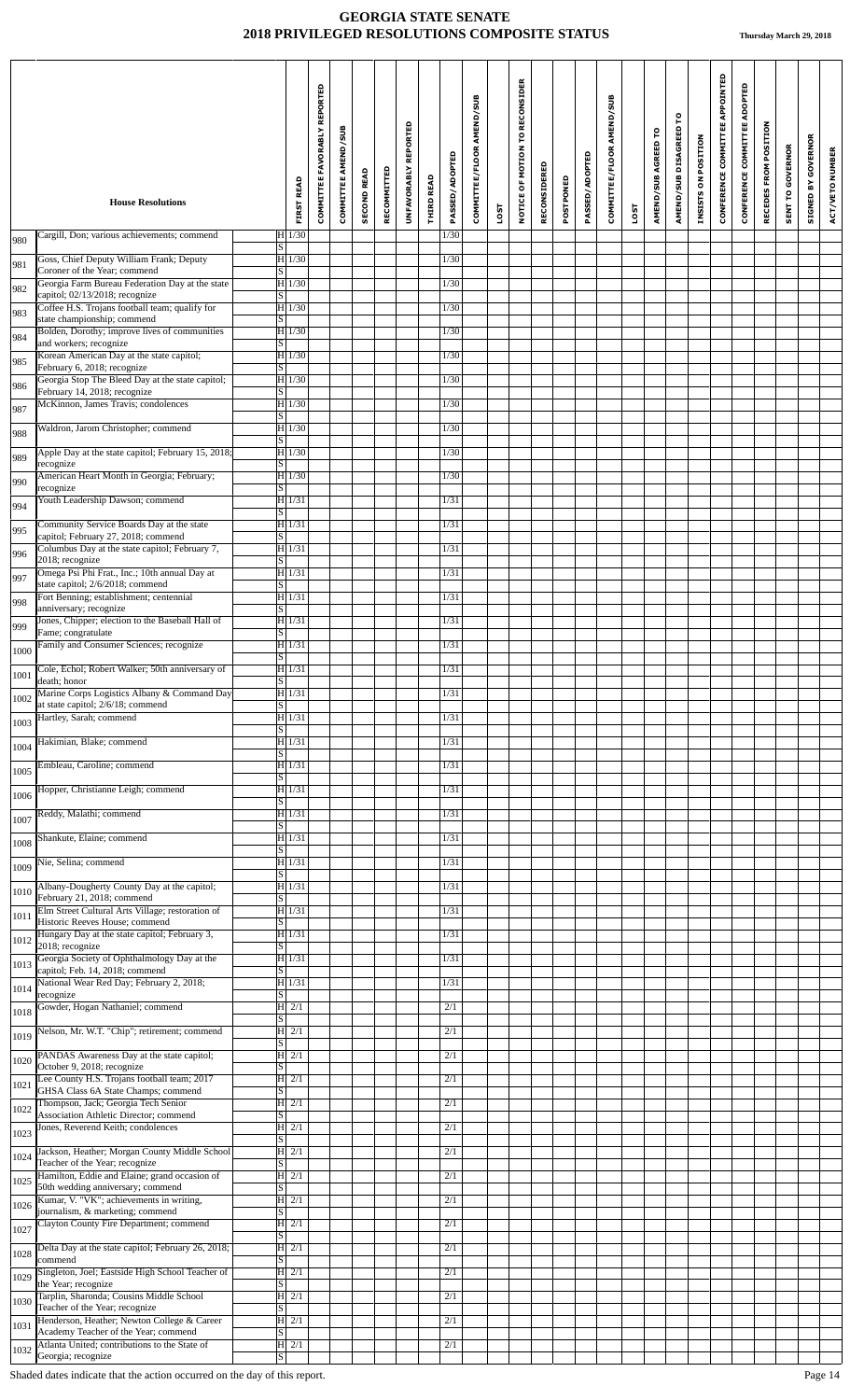|      |                                                                                          |                                      | COMMITTEE FAVORABLY REPORTED | <b>COMMITTEE AMEND/SUB</b> | <b>SECOND READ</b> | RECOMMITTED | UNFAVORABLY REPORTED |                   | <b>PASSED/ADOPTED</b> | COMMITTEE/FLOOR AMEND/SUB |      | NOTICE OF MOTION TO RECONSIDER | RECONSIDERED |           | PASSED/ADOPTED | COMMITTEE/FLOOR AMEND/SUB |      | AMEND/SUB AGREED TO | AMEND/SUB DISAGREED TO | INSISTS ON POSITION | CONFERENCE COMMITTEE APPOINTED | ADOPTED<br><b>CONFERENCE COMMITTEE</b> | RECEDES FROM POSITION | <b>SENT TO GOVERNOR</b> | <b>GOVERNOR</b><br>$\mathbf{s}$ | ACT/VETO NUMBER |
|------|------------------------------------------------------------------------------------------|--------------------------------------|------------------------------|----------------------------|--------------------|-------------|----------------------|-------------------|-----------------------|---------------------------|------|--------------------------------|--------------|-----------|----------------|---------------------------|------|---------------------|------------------------|---------------------|--------------------------------|----------------------------------------|-----------------------|-------------------------|---------------------------------|-----------------|
|      | <b>House Resolutions</b>                                                                 | <b>FIRST READ</b>                    |                              |                            |                    |             |                      | <b>THIRD READ</b> |                       |                           | LOST |                                |              | POSTPONED |                |                           | LOST |                     |                        |                     |                                |                                        |                       |                         | SIGNED                          |                 |
| 1033 | Bleckley County FFA Forestry Team; winning 1st<br>place in national event; commend       | $H$ 2/1<br> S                        |                              |                            |                    |             |                      |                   | 2/1                   |                           |      |                                |              |           |                |                           |      |                     |                        |                     |                                |                                        |                       |                         |                                 |                 |
| 1034 | National Future Farmers of America Week at the<br>capitol; 2/18-24/18; recognize         | $ H $ 2/1<br> S                      |                              |                            |                    |             |                      |                   | 2/1                   |                           |      |                                |              |           |                |                           |      |                     |                        |                     |                                |                                        |                       |                         |                                 |                 |
| 1035 | Joiner, Lasa; retirement; commend                                                        | $ H $ 2/1<br> S                      |                              |                            |                    |             |                      |                   | 2/1                   |                           |      |                                |              |           |                |                           |      |                     |                        |                     |                                |                                        |                       |                         |                                 |                 |
| 1037 | Davis, Staff Sergeant Nicholas; commend                                                  | $ H $ 2/5<br> S                      |                              |                            |                    |             |                      |                   | 2/5                   |                           |      |                                |              |           |                |                           |      |                     |                        |                     |                                |                                        |                       |                         |                                 |                 |
| 1042 | Tau Pi Omega Chapter of Alpha Kappa Alpha<br>Sorority, Inc.; commend                     | $H \mid 2/5$<br> S                   |                              |                            |                    |             |                      |                   | 2/5                   |                           |      |                                |              |           |                |                           |      |                     |                        |                     |                                |                                        |                       |                         |                                 |                 |
| 1043 | Mabry, Mayor W.L. "Pug"; longtime mayor of<br>Roswell; recognize                         | $ H $ 2/5<br>S                       |                              |                            |                    |             |                      |                   | 2/5                   |                           |      |                                |              |           |                |                           |      |                     |                        |                     |                                |                                        |                       |                         |                                 |                 |
| 1044 | Georgia Pre-K Week at the state capitol; October<br>1-5, 2018; recognize                 | $ H $ 2/5<br>$\overline{\mathbf{s}}$ |                              |                            |                    |             |                      |                   | 2/5                   |                           |      |                                |              |           |                |                           |      |                     |                        |                     |                                |                                        |                       |                         |                                 |                 |
| 1045 | Fasina-Thomas, Rita; scholarships to students of<br>Douglas County; honor                | $H$ 2/5<br> S                        |                              |                            |                    |             |                      |                   | 2/5                   |                           |      |                                |              |           |                |                           |      |                     |                        |                     |                                |                                        |                       |                         |                                 |                 |
| 1046 | Rookard-Shaw, Tracy; scholarships to students of                                         | $ H $ 2/5                            |                              |                            |                    |             |                      |                   | 2/5                   |                           |      |                                |              |           |                |                           |      |                     |                        |                     |                                |                                        |                       |                         |                                 |                 |
| 1047 | Douglas County; honor<br>Physical Therapy Day at the state capitol;                      | S <br>H2/5                           |                              |                            |                    |             |                      |                   | 2/5                   |                           |      |                                |              |           |                |                           |      |                     |                        |                     |                                |                                        |                       |                         |                                 |                 |
| 1048 | February 13, 2018; commend<br>Hunter, Keith; outstanding service to U.S. & State         | S <br>$H$ 2/5                        |                              |                            |                    |             |                      |                   | 2/5                   |                           |      |                                |              |           |                |                           |      |                     |                        |                     |                                |                                        |                       |                         |                                 |                 |
| 1049 | of GA; citizenship; commend<br>Lee, Jedediah G. James; commend                           | S  <br>$ H $ 2/5                     |                              |                            |                    |             |                      |                   | 2/5                   |                           |      |                                |              |           |                |                           |      |                     |                        |                     |                                |                                        |                       |                         |                                 |                 |
| 1050 | Scoggins, Dianne; occasion of her retirement;                                            | S <br>$H$ 2/5                        |                              |                            |                    |             |                      |                   | 2/5                   |                           |      |                                |              |           |                |                           |      |                     |                        |                     |                                |                                        |                       |                         |                                 |                 |
| 1051 | commend<br>Leadership Dawson and the Leadership Dawson                                   | S <br>$H\overline{2/5}$              |                              |                            |                    |             |                      |                   | 2/5                   |                           |      |                                |              |           |                |                           |      |                     |                        |                     |                                |                                        |                       |                         |                                 |                 |
| 1056 | Class of 2018; recognize<br>Schley County Wildcats; GHSA Class A Baseball                | $\overline{\mathbf{s}}$<br>$ H $ 2/6 |                              |                            |                    |             |                      |                   | 2/6                   |                           |      |                                |              |           |                |                           |      |                     |                        |                     |                                |                                        |                       |                         |                                 |                 |
| 1057 | State Champs; commend<br>46th annual Firefighters Recognition Day at the                 | S <br>$ H $ 2/6                      |                              |                            |                    |             |                      |                   | 2/6                   |                           |      |                                |              |           |                |                           |      |                     |                        |                     |                                |                                        |                       |                         |                                 |                 |
|      | state capitol; 2/6/18; commend<br>Resurgens Orthopaedics Advocacy Day at the             | S<br>H 2/6                           |                              |                            |                    |             |                      |                   | 2/6                   |                           |      |                                |              |           |                |                           |      |                     |                        |                     |                                |                                        |                       |                         |                                 |                 |
| 1058 | capitol; 2/21/18; recognize<br>Type 1 Diabetes Day at the state capitol; March           | S <br>$ H $ 2/6                      |                              |                            |                    |             |                      |                   | 2/6                   |                           |      |                                |              |           |                |                           |      |                     |                        |                     |                                |                                        |                       |                         |                                 |                 |
| 1059 | 15, 2018; commend<br>Georgia Dental Association Day at the state                         | S <br>$ H $ 2/6                      |                              |                            |                    |             |                      |                   | 2/6                   |                           |      |                                |              |           |                |                           |      |                     |                        |                     |                                |                                        |                       |                         |                                 |                 |
| 1060 | capitol; February 7, 2018; commend<br>Leadership Paulding 28; commend                    | S <br>H 2/6                          |                              |                            |                    |             |                      |                   | 2/6                   |                           |      |                                |              |           |                |                           |      |                     |                        |                     |                                |                                        |                       |                         |                                 |                 |
| 1061 | Allen, Richard (Rick); occasion of retirement;                                           | lS.<br>H 2/6                         |                              |                            |                    |             |                      |                   | 2/6                   |                           |      |                                |              |           |                |                           |      |                     |                        |                     |                                |                                        |                       |                         |                                 |                 |
| 1062 | commend<br>National School Counseling Week at the state                                  | S  <br>$\overline{H}$   2/6          |                              |                            |                    |             |                      |                   | 2/6                   |                           |      |                                |              |           |                |                           |      |                     |                        |                     |                                |                                        |                       |                         |                                 |                 |
| 1063 | capitol; Feb. 5-9, 2018; recognize<br>Equine Youth Day at the state capitol; February 8, | S  <br>H 2/6                         |                              |                            |                    |             |                      |                   | 2/6                   |                           |      |                                |              |           |                |                           |      |                     |                        |                     |                                |                                        |                       |                         |                                 |                 |
| 1064 | 2018; recognize<br>Independent Living Day at the state capitol;                          | S.                                   |                              |                            |                    |             |                      |                   |                       |                           |      |                                |              |           |                |                           |      |                     |                        |                     |                                |                                        |                       |                         |                                 |                 |
| 1065 | February 8, 2018; recognize<br>Fryer, Reverend Larry; commend                            | H 2/6<br> S                          |                              |                            |                    |             |                      |                   | 2/6                   |                           |      |                                |              |           |                |                           |      |                     |                        |                     |                                |                                        |                       |                         |                                 |                 |
| 1066 |                                                                                          | H 2/6<br>S.                          |                              |                            |                    |             |                      |                   | 2/6                   |                           |      |                                |              |           |                |                           |      |                     |                        |                     |                                |                                        |                       |                         |                                 |                 |
| 1067 | Stevens, Dr. Amy; Female Veteran's Day at the<br>state capitol; 2/20/18; commend         | H 2/6<br>S                           |                              |                            |                    |             |                      |                   | 2/6                   |                           |      |                                |              |           |                |                           |      |                     |                        |                     |                                |                                        |                       |                         |                                 |                 |
| 1068 | Pierce County H.S. Bears boys golf team; 2017<br>GHSA 3A State Golf Champs; commend      | H 2/6<br>lS.                         |                              |                            |                    |             |                      |                   | 2/6                   |                           |      |                                |              |           |                |                           |      |                     |                        |                     |                                |                                        |                       |                         |                                 |                 |
| 1069 | Pierce County H.S. Competition Cheerleading<br>Team; undefeated season; commend          | H 2/6<br> S                          |                              |                            |                    |             |                      |                   | 2/6                   |                           |      |                                |              |           |                |                           |      |                     |                        |                     |                                |                                        |                       |                         |                                 |                 |
| 1070 | Mason, Mr. Welcome Emerson; extraordinary<br>accomplishments; commend                    | $ H $ 2/6<br>S                       |                              |                            |                    |             |                      |                   | 2/6                   |                           |      |                                |              |           |                |                           |      |                     |                        |                     |                                |                                        |                       |                         |                                 |                 |
| 1071 | Girls Inc. Day at the state capitol; February 6,<br>2018; recognize                      | H 2/6<br>S.                          |                              |                            |                    |             |                      |                   | 2/6                   |                           |      |                                |              |           |                |                           |      |                     |                        |                     |                                |                                        |                       |                         |                                 |                 |
| 1072 | Lunar New Year celebration; OCA-Georgia;<br>commend                                      | H 2/6<br>S                           |                              |                            |                    |             |                      |                   | 2/6                   |                           |      |                                |              |           |                |                           |      |                     |                        |                     |                                |                                        |                       |                         |                                 |                 |
| 1073 | Self-Care Month; February, 2018; recognize                                               | H 2/6<br>S.                          |                              |                            |                    |             |                      |                   | 2/6                   |                           |      |                                |              |           |                |                           |      |                     |                        |                     |                                |                                        |                       |                         |                                 |                 |
| 1074 | Biggers, Dr. Edith; commend                                                              | H 2/6<br>S                           |                              |                            |                    |             |                      |                   | 2/6                   |                           |      |                                |              |           |                |                           |      |                     |                        |                     |                                |                                        |                       |                         |                                 |                 |
| 1075 | Lunar New Year Celebration; recognize                                                    | H 2/6<br>S                           |                              |                            |                    |             |                      |                   | 2/6                   |                           |      |                                |              |           |                |                           |      |                     |                        |                     |                                |                                        |                       |                         |                                 |                 |
| 1077 | Eating Disorders Awareness Week; February 26 -<br>March 4, 2018; recognize               | H 2/7<br> S                          |                              |                            |                    |             |                      |                   | 2/7                   |                           |      |                                |              |           |                |                           |      |                     |                        |                     |                                |                                        |                       |                         |                                 |                 |
| 1078 | State Restaurant Day at the state capitol;<br>February 21, 2018; commend                 | H 2/7<br>S                           |                              |                            |                    |             |                      |                   | 2/7                   |                           |      |                                |              |           |                |                           |      |                     |                        |                     |                                |                                        |                       |                         |                                 |                 |
| 1079 | Wright, Staff Sergeant Dustin Michael;<br>condolences                                    | H 2/7<br>S.                          |                              |                            |                    |             |                      |                   | 2/7                   |                           |      |                                |              |           |                |                           |      |                     |                        |                     |                                |                                        |                       |                         |                                 |                 |
| 1080 | Clayton County Public Schools Day at the state<br>capitol; Feb. 23, 2018; commend        | H 2/7<br> S                          |                              |                            |                    |             |                      |                   | 2/7                   |                           |      |                                |              |           |                |                           |      |                     |                        |                     |                                |                                        |                       |                         |                                 |                 |
| 1081 | City of Porterdale; receiving the 2018 Live,<br>Work, Play City Award; commend           | H 2/7<br>S.                          |                              |                            |                    |             |                      |                   | 2/7                   |                           |      |                                |              |           |                |                           |      |                     |                        |                     |                                |                                        |                       |                         |                                 |                 |
| 1082 | Jackson, Mildred Virginia "Millie";<br>accomplishments in music industry; commend        | H 2/7<br> S                          |                              |                            |                    |             |                      |                   | 2/7                   |                           |      |                                |              |           |                |                           |      |                     |                        |                     |                                |                                        |                       |                         |                                 |                 |
| 1083 | Peace Baptist Church; occasion of its 25th<br>anniversary; commend                       | $\overline{H}$   2/7<br> S           |                              |                            |                    |             |                      |                   | 2/7                   |                           |      |                                |              |           |                |                           |      |                     |                        |                     |                                |                                        |                       |                         |                                 |                 |
| 1084 | Brock Elementary School; Largo-Tibet<br>Elementary School and others; commend            | H 2/7<br>S.                          |                              |                            |                    |             |                      |                   | 2/7                   |                           |      |                                |              |           |                |                           |      |                     |                        |                     |                                |                                        |                       |                         |                                 |                 |
| 1085 | GA Election Officials & Registrars Day at the<br>capitol; Feb. 13, 2018; commend         | H 2/7<br> S                          |                              |                            |                    |             |                      |                   | 2/7                   |                           |      |                                |              |           |                |                           |      |                     |                        |                     |                                |                                        |                       |                         |                                 |                 |
| 1086 | Bleckley County H.S. Girls Cross Country team;<br>2017 2A State Champs; commend          | H 2/7<br>S.                          |                              |                            |                    |             |                      |                   | 2/7                   |                           |      |                                |              |           |                |                           |      |                     |                        |                     |                                |                                        |                       |                         |                                 |                 |
| 1087 | Grant, David; grand success and various<br>achievements in movie industry; commend       | H27<br> S                            |                              |                            |                    |             |                      |                   | 2/7                   |                           |      |                                |              |           |                |                           |      |                     |                        |                     |                                |                                        |                       |                         |                                 |                 |
| 1088 | Georgia String Band Festival; official string band<br>festival of GA; recognize          | H2/7                                 |                              |                            |                    |             |                      |                   | 2/7                   |                           |      |                                |              |           |                |                           |      |                     |                        |                     |                                |                                        |                       |                         |                                 |                 |
| 1092 | 6th Annual Legislative Fly-In at the state capitol;                                      | $\overline{\mathbf{s}}$<br>H2/8      |                              |                            |                    |             |                      |                   | 2/8                   |                           |      |                                |              |           |                |                           |      |                     |                        |                     |                                |                                        |                       |                         |                                 |                 |
|      | February 13, 2018; commend                                                               | $ \overline{s} $                     |                              |                            |                    |             |                      |                   |                       |                           |      |                                |              |           |                |                           |      |                     |                        |                     |                                |                                        |                       |                         |                                 |                 |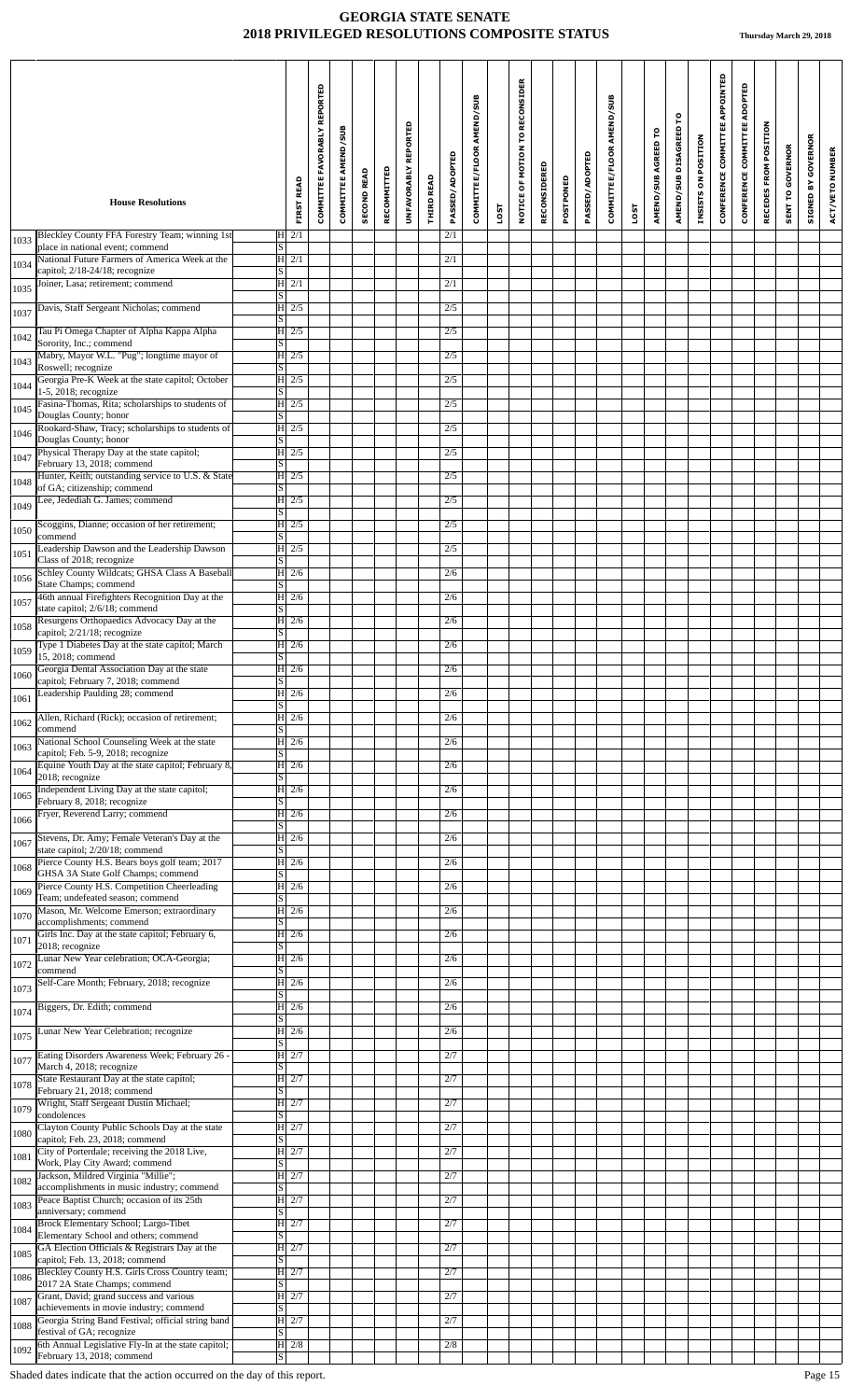|      |                                                                                         |                                                       | REPORTED<br><b>COMMITTEE FAVORABLY</b> | COMMITTEE AMEND/SUB |                    |             | UNFAVORABLY REPORTED |                   | PASSED/ADOPTED | COMMITTEE/FLOOR AMEND/SUB |      | NOTICE OF MOTION TO RECONSIDER |              |           | PASSED/ADOPTED | COMMITTEE/FLOOR AMEND/SUB |             | AMEND/SUB AGREED TO | AMEND/SUB DISAGREED TO | INSISTS ON POSITION | CONFERENCE COMMITTEE APPOINTED | CONFERENCE COMMITTEE ADOPTED | RECEDES FROM POSITION | <b>SENT TO GOVERNOR</b> | GOVERNOR  | ACT/VETO NUMBER |
|------|-----------------------------------------------------------------------------------------|-------------------------------------------------------|----------------------------------------|---------------------|--------------------|-------------|----------------------|-------------------|----------------|---------------------------|------|--------------------------------|--------------|-----------|----------------|---------------------------|-------------|---------------------|------------------------|---------------------|--------------------------------|------------------------------|-----------------------|-------------------------|-----------|-----------------|
|      | <b>House Resolutions</b>                                                                | <b>FIRST READ</b>                                     |                                        |                     | <b>SECOND READ</b> | RECOMMITTED |                      | <b>THIRD READ</b> |                |                           | LOST |                                | RECONSIDERED | POSTPONED |                |                           | <b>LOST</b> |                     |                        |                     |                                |                              |                       |                         | SIGNED BY |                 |
| 1093 | Lipman, Dr. John Crawford; exemplary serv. &<br>achievements as physician; commend      | H2/8<br>S                                             |                                        |                     |                    |             |                      |                   | 2/8            |                           |      |                                |              |           |                |                           |             |                     |                        |                     |                                |                              |                       |                         |           |                 |
| 1094 | Gateway Schools' varsity cheerleading team;<br>State Cheerleading Champs; commend       | $ H $ 2/8<br> S                                       |                                        |                     |                    |             |                      |                   | 2/8            |                           |      |                                |              |           |                |                           |             |                     |                        |                     |                                |                              |                       |                         |           |                 |
| 1095 | State of Israel; 70th anniversary; commend                                              | $H$ 2/8<br> S                                         |                                        |                     |                    |             |                      |                   | 2/8            |                           |      |                                |              |           |                |                           |             |                     |                        |                     |                                |                              |                       |                         |           |                 |
| 1096 | Gateway Schools' shotgun team; 2017 GISA<br>State Clay Target Champs; commend           | $ H $ 2/8<br> S                                       |                                        |                     |                    |             |                      |                   | 2/8            |                           |      |                                |              |           |                |                           |             |                     |                        |                     |                                |                              |                       |                         |           |                 |
| 1097 | YMCAs of Georgia; promoting a healthy spirit,<br>mind, and body; commend                | $ H $ 2/8<br> S                                       |                                        |                     |                    |             |                      |                   | 2/8            |                           |      |                                |              |           |                |                           |             |                     |                        |                     |                                |                              |                       |                         |           |                 |
| 1098 | Upson-Lee H.S. Knights boys' basketball team;<br>2017 GHSA 4A State Champs; commend     | $ H $ 2/8<br>S                                        |                                        |                     |                    |             |                      |                   | 2/8            |                           |      |                                |              |           |                |                           |             |                     |                        |                     |                                |                              |                       |                         |           |                 |
| 1099 | National Bike Month and Bicycle Safety Month;<br>May, 2018; recognize                   | H2/8<br> S                                            |                                        |                     |                    |             |                      |                   | 2/8            |                           |      |                                |              |           |                |                           |             |                     |                        |                     |                                |                              |                       |                         |           |                 |
| 1100 | Georgia Rural Health Assoc.; Rural Health Day<br>at state capitol; 3/1/18; commend      | $ H $ 2/8<br>S                                        |                                        |                     |                    |             |                      |                   | 2/8            |                           |      |                                |              |           |                |                           |             |                     |                        |                     |                                |                              |                       |                         |           |                 |
| 1108 | Goodwin, Orion Storm Carmack; commend                                                   | H 2/12<br> S                                          |                                        |                     |                    |             |                      |                   | 2/12           |                           |      |                                |              |           |                |                           |             |                     |                        |                     |                                |                              |                       |                         |           |                 |
| 1109 | Dunagan, Daniel; 2017 Outstanding Georgia<br>Logger of the Year; commend                | H 2/12<br>S                                           |                                        |                     |                    |             |                      |                   | 2/12           |                           |      |                                |              |           |                |                           |             |                     |                        |                     |                                |                              |                       |                         |           |                 |
| 1110 | Ehrhart family; birth of Emmie Grace Ehrhart;<br>congratulate                           | H 2/12<br> S                                          |                                        |                     |                    |             |                      |                   | 2/12           |                           |      |                                |              |           |                |                           |             |                     |                        |                     |                                |                              |                       |                         |           |                 |
| 1111 | Neal, Juanita and Richard; occasion of 50th<br>wedding anniversary; congratulate        | H 2/12<br> S                                          |                                        |                     |                    |             |                      |                   | 2/12           |                           |      |                                |              |           |                |                           |             |                     |                        |                     |                                |                              |                       |                         |           |                 |
| 1112 | Hernandez, Miguel and Vivian de Jesus;<br>commend                                       | H 2/12                                                |                                        |                     |                    |             |                      |                   | 2/12           |                           |      |                                |              |           |                |                           |             |                     |                        |                     |                                |                              |                       |                         |           |                 |
| 1113 | Cantrell, Paulette and Jimmy; 50th wedding<br>anniversary; congratulate                 | S <br>$H$ 2/12                                        |                                        |                     |                    |             |                      |                   | 2/12           |                           |      |                                |              |           |                |                           |             |                     |                        |                     |                                |                              |                       |                         |           |                 |
| 1114 | Welch, Tommy; 2017-2018 Georgia Principal of                                            | S <br>H 2/12                                          |                                        |                     |                    |             |                      |                   | 2/12           |                           |      |                                |              |           |                |                           |             |                     |                        |                     |                                |                              |                       |                         |           |                 |
| 1115 | the Year; commend<br>GA Court Appointed Special Advocates; CASA                         | S  <br>$H$ 2/12                                       |                                        |                     |                    |             |                      |                   | 2/12           |                           |      |                                |              |           |                |                           |             |                     |                        |                     |                                |                              |                       |                         |           |                 |
| 1116 | Day at the capitol; 2/14/18; commend<br>Adams, Normer; commend                          | S<br>H 2/12                                           |                                        |                     |                    |             |                      |                   | 2/12           |                           |      |                                |              |           |                |                           |             |                     |                        |                     |                                |                              |                       |                         |           |                 |
| 1117 | Harper, Tim; Constitutional Officer of the Year of                                      | S <br>H 2/12                                          |                                        |                     |                    |             |                      |                   | 2/12           |                           |      |                                |              |           |                |                           |             |                     |                        |                     |                                |                              |                       |                         |           |                 |
| 1118 | the State of Georgia; commend<br>Georgia Lineman Appreciation Month at the state        | $\overline{\mathbf{s}}$<br>$\vert H \vert 2/12 \vert$ |                                        |                     |                    |             |                      |                   | 2/12           |                           |      |                                |              |           |                |                           |             |                     |                        |                     |                                |                              |                       |                         |           |                 |
| 1119 | capitol; April, 2018; commend<br>CareLink; WellStar Health System; establish            | $\lvert s \rvert$<br>$H$ 2/12                         |                                        |                     |                    |             |                      |                   | 2/12           |                           |      |                                |              |           |                |                           |             |                     |                        |                     |                                |                              |                       |                         |           |                 |
| 1120 | CareLink Clinic; commend<br>Rafferty, Ms. Alice; occasion of her retirement;            | lS.<br>$\overline{H 2}$ /12                           |                                        |                     |                    |             |                      |                   | 2/12           |                           |      |                                |              |           |                |                           |             |                     |                        |                     |                                |                              |                       |                         |           |                 |
| 1121 | commend<br>State YMCA; Center for Civic Engagement &                                    | S <br>H 2/12                                          |                                        |                     |                    |             |                      |                   | 2/12           |                           |      |                                |              |           |                |                           |             |                     |                        |                     |                                |                              |                       |                         |           |                 |
| 1122 | "Y" Club programs; commend<br>Afterschool Day at the state capitol; February 28,        | S <br>H 2/12                                          |                                        |                     |                    |             |                      |                   | 2/12           |                           |      |                                |              |           |                |                           |             |                     |                        |                     |                                |                              |                       |                         |           |                 |
| 1123 | 2018; recognize<br><b>Emergency Medical Services Recognition Day at</b>                 | S <br>H 2/12                                          |                                        |                     |                    |             |                      |                   | 2/12           |                           |      |                                |              |           |                |                           |             |                     |                        |                     |                                |                              |                       |                         |           |                 |
| 1124 | state capitol; 2/13/18; commend<br>Weyrich, Hunter Andrew; commend                      | S  <br>H 2/12                                         |                                        |                     |                    |             |                      |                   | 2/12           |                           |      |                                |              |           |                |                           |             |                     |                        |                     |                                |                              |                       |                         |           |                 |
| 1125 | Ramsaur, Charles Madison "CJ"; commend                                                  | S <br>H 2/12                                          |                                        |                     |                    |             |                      |                   | 2/12           |                           |      |                                |              |           |                |                           |             |                     |                        |                     |                                |                              |                       |                         |           |                 |
| 1126 | Gregg, Meghan; commend                                                                  | S<br>$H$ 2/12                                         |                                        |                     |                    |             |                      |                   | 2/12           |                           |      |                                |              |           |                |                           |             |                     |                        |                     |                                |                              |                       |                         |           |                 |
| 1127 | Substance Abuse Prevention Day at state capitol;                                        | S.<br>H 2/12                                          |                                        |                     |                    |             |                      |                   | 2/12           |                           |      |                                |              |           |                |                           |             |                     |                        |                     |                                |                              |                       |                         |           |                 |
| 1128 | February 21, 2018; recognize<br>New Horizons Counseling Services, Inc.;                 | S <br>H 2/12                                          |                                        |                     |                    |             |                      |                   | 2/12           |                           |      |                                |              |           |                |                           |             |                     |                        |                     |                                |                              |                       |                         |           |                 |
| 1129 | commend<br>Alpha Phi Alpha Day at the state capitol;                                    | S.<br>H 2/12                                          |                                        |                     |                    |             |                      |                   | 2/12           |                           |      |                                |              |           |                |                           |             |                     |                        |                     |                                |                              |                       |                         |           |                 |
|      | February 15, 2018; commend<br>Skin Cancer Awareness Day at the state capitol;           | S <br>H 2/12                                          |                                        |                     |                    |             |                      |                   | 2/12           |                           |      |                                |              |           |                |                           |             |                     |                        |                     |                                |                              |                       |                         |           |                 |
| 1130 | March 14, 2018; recognize<br>Second Amendment to the United States                      | S <br> H 2/12                                         |                                        |                     |                    |             |                      |                   | 2/12           |                           |      |                                |              |           |                |                           |             |                     |                        |                     |                                |                              |                       |                         |           |                 |
| 1131 | Constitution; recognize<br>YMCA of Metro Atlanta; 160th anniversary;                    | S <br>H 2/12                                          |                                        |                     |                    |             |                      |                   | 2/12           |                           |      |                                |              |           |                |                           |             |                     |                        |                     |                                |                              |                       |                         |           |                 |
| 1132 | commend<br>Military commanders of the 94th Airlift Wing at                              | S<br>H 2/12                                           |                                        |                     |                    |             |                      |                   | 2/12           |                           |      |                                |              |           |                |                           |             |                     |                        |                     |                                |                              |                       |                         |           |                 |
| 1133 | Dobbins Air Reserve Base; honor<br>Higgins, Robert Jordan Riley; commend                | S  <br>H 2/12                                         |                                        |                     |                    |             |                      |                   | 2/12           |                           |      |                                |              |           |                |                           |             |                     |                        |                     |                                |                              |                       |                         |           |                 |
| 1134 | Flores, Jorge; commend                                                                  | S <br>H 2/12                                          |                                        |                     |                    |             |                      |                   | 2/12           |                           |      |                                |              |           |                |                           |             |                     |                        |                     |                                |                              |                       |                         |           |                 |
| 1135 | Mullins, Sean Patrick; commend                                                          | S.<br>H 2/12                                          |                                        |                     |                    |             |                      |                   | 2/12           |                           |      |                                |              |           |                |                           |             |                     |                        |                     |                                |                              |                       |                         |           |                 |
| 1136 | Alpha Kappa Alpha; Gamma Tau Omega                                                      | $\vert S \vert$<br>H 2/13                             |                                        |                     |                    |             |                      |                   | 2/13           |                           |      |                                |              |           |                |                           |             |                     |                        |                     |                                |                              |                       |                         |           |                 |
| 1139 | Chapter; 75th anniversary; congratulate<br>Mount Zion Christian Methodist Episcopal     | S<br> H 2/13                                          |                                        |                     |                    |             |                      |                   | 2/13           |                           |      |                                |              |           |                |                           |             |                     |                        |                     |                                |                              |                       |                         |           |                 |
| 1140 | Church; 150th anniversary; commend<br>Second Hopeful Missionary Baptist Church;150th    | S.<br> H 2/13                                         |                                        |                     |                    |             |                      |                   | 2/13           |                           |      |                                |              |           |                |                           |             |                     |                        |                     |                                |                              |                       |                         |           |                 |
| 1141 | anniversary; commend<br>Hearne, Detective Kristen Snead; condolences                    | S <br> H 2/13                                         |                                        |                     |                    |             |                      |                   | 2/13           |                           |      |                                |              |           |                |                           |             |                     |                        |                     |                                |                              |                       |                         |           |                 |
| 1142 | Jim Ellis Automotive Group; longevity and high                                          | S  <br> H 2/13                                        |                                        |                     |                    |             |                      |                   | 2/13           |                           |      |                                |              |           |                |                           |             |                     |                        |                     |                                |                              |                       |                         |           |                 |
| 1143 | standards; commend<br>GA Career & Tech. Student Organization's Day at                   | S <br> H 2/13                                         |                                        |                     |                    |             |                      |                   | 2/13           |                           |      |                                |              |           |                |                           |             |                     |                        |                     |                                |                              |                       |                         |           |                 |
| 1144 | the capitol; 2/21/18; recognize<br>Jordan, Judge Frank J., Jr.; occasion of             | S.<br> H 2/13                                         |                                        |                     |                    |             |                      |                   | 2/13           |                           |      |                                |              |           |                |                           |             |                     |                        |                     |                                |                              |                       |                         |           |                 |
| 1145 | retirement; commend<br>Military chaplains; faithful service to men &                    | S <br> H 2/13                                         |                                        |                     |                    |             |                      |                   | 2/13           |                           |      |                                |              |           |                |                           |             |                     |                        |                     |                                |                              |                       |                         |           |                 |
| 1146 | women of armed services; recognize<br>Rollout & 1st Flight; Lockheed Martin C-5         | ISI<br>$H$ 2/13                                       |                                        |                     |                    |             |                      |                   | 2/13           |                           |      |                                |              |           |                |                           |             |                     |                        |                     |                                |                              |                       |                         |           |                 |
| 1147 | Aircraft; 50th anniversary; commend<br>Children's Healthcare of Atlanta; Lights of Love | $\overline{\mathbf{s}}$<br>$H$ 2/13                   |                                        |                     |                    |             |                      |                   | $\sqrt{2/13}$  |                           |      |                                |              |           |                |                           |             |                     |                        |                     |                                |                              |                       |                         |           |                 |
| 1148 | event; commend                                                                          | S                                                     |                                        |                     |                    |             |                      |                   |                |                           |      |                                |              |           |                |                           |             |                     |                        |                     |                                |                              |                       |                         |           |                 |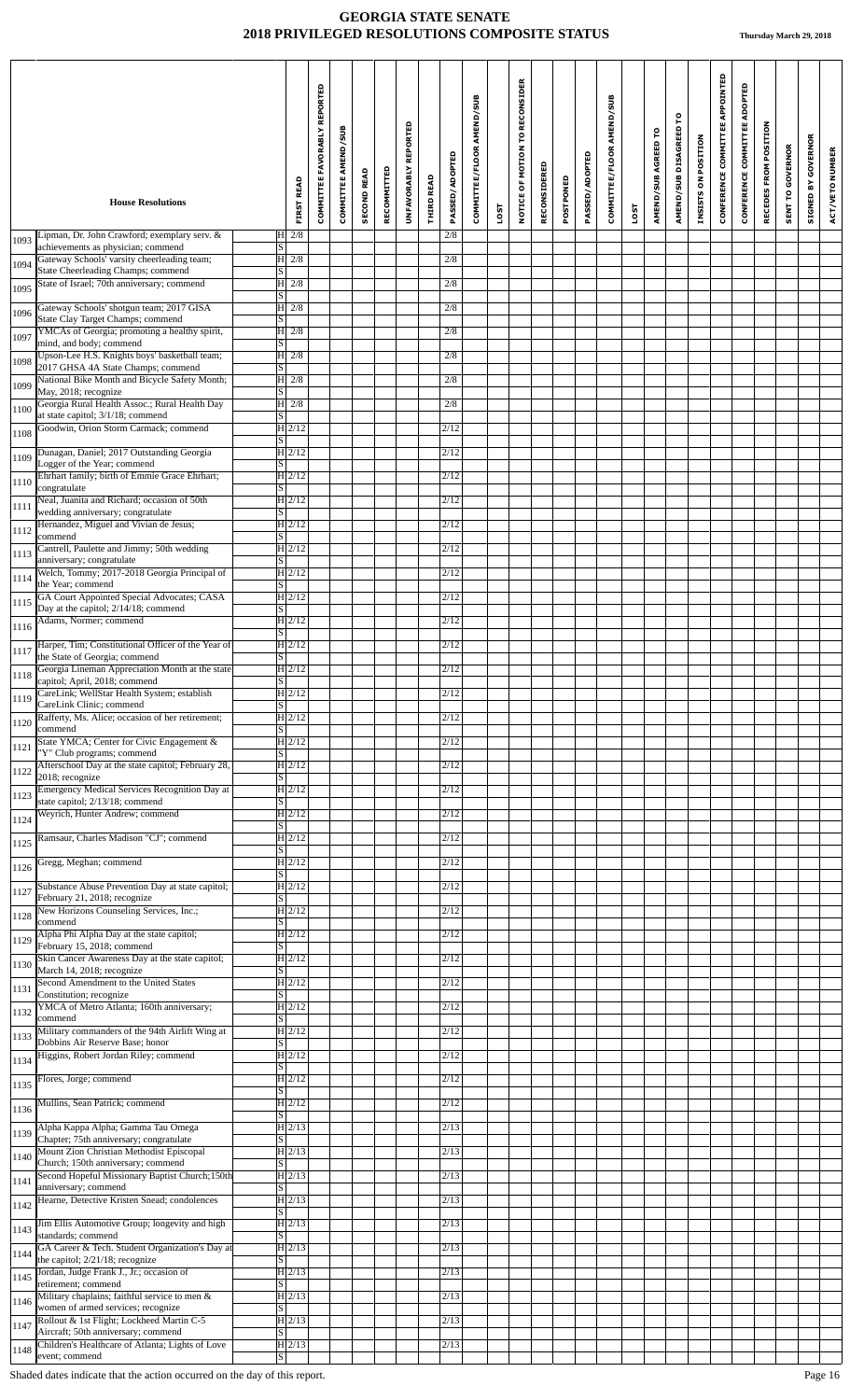|      |                                                                                            |                                                 |                   | COMMITTEE FAVORABLY REPORTED<br><b>COMMITTEE AMEND/SUB</b> |                    |             | UNFAVORABLY REPORTED |                   | PASSED/ADOPTED    | COMMITTEE/FLOOR AMEND/SUB |      | TO RECONSIDER<br>NOTICE OF MOTION |              |           | PASSED/ADOPTED | COMMITTEE/FLOOR AMEND/SUB |             | AMEND/SUB AGREED TO | AMEND/SUB DISAGREED TO | INSISTS ON POSITION | CONFERENCE COMMITTEE APPOINTED | ADOPTED<br>COMMITTEE | RECEDES FROM POSITION | <b>SENT TO GOVERNOR</b> | <b>SIGNED BY GOVERNOR</b> | ACT/VETO NUMBER |
|------|--------------------------------------------------------------------------------------------|-------------------------------------------------|-------------------|------------------------------------------------------------|--------------------|-------------|----------------------|-------------------|-------------------|---------------------------|------|-----------------------------------|--------------|-----------|----------------|---------------------------|-------------|---------------------|------------------------|---------------------|--------------------------------|----------------------|-----------------------|-------------------------|---------------------------|-----------------|
|      | <b>House Resolutions</b>                                                                   |                                                 | <b>FIRST READ</b> |                                                            | <b>SECOND READ</b> | RECOMMITTED |                      | <b>THIRD READ</b> |                   |                           | LOST |                                   | RECONSIDERED | POSTPONED |                |                           | <b>LOST</b> |                     |                        |                     |                                | CONFERENCE           |                       |                         |                           |                 |
| 1149 | Parr, Travis Wade, Jr.; commend                                                            | $H$ 2/13<br>S.                                  |                   |                                                            |                    |             |                      |                   | 2/13              |                           |      |                                   |              |           |                |                           |             |                     |                        |                     |                                |                      |                       |                         |                           |                 |
| 1150 | Archer, Justin Alexander; commend                                                          | H 2/13<br>S <sub>1</sub>                        |                   |                                                            |                    |             |                      |                   | 2/13              |                           |      |                                   |              |           |                |                           |             |                     |                        |                     |                                |                      |                       |                         |                           |                 |
| 1151 | Rowe, Cody William; commend                                                                | H 2/13<br>S                                     |                   |                                                            |                    |             |                      |                   | 2/13              |                           |      |                                   |              |           |                |                           |             |                     |                        |                     |                                |                      |                       |                         |                           |                 |
| 1152 | Diaz, Dr. Ruben; commend                                                                   | H 2/13<br>$\overline{s}$                        |                   |                                                            |                    |             |                      |                   | 2/13              |                           |      |                                   |              |           |                |                           |             |                     |                        |                     |                                |                      |                       |                         |                           |                 |
| 1153 | Martin, Mayor Sandra; occasion of retirement;<br>commend                                   | H 2/13<br> S                                    |                   |                                                            |                    |             |                      |                   | 2/13              |                           |      |                                   |              |           |                |                           |             |                     |                        |                     |                                |                      |                       |                         |                           |                 |
| 1154 | Harris, Carlton Ray, Sr.; condolences                                                      | H 2/13<br>S                                     |                   |                                                            |                    |             |                      |                   | $\overline{2}/13$ |                           |      |                                   |              |           |                |                           |             |                     |                        |                     |                                |                      |                       |                         |                           |                 |
| 1155 | GA Association of Educators (GAE) Day at state<br>capitol; 2/22/2018; recognize            | H 2/13<br>$\overline{s}$                        |                   |                                                            |                    |             |                      |                   | 2/13              |                           |      |                                   |              |           |                |                           |             |                     |                        |                     |                                |                      |                       |                         |                           |                 |
| 1156 | Walker, Reverend Thomas; occasion of 50th<br>pastoral anniversary; commend                 | H 2/13<br><sub>S</sub>                          |                   |                                                            |                    |             |                      |                   | 2/13              |                           |      |                                   |              |           |                |                           |             |                     |                        |                     |                                |                      |                       |                         |                           |                 |
| 1157 | Oswalt, Mayor Willie; condolences                                                          | H 2/13<br> S                                    |                   |                                                            |                    |             |                      |                   | $\overline{2}/13$ |                           |      |                                   |              |           |                |                           |             |                     |                        |                     |                                |                      |                       |                         |                           |                 |
| 1158 | Ragan, David; commend                                                                      | $H$ 2/13<br>$\vert S \vert$                     |                   |                                                            |                    |             |                      |                   | 2/13              |                           |      |                                   |              |           |                |                           |             |                     |                        |                     |                                |                      |                       |                         |                           |                 |
| 1163 | Women's History Month; March; Women in<br>Public Office Day; March 19th; recognize         | $H$ 2/14<br>$\overline{s}$                      |                   |                                                            |                    |             |                      |                   | 2/14              |                           |      |                                   |              |           |                |                           |             |                     |                        |                     |                                |                      |                       |                         |                           |                 |
| 1164 | Women's History Month; March; Women in<br>Public Office Day; March 19th; recognize         | $ H $ 2/14<br>S                                 |                   |                                                            |                    |             |                      |                   | 2/14              |                           |      |                                   |              |           |                |                           |             |                     |                        |                     |                                |                      |                       |                         |                           |                 |
| 1165 | Polycystic Ovary Syndrome Awareness Month;<br>September, 2018; recognize                   | $ H $ 2/14<br>S                                 |                   |                                                            |                    |             |                      |                   | 2/14              |                           |      |                                   |              |           |                |                           |             |                     |                        |                     |                                |                      |                       |                         |                           |                 |
| 1167 | Shingles Awareness and Improvement Month;<br>August; recognize                             | $H$ 2/14<br>$\vert S \vert$                     |                   |                                                            |                    |             |                      |                   | 2/14              |                           |      |                                   |              |           |                |                           |             |                     |                        |                     |                                |                      |                       |                         |                           |                 |
| 1168 | Univ. System of GA Outstanding Scholars;<br>Academic Recognition Day 2018; commend         | $H$ 2/14<br><sub>S</sub>                        |                   |                                                            |                    |             |                      |                   | 2/14              |                           |      |                                   |              |           |                |                           |             |                     |                        |                     |                                |                      |                       |                         |                           |                 |
| 1169 | Children's Day at the state capitol; March 7,<br>2018; recognize                           | $H$ 2/14<br>S                                   |                   |                                                            |                    |             |                      |                   | 2/14              |                           |      |                                   |              |           |                |                           |             |                     |                        |                     |                                |                      |                       |                         |                           |                 |
| 1170 | Martinez, Honorable Rey; first Hispanic mayor in<br>Gwinnett County; commend               | $ H $ 2/14<br>$\overline{\mathbf{s}}$           |                   |                                                            |                    |             |                      |                   | 2/14              |                           |      |                                   |              |           |                |                           |             |                     |                        |                     |                                |                      |                       |                         |                           |                 |
| 1171 | Swinsburg, Jonathan; commend                                                               | $ H $ 2/14<br>$\overline{s}$                    |                   |                                                            |                    |             |                      |                   | 2/14              |                           |      |                                   |              |           |                |                           |             |                     |                        |                     |                                |                      |                       |                         |                           |                 |
| 1172 | Huggett, Skylar; commend                                                                   | $\overline{H}$  2/14<br>$\overline{\mathbf{s}}$ |                   |                                                            |                    |             |                      |                   | 2/14              |                           |      |                                   |              |           |                |                           |             |                     |                        |                     |                                |                      |                       |                         |                           |                 |
| 1173 | Brooks, Veda; outstanding public service;<br>commend                                       | $H$ 2/14<br>S.                                  |                   |                                                            |                    |             |                      |                   | 2/14              |                           |      |                                   |              |           |                |                           |             |                     |                        |                     |                                |                      |                       |                         |                           |                 |
| 1174 | Latin American Association; commend                                                        | H 2/14<br>$\overline{s}$                        |                   |                                                            |                    |             |                      |                   | 2/14              |                           |      |                                   |              |           |                |                           |             |                     |                        |                     |                                |                      |                       |                         |                           |                 |
| 1175 | Alzheimer's Awareness Day at the state capitol;<br>February 27, 2018; commend              | H 2/14<br>S                                     |                   |                                                            |                    |             |                      |                   | 2/14              |                           |      |                                   |              |           |                |                           |             |                     |                        |                     |                                |                      |                       |                         |                           |                 |
| 1176 | Newton, Honorable Craig; 1st African American<br>mayor in Gwinnett County; commend         | H 2/14<br>$\overline{s}$                        |                   |                                                            |                    |             |                      |                   | 2/14              |                           |      |                                   |              |           |                |                           |             |                     |                        |                     |                                |                      |                       |                         |                           |                 |
| 1177 | RMD Primary Care; commend                                                                  | $\overline{H}$ 2/14<br>S                        |                   |                                                            |                    |             |                      |                   | 2/14              |                           |      |                                   |              |           |                |                           |             |                     |                        |                     |                                |                      |                       |                         |                           |                 |
| 1178 | Love, Dr. Bettina L.; myriad impressive academic<br>accomplishments; commend               | $H$ 2/14<br>S                                   |                   |                                                            |                    |             |                      |                   | 2/14              |                           |      |                                   |              |           |                |                           |             |                     |                        |                     |                                |                      |                       |                         |                           |                 |
| 1179 | Pride School Atlanta, Inc.; commend                                                        | H 2/14<br>S                                     |                   |                                                            |                    |             |                      |                   | 2/14              |                           |      |                                   |              |           |                |                           |             |                     |                        |                     |                                |                      |                       |                         |                           |                 |
| 1180 | Wray, Donald Calvert "Cal"; occasion of his<br>announced retirement; commend               | H 2/14                                          |                   |                                                            |                    |             |                      |                   | 2/14              |                           |      |                                   |              |           |                |                           |             |                     |                        |                     |                                |                      |                       |                         |                           |                 |
| 1181 | Kings Bay Naval Submarine Base; commend                                                    | <sub>S</sub><br>H 2/14<br>$\overline{s}$        |                   |                                                            |                    |             |                      |                   | 2/14              |                           |      |                                   |              |           |                |                           |             |                     |                        |                     |                                |                      |                       |                         |                           |                 |
| 1182 | Nation of Israel; relationship with the United                                             | $H$ 2/14                                        |                   |                                                            |                    |             |                      |                   | 2/14              |                           |      |                                   |              |           |                |                           |             |                     |                        |                     |                                |                      |                       |                         |                           |                 |
| 1183 | States & the State of GA; commend<br>Padgett, Ms. Dorothy "Dot"; being a pillar of her     | S <br>H 2/14                                    |                   |                                                            |                    |             |                      |                   | 2/14              |                           |      |                                   |              |           |                |                           |             |                     |                        |                     |                                |                      |                       |                         |                           |                 |
| 1184 | community; commend<br>Luckmann, Riley; commend                                             | $\overline{s}$<br>H 2/14                        |                   |                                                            |                    |             |                      |                   | 2/14              |                           |      |                                   |              |           |                |                           |             |                     |                        |                     |                                |                      |                       |                         |                           |                 |
| 1185 | Sweet Auburn Bread Company Day at the state                                                | S  <br>$ H $ 2/14<br>$\overline{s}$             |                   |                                                            |                    |             |                      |                   | 2/14              |                           |      |                                   |              |           |                |                           |             |                     |                        |                     |                                |                      |                       |                         |                           |                 |
| 1186 | capitol; October 21, 2018; recognize<br>Alpha Kappa Alpha, Inc., Day at the state capitol; | $ H $ 2/14                                      |                   |                                                            |                    |             |                      |                   | 2/14              |                           |      |                                   |              |           |                |                           |             |                     |                        |                     |                                |                      |                       |                         |                           |                 |
| 1187 | February 19, 2018; recognize<br>Craig, Richard Ellis, Sr.; condolences                     | $\overline{s}$<br>$H$ 2/14                      |                   |                                                            |                    |             |                      |                   | 2/14              |                           |      |                                   |              |           |                |                           |             |                     |                        |                     |                                |                      |                       |                         |                           |                 |
| 1188 | Jackson, Reverend Kimberly S.; commend                                                     | <sub>S</sub><br>H 2/14                          |                   |                                                            |                    |             |                      |                   | 2/14              |                           |      |                                   |              |           |                |                           |             |                     |                        |                     |                                |                      |                       |                         |                           |                 |
| 1189 | Cwiak, Carrie; commend                                                                     | S  <br>H 2/14                                   |                   |                                                            |                    |             |                      |                   | 2/14              |                           |      |                                   |              |           |                |                           |             |                     |                        |                     |                                |                      |                       |                         |                           |                 |
| 1190 | Calhoun H.S. Drama Team; winning GHSA 3A                                                   | S<br>H 2/14                                     |                   |                                                            |                    |             |                      |                   | 2/14              |                           |      |                                   |              |           |                |                           |             |                     |                        |                     |                                |                      |                       |                         |                           |                 |
| 1191 | State Competition for One Act; commend<br>Calhoun H.S. Lady Jackets Softball Team; 2017    | $\overline{s}$<br>$ H $ 2/14                    |                   |                                                            |                    |             |                      |                   | 2/14              |                           |      |                                   |              |           |                |                           |             |                     |                        |                     |                                |                      |                       |                         |                           |                 |
| 1192 | Class 3A State Champs; commend<br>Calhoun H.S. Yellow Jackets Football Team;               | <sub>S</sub><br>H 2/14                          |                   |                                                            |                    |             |                      |                   | 2/14              |                           |      |                                   |              |           |                |                           |             |                     |                        |                     |                                |                      |                       |                         |                           |                 |
| 1193 | 2017 Class 3A State Champs; commend<br>Physicians' Care Clinic; medical care to DeKalb     | S  <br>H 2/14                                   |                   |                                                            |                    |             |                      |                   | 2/14              |                           |      |                                   |              |           |                |                           |             |                     |                        |                     |                                |                      |                       |                         |                           |                 |
| 1200 | County's residents; commend<br>Georgia's family and professional caregivers;               | $\overline{s}$<br>H 2/15                        |                   |                                                            |                    |             |                      |                   | 2/15              |                           |      |                                   |              |           |                |                           |             |                     |                        |                     |                                |                      |                       |                         |                           |                 |
| 1201 | commend<br>Colwell, Mr. Grady Alton, Sr.; condolences                                      | S  <br>H 2/15                                   |                   |                                                            |                    |             |                      |                   | 2/15              |                           |      |                                   |              |           |                |                           |             |                     |                        |                     |                                |                      |                       |                         |                           |                 |
| 1202 | University of Georgia & other universities;                                                | S <br>$\overline{H}$  2/15                      |                   |                                                            |                    |             |                      |                   | 2/15              |                           |      |                                   |              |           |                |                           |             |                     |                        |                     |                                |                      |                       |                         |                           |                 |
| 1203 | contributions to ed.; commend<br>GA Court Reporting & Captioning Week at the               | S.<br>H 2/15                                    |                   |                                                            |                    |             |                      |                   | 2/15              |                           |      |                                   |              |           |                |                           |             |                     |                        |                     |                                |                      |                       |                         |                           |                 |
| 1204 | capitol; Feb. 11-17, 2018; recognize<br>Georgia State University Panthers football team;   | <sub>S</sub><br> H 2/15                         |                   |                                                            |                    |             |                      |                   | 2/15              |                           |      |                                   |              |           |                |                           |             |                     |                        |                     |                                |                      |                       |                         |                           |                 |
| 1205 | outstanding season; commend<br>Nail, Rafael C.; dedicated and meritorious public           | $\vert S \vert$<br>H 2/15                       |                   |                                                            |                    |             |                      |                   | 2/15              |                           |      |                                   |              |           |                |                           |             |                     |                        |                     |                                |                      |                       |                         |                           |                 |
| 1206 | service; commend<br>Boyd, John; service to nation and contributions to                     | S<br>$H$ 2/15                                   |                   |                                                            |                    |             |                      |                   | 2/15              |                           |      |                                   |              |           |                |                           |             |                     |                        |                     |                                |                      |                       |                         |                           |                 |
|      | military; commend                                                                          | $\vert S \vert$                                 |                   |                                                            |                    |             |                      |                   |                   |                           |      |                                   |              |           |                |                           |             |                     |                        |                     |                                |                      |                       |                         |                           |                 |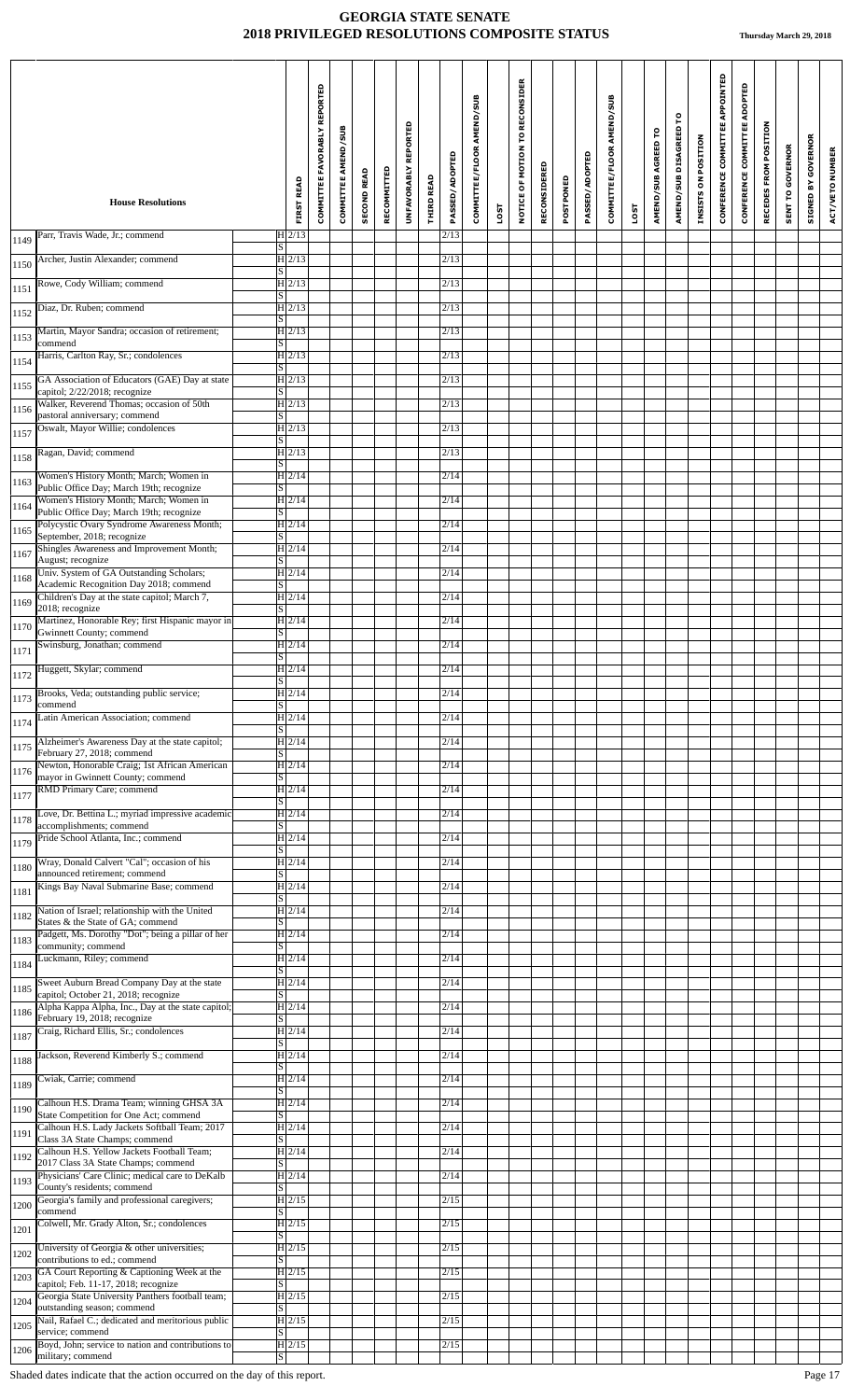| NOTICE OF MOTION TO RECONSIDER<br>COMMITTEE FAVORABLY REPORTED<br>COMMITTEE/FLOOR AMEND/SUB<br>COMMITTEE/FLOOR AMEND/SUB<br>AMEND/SUB DISAGREED TO<br>UNFAVORABLY REPORTED<br>COMMITTEE AMEND/SUB<br>AMEND/SUB AGREED TO<br>PASSED/ADOPTED<br><b>PASSED/ADOPTED</b><br>RECONSIDERED<br>RECOMMITTED<br><b>SECOND READ</b><br>THIRD READ<br>POSTPONED<br><b>FIRST READ</b><br><b>House Resolutions</b><br>LOST<br>LOST | CONFERENCE COMMITTEE APPOINTED<br>CONFERENCE COMMITTEE ADOPTED<br>RECEDES FROM POSITION<br><b>SIGNED BY GOVERNOR</b><br>INSISTS ON POSITION<br>SENT TO GOVERNOR<br>ACT/VETO NUMBER |
|----------------------------------------------------------------------------------------------------------------------------------------------------------------------------------------------------------------------------------------------------------------------------------------------------------------------------------------------------------------------------------------------------------------------|------------------------------------------------------------------------------------------------------------------------------------------------------------------------------------|
| Clayton County Chamber of Commerce;<br>$H$ 2/15<br>2/15                                                                                                                                                                                                                                                                                                                                                              |                                                                                                                                                                                    |
| 1207<br>commend<br>S  <br>Westberry, Lindsey; 2017 Teen Miss United<br>H 2/15<br>2/15                                                                                                                                                                                                                                                                                                                                |                                                                                                                                                                                    |
| 1208<br>States Forestry Queen; commend<br>$\lvert \text{S} \rvert$<br>Ellijay Pilgrim's poultry plant; commend<br>$H$ 2/15<br>2/15                                                                                                                                                                                                                                                                                   |                                                                                                                                                                                    |
| 1209<br> S <br>Davis, Mr. Larry; Gilmer Chamber of Commerce<br>$H$ 2/15<br>2/15                                                                                                                                                                                                                                                                                                                                      |                                                                                                                                                                                    |
| 1210<br>Citizen of the Year; commend<br>$\vert S \vert$<br>Culpepper, Shan; Fannin County School System's<br>$H$ 2/15<br>2/15                                                                                                                                                                                                                                                                                        |                                                                                                                                                                                    |
| 1211<br>Teacher of the Year; commend<br> S                                                                                                                                                                                                                                                                                                                                                                           |                                                                                                                                                                                    |
| Wimberley, Mrs. Shelbia Jean; condolences<br>$\overline{H}$  2/15<br>2/15<br>1212<br>S                                                                                                                                                                                                                                                                                                                               |                                                                                                                                                                                    |
| Little, Mrs. Louise Brown; condolences<br>$H$ 2/15<br>2/15<br>1213<br> S                                                                                                                                                                                                                                                                                                                                             |                                                                                                                                                                                    |
| Towe, Reverend Alton Eugene; condolences<br>$H$ 2/15<br>2/15<br>1214<br>S                                                                                                                                                                                                                                                                                                                                            |                                                                                                                                                                                    |
| Cobb, Mr. Wilson C.; condolences<br> H 2/15 <br>2/15<br>1215<br>$\lvert \text{s} \rvert$                                                                                                                                                                                                                                                                                                                             |                                                                                                                                                                                    |
| Stanley, Mr. Richard Alvin; condolences<br>$H$ 2/15<br>2/15<br>1216<br>$\vert S \vert$                                                                                                                                                                                                                                                                                                                               |                                                                                                                                                                                    |
| Bryson, Mrs. Joyce Millsaps; condolences<br>H 2/15<br>2/15<br>1217<br>$\lvert S \rvert$                                                                                                                                                                                                                                                                                                                              |                                                                                                                                                                                    |
| Dunn, Mr. Bill; condolences<br> H 2/15<br>2/15<br>1218<br> S                                                                                                                                                                                                                                                                                                                                                         |                                                                                                                                                                                    |
| Radical Dishes Co-Operative "RADDISH";<br>H 2/15<br>2/15<br>1219<br>commend<br>S                                                                                                                                                                                                                                                                                                                                     |                                                                                                                                                                                    |
| Lynn, Madison; 2017 Miss Georgia Forestry<br>$H$ 2/15<br>2/15<br>1220                                                                                                                                                                                                                                                                                                                                                |                                                                                                                                                                                    |
| Queen; commend<br>$\vert S \vert$<br>Strong-Green, Ashley; commend<br> H 2/15<br>2/15<br>1221                                                                                                                                                                                                                                                                                                                        |                                                                                                                                                                                    |
| S  <br>Georgia Hearing Day at the state capitol; March<br>H 2/15<br>2/15<br>1222                                                                                                                                                                                                                                                                                                                                     |                                                                                                                                                                                    |
| 19, 2018; recognize<br> S <br>Sex Trafficking Awareness Day at the state<br>$H$ 2/20<br>2/20                                                                                                                                                                                                                                                                                                                         |                                                                                                                                                                                    |
| 1223<br>capitol; February 20, 2018; commend<br>$\vert S \vert$<br>Hunt, James Forrest "Bo"; Pact 39 Cub & Troop<br> H 2/20 <br>2/20                                                                                                                                                                                                                                                                                  |                                                                                                                                                                                    |
| 1227<br>$\overline{\mathbf{s}}$<br>39 Boy Scouts; commend<br>Nasrallah, Riley Townsend; commend<br> H 2/20 <br>2/20                                                                                                                                                                                                                                                                                                  |                                                                                                                                                                                    |
| 1228<br>$\lceil \mathbf{S} \rceil$                                                                                                                                                                                                                                                                                                                                                                                   |                                                                                                                                                                                    |
| Georgia Green Industry Association; commend<br>$H$ 2/20<br>2/20<br>1229<br>lS.                                                                                                                                                                                                                                                                                                                                       |                                                                                                                                                                                    |
| $H$ 2/20<br>Custis, Zion; commend<br>2/20<br>1230<br>$\lvert S \rvert$                                                                                                                                                                                                                                                                                                                                               |                                                                                                                                                                                    |
| Smith-Martin, Pastor Wendy Y.; 20th ministerial<br> H 2/20<br>2/20<br>1231<br>anniversary; commend<br>S                                                                                                                                                                                                                                                                                                              |                                                                                                                                                                                    |
| Early County; bicentennial; commend<br> H 2/20<br>2/20<br>1232<br> S                                                                                                                                                                                                                                                                                                                                                 |                                                                                                                                                                                    |
| 2/20<br>Ward, Maxine Sanders Campbell; condolences<br> H 2/20<br>1233<br>S                                                                                                                                                                                                                                                                                                                                           |                                                                                                                                                                                    |
| Hardwick, Kathryn G.; condolences<br> H 2/20<br>2/20<br>1234<br>IS                                                                                                                                                                                                                                                                                                                                                   |                                                                                                                                                                                    |
| Peanut Proud Festival; occasion of its tenth<br> H 2/20<br>2/20<br>1235<br>anniversary; commend<br> S                                                                                                                                                                                                                                                                                                                |                                                                                                                                                                                    |
| Key, Denny; 2018 Emanuel County Citizen of the<br>$H$ 2/20<br>2/20<br>1236<br>Year; commend<br>S                                                                                                                                                                                                                                                                                                                     |                                                                                                                                                                                    |
| Camden County H.S. wrestling; 2018 GHSA<br>$\overline{H}$  2/20 <br>2/20<br>1237<br>Class 7A Duals State Champs; commend<br>$\lvert S \rvert$                                                                                                                                                                                                                                                                        |                                                                                                                                                                                    |
| Gomez, Cadet Andrew; University of North<br> H 2/20<br>2/20<br>1238                                                                                                                                                                                                                                                                                                                                                  |                                                                                                                                                                                    |
| Georgia; commend<br> S <br>Wenzel, Cadet Bryton; University of North<br> H 2/20<br>2/20<br>1239                                                                                                                                                                                                                                                                                                                      |                                                                                                                                                                                    |
| Georgia; commend<br>$\vert S \vert$<br>Sears, Bobby; commend<br> H 2/20<br>2/20<br>1240                                                                                                                                                                                                                                                                                                                              |                                                                                                                                                                                    |
| S  <br>Cook, Jennie; commend<br> H 2/20<br>2/20<br>1241                                                                                                                                                                                                                                                                                                                                                              |                                                                                                                                                                                    |
| S <br>$\overline{H}$  2/20 <br>Merlette, Alexis; commend<br>2/20<br>1242                                                                                                                                                                                                                                                                                                                                             |                                                                                                                                                                                    |
| S <br>Bettinger, Hannah; commend<br> H 2/20<br>2/20                                                                                                                                                                                                                                                                                                                                                                  |                                                                                                                                                                                    |
| 1243<br>S  <br>Johnson, Brionika Elizabeth Gabrielle; commend<br> H 2/20 <br>2/20                                                                                                                                                                                                                                                                                                                                    |                                                                                                                                                                                    |
| 1244<br>$\lvert \text{S} \rvert$<br>Zulfigar, Maria; commend<br> H 2/20 <br>2/20                                                                                                                                                                                                                                                                                                                                     |                                                                                                                                                                                    |
| 1245<br> S <br> H 2/20 <br>2/20<br>Armstrong, Camille Jordan; commend                                                                                                                                                                                                                                                                                                                                                |                                                                                                                                                                                    |
| 1246<br>$\vert S \vert$<br>Watkins, Reagan; commend<br> H 2/20<br>2/20                                                                                                                                                                                                                                                                                                                                               |                                                                                                                                                                                    |
| 1247<br>$\lvert S \rvert$                                                                                                                                                                                                                                                                                                                                                                                            |                                                                                                                                                                                    |
| S. Forsyth H.S. Cheerleading Team; 2017 GA<br> H 2/20 <br>2/20<br>1248<br>Class 7A State Champs; congratulate<br>S                                                                                                                                                                                                                                                                                                   |                                                                                                                                                                                    |
| PAGE, GAEL, and GACTE Day at the state<br>$\overline{H}$  2/20<br>2/20<br>1249<br>capitol; February 20, 2018; commend<br>$\vert S \vert$                                                                                                                                                                                                                                                                             |                                                                                                                                                                                    |
| DeKalb Chamber of Commerce; 80th<br> H 2/20 <br>2/20<br>1250<br>anniversary; outstanding work; commend<br>S                                                                                                                                                                                                                                                                                                          |                                                                                                                                                                                    |
| Office of the State of Georgia in Japan; 45th<br> H 2/20<br>2/20<br>1251<br>anniversary; recognize<br> S                                                                                                                                                                                                                                                                                                             |                                                                                                                                                                                    |
| Conrad, Dr. Maximilian; University of Iceland;<br> H 2/20<br>2/20<br>1252<br>commend<br>S                                                                                                                                                                                                                                                                                                                            |                                                                                                                                                                                    |
| Sunshine House Children's Advocacy Center;<br> H 2/20<br>2/20<br>1253<br>Carol V. Donaldson; commend<br>S.                                                                                                                                                                                                                                                                                                           |                                                                                                                                                                                    |
| McCutchen, Joseph Kelly, III; outstanding public<br> H 2/20<br>2/20<br>1254<br>$\overline{s}$<br>service; commend                                                                                                                                                                                                                                                                                                    |                                                                                                                                                                                    |
| Bishop, Honorable Joe C.; retirement; commend<br>$H$ 2/20<br>2/20<br>1255<br>S                                                                                                                                                                                                                                                                                                                                       |                                                                                                                                                                                    |
| H2/20<br>Locate South GeorgiaLEADS; commend<br>2/20<br>1256<br>$\lvert S \rvert$                                                                                                                                                                                                                                                                                                                                     |                                                                                                                                                                                    |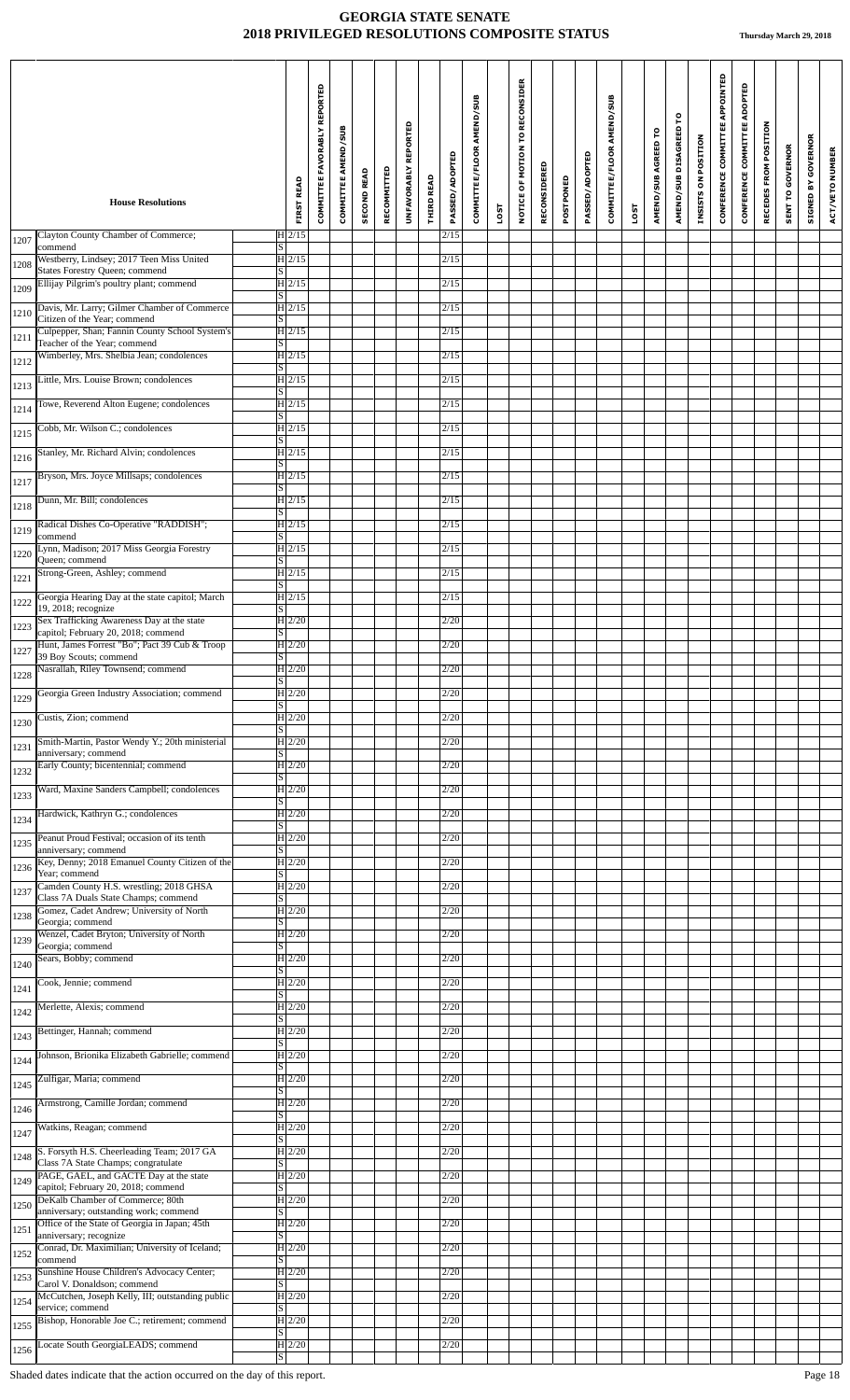|      | <b>House Resolutions</b>                                                                | <b>FIRST READ</b>                      | COMMITTEE FAVORABLY REPORTED | <b>COMMITTEE AMEND/SUB</b> | <b>SECOND READ</b> | RECOMMITTED | <b>REPORTED</b><br><b>UNFAVORABLY</b> | <b>THIRD READ</b> | PASSED/ADOPTED | COMMITTEE/FLOOR AMEND/SUB | LOST | NOTICE OF MOTION TO RECONSIDER | RECONSIDERED | POSTPONED | PASSED/ADOPTED | COMMITTEE/FLOOR AMEND/SUB | LOST | AMEND/SUB AGREED TO | AMEND/SUB DISAGREED TO | INSISTS ON POSITION | CONFERENCE COMMITTEE APPOINTED | CONFERENCE COMMITTEE ADOPTED | RECEDES FROM POSITION | <b>SENT TO GOVERNOR</b> | <b>SIGNED BY GOVERNOR</b> | ACT/VETO NUMBER |
|------|-----------------------------------------------------------------------------------------|----------------------------------------|------------------------------|----------------------------|--------------------|-------------|---------------------------------------|-------------------|----------------|---------------------------|------|--------------------------------|--------------|-----------|----------------|---------------------------|------|---------------------|------------------------|---------------------|--------------------------------|------------------------------|-----------------------|-------------------------|---------------------------|-----------------|
|      | Lucille, Sister; recognize                                                              | $H$ 2/21                               |                              |                            |                    |             |                                       |                   | 2/21           |                           |      |                                |              |           |                |                           |      |                     |                        |                     |                                |                              |                       |                         |                           |                 |
| 1262 | N. Paulding H.S. Junior Reserve Officer Training                                        | $\vert S \vert$<br>$\overline{H 2/21}$ |                              |                            |                    |             |                                       |                   | 2/21           |                           |      |                                |              |           |                |                           |      |                     |                        |                     |                                |                              |                       |                         |                           |                 |
| 1263 | Corps; Raider Teams; commend<br>Beasley, Charles E.; condolences                        | S <br>$H$ 2/21                         |                              |                            |                    |             |                                       |                   | 2/21           |                           |      |                                |              |           |                |                           |      |                     |                        |                     |                                |                              |                       |                         |                           |                 |
| 1264 | Georgia High School Fencing League; member                                              | $\overline{s}$<br>$H$ 2/21             |                              |                            |                    |             |                                       |                   | 2/21           |                           |      |                                |              |           |                |                           |      |                     |                        |                     |                                |                              |                       |                         |                           |                 |
| 1265 | teams; commend<br>Chandler, Rodney L.; Chair of the Georgia                             | $\overline{s}$<br>$H$ 2/21             |                              |                            |                    |             |                                       |                   | 2/21           |                           |      |                                |              |           |                |                           |      |                     |                        |                     |                                |                              |                       |                         |                           |                 |
| 1266 | Society of CPAs (GSCPA); commend<br>Allen, C. Richard "Rick"; occasion of his           | S <br> H 2/21                          |                              |                            |                    |             |                                       |                   | 2/21           |                           |      |                                |              |           |                |                           |      |                     |                        |                     |                                |                              |                       |                         |                           |                 |
| 1267 | retirement; commend<br>Beasley, Victor "Vic", Jr.; commend                              | $\overline{\mathbf{s}}$<br> H 2/21     |                              |                            |                    |             |                                       |                   | 2/21           |                           |      |                                |              |           |                |                           |      |                     |                        |                     |                                |                              |                       |                         |                           |                 |
| 1268 |                                                                                         | $\overline{s}$                         |                              |                            |                    |             |                                       |                   |                |                           |      |                                |              |           |                |                           |      |                     |                        |                     |                                |                              |                       |                         |                           |                 |
| 1269 | Miller, Martin Jay; commend                                                             | H 2/21<br>$\overline{s}$               |                              |                            |                    |             |                                       |                   | 2/21           |                           |      |                                |              |           |                |                           |      |                     |                        |                     |                                |                              |                       |                         |                           |                 |
| 1270 | The Links, Incorporated; Links Day at the state<br>capitol; March 6, 2018; commend      | H 2/21<br>$\vert S \vert$              |                              |                            |                    |             |                                       |                   | 2/21           |                           |      |                                |              |           |                |                           |      |                     |                        |                     |                                |                              |                       |                         |                           |                 |
| 1271 | Scott, Aaron; commend                                                                   | $H$ 2/21<br> S                         |                              |                            |                    |             |                                       |                   | 2/21           |                           |      |                                |              |           |                |                           |      |                     |                        |                     |                                |                              |                       |                         |                           |                 |
| 1272 | Lambert High School; Georgia Athletic Director's<br>Association award; commend          | H 2/21<br>$\vert S \vert$              |                              |                            |                    |             |                                       |                   | 2/21           |                           |      |                                |              |           |                |                           |      |                     |                        |                     |                                |                              |                       |                         |                           |                 |
| 1273 | Thomas Grady Service Center; occasion of its<br>50th anniversary; congratulate          | H2/21<br> S                            |                              |                            |                    |             |                                       |                   | 2/21           |                           |      |                                |              |           |                |                           |      |                     |                        |                     |                                |                              |                       |                         |                           |                 |
| 1274 | Simmons, Vice Chairman Michele; outstanding<br>public service; honor                    | $H$ 2/21<br>$\vert S \vert$            |                              |                            |                    |             |                                       |                   | 2/21           |                           |      |                                |              |           |                |                           |      |                     |                        |                     |                                |                              |                       |                         |                           |                 |
| 1275 | Robinson, Mayor Rochelle; outstanding public<br>service; honor                          | $H$ 2/21<br>$\vert S \vert$            |                              |                            |                    |             |                                       |                   | 2/21           |                           |      |                                |              |           |                |                           |      |                     |                        |                     |                                |                              |                       |                         |                           |                 |
| 1276 | Jones, Dr. Romona Jackson; outstanding public<br>service; honor                         | $H$ 2/21<br><sub>S</sub>               |                              |                            |                    |             |                                       |                   | 2/21           |                           |      |                                |              |           |                |                           |      |                     |                        |                     |                                |                              |                       |                         |                           |                 |
| 1277 | Madric-Morris, Taurus; 2018 Nikki T. Randall<br>Servant Leader award: commend           | H 2/21<br>$\overline{s}$               |                              |                            |                    |             |                                       |                   | 2/21           |                           |      |                                |              |           |                |                           |      |                     |                        |                     |                                |                              |                       |                         |                           |                 |
| 1278 | Lotson, Dr. Roger; 2017 National Youth<br>Challenge Director of the Year; commend       | $H$ 2/21<br>$\overline{s}$             |                              |                            |                    |             |                                       |                   | 2/21           |                           |      |                                |              |           |                |                           |      |                     |                        |                     |                                |                              |                       |                         |                           |                 |
| 1279 | Dickens, Sergeant Crystal D.; commend                                                   | H 2/21<br>$\overline{s}$               |                              |                            |                    |             |                                       |                   | 2/21           |                           |      |                                |              |           |                |                           |      |                     |                        |                     |                                |                              |                       |                         |                           |                 |
| 1280 | Cordele-Crisp County Fish Fry; Cordele City                                             | $H$ 2/21<br>$\overline{\mathrm{s}}$    |                              |                            |                    |             |                                       |                   | 2/21           |                           |      |                                |              |           |                |                           |      |                     |                        |                     |                                |                              |                       |                         |                           |                 |
| 1281 | Commission, and others; commend<br>Lamar, Mr. Calvin, Sr.; condolences                  | $H$ 2/21                               |                              |                            |                    |             |                                       |                   | 2/21           |                           |      |                                |              |           |                |                           |      |                     |                        |                     |                                |                              |                       |                         |                           |                 |
| 1282 | Swann, Ms. Bertha Mae; condolences                                                      | <sub>S</sub><br>$\overline{H}$ 2/21    |                              |                            |                    |             |                                       |                   | 2/21           |                           |      |                                |              |           |                |                           |      |                     |                        |                     |                                |                              |                       |                         |                           |                 |
| 1283 | Watson, Jacqueline Michelle; Caribbean                                                  | $\overline{s}$<br>H 2/21               |                              |                            |                    |             |                                       |                   | 2/21           |                           |      |                                |              |           |                |                           |      |                     |                        |                     |                                |                              |                       |                         |                           |                 |
| 1284 | American Day; commend<br>Thompson, Joyce; Caribbean American Day;                       | $\vert S \vert$<br> H 2/21             |                              |                            |                    |             |                                       |                   | 2/21           |                           |      |                                |              |           |                |                           |      |                     |                        |                     |                                |                              |                       |                         |                           |                 |
| 1285 | commend<br>Calliste-Thegg, Sherryl; Caribbean American                                  | $\overline{s}$<br>H2/21                |                              |                            |                    |             |                                       |                   | 2/21           |                           |      |                                |              |           |                |                           |      |                     |                        |                     |                                |                              |                       |                         |                           |                 |
| 1286 | Day; commend<br>Valdosta State University Day at the state capitol;                     | $\vert S \vert$<br> H 2/21             |                              |                            |                    |             |                                       |                   | 2/21           |                           |      |                                |              |           |                |                           |      |                     |                        |                     |                                |                              |                       |                         |                           |                 |
| 1287 | March 12, 2018; commend<br>Daugherty, Cadet Robbie; N. Paulding H.S.;                   | $\vert S \vert$<br>$H$ 2/21            |                              |                            |                    |             |                                       |                   | 2/21           |                           |      |                                |              |           |                |                           |      |                     |                        |                     |                                |                              |                       |                         |                           |                 |
| 1288 | Ultimate Raider Champ 2017; commend<br>Rafferty, Ms. Alice; occasion of her retirement; | $\overline{s}$<br>$H$ 2/21             |                              |                            |                    |             |                                       |                   | 2/21           |                           |      |                                |              |           |                |                           |      |                     |                        |                     |                                |                              |                       |                         |                           |                 |
|      | commend<br>Lilburn Elem. School Legomatics; FIRST Lego                                  | $\overline{s}$<br>H 2/21               |                              |                            |                    |             |                                       |                   | 2/21           |                           |      |                                |              |           |                |                           |      |                     |                        |                     |                                |                              |                       |                         |                           |                 |
| 1289 | League State Champs; commend<br>Humanitarian Day in Georgia; recognize                  | $\overline{s}$<br>$H$ 2/21             |                              |                            |                    |             |                                       |                   | 2/21           |                           |      |                                |              |           |                |                           |      |                     |                        |                     |                                |                              |                       |                         |                           |                 |
| 1290 | Christian Ambassadors of Word of Life Christian                                         | S<br>$H$ 2/21                          |                              |                            |                    |             |                                       |                   | 2/21           |                           |      |                                |              |           |                |                           |      |                     |                        |                     |                                |                              |                       |                         |                           |                 |
| 1291 | Fellowship; recognize<br>Bullard, Rodney D.; commend                                    | $\overline{s}$<br>H2/22                |                              |                            |                    |             |                                       |                   | 2/22           |                           |      |                                |              |           |                |                           |      |                     |                        |                     |                                |                              |                       |                         |                           |                 |
| 1297 | Peanut Butter and Jelly Day at the state capitol;                                       | $\overline{s}$<br> H 2/22              |                              |                            |                    |             |                                       |                   | 2/22           |                           |      |                                |              |           |                |                           |      |                     |                        |                     |                                |                              |                       |                         |                           |                 |
| 1298 | March 12, 2018; commend<br>York, Lauren; Dallas Spratt and others; Lumpkin              | $\overline{s}$<br>H2/22                |                              |                            |                    |             |                                       |                   | 2/22           |                           |      |                                |              |           |                |                           |      |                     |                        |                     |                                |                              |                       |                         |                           |                 |
| 1299 | County H.S.; commend<br>Dorsey, Lisa; Morrow Middle School's Teacher of                 | $\vert S \vert$<br>$H$ 2/22            |                              |                            |                    |             |                                       |                   | 2/22           |                           |      |                                |              |           |                |                           |      |                     |                        |                     |                                |                              |                       |                         |                           |                 |
| 1300 | the Year; commend<br>Gardiner, Sylvia; Adamson Middle School's                          | <sub>S</sub><br>H2/22                  |                              |                            |                    |             |                                       |                   | 2/22           |                           |      |                                |              |           |                |                           |      |                     |                        |                     |                                |                              |                       |                         |                           |                 |
| 1301 | Teacher of the Year; commend<br>Wilkinson, Ann Thornton; Pate's Creek Elem.             | $\overline{\mathbf{s}}$<br>$H$ 2/22    |                              |                            |                    |             |                                       |                   | 2/22           |                           |      |                                |              |           |                |                           |      |                     |                        |                     |                                |                              |                       |                         |                           |                 |
| 1302 | School's Teacher of Year; commend                                                       | $\overline{s}$                         |                              |                            |                    |             |                                       |                   |                |                           |      |                                |              |           |                |                           |      |                     |                        |                     |                                |                              |                       |                         |                           |                 |
| 1303 | Nevarez, Frank, Jr.; saving the life of a fellow<br>school mate; honor                  | H2/22<br>$\overline{s}$                |                              |                            |                    |             |                                       |                   | 2/22           |                           |      |                                |              |           |                |                           |      |                     |                        |                     |                                |                              |                       |                         |                           |                 |
| 1304 | Owens, Sandra; Richmond County School<br>System's 2018 Teacher of the Year; commend     | H2/22<br>$\vert S \vert$               |                              |                            |                    |             |                                       |                   | 2/22           |                           |      |                                |              |           |                |                           |      |                     |                        |                     |                                |                              |                       |                         |                           |                 |
| 1305 | Phi Gamma Delta fraternity; Kappa Deuteron<br>chapter; 50th anniversary; commend        | $H$ 2/22<br>$\overline{s}$             |                              |                            |                    |             |                                       |                   | 2/22           |                           |      |                                |              |           |                |                           |      |                     |                        |                     |                                |                              |                       |                         |                           |                 |
| 1306 | Mitchell, Malcolm J.; Children's Literacy Day at<br>state capitol; 3/7/18; commend      | H2/22<br>$\overline{s}$                |                              |                            |                    |             |                                       |                   | 2/22           |                           |      |                                |              |           |                |                           |      |                     |                        |                     |                                |                              |                       |                         |                           |                 |
| 1307 | DuPuis, Kyle Turner; commend                                                            | H2/22<br>$\vert S \vert$               |                              |                            |                    |             |                                       |                   | 2/22           |                           |      |                                |              |           |                |                           |      |                     |                        |                     |                                |                              |                       |                         |                           |                 |
| 1308 | Badu, Sonnie; commend                                                                   | H2/22<br>$\overline{\mathbf{s}}$       |                              |                            |                    |             |                                       |                   | 2/22           |                           |      |                                |              |           |                |                           |      |                     |                        |                     |                                |                              |                       |                         |                           |                 |
| 1309 | Barker, Dr. Steve; Georgia's 2018 School<br>Superintendent of the Year; commend         | $H$ 2/22<br>$\vert S \vert$            |                              |                            |                    |             |                                       |                   | 2/22           |                           |      |                                |              |           |                |                           |      |                     |                        |                     |                                |                              |                       |                         |                           |                 |
| 1310 | Baker, Tax Commissioner Gregory; outstanding<br>public service; honor                   | H 2/22<br>$\overline{s}$               |                              |                            |                    |             |                                       |                   | 2/22           |                           |      |                                |              |           |                |                           |      |                     |                        |                     |                                |                              |                       |                         |                           |                 |
| 1311 | McKesey, Janie; commend                                                                 | H2/22<br>$\overline{s}$                |                              |                            |                    |             |                                       |                   | 2/22           |                           |      |                                |              |           |                |                           |      |                     |                        |                     |                                |                              |                       |                         |                           |                 |
| 1312 | McCormick, Chief Nealie M., Jr.; commend                                                | $H$ 2/22<br>$\overline{\mathbf{S}}$    |                              |                            |                    |             |                                       |                   | 2/22           |                           |      |                                |              |           |                |                           |      |                     |                        |                     |                                |                              |                       |                         |                           |                 |
| 1313 | Boy Scout Troop 629; commend                                                            | H 2/22<br> S                           |                              |                            |                    |             |                                       |                   | 2/22           |                           |      |                                |              |           |                |                           |      |                     |                        |                     |                                |                              |                       |                         |                           |                 |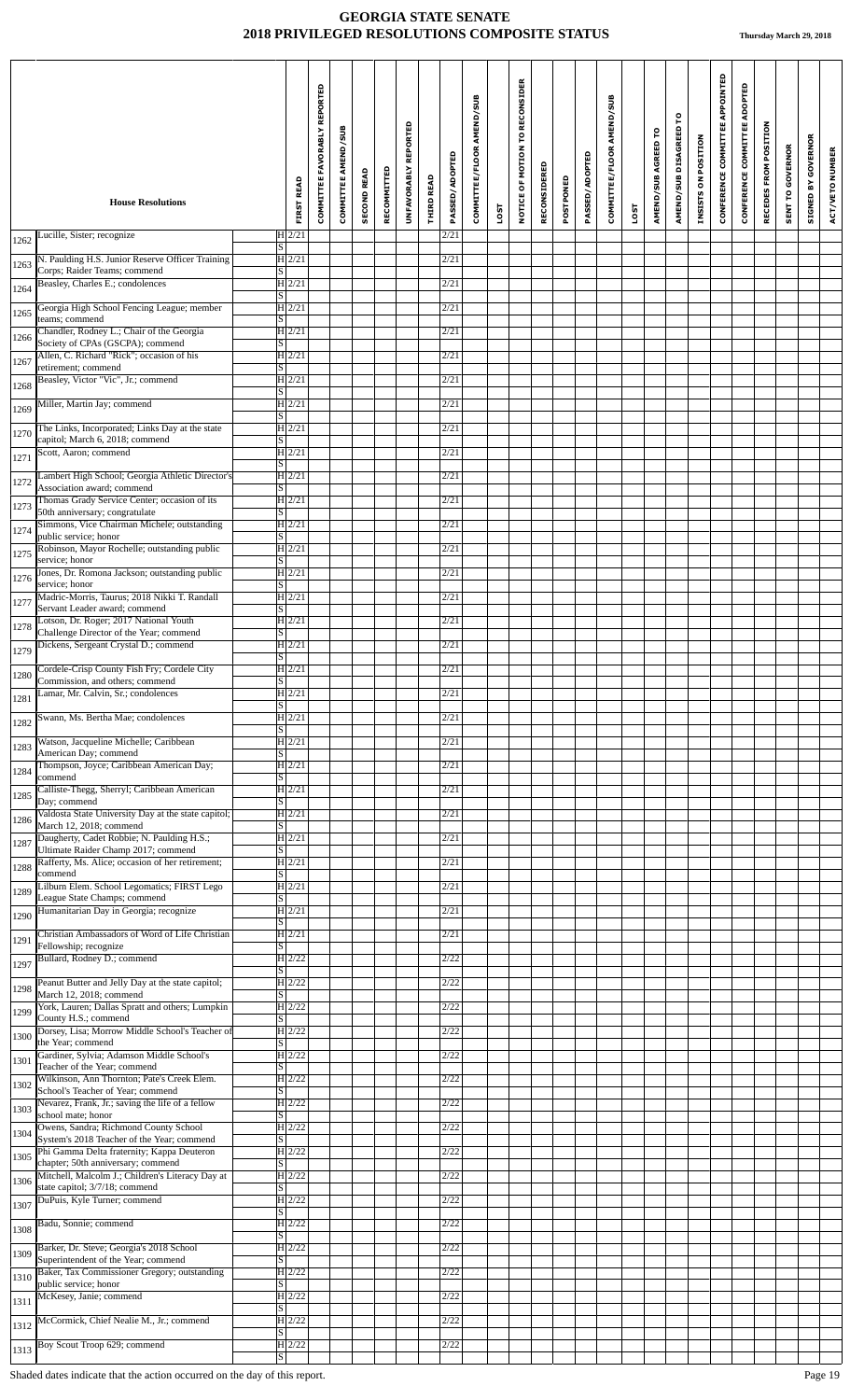|              | <b>House Resolutions</b>                                                               | <b>FIRST READ</b>                   | REPORTED<br><b>COMMITTEE FAVORABLY</b> | <b>COMMITTEE AMEND/SUB</b> | <b>SECOND READ</b> | RECOMMITTED | UNFAVORABLY REPORTED | <b>THIRD READ</b> | PASSED/ADOPTED | COMMITTEE/FLOOR AMEND/SUB |      | TO RECONSIDER<br>NOTICE OF MOTION | RECONSIDERED | POSTPONED | PASSED/ADOPTED | COMMITTEE/FLOOR AMEND/SUB |             | AMEND/SUB AGREED TO | AMEND/SUB DISAGREED TO | INSISTS ON POSITION | CONFERENCE COMMITTEE APPOINTED | ADOPTED<br>COMMITTEE<br>CONFERENCE | RECEDES FROM POSITION | <b>SENT TO GOVERNOR</b> | <b>SIGNED BY GOVERNOR</b> | ACT/VETO NUMBER |
|--------------|----------------------------------------------------------------------------------------|-------------------------------------|----------------------------------------|----------------------------|--------------------|-------------|----------------------|-------------------|----------------|---------------------------|------|-----------------------------------|--------------|-----------|----------------|---------------------------|-------------|---------------------|------------------------|---------------------|--------------------------------|------------------------------------|-----------------------|-------------------------|---------------------------|-----------------|
|              | Vogel, Carley; Miss Cobb County's Outstanding                                          | $H$ 2/22                            |                                        |                            |                    |             |                      |                   | 2/22           |                           | LOST |                                   |              |           |                |                           | <b>LOST</b> |                     |                        |                     |                                |                                    |                       |                         |                           |                 |
| 1314         | Teen; commend<br>Hill, Victoria; winner of the 60th Anniversary                        | S  <br>H2/22                        |                                        |                            |                    |             |                      |                   | 2/22           |                           |      |                                   |              |           |                |                           |             |                     |                        |                     |                                |                                    |                       |                         |                           |                 |
| 1315         | Miss Cobb County Pageant; commend<br>Holiday Helping Hands, Inc.; commend              | S <br>$H$ 2/22                      |                                        |                            |                    |             |                      |                   | 2/22           |                           |      |                                   |              |           |                |                           |             |                     |                        |                     |                                |                                    |                       |                         |                           |                 |
| 1316         | Dudeja, Sunil K.; Elite Scholars Academy                                               | S <br>$H$ 2/23                      |                                        |                            |                    |             |                      |                   | 2/23           |                           |      |                                   |              |           |                |                           |             |                     |                        |                     |                                |                                    |                       |                         |                           |                 |
| 1322         | Teacher of the Year; commend<br>Lewis, Reverend Veronica; commend                      | S <br>$H$ 2/23                      |                                        |                            |                    |             |                      |                   | 2/23           |                           |      |                                   |              |           |                |                           |             |                     |                        |                     |                                |                                    |                       |                         |                           |                 |
| 1323<br>1324 | Hawthorne, Lowell Fitzgerald; condolences                                              | S <br> H 2/23                       |                                        |                            |                    |             |                      |                   | 2/23           |                           |      |                                   |              |           |                |                           |             |                     |                        |                     |                                |                                    |                       |                         |                           |                 |
| 1325         | Bell, Ashley; commend                                                                  | S<br>$H$ 2/23                       |                                        |                            |                    |             |                      |                   | 2/23           |                           |      |                                   |              |           |                |                           |             |                     |                        |                     |                                |                                    |                       |                         |                           |                 |
| 1326         | Fromm, Jake; freshman quarterback of the Univ.                                         | S <br>H 2/23                        |                                        |                            |                    |             |                      |                   | 2/23           |                           |      |                                   |              |           |                |                           |             |                     |                        |                     |                                |                                    |                       |                         |                           |                 |
| 1327         | of GA football team; commend<br>Clinton, George Edward; commend                        | S<br>$H$ 2/23                       |                                        |                            |                    |             |                      |                   | 2/23           |                           |      |                                   |              |           |                |                           |             |                     |                        |                     |                                |                                    |                       |                         |                           |                 |
| 1328         | Gunn, Pat; bringing awareness to the history of                                        | S <br>$H$ 2/23                      |                                        |                            |                    |             |                      |                   | 2/23           |                           |      |                                   |              |           |                |                           |             |                     |                        |                     |                                |                                    |                       |                         |                           |                 |
| 1329         | slavery & emancipation; commend<br>Curry, Charles "Charlie" Adams; condolences         | S <br>H 2/23                        |                                        |                            |                    |             |                      |                   | 2/23           |                           |      |                                   |              |           |                |                           |             |                     |                        |                     |                                |                                    |                       |                         |                           |                 |
|              | Rho Prime Chapter of Kappa Sigma Fraternity at                                         | S <br>H 2/23                        |                                        |                            |                    |             |                      |                   | 2/23           |                           |      |                                   |              |           |                |                           |             |                     |                        |                     |                                |                                    |                       |                         |                           |                 |
| 1330<br>1331 | University of North GA; commend<br>Ruffin, Justin; outstanding high school wrestling   | S <br>$H$ 2/23                      |                                        |                            |                    |             |                      |                   | 2/23           |                           |      |                                   |              |           |                |                           |             |                     |                        |                     |                                |                                    |                       |                         |                           |                 |
| 1332         | career; commend<br>Atlanta Motor Speedway Day at the capitol;                          | S <br>$H$ 2/23                      |                                        |                            |                    |             |                      |                   | 2/23           |                           |      |                                   |              |           |                |                           |             |                     |                        |                     |                                |                                    |                       |                         |                           |                 |
|              | March 5, 2018; recognize<br>2018 legislative session temporary administrative          | S <br>$H$ 2/23                      |                                        |                            |                    |             |                      |                   | 2/23           |                           |      |                                   |              |           |                |                           |             |                     |                        |                     |                                |                                    |                       |                         |                           |                 |
| 1333         | assistants; commend<br>Athens-Clarke County Transit Department;                        | S  <br>H 2/23                       |                                        |                            |                    |             |                      |                   | 2/23           |                           |      |                                   |              |           |                |                           |             |                     |                        |                     |                                |                                    |                       |                         |                           |                 |
| 1334         | Director Butch McDuffie; commend<br>Camden County H.S. boys wrestling team; 2018       | $\overline{\mathbf{s}}$<br>$H$ 2/23 |                                        |                            |                    |             |                      |                   | 2/23           |                           |      |                                   |              |           |                |                           |             |                     |                        |                     |                                |                                    |                       |                         |                           |                 |
| 1335         | 7A State Wrestling Champs; commend<br>Crecer; commend                                  | S <br>H 2/23                        |                                        |                            |                    |             |                      |                   | 2/23           |                           |      |                                   |              |           |                |                           |             |                     |                        |                     |                                |                                    |                       |                         |                           |                 |
| 1336         | Hammond, Mrs. Carrie Morine "Betty"; Mount                                             | $\overline{\mathbf{s}}$<br>H 2/23   |                                        |                            |                    |             |                      |                   | 2/23           |                           |      |                                   |              |           |                |                           |             |                     |                        |                     |                                |                                    |                       |                         |                           |                 |
| 1337         | Zion First Baptist Church; commend<br>Junior League of Atlanta, Inc.; catalyst for     | $\vert S \vert$<br>$H$ 2/23         |                                        |                            |                    |             |                      |                   | 2/23           |                           |      |                                   |              |           |                |                           |             |                     |                        |                     |                                |                                    |                       |                         |                           |                 |
| 1338         | community change; commend<br>Badio-McCray, Daneea; exceptional leadership to           | lS.<br>$\overline{H}$ 2/23          |                                        |                            |                    |             |                      |                   | 2/23           |                           |      |                                   |              |           |                |                           |             |                     |                        |                     |                                |                                    |                       |                         |                           |                 |
| 1339         | her community; commend<br>National Speech and Debate Day at the state                  | S <br> H 2/23                       |                                        |                            |                    |             |                      |                   | 2/23           |                           |      |                                   |              |           |                |                           |             |                     |                        |                     |                                |                                    |                       |                         |                           |                 |
| 1340         | capitol; March 2, 2018; recognize<br>Ashley, Annalee; selection to inaugural Miller    | ls I<br>H 2/23                      |                                        |                            |                    |             |                      |                   | 2/23           |                           |      |                                   |              |           |                |                           |             |                     |                        |                     |                                |                                    |                       |                         |                           |                 |
| 1344         | Leadership Academy Class; commend<br>Jackson, Gladys H.; commend                       | S<br>$H$ 2/23                       |                                        |                            |                    |             |                      |                   | 2/23           |                           |      |                                   |              |           |                |                           |             |                     |                        |                     |                                |                                    |                       |                         |                           |                 |
| 1345         | Victims of the earthquake in Taiwan; condolences                                       | S <br> H 2/23                       |                                        |                            |                    |             |                      |                   | 2/23           |                           |      |                                   |              |           |                |                           |             |                     |                        |                     |                                |                                    |                       |                         |                           |                 |
| 1346         | Douglass, Nettie Washington; commend                                                   | S <br>$H$ 2/26                      |                                        |                            |                    |             |                      |                   | 2/26           |                           |      |                                   |              |           |                |                           |             |                     |                        |                     |                                |                                    |                       |                         |                           |                 |
| 1350         | Peachtree Corners Baptist Church; Citizenship                                          | S.<br> H 2/26                       |                                        |                            |                    |             |                      |                   | 2/26           |                           |      |                                   |              |           |                |                           |             |                     |                        |                     |                                |                                    |                       |                         |                           |                 |
| 1351         | Ministry; commend<br>Leadership Paulding 28; commend                                   | lS.<br> H 2/26                      |                                        |                            |                    |             |                      |                   | 2/26           |                           |      |                                   |              |           |                |                           |             |                     |                        |                     |                                |                                    |                       |                         |                           |                 |
| 1352         | Diabetic Peripheral Neuropathy Alert Day at state                                      | S <br> H 2/26                       |                                        |                            |                    |             |                      |                   | 2/26           |                           |      |                                   |              |           |                |                           |             |                     |                        |                     |                                |                                    |                       |                         |                           |                 |
| 1353         | capitol; 06/20/18; recognize<br>Razavi, Adam; commend                                  | S<br> H 2/26                        |                                        |                            |                    |             |                      |                   | 2/26           |                           |      |                                   |              |           |                |                           |             |                     |                        |                     |                                |                                    |                       |                         |                           |                 |
| 1354         | Clayton County Public Schools; achievements on                                         | S <br> H 2/26                       |                                        |                            |                    |             |                      |                   | 2/26           |                           |      |                                   |              |           |                |                           |             |                     |                        |                     |                                |                                    |                       |                         |                           |                 |
| 1355         | behalf of Clayton County; commend<br>Mitchell, Charles; commend                        | S <br> H 2/26                       |                                        |                            |                    |             |                      |                   | 2/26           |                           |      |                                   |              |           |                |                           |             |                     |                        |                     |                                |                                    |                       |                         |                           |                 |
| 1356         | Harper, Derek; commend                                                                 | S <br>$H$ 2/26                      |                                        |                            |                    |             |                      |                   | 2/26           |                           |      |                                   |              |           |                |                           |             |                     |                        |                     |                                |                                    |                       |                         |                           |                 |
| 1357         | McGhee, Cie Cie Wilson; commend                                                        | S<br> H 2/26                        |                                        |                            |                    |             |                      |                   | 2/26           |                           |      |                                   |              |           |                |                           |             |                     |                        |                     |                                |                                    |                       |                         |                           |                 |
| 1358         | Brown, Tony; commend                                                                   | S.<br>$\overline{H 2}$ /26          |                                        |                            |                    |             |                      |                   | 2/26           |                           |      |                                   |              |           |                |                           |             |                     |                        |                     |                                |                                    |                       |                         |                           |                 |
| 1359         | Ford, Virginia Freeman; 2018 Yellow Rose Nikki                                         | S <br> H 2/26                       |                                        |                            |                    |             |                      |                   | 2/26           |                           |      |                                   |              |           |                |                           |             |                     |                        |                     |                                |                                    |                       |                         |                           |                 |
| 1360         | T. Randall Award; congratulate<br>Fox, Kevin "Koolin"; commend                         | S.<br> H 2/26                       |                                        |                            |                    |             |                      |                   | 2/26           |                           |      |                                   |              |           |                |                           |             |                     |                        |                     |                                |                                    |                       |                         |                           |                 |
| 1361         | Johnson, Chief of Police Randy; occasion of                                            | $\vert S \vert$<br> H 2/26          |                                        |                            |                    |             |                      |                   | 2/26           |                           |      |                                   |              |           |                |                           |             |                     |                        |                     |                                |                                    |                       |                         |                           |                 |
| 1362         | retirement: commend<br>Jenkins, Lainie, occasion of her retirement;                    | S<br>$H$ 2/26                       |                                        |                            |                    |             |                      |                   | 2/26           |                           |      |                                   |              |           |                |                           |             |                     |                        |                     |                                |                                    |                       |                         |                           |                 |
| 1365         | commend<br>Rosario, Adrianna Marie; Nat'l. Hisp. Heritage                              | S.<br> H 2/26                       |                                        |                            |                    |             |                      |                   | 2/26           |                           |      |                                   |              |           |                |                           |             |                     |                        |                     |                                |                                    |                       |                         |                           |                 |
| 1366         | Foundation's Youth Award; commend<br>National Groundwater Awareness Week; March        | S<br> H 2/26                        |                                        |                            |                    |             |                      |                   | 2/26           |                           |      |                                   |              |           |                |                           |             |                     |                        |                     |                                |                                    |                       |                         |                           |                 |
| 1367         | 11-17, 2018; recognize<br>Welch, Tommy; 2017-2018 Georgia Principal of                 | S <br> H 2/26                       |                                        |                            |                    |             |                      |                   | 2/26           |                           |      |                                   |              |           |                |                           |             |                     |                        |                     |                                |                                    |                       |                         |                           |                 |
| 1368         | the Year; commend<br>Black Law Students Association Day at the                         | S<br>$H$ 2/26                       |                                        |                            |                    |             |                      |                   | 2/26           |                           |      |                                   |              |           |                |                           |             |                     |                        |                     |                                |                                    |                       |                         |                           |                 |
| 1369         | capitol; March 14, 2018; recognize<br>Boggs, Honorable Michael P.; GA. Council on      | S.<br> H 2/26                       |                                        |                            |                    |             |                      |                   | 2/26           |                           |      |                                   |              |           |                |                           |             |                     |                        |                     |                                |                                    |                       |                         |                           |                 |
| 1370         | Criminal Justice Reform; commend<br>Down Syndrome Consortium Day at the state          | ß<br> H 2/26                        |                                        |                            |                    |             |                      |                   | 2/26           |                           |      |                                   |              |           |                |                           |             |                     |                        |                     |                                |                                    |                       |                         |                           |                 |
| 1371         | capitol; March 21, 2018; recognize<br>Pounds, Sheriff Tim; outstanding public service; | $\overline{\text{s}}$<br>$H$ 2/28   |                                        |                            |                    |             |                      |                   | 2/28           |                           |      |                                   |              |           |                |                           |             |                     |                        |                     |                                |                                    |                       |                         |                           |                 |
| 1377         | commend<br>Sparks, Chief Gary Eugene; outstanding public                               | $\overline{\mathbf{s}}$<br>$H$ 2/28 |                                        |                            |                    |             |                      |                   | 2/28           |                           |      |                                   |              |           |                |                           |             |                     |                        |                     |                                |                                    |                       |                         |                           |                 |
| 1378         | service; honor                                                                         | $ \S $                              |                                        |                            |                    |             |                      |                   |                |                           |      |                                   |              |           |                |                           |             |                     |                        |                     |                                |                                    |                       |                         |                           |                 |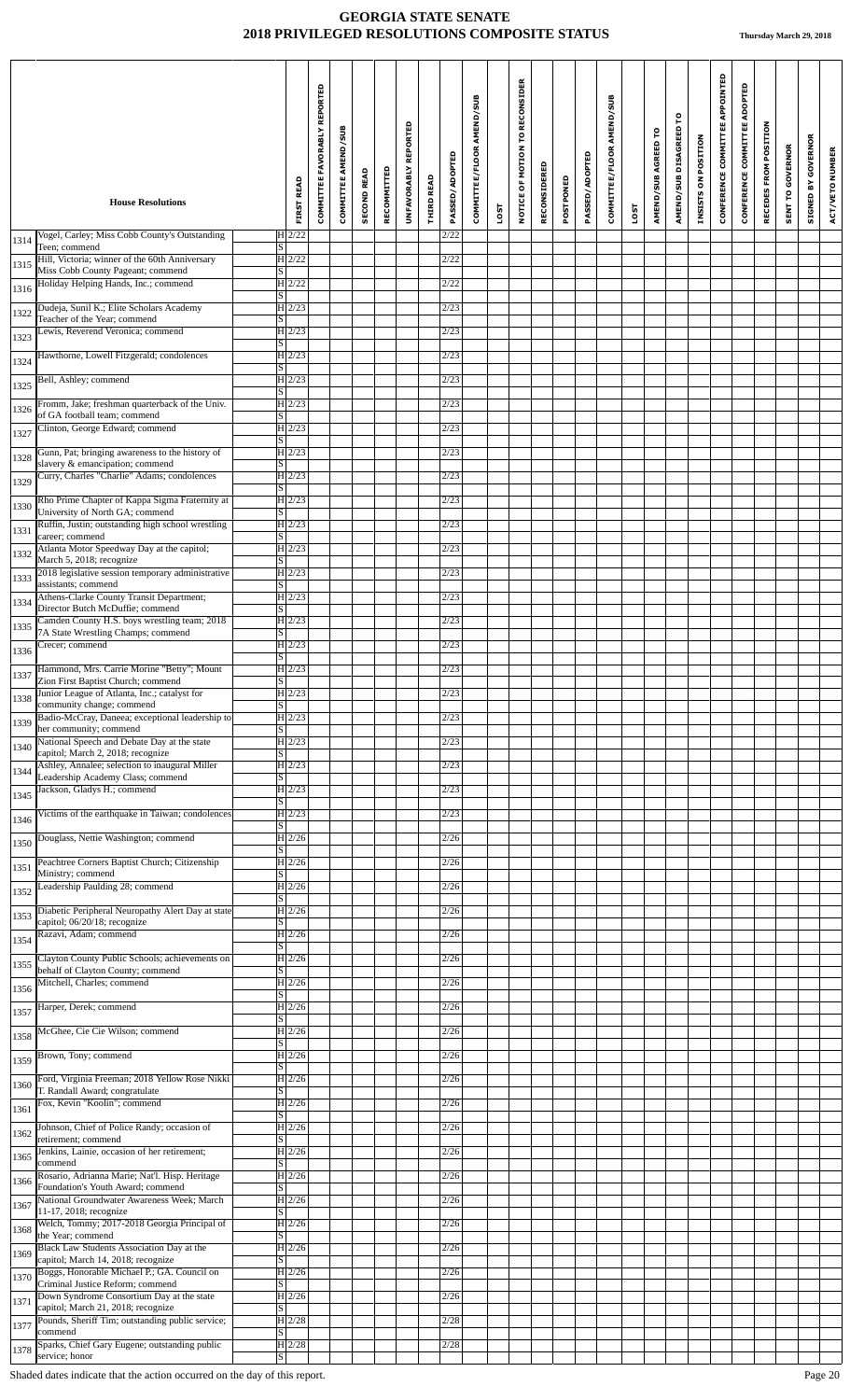|      | <b>House Resolutions</b>                                                            |                            | <b>FIRST READ</b>  | COMMITTEE FAVORABLY REPORTED | COMMITTEE AMEND/SUB | <b>SECOND READ</b> | RECOMMITTED | UNFAVORABLY REPORTED | THIRD READ | <b>PASSED/ADOPTED</b> | COMMITTEE/FLOOR AMEND/SUB |      | NOTICE OF MOTION TO RECONSIDER | RECONSIDERED | POSTPONED | PASSED/ADOPTED | COMMITTEE/FLOOR AMEND/SUB |      | AMEND/SUB AGREED TO | AMEND/SUB DISAGREED TO | INSISTS ON POSITION | CONFERENCE COMMITTEE APPOINTED | CONFERENCE COMMITTEE ADOPTED | RECEDES FROM POSITION | SENT TO GOVERNOR | <b>SIGNED BY GOVERNOR</b> | ACT/VETO NUMBER |
|------|-------------------------------------------------------------------------------------|----------------------------|--------------------|------------------------------|---------------------|--------------------|-------------|----------------------|------------|-----------------------|---------------------------|------|--------------------------------|--------------|-----------|----------------|---------------------------|------|---------------------|------------------------|---------------------|--------------------------------|------------------------------|-----------------------|------------------|---------------------------|-----------------|
|      |                                                                                     |                            |                    |                              |                     |                    |             |                      |            |                       |                           | LOST |                                |              |           |                |                           | LOST |                     |                        |                     |                                |                              |                       |                  |                           |                 |
| 1379 | Buckner, Chief Magistrate L. Gale; outstanding<br>career in public service; honor   | S                          | $H$ 2/28           |                              |                     |                    |             |                      |            | 2/28                  |                           |      |                                |              |           |                |                           |      |                     |                        |                     |                                |                              |                       |                  |                           |                 |
| 1380 | Bagley Middle School; Georgia Lighthouse<br>School to Watch; commend                | $\lvert \text{S} \rvert$   | H 2/28             |                              |                     |                    |             |                      |            | 2/28                  |                           |      |                                |              |           |                |                           |      |                     |                        |                     |                                |                              |                       |                  |                           |                 |
| 1381 | Diabetes & Cardiovascular Disease Awareness<br>Month; November 2018; recognize      | S                          | $H$ 2/28           |                              |                     |                    |             |                      |            | 2/28                  |                           |      |                                |              |           |                |                           |      |                     |                        |                     |                                |                              |                       |                  |                           |                 |
| 1382 | Hinson, Mr. James Steven, Sr.; patriotic<br>civic-mindedness and service; commend   | $\vert S \vert$            | H 2/28             |                              |                     |                    |             |                      |            | 2/28                  |                           |      |                                |              |           |                |                           |      |                     |                        |                     |                                |                              |                       |                  |                           |                 |
| 1383 | Joseph B. Whitehead Boys and Girls Club;<br>commend                                 | S                          | H2/28              |                              |                     |                    |             |                      |            | 2/28                  |                           |      |                                |              |           |                |                           |      |                     |                        |                     |                                |                              |                       |                  |                           |                 |
| 1384 | Civil Air Patrol Day at the state capitol; March<br>21, 2018; recognize             | S                          | H 2/28             |                              |                     |                    |             |                      |            | 2/28                  |                           |      |                                |              |           |                |                           |      |                     |                        |                     |                                |                              |                       |                  |                           |                 |
| 1385 | Clarke County's Teachers of the Year; commend                                       | S                          | $H$ 2/28           |                              |                     |                    |             |                      |            | 2/28                  |                           |      |                                |              |           |                |                           |      |                     |                        |                     |                                |                              |                       |                  |                           |                 |
| 1386 | Oconee County's Teachers of the Year; commend                                       | $\lvert S \rvert$          | H 2/28             |                              |                     |                    |             |                      |            | 2/28                  |                           |      |                                |              |           |                |                           |      |                     |                        |                     |                                |                              |                       |                  |                           |                 |
| 1387 | Womack, Cross; commend                                                              | $\lvert \text{s} \rvert$   | H 2/28             |                              |                     |                    |             |                      |            | 2/28                  |                           |      |                                |              |           |                |                           |      |                     |                        |                     |                                |                              |                       |                  |                           |                 |
| 1388 | GA's PlanFirst communities; outstanding &<br>commendable accomplishments; commend   | $\vert S \vert$            | $H$ 2/28           |                              |                     |                    |             |                      |            | 2/28                  |                           |      |                                |              |           |                |                           |      |                     |                        |                     |                                |                              |                       |                  |                           |                 |
| 1389 | Miss Georgia Peach Scholarship Pageant; 2017                                        |                            | H 2/28             |                              |                     |                    |             |                      |            | 2/28                  |                           |      |                                |              |           |                |                           |      |                     |                        |                     |                                |                              |                       |                  |                           |                 |
| 1390 | Georgia Peach Queens; commend<br>Bagwell, Jimmy; commend                            | $\lvert S \rvert$          | H 2/28             |                              |                     |                    |             |                      |            | 2/28                  |                           |      |                                |              |           |                |                           |      |                     |                        |                     |                                |                              |                       |                  |                           |                 |
| 1391 | Jackson, Audraine; distinguished servant leader;                                    | S                          | H 2/28             |                              |                     |                    |             |                      |            | 2/28                  |                           |      |                                |              |           |                |                           |      |                     |                        |                     |                                |                              |                       |                  |                           |                 |
|      | commend<br>Bass, Kathy Foster Holmes; condolences                                   | S                          | $H$ 2/28           |                              |                     |                    |             |                      |            | 2/28                  |                           |      |                                |              |           |                |                           |      |                     |                        |                     |                                |                              |                       |                  |                           |                 |
| 1392 | Baxter, Barbara J.; occasion of her retirement;                                     | $\vert S \vert$            | H 2/28             |                              |                     |                    |             |                      |            | 2/28                  |                           |      |                                |              |           |                |                           |      |                     |                        |                     |                                |                              |                       |                  |                           |                 |
| 1393 | commend<br>Thompson, Ronnie Fred; condolences                                       | S                          | H2/28              |                              |                     |                    |             |                      |            | 2/28                  |                           |      |                                |              |           |                |                           |      |                     |                        |                     |                                |                              |                       |                  |                           |                 |
| 1394 |                                                                                     | S                          |                    |                              |                     |                    |             |                      |            |                       |                           |      |                                |              |           |                |                           |      |                     |                        |                     |                                |                              |                       |                  |                           |                 |
| 1395 | Gudger, James "Jim" Alvin; condolences                                              | $\vert S \vert$            | $H$ 2/28           |                              |                     |                    |             |                      |            | 2/28                  |                           |      |                                |              |           |                |                           |      |                     |                        |                     |                                |                              |                       |                  |                           |                 |
| 1396 | Baisden, Master Sgt. Patricia; 2nd Female<br>Veterans Day at state capitol; commend | $\overline{\mathbf{s}}$    | H 2/28             |                              |                     |                    |             |                      |            | 2/28                  |                           |      |                                |              |           |                |                           |      |                     |                        |                     |                                |                              |                       |                  |                           |                 |
| 1400 | Estes, Mother Lurline; commend                                                      | $\lceil \mathbf{S} \rceil$ | H 2/28             |                              |                     |                    |             |                      |            | 2/28                  |                           |      |                                |              |           |                |                           |      |                     |                        |                     |                                |                              |                       |                  |                           |                 |
| 1401 | Hemophilia of Georgia; commend                                                      | S                          | $H$ 2/28           |                              |                     |                    |             |                      |            | 2/28                  |                           |      |                                |              |           |                |                           |      |                     |                        |                     |                                |                              |                       |                  |                           |                 |
| 1402 | Georgians for a Healthy Future; commend                                             | $\lvert S \rvert$          | H2/28              |                              |                     |                    |             |                      |            | 2/28                  |                           |      |                                |              |           |                |                           |      |                     |                        |                     |                                |                              |                       |                  |                           |                 |
| 1403 | Reach for Excellence; commend                                                       | S                          | H 2/28             |                              |                     |                    |             |                      |            | 2/28                  |                           |      |                                |              |           |                |                           |      |                     |                        |                     |                                |                              |                       |                  |                           |                 |
| 1404 | Motley, Kimya N.; commend                                                           | S                          | H 2/28             |                              |                     |                    |             |                      |            | 2/28                  |                           |      |                                |              |           |                |                           |      |                     |                        |                     |                                |                              |                       |                  |                           |                 |
| 1405 | Celebrating marriage; some of GA's most<br>distinguished citizens; commend          | $\lvert S \rvert$          | H2/28              |                              |                     |                    |             |                      |            | 2/28                  |                           |      |                                |              |           |                |                           |      |                     |                        |                     |                                |                              |                       |                  |                           |                 |
| 1406 | Lester, Mrs. Bertha Louise; occasion of her 100th                                   |                            | H 2/28             |                              |                     |                    |             |                      |            | 2/28                  |                           |      |                                |              |           |                |                           |      |                     |                        |                     |                                |                              |                       |                  |                           |                 |
| 1407 | birthday; congratulate<br>Brown, Del; commend                                       | S                          | $H$ 2/28           |                              |                     |                    |             |                      |            | 2/28                  |                           |      |                                |              |           |                |                           |      |                     |                        |                     |                                |                              |                       |                  |                           |                 |
| 1408 | Hemophilia of Georgia Day at the state capitol;                                     | $\overline{\mathbf{s}}$    | $H$ 2/28           |                              |                     |                    |             |                      |            | 2/28                  |                           |      |                                |              |           |                |                           |      |                     |                        |                     |                                |                              |                       |                  |                           |                 |
| 1409 | March 6, 2018; recognize<br>Bynes, Chandra; 2018 National Guard Youth               | $\overline{s}$             | $ H $ 3/1          |                              |                     |                    |             |                      |            | 3/1                   |                           |      |                                |              |           |                |                           |      |                     |                        |                     |                                |                              |                       |                  |                           |                 |
| 1410 | Teacher of the Year; commend<br>Meagher, Sergeant Gregory Michael; condolences      | $\lvert \text{s} \rvert$   | $ H $ 3/1          |                              |                     |                    |             |                      |            | 3/1                   |                           |      |                                |              |           |                |                           |      |                     |                        |                     |                                |                              |                       |                  |                           |                 |
|      | Towles, Amor; commend                                                               | S                          | $ H $ 3/1          |                              |                     |                    |             |                      |            | 3/1                   |                           |      |                                |              |           |                |                           |      |                     |                        |                     |                                |                              |                       |                  |                           |                 |
| 1411 | Myers, Cartrice; outstanding public service;                                        | S                          | $ H $ 3/1          |                              |                     |                    |             |                      |            | 3/1                   |                           |      |                                |              |           |                |                           |      |                     |                        |                     |                                |                              |                       |                  |                           |                 |
| 1412 | commend<br>Flynn, Marietta Police Chief Dan; 2017-2018                              | $\lvert \text{s} \rvert$   | $ H $ 3/1          |                              |                     |                    |             |                      |            | 3/1                   |                           |      |                                |              |           |                |                           |      |                     |                        |                     |                                |                              |                       |                  |                           |                 |
| 1413 | Police Chief of the Year; commend<br>McGehee, Ruth Ann; commend                     | S                          | $ H $ 3/5          |                              |                     |                    |             |                      |            | 3/5                   |                           |      |                                |              |           |                |                           |      |                     |                        |                     |                                |                              |                       |                  |                           |                 |
| 1418 |                                                                                     | S                          |                    |                              |                     |                    |             |                      |            |                       |                           |      |                                |              |           |                |                           |      |                     |                        |                     |                                |                              |                       |                  |                           |                 |
| 1419 | Cope, Veronica; receiving a 2018 Nikki T.<br>Randall Servant Leader Award; commend  | S                          | $ H $ 3/5          |                              |                     |                    |             |                      |            | 3/5                   |                           |      |                                |              |           |                |                           |      |                     |                        |                     |                                |                              |                       |                  |                           |                 |
| 1420 | Duncan, Taylor C.; commend                                                          | $\lvert \text{S} \rvert$   | $ H $ 3/5          |                              |                     |                    |             |                      |            | 3/5                   |                           |      |                                |              |           |                |                           |      |                     |                        |                     |                                |                              |                       |                  |                           |                 |
| 1421 | St. Patrick's Day Parade Committee; 2018 St.<br>Patrick's Day Parade; commend       | S                          | $ H $ 3/5          |                              |                     |                    |             |                      |            | 3/5                   |                           |      |                                |              |           |                |                           |      |                     |                        |                     |                                |                              |                       |                  |                           |                 |
| 1422 | Willis, Subrenia; commend                                                           | $\vert S \vert$            | $ H $ 3/5          |                              |                     |                    |             |                      |            | 3/5                   |                           |      |                                |              |           |                |                           |      |                     |                        |                     |                                |                              |                       |                  |                           |                 |
| 1423 | Kaye, Jared and Hannah; welcoming Caleb Asher<br>Kaye; congratulate                 | $\lvert S \rvert$          | $ H $ 3/5          |                              |                     |                    |             |                      |            | 3/5                   |                           |      |                                |              |           |                |                           |      |                     |                        |                     |                                |                              |                       |                  |                           |                 |
| 1424 | Georgia's family caregivers for individuals with<br>disabilities; commend           | S                          | $ H $ 3/5          |                              |                     |                    |             |                      |            | 3/5                   |                           |      |                                |              |           |                |                           |      |                     |                        |                     |                                |                              |                       |                  |                           |                 |
| 1425 | Alexander, Mr. Frank S., Esq.; lifetime<br>accomplishments and service; commend     | $\vert S \vert$            | $ H $ 3/5          |                              |                     |                    |             |                      |            | 3/5                   |                           |      |                                |              |           |                |                           |      |                     |                        |                     |                                |                              |                       |                  |                           |                 |
| 1426 | Kirby, Lori; outstanding service to Jefferson Park<br>Neighbors Assoc.; commend     | S                          | $ H $ 3/5          |                              |                     |                    |             |                      |            | 3/5                   |                           |      |                                |              |           |                |                           |      |                     |                        |                     |                                |                              |                       |                  |                           |                 |
| 1427 | Immigrants who own businesses in Georgia;                                           |                            | $ H $ 3/5          |                              |                     |                    |             |                      |            | 3/5                   |                           |      |                                |              |           |                |                           |      |                     |                        |                     |                                |                              |                       |                  |                           |                 |
| 1432 | contributions; commend<br>Brantley, Merri M.; condolences                           | S                          | $ H $ 3/7          |                              |                     |                    |             |                      |            | 3/7                   |                           |      |                                |              |           |                |                           |      |                     |                        |                     |                                |                              |                       |                  |                           |                 |
| 1433 | Watkins, Alfred L.; occasion of his retirement;                                     | S                          | $ H $ 3/7          |                              |                     |                    |             |                      |            | 3/7                   |                           |      |                                |              |           |                |                           |      |                     |                        |                     |                                |                              |                       |                  |                           |                 |
| 1434 | commend<br>Perry, Daisy Cannida; commend                                            | S.                         | $H \overline{3/7}$ |                              |                     |                    |             |                      |            | 3/7                   |                           |      |                                |              |           |                |                           |      |                     |                        |                     |                                |                              |                       |                  |                           |                 |
| 1435 | Pennamon, Carl; outstanding public service;                                         | $\overline{s}$             | $ H $ 3/7          |                              |                     |                    |             |                      |            | 3/7                   |                           |      |                                |              |           |                |                           |      |                     |                        |                     |                                |                              |                       |                  |                           |                 |
|      | commend<br>Holt, Dr. Margaret; commend                                              | S                          | H3/7               |                              |                     |                    |             |                      |            | 3/7                   |                           |      |                                |              |           |                |                           |      |                     |                        |                     |                                |                              |                       |                  |                           |                 |
| 1436 |                                                                                     | $\vert S \vert$            |                    |                              |                     |                    |             |                      |            |                       |                           |      |                                |              |           |                |                           |      |                     |                        |                     |                                |                              |                       |                  |                           |                 |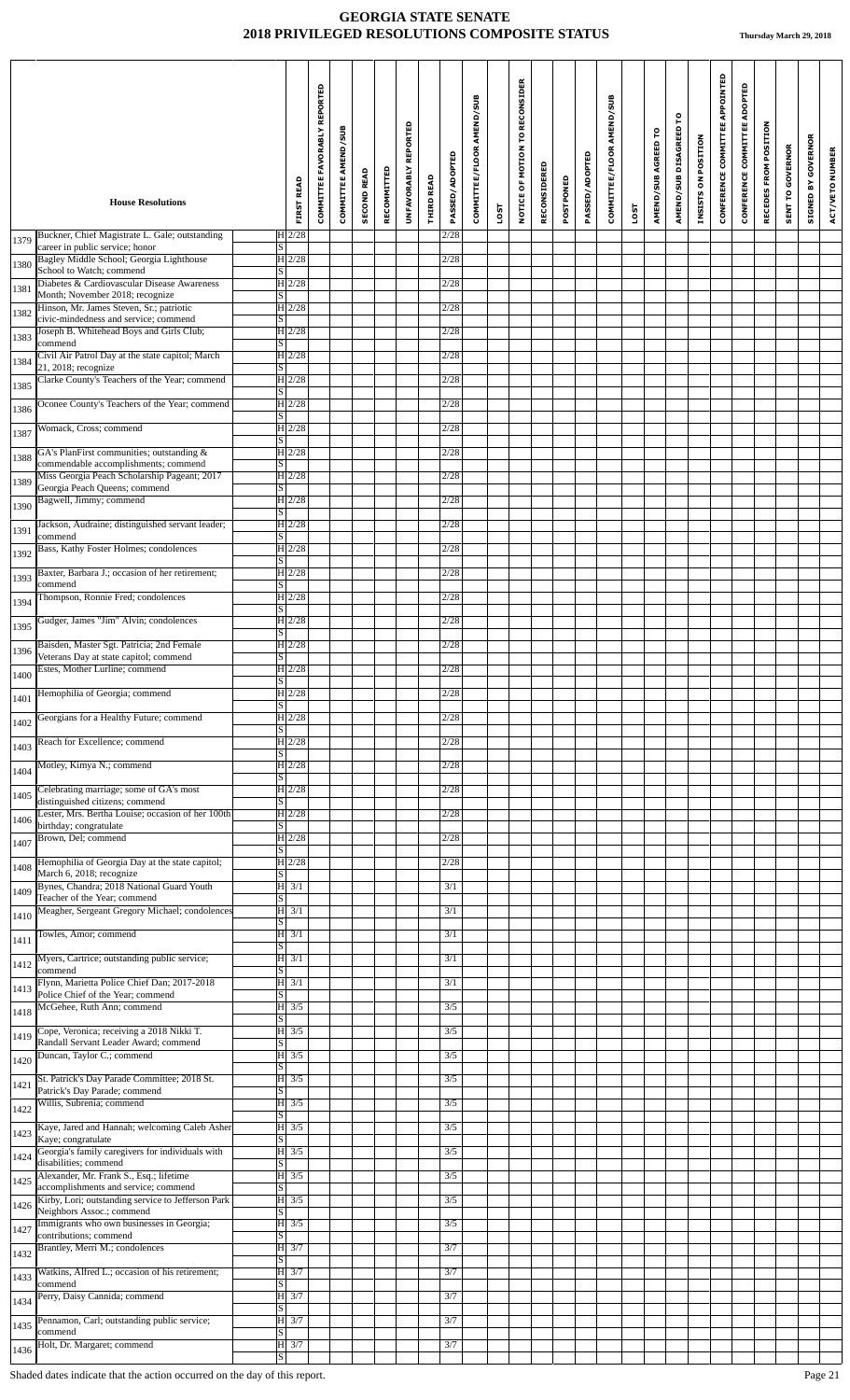|      | <b>House Resolutions</b>                                                           |                         | <b>FIRST READ</b>  | COMMITTEE FAVORABLY REPORTED | <b>COMMITTEE AMEND/SUB</b> | <b>SECOND READ</b> | RECOMMITTED | UNFAVORABLY REPORTED | THIRD READ | <b>PASSED/ADOPTED</b> | COMMITTEE/FLOOR AMEND/SUB | LOST | NOTICE OF MOTION TO RECONSIDER | RECONSIDERED | POSTPONED | PASSED/ADOPTED | COMMITTEE/FLOOR AMEND/SUB | LOST | AMEND/SUB AGREED TO | AMEND/SUB DISAGREED TO | INSISTS ON POSITION | CONFERENCE COMMITTEE APPOINTED | CONFERENCE COMMITTEE ADOPTED | RECEDES FROM POSITION | <b>SENT TO GOVERNOR</b> | <b>SIGNED BY GOVERNOR</b> | ACT/VETO NUMBER |
|------|------------------------------------------------------------------------------------|-------------------------|--------------------|------------------------------|----------------------------|--------------------|-------------|----------------------|------------|-----------------------|---------------------------|------|--------------------------------|--------------|-----------|----------------|---------------------------|------|---------------------|------------------------|---------------------|--------------------------------|------------------------------|-----------------------|-------------------------|---------------------------|-----------------|
| 1437 | Green, Janel; recipient of the Nikki T. Randall                                    |                         | $ H $ 3/7          |                              |                            |                    |             |                      |            | 3/7                   |                           |      |                                |              |           |                |                           |      |                     |                        |                     |                                |                              |                       |                         |                           |                 |
| 1438 | Servant Leader Award; commend<br>Brackins, Jerome; award winner at the Ceola       | S                       | $ H $ 3/7          |                              |                            |                    |             |                      |            | 3/7                   |                           |      |                                |              |           |                |                           |      |                     |                        |                     |                                |                              |                       |                         |                           |                 |
| 1439 | Alexander Prayer Breakfast; commend<br>Gale, Reverend Bobby and Nancy; Outstanding | S                       | $H \mid 3/7$       |                              |                            |                    |             |                      |            | 3/7                   |                           |      |                                |              |           |                |                           |      |                     |                        |                     |                                |                              |                       |                         |                           |                 |
| 1440 | GA Citizens Award; congratulate<br>Watkins, Alfred; Music In Our Schools month at  | S.                      | H 3/7              |                              |                            |                    |             |                      |            | 3/7                   |                           |      |                                |              |           |                |                           |      |                     |                        |                     |                                |                              |                       |                         |                           |                 |
|      | state capitol; 03/2018; commend<br>Pempin, Robert E. "Bob"; condolences            | S                       | $ H $ 3/7          |                              |                            |                    |             |                      |            | 3/7                   |                           |      |                                |              |           |                |                           |      |                     |                        |                     |                                |                              |                       |                         |                           |                 |
| 1441 | Martinez, Honorable Magdalena "Maggy";                                             | S                       | H 3/7              |                              |                            |                    |             |                      |            | 3/7                   |                           |      |                                |              |           |                |                           |      |                     |                        |                     |                                |                              |                       |                         |                           |                 |
| 1442 | recognize<br>Crowell Brothers Funeral Home-Buford, LLC;                            | S                       | H 3/7              |                              |                            |                    |             |                      |            | 3/7                   |                           |      |                                |              |           |                |                           |      |                     |                        |                     |                                |                              |                       |                         |                           |                 |
| 1443 | recognize                                                                          | S                       |                    |                              |                            |                    |             |                      |            |                       |                           |      |                                |              |           |                |                           |      |                     |                        |                     |                                |                              |                       |                         |                           |                 |
| 1444 | Sherman, Chelcie; condolences                                                      | <sub>S</sub>            | H 3/7              |                              |                            |                    |             |                      |            | 3/7                   |                           |      |                                |              |           |                |                           |      |                     |                        |                     |                                |                              |                       |                         |                           |                 |
| 1445 | Mrs. Rosa L. Parks Day at the state capitol;<br>December 1, 2018; recognize        | $\lvert S \rvert$       | H 3/7              |                              |                            |                    |             |                      |            | 3/7                   |                           |      |                                |              |           |                |                           |      |                     |                        |                     |                                |                              |                       |                         |                           |                 |
| 1446 | Clemons, Rosa; recipient of the Annual Servant<br>Leadership Award; commend        | <sub>S</sub>            | $H \mid 3/7$       |                              |                            |                    |             |                      |            | 3/7                   |                           |      |                                |              |           |                |                           |      |                     |                        |                     |                                |                              |                       |                         |                           |                 |
| 1447 | Powers, Matthew Freeman; condolences                                               | S                       | H 3/7              |                              |                            |                    |             |                      |            | 3/7                   |                           |      |                                |              |           |                |                           |      |                     |                        |                     |                                |                              |                       |                         |                           |                 |
| 1448 | American Heritage Girls (AHG); commend                                             | S                       | H 3/7              |                              |                            |                    |             |                      |            | 3/7                   |                           |      |                                |              |           |                |                           |      |                     |                        |                     |                                |                              |                       |                         |                           |                 |
| 1449 | Trail Life USA; commend                                                            |                         | $ H $ 3/7          |                              |                            |                    |             |                      |            | 3/7                   |                           |      |                                |              |           |                |                           |      |                     |                        |                     |                                |                              |                       |                         |                           |                 |
| 1450 | McWhorter, Jessie Louise; grand occasion of her                                    | S                       | $H \overline{3/7}$ |                              |                            |                    |             |                      |            | 3/7                   |                           |      |                                |              |           |                |                           |      |                     |                        |                     |                                |                              |                       |                         |                           |                 |
|      | birthday; commend<br>Tourial, Dr. Sidney R.; occasion of his retirement;           | $\vert S \vert$         | $H$ 3/7            |                              |                            |                    |             |                      |            | 3/7                   |                           |      |                                |              |           |                |                           |      |                     |                        |                     |                                |                              |                       |                         |                           |                 |
| 1451 | commend<br>Jones, James Wesley, Jr.; condolences                                   | S                       | H 3/7              |                              |                            |                    |             |                      |            | 3/7                   |                           |      |                                |              |           |                |                           |      |                     |                        |                     |                                |                              |                       |                         |                           |                 |
| 1452 | Whitesburg Public Library; grand occasion of its                                   | <sub>S</sub>            | $H \overline{3/7}$ |                              |                            |                    |             |                      |            | 3/7                   |                           |      |                                |              |           |                |                           |      |                     |                        |                     |                                |                              |                       |                         |                           |                 |
| 1453 | 10th anniversary; commend                                                          | <sub>S</sub>            |                    |                              |                            |                    |             |                      |            |                       |                           |      |                                |              |           |                |                           |      |                     |                        |                     |                                |                              |                       |                         |                           |                 |
| 1454 | Small Business Week at the state capitol; March<br>19-23, 2018; recognize          | S                       | H 3/7              |                              |                            |                    |             |                      |            | 3/7                   |                           |      |                                |              |           |                |                           |      |                     |                        |                     |                                |                              |                       |                         |                           |                 |
| 1455 | Mobley, Delia; Statesboro Rotary Clubs' 2018<br>Citizen of the Year; commend       | $\overline{\mathbf{s}}$ | $ H $ 3/7          |                              |                            |                    |             |                      |            | 3/7                   |                           |      |                                |              |           |                |                           |      |                     |                        |                     |                                |                              |                       |                         |                           |                 |
| 1456 | Gillis, James Lester "Jim L.", Jr.; condolences                                    | S                       | H 3/7              |                              |                            |                    |             |                      |            | 3/7                   |                           |      |                                |              |           |                |                           |      |                     |                        |                     |                                |                              |                       |                         |                           |                 |
| 1457 | Cotton-Tukes, Captain Hattie; 2018 Nikki<br>Randall Servant Leader Award; commend  | <sub>S</sub>            | H 3/7              |                              |                            |                    |             |                      |            | 3/7                   |                           |      |                                |              |           |                |                           |      |                     |                        |                     |                                |                              |                       |                         |                           |                 |
| 1458 | Magda, Martin; Mary Persons High School's<br>2018 STAR Teacher; commend            | S                       | H 3/7              |                              |                            |                    |             |                      |            | 3/7                   |                           |      |                                |              |           |                |                           |      |                     |                        |                     |                                |                              |                       |                         |                           |                 |
| 1459 | Copeland, Madeline Elizabeth "Maddie"; 2018                                        |                         | H 3/7              |                              |                            |                    |             |                      |            | 3/7                   |                           |      |                                |              |           |                |                           |      |                     |                        |                     |                                |                              |                       |                         |                           |                 |
| 1460 | STAR Student; commend<br>Norwood, Dorothy; commend                                 | S                       | H 3/7              |                              |                            |                    |             |                      |            | 3/7                   |                           |      |                                |              |           |                |                           |      |                     |                        |                     |                                |                              |                       |                         |                           |                 |
| 1461 | Adeyemo, Emmanuel; outstanding public service;                                     | <sub>S</sub>            | H 3/7              |                              |                            |                    |             |                      |            | 3/7                   |                           |      |                                |              |           |                |                           |      |                     |                        |                     |                                |                              |                       |                         |                           |                 |
|      | commend<br>Villa Rica H.S. Lady Wildcats; 2017-2018 GHSA                           | <sub>S</sub>            | H 3/7              |                              |                            |                    |             |                      |            | 3/7                   |                           |      |                                |              |           |                |                           |      |                     |                        |                     |                                |                              |                       |                         |                           |                 |
| 1462 | 7-AAAAA Basketball Champs; commend<br>Conerly, Katelyn; Eastside High School;      | <sub>S</sub>            | H 3/7              |                              |                            |                    |             |                      |            | 3/7                   |                           |      |                                |              |           |                |                           |      |                     |                        |                     |                                |                              |                       |                         |                           |                 |
| 1463 | accomplished artist; commend<br>Williams, Gracie; Morgan County High School;       | <sub>S</sub>            | H 3/7              |                              |                            |                    |             |                      |            | 3/7                   |                           |      |                                |              |           |                |                           |      |                     |                        |                     |                                |                              |                       |                         |                           |                 |
| 1464 | accomplished artist; commend                                                       | $\vert S \vert$         |                    |                              |                            |                    |             |                      |            |                       |                           |      |                                |              |           |                |                           |      |                     |                        |                     |                                |                              |                       |                         |                           |                 |
| 1465 | South Georgia region; 1 of 5 Great American<br>Defense Communities for 2018; honor | <sub>S</sub>            | H 3/7              |                              |                            |                    |             |                      |            | 3/7                   |                           |      |                                |              |           |                |                           |      |                     |                        |                     |                                |                              |                       |                         |                           |                 |
| 1474 | Morgan, Mary Leila; commend                                                        | <sub>S</sub>            | H 3/9              |                              |                            |                    |             |                      |            | 3/9                   |                           |      |                                |              |           |                |                           |      |                     |                        |                     |                                |                              |                       |                         |                           |                 |
| 1475 | Thompson, Mr. Austin E.; Caribbean American<br>Legislative Day; commend            | <sub>S</sub>            | H 3/9              |                              |                            |                    |             |                      |            | 3/9                   |                           |      |                                |              |           |                |                           |      |                     |                        |                     |                                |                              |                       |                         |                           |                 |
| 1476 | Hall, Mr. Wayne; Caribbean American<br>Legislative Day; commend                    | S                       | H 3/9              |                              |                            |                    |             |                      |            | 3/9                   |                           |      |                                |              |           |                |                           |      |                     |                        |                     |                                |                              |                       |                         |                           |                 |
| 1477 | Jones, Shade' Yvonne; outstanding public service;<br>commend                       | S                       | H 3/9              |                              |                            |                    |             |                      |            | 3/9                   |                           |      |                                |              |           |                |                           |      |                     |                        |                     |                                |                              |                       |                         |                           |                 |
| 1478 | Hurley, Phinroye Fredericka Flack; condolences                                     |                         | H 3/9              |                              |                            |                    |             |                      |            | 3/9                   |                           |      |                                |              |           |                |                           |      |                     |                        |                     |                                |                              |                       |                         |                           |                 |
| 1479 | Gresham, Keysville Mayor Emma R.;                                                  | S                       | H 3/9              |                              |                            |                    |             |                      |            | 3/9                   |                           |      |                                |              |           |                |                           |      |                     |                        |                     |                                |                              |                       |                         |                           |                 |
| 1480 | condolences<br>Magill, Dr. Allene Harris; condolences                              | S                       | $H \mid 3/9$       |                              |                            |                    |             |                      |            | 3/9                   |                           |      |                                |              |           |                |                           |      |                     |                        |                     |                                |                              |                       |                         |                           |                 |
|      | National Leadership Group, Inc.; commend                                           | S                       | H 3/9              |                              |                            |                    |             |                      |            | 3/9                   |                           |      |                                |              |           |                |                           |      |                     |                        |                     |                                |                              |                       |                         |                           |                 |
| 1481 | Miller, Wyatt; commend                                                             | $\vert S \vert$         | $H$ 3/9            |                              |                            |                    |             |                      |            | 3/9                   |                           |      |                                |              |           |                |                           |      |                     |                        |                     |                                |                              |                       |                         |                           |                 |
| 1482 | Barrett, Richard; new state record for largest blue                                | <sub>S</sub>            | H 3/9              |                              |                            |                    |             |                      |            | 3/9                   |                           |      |                                |              |           |                |                           |      |                     |                        |                     |                                |                              |                       |                         |                           |                 |
| 1483 | catfish caught; commend                                                            | <sub>S</sub>            |                    |                              |                            |                    |             |                      |            |                       |                           |      |                                |              |           |                |                           |      |                     |                        |                     |                                |                              |                       |                         |                           |                 |
| 1484 | Murphy, Danielle; George Walton Academy's<br>2018 STAR Student; commend            | $\vert S \vert$         | H 3/9              |                              |                            |                    |             |                      |            | 3/9                   |                           |      |                                |              |           |                |                           |      |                     |                        |                     |                                |                              |                       |                         |                           |                 |
| 1485 | McGarity; Ellis; Social Circle High School's<br>2018 STAR Student; commend         | <sub>S</sub>            | H 3/9              |                              |                            |                    |             |                      |            | 3/9                   |                           |      |                                |              |           |                |                           |      |                     |                        |                     |                                |                              |                       |                         |                           |                 |
| 1486 | Jones, Wiley; Monroe Area High School's 2018<br>STAR Student; commend              | S                       | H 3/9              |                              |                            |                    |             |                      |            | 3/9                   |                           |      |                                |              |           |                |                           |      |                     |                        |                     |                                |                              |                       |                         |                           |                 |
| 1487 | Wiley, Gabriel; 2018 Henry County District 76<br>Principal of the Year; commend    | <sub>S</sub>            | H 3/9              |                              |                            |                    |             |                      |            | 3/9                   |                           |      |                                |              |           |                |                           |      |                     |                        |                     |                                |                              |                       |                         |                           |                 |
| 1488 | Sloan-Benson, Mikita; E. Clayton Elem. School's<br>Teacher of the Year; commend    |                         | H 3/9              |                              |                            |                    |             |                      |            | 3/9                   |                           |      |                                |              |           |                |                           |      |                     |                        |                     |                                |                              |                       |                         |                           |                 |
| 1489 | Cooper, Kanisha; commend                                                           | S                       | $H \overline{3/9}$ |                              |                            |                    |             |                      |            | 3/9                   |                           |      |                                |              |           |                |                           |      |                     |                        |                     |                                |                              |                       |                         |                           |                 |
| 1490 | Bell, Paul; commend                                                                | $\vert S \vert$         | $ H $ 3/9          |                              |                            |                    |             |                      |            | 3/9                   |                           |      |                                |              |           |                |                           |      |                     |                        |                     |                                |                              |                       |                         |                           |                 |
|      | Cox-Neloms, Stephanie; commend                                                     | S                       | $H$ 3/9            |                              |                            |                    |             |                      |            | 3/9                   |                           |      |                                |              |           |                |                           |      |                     |                        |                     |                                |                              |                       |                         |                           |                 |
| 1491 |                                                                                    | S                       |                    |                              |                            |                    |             |                      |            |                       |                           |      |                                |              |           |                |                           |      |                     |                        |                     |                                |                              |                       |                         |                           |                 |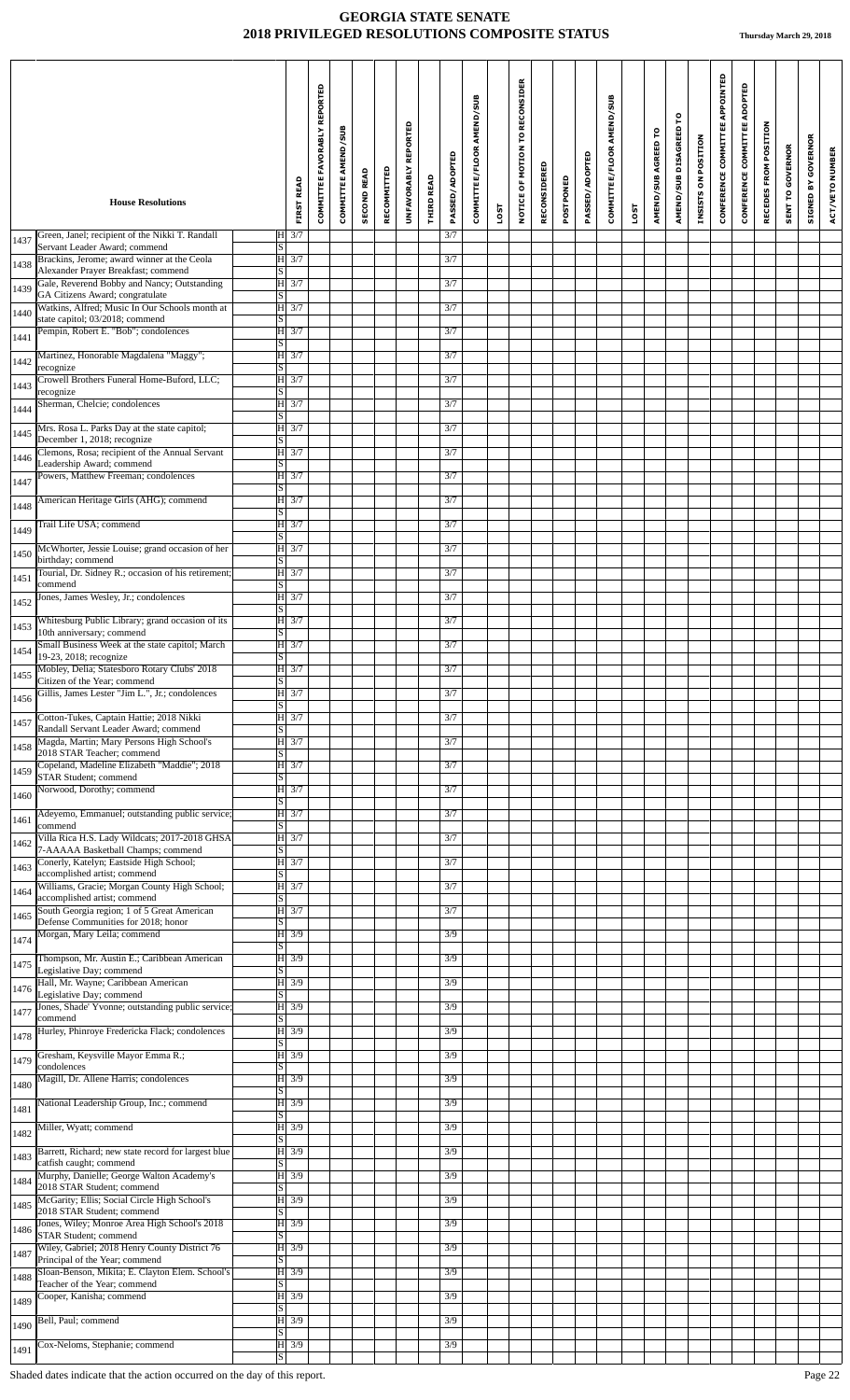|      | <b>House Resolutions</b>                                                                                                      |                         | <b>FIRST READ</b>     | COMMITTEE FAVORABLY REPORTED | COMMITTEE AMEND/SUB | <b>SECOND READ</b> | RECOMMITTED | UNFAVORABLY REPORTED | <b>THIRD READ</b> | PASSED/ADOPTED    | COMMITTEE/FLOOR AMEND/SUB |             | NOTICE OF MOTION TO RECONSIDER | RECONSIDERED | POSTPONED | PASSED/ADOPTED | COMMITTEE/FLOOR AMEND/SUB |             | AMEND/SUB AGREED TO | AMEND/SUB DISAGREED TO | INSISTS ON POSITION | CONFERENCE COMMITTEE APPOINTED | CONFERENCE COMMITTEE ADOPTED | RECEDES FROM POSITION | <b>SENT TO GOVERNOR</b> | <b>GOVERNOR</b><br>SIGNED BY | ACT/VETO NUMBER |
|------|-------------------------------------------------------------------------------------------------------------------------------|-------------------------|-----------------------|------------------------------|---------------------|--------------------|-------------|----------------------|-------------------|-------------------|---------------------------|-------------|--------------------------------|--------------|-----------|----------------|---------------------------|-------------|---------------------|------------------------|---------------------|--------------------------------|------------------------------|-----------------------|-------------------------|------------------------------|-----------------|
|      | Gwinnett County's Bicentennial Year of                                                                                        |                         | $H$ 3/9               |                              |                     |                    |             |                      |                   | 3/9               |                           | <b>1SOT</b> |                                |              |           |                |                           | <b>LOST</b> |                     |                        |                     |                                |                              |                       |                         |                              |                 |
| 1492 | Celebration in 2018; recognize<br>Harris County School District's Teachers of the                                             | <sub>S</sub>            | $H \overline{3/9}$    |                              |                     |                    |             |                      |                   | 3/9               |                           |             |                                |              |           |                |                           |             |                     |                        |                     |                                |                              |                       |                         |                              |                 |
| 1493 | Year; commend<br>Kenyon, Dr. Stacy; Grayson High School's 2018                                                                | S                       | H 3/9                 |                              |                     |                    |             |                      |                   | 3/9               |                           |             |                                |              |           |                |                           |             |                     |                        |                     |                                |                              |                       |                         |                              |                 |
| 1494 | STAR Teacher; commend<br>Shirsath, Saket; Grayson High School's 2018                                                          | S                       | H 3/9                 |                              |                     |                    |             |                      |                   | 3/9               |                           |             |                                |              |           |                |                           |             |                     |                        |                     |                                |                              |                       |                         |                              |                 |
| 1495 | <b>STAR Student; commend</b><br>Balderson, Katie; Covenant Christian Academy's                                                | $\overline{s}$          | $H \overline{3/9}$    |                              |                     |                    |             |                      |                   | 3/9               |                           |             |                                |              |           |                |                           |             |                     |                        |                     |                                |                              |                       |                         |                              |                 |
| 1496 | 2018 STAR Student; commend<br>Mullis, Jeremy; Loganville High School's 2018                                                   | S                       |                       |                              |                     |                    |             |                      |                   |                   |                           |             |                                |              |           |                |                           |             |                     |                        |                     |                                |                              |                       |                         |                              |                 |
| 1497 | <b>STAR Student; commend</b>                                                                                                  | S                       | H 3/9                 |                              |                     |                    |             |                      |                   | 3/9               |                           |             |                                |              |           |                |                           |             |                     |                        |                     |                                |                              |                       |                         |                              |                 |
| 1498 | Delta Sigma Theta Sorority, Inc.; Atlanta<br>Alumnae Chapter; commend                                                         | $\overline{S}$          | H 3/9                 |                              |                     |                    |             |                      |                   | 3/9               |                           |             |                                |              |           |                |                           |             |                     |                        |                     |                                |                              |                       |                         |                              |                 |
| 1499 | Boynton, Maria; outstanding service as a<br>journalist; commend                                                               | $\overline{\mathbf{s}}$ | H 3/9                 |                              |                     |                    |             |                      |                   | 3/9               |                           |             |                                |              |           |                |                           |             |                     |                        |                     |                                |                              |                       |                         |                              |                 |
| 1500 | Brandenburg, Dr. Nhung; president of Georgia<br>Optometric Association; commend                                               | S                       | H 3/9                 |                              |                     |                    |             |                      |                   | 3/9               |                           |             |                                |              |           |                |                           |             |                     |                        |                     |                                |                              |                       |                         |                              |                 |
| 1501 | Graham, Reverend Billy; condolences                                                                                           | $\vert S \vert$         | H 3/9                 |                              |                     |                    |             |                      |                   | 3/9               |                           |             |                                |              |           |                |                           |             |                     |                        |                     |                                |                              |                       |                         |                              |                 |
| 1502 | Korematsu, Fred; commend                                                                                                      | $\overline{\mathbf{s}}$ | H 3/9                 |                              |                     |                    |             |                      |                   | 3/9               |                           |             |                                |              |           |                |                           |             |                     |                        |                     |                                |                              |                       |                         |                              |                 |
| 1503 | Camden County H.S. wrestling team & coaches;<br>2018 Duals State Champs; commend                                              | S                       | H 3/9                 |                              |                     |                    |             |                      |                   | 3/9               |                           |             |                                |              |           |                |                           |             |                     |                        |                     |                                |                              |                       |                         |                              |                 |
| 1504 | Camden County H.S. boys wrestling team; 2018<br>7A State Champs; commend                                                      | S                       | H 3/9                 |                              |                     |                    |             |                      |                   | 3/9               |                           |             |                                |              |           |                |                           |             |                     |                        |                     |                                |                              |                       |                         |                              |                 |
| 1505 | Veal, Tori; Jones County's STAR Student;<br>commend                                                                           | $\overline{s}$          | $\overline{H}$ 3/9    |                              |                     |                    |             |                      |                   | 3/9               |                           |             |                                |              |           |                |                           |             |                     |                        |                     |                                |                              |                       |                         |                              |                 |
| 1506 | Yancey, Sarah; Wilkinson County's STAR<br>Student; commend                                                                    | <sub>S</sub>            | H3/9                  |                              |                     |                    |             |                      |                   | 3/9               |                           |             |                                |              |           |                |                           |             |                     |                        |                     |                                |                              |                       |                         |                              |                 |
| 1507 | Felkins, Tucker; Bleckley County's STAR<br>Student; commend                                                                   | S                       | H 3/9                 |                              |                     |                    |             |                      |                   | 3/9               |                           |             |                                |              |           |                |                           |             |                     |                        |                     |                                |                              |                       |                         |                              |                 |
| 1509 | Parr, Sara; Wilkinson County's STAR Teacher;<br>commend                                                                       |                         | $H \overline{3/9}$    |                              |                     |                    |             |                      |                   | 3/9               |                           |             |                                |              |           |                |                           |             |                     |                        |                     |                                |                              |                       |                         |                              |                 |
| 1510 | Daugherty, Jamie; Jones County's STAR Teacher;                                                                                | $\overline{\mathbf{s}}$ | H 3/9                 |                              |                     |                    |             |                      |                   | 3/9               |                           |             |                                |              |           |                |                           |             |                     |                        |                     |                                |                              |                       |                         |                              |                 |
| 1511 | commend<br>Moran, James; Twiggs County's STAR Teacher;                                                                        | $\overline{s}$          | $ H $ 3/9             |                              |                     |                    |             |                      |                   | 3/9               |                           |             |                                |              |           |                |                           |             |                     |                        |                     |                                |                              |                       |                         |                              |                 |
| 1512 | commend<br>Watts, Atalaya; Twiggs County's STAR Student;                                                                      | $\overline{\mathrm{s}}$ | $H \overline{3/9}$    |                              |                     |                    |             |                      |                   | 3/9               |                           |             |                                |              |           |                |                           |             |                     |                        |                     |                                |                              |                       |                         |                              |                 |
| 1513 | commend<br>Schley County H.S.; winning One Act Play State                                                                     | S                       | $H \overline{3/9}$    |                              |                     |                    |             |                      |                   | 3/9               |                           |             |                                |              |           |                |                           |             |                     |                        |                     |                                |                              |                       |                         |                              |                 |
| 1514 | Championship Single A; commend<br>Roswell Recreation Commission; recognize                                                    | $\overline{s}$          | H 3/9                 |                              |                     |                    |             |                      |                   | 3/9               |                           |             |                                |              |           |                |                           |             |                     |                        |                     |                                |                              |                       |                         |                              |                 |
|      | HomeStretch; 25 years of dedicated service to                                                                                 | S                       | H 3/9                 |                              |                     |                    |             |                      |                   | 3/9               |                           |             |                                |              |           |                |                           |             |                     |                        |                     |                                |                              |                       |                         |                              |                 |
| 1515 | north Fulton County; commend<br>Turnquest, State Representative Henrietta;                                                    | S                       | $H\overline{3/12}$    |                              |                     |                    |             |                      |                   | 3/12              |                           |             |                                |              |           |                |                           |             |                     |                        |                     |                                |                              |                       |                         |                              |                 |
| 1518 | commend<br>El Centro de Formacion Integral de Cigar Family                                                                    | <sub>S</sub>            | H 3/12                |                              |                     |                    |             |                      |                   | 3/12              |                           |             |                                |              |           |                |                           |             |                     |                        |                     |                                |                              |                       |                         |                              |                 |
| 1519 | Complex; commend<br>Stone, Sam; occasion of his retirement; commend                                                           | <sub>S</sub>            | $H$ 3/12              |                              |                     |                    |             |                      |                   | 3/12              |                           |             |                                |              |           |                |                           |             |                     |                        |                     |                                |                              |                       |                         |                              |                 |
| 1520 | Gagel, William Durden; commend                                                                                                | S                       | H 3/12                |                              |                     |                    |             |                      |                   | 3/12              |                           |             |                                |              |           |                |                           |             |                     |                        |                     |                                |                              |                       |                         |                              |                 |
| 1521 | Hendricks, Jim; occasion of his retirement;                                                                                   | $\overline{\mathbf{s}}$ | H 3/12                |                              |                     |                    |             |                      |                   | 3/12              |                           |             |                                |              |           |                |                           |             |                     |                        |                     |                                |                              |                       |                         |                              |                 |
| 1522 | commend<br>Congregation Beth Jacob; grand occasion of its                                                                     | $\overline{s}$          |                       |                              |                     |                    |             |                      |                   | 3/12              |                           |             |                                |              |           |                |                           |             |                     |                        |                     |                                |                              |                       |                         |                              |                 |
| 1523 | 75th anniversary; commend                                                                                                     | S                       | $ H $ 3/12            |                              |                     |                    |             |                      |                   |                   |                           |             |                                |              |           |                |                           |             |                     |                        |                     |                                |                              |                       |                         |                              |                 |
| 1524 | Cullen, Regional Director Patti; River Valley<br>Regional Commission; commend                                                 | $\overline{s}$          | H 3/12                |                              |                     |                    |             |                      |                   | 3/12              |                           |             |                                |              |           |                |                           |             |                     |                        |                     |                                |                              |                       |                         |                              |                 |
| 1525 | Ramdass, Shivanni; Melina Maleknia; Grayson<br>High School; commend                                                           | $\overline{s}$          | $ H $ 3/12            |                              |                     |                    |             |                      |                   | 3/12              |                           |             |                                |              |           |                |                           |             |                     |                        |                     |                                |                              |                       |                         |                              |                 |
| 1526 | Charter School Advocacy Day at the state capitol;<br>March 14, 2018; recognize                                                | $\overline{s}$          | H 3/12                |                              |                     |                    |             |                      |                   | 3/12              |                           |             |                                |              |           |                |                           |             |                     |                        |                     |                                |                              |                       |                         |                              |                 |
| 1527 | Dyer, Andy; named Regional 8-7A Coach of the<br>Year; commend                                                                 | $\overline{s}$          | $H$ 3/12              |                              |                     |                    |             |                      |                   | 3/12              |                           |             |                                |              |           |                |                           |             |                     |                        |                     |                                |                              |                       |                         |                              |                 |
| 1528 | Middleton, Carl; commend                                                                                                      | <sub>S</sub>            | H 3/12                |                              |                     |                    |             |                      |                   | 3/12              |                           |             |                                |              |           |                |                           |             |                     |                        |                     |                                |                              |                       |                         |                              |                 |
| 1529 | Hutchins, Lawrence, Jr.; commend                                                                                              | S                       | H 3/12                |                              |                     |                    |             |                      |                   | 3/12              |                           |             |                                |              |           |                |                           |             |                     |                        |                     |                                |                              |                       |                         |                              |                 |
| 1530 | Luton, Jimmie "MeMa"; 101st birthday;<br>commend                                                                              | S                       | H 3/12                |                              |                     |                    |             |                      |                   | 3/12              |                           |             |                                |              |           |                |                           |             |                     |                        |                     |                                |                              |                       |                         |                              |                 |
| 1531 | Maddox, Officer Chase Lee; condolences                                                                                        | $\overline{s}$          | H 3/12                |                              |                     |                    |             |                      |                   | 3/12              |                           |             |                                |              |           |                |                           |             |                     |                        |                     |                                |                              |                       |                         |                              |                 |
| 1532 | Chambers, Corporal Josh; career as a game<br>warden: commend                                                                  | S.                      | $ H $ 3/12            |                              |                     |                    |             |                      |                   | 3/12              |                           |             |                                |              |           |                |                           |             |                     |                        |                     |                                |                              |                       |                         |                              |                 |
| 1533 | Aultman, Casey; selection to inaugural Miller<br>Leadership Academy Class; commend                                            | S                       | H 3/12                |                              |                     |                    |             |                      |                   | 3/12              |                           |             |                                |              |           |                |                           |             |                     |                        |                     |                                |                              |                       |                         |                              |                 |
| 1534 | Schrage, Lorry and Sherrie; owners/operators of<br>Saul's of Gainesville; commend                                             | $\overline{s}$          | H 3/12                |                              |                     |                    |             |                      |                   | 3/12              |                           |             |                                |              |           |                |                           |             |                     |                        |                     |                                |                              |                       |                         |                              |                 |
| 1535 | South Georgia; beauty and culture; commend                                                                                    | S                       | H 3/12                |                              |                     |                    |             |                      |                   | 3/12              |                           |             |                                |              |           |                |                           |             |                     |                        |                     |                                |                              |                       |                         |                              |                 |
| 1541 | GA Asian American Legis. Summit & Lobby                                                                                       | S                       | H 3/14                |                              |                     |                    |             |                      |                   | 3/14              |                           |             |                                |              |           |                |                           |             |                     |                        |                     |                                |                              |                       |                         |                              |                 |
| 1542 | Day at state capitol; 2/22/18; recognize<br>Huberty, Greg; Clarke County School System's<br>2018 Teacher of the Year; commend |                         | H 3/14                |                              |                     |                    |             |                      |                   | 3/14              |                           |             |                                |              |           |                |                           |             |                     |                        |                     |                                |                              |                       |                         |                              |                 |
| 1543 | Georgia Injured Workers' Month at the state                                                                                   | <sub>S</sub>            | H 3/14                |                              |                     |                    |             |                      |                   | 3/14              |                           |             |                                |              |           |                |                           |             |                     |                        |                     |                                |                              |                       |                         |                              |                 |
| 1544 | capitol; September, 2018; recognize<br>House Interns; 2018 Regular Session; commend                                           | $\overline{S}$          | $\overline{H}$   3/14 |                              |                     |                    |             |                      |                   | 3/14              |                           |             |                                |              |           |                |                           |             |                     |                        |                     |                                |                              |                       |                         |                              |                 |
| 1545 | Academy Sports + Outdoors; commend                                                                                            | $\vert S \vert$         | H 3/14                |                              |                     |                    |             |                      |                   | $\overline{3}/14$ |                           |             |                                |              |           |                |                           |             |                     |                        |                     |                                |                              |                       |                         |                              |                 |
| 1546 | Tucker, Phil; occasion of his retirement;                                                                                     | S                       | H 3/14                |                              |                     |                    |             |                      |                   | 3/14              |                           |             |                                |              |           |                |                           |             |                     |                        |                     |                                |                              |                       |                         |                              |                 |
|      | commend                                                                                                                       | $\overline{s}$          |                       |                              |                     |                    |             |                      |                   |                   |                           |             |                                |              |           |                |                           |             |                     |                        |                     |                                |                              |                       |                         |                              |                 |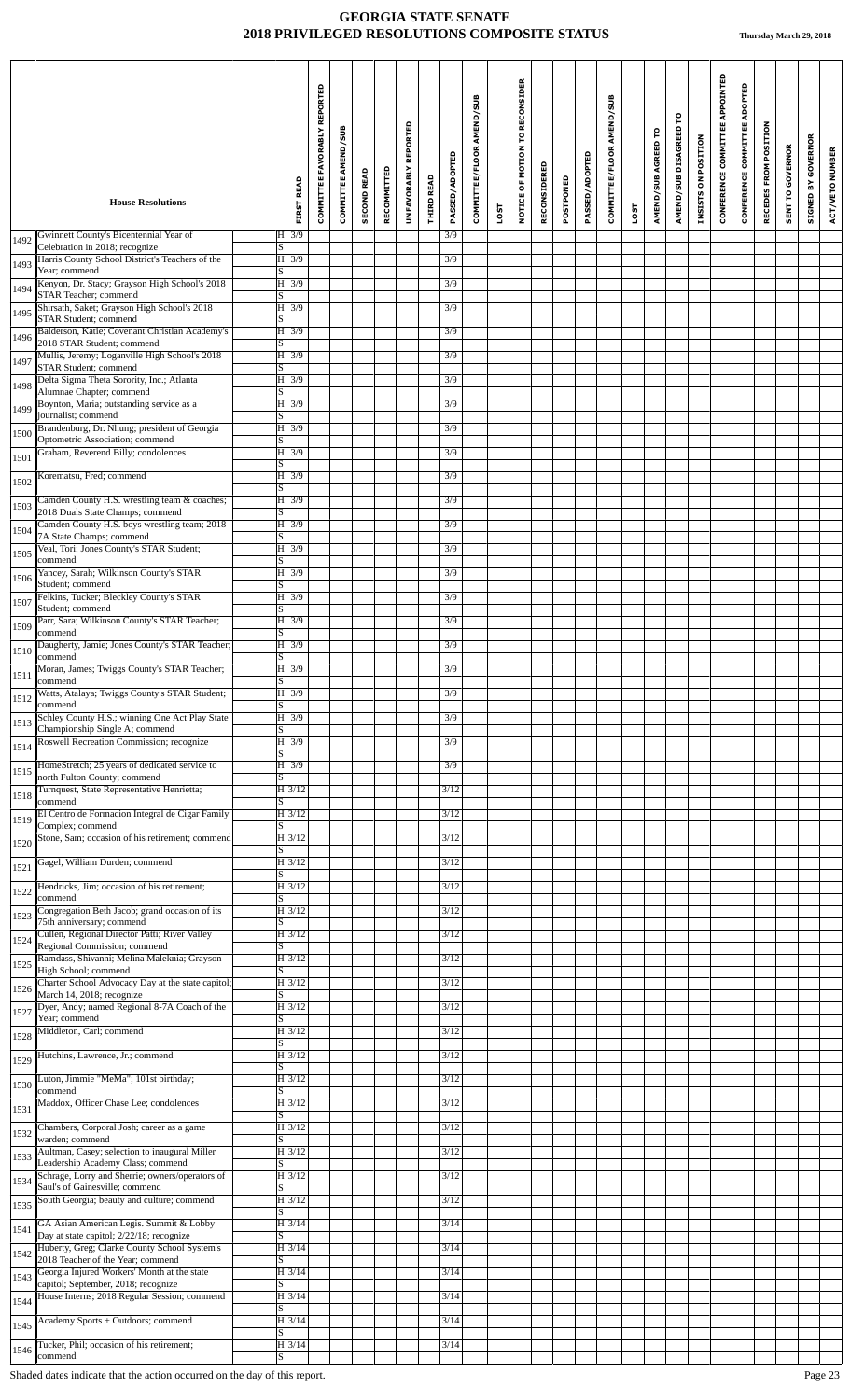|      | <b>House Resolutions</b>                                                                                       | <b>FIRST READ</b>                                       | COMMITTEE FAVORABLY REPORTED | COMMITTEE AMEND/SUB | <b>SECOND READ</b> | RECOMMITTED | REPORTED<br><b>UNFAVORABLY</b> | <b>THIRD READ</b> | PASSED/ADOPTED | COMMITTEE/FLOOR AMEND/SUB |             | NOTICE OF MOTION TO RECONSIDER | RECONSIDERED | POSTPONED | PASSED/ADOPTED | COMMITTEE/FLOOR AMEND/SUB |      | AMEND/SUB AGREED TO | ဥ<br>AMEND/SUB DISAGREED | INSISTS ON POSITION | CONFERENCE COMMITTEE APPOINTED | CONFERENCE COMMITTEE ADOPTED | POSITION<br>RECEDES FROM | <b>SENT TO GOVERNOR</b> | <b>GOVERNOR</b><br>$\mathbf{\tilde{s}}$ | ACT/VETO NUMBER |
|------|----------------------------------------------------------------------------------------------------------------|---------------------------------------------------------|------------------------------|---------------------|--------------------|-------------|--------------------------------|-------------------|----------------|---------------------------|-------------|--------------------------------|--------------|-----------|----------------|---------------------------|------|---------------------|--------------------------|---------------------|--------------------------------|------------------------------|--------------------------|-------------------------|-----------------------------------------|-----------------|
|      |                                                                                                                |                                                         |                              |                     |                    |             |                                |                   |                |                           | <b>1SOT</b> |                                |              |           |                |                           | LOST |                     |                          |                     |                                |                              |                          |                         | STGNED I                                |                 |
| 1547 | Middle GA State University Knights equestrian<br>team; 4th in ISHA Finals; commend                             | $H$ 3/14<br>$\overline{s}$                              |                              |                     |                    |             |                                |                   | 3/14           |                           |             |                                |              |           |                |                           |      |                     |                          |                     |                                |                              |                          |                         |                                         |                 |
| 1548 | Upson-Lee H.S. Knights boys basketball team;<br>2018 GHSA 4A State Champs; commend                             | H 3/14<br>$S \vert$                                     |                              |                     |                    |             |                                |                   | 3/14           |                           |             |                                |              |           |                |                           |      |                     |                          |                     |                                |                              |                          |                         |                                         |                 |
| 1549 | Proposed "Reflections" immersive video<br>installment at the state capitol; commend                            | H 3/14<br>S                                             |                              |                     |                    |             |                                |                   | 3/14           |                           |             |                                |              |           |                |                           |      |                     |                          |                     |                                |                              |                          |                         |                                         |                 |
| 1550 | Trotter, Senator Donne; occasion of his<br>retirement; commend<br>Kiss, Elizabeth; beloved eighth president of | $H\overline{3/14}$<br><sub>S</sub>                      |                              |                     |                    |             |                                |                   | 3/14           |                           |             |                                |              |           |                |                           |      |                     |                          |                     |                                |                              |                          |                         |                                         |                 |
| 1551 | Agnes Scott College; commend<br>Girl Scouts; grand occasion of its 106th                                       | H 3/14<br><sub>S</sub>                                  |                              |                     |                    |             |                                |                   | 3/14<br>3/14   |                           |             |                                |              |           |                |                           |      |                     |                          |                     |                                |                              |                          |                         |                                         |                 |
| 1552 | anniversary; recognize<br>43rd anniversary observance of ending of the                                         | H 3/14<br>$\overline{\mathbf{S}}$                       |                              |                     |                    |             |                                |                   | 3/14           |                           |             |                                |              |           |                |                           |      |                     |                          |                     |                                |                              |                          |                         |                                         |                 |
| 1553 | Vietnam War; 5/6-12/18; recognize<br>Headd, Pastor Avery; occasion of his 23rd                                 | H 3/14<br>$\overline{\mathbf{s}}$<br>$H\overline{3/14}$ |                              |                     |                    |             |                                |                   |                |                           |             |                                |              |           |                |                           |      |                     |                          |                     |                                |                              |                          |                         |                                         |                 |
| 1554 | pastoral anniversary; recognize<br>Nash, Sandra; Oconee County School System's                                 | $\overline{s}$                                          |                              |                     |                    |             |                                |                   | 3/14<br>3/14   |                           |             |                                |              |           |                |                           |      |                     |                          |                     |                                |                              |                          |                         |                                         |                 |
| 1555 | Teacher of the Year; commend<br>Providence Christian Academy; top STEM                                         | $ H $ 3/14<br><sub>S</sub>                              |                              |                     |                    |             |                                |                   |                |                           |             |                                |              |           |                |                           |      |                     |                          |                     |                                |                              |                          |                         |                                         |                 |
| 1556 | program in State of Georgia; commend                                                                           | H 3/14<br>$\overline{s}$                                |                              |                     |                    |             |                                |                   | 3/14           |                           |             |                                |              |           |                |                           |      |                     |                          |                     |                                |                              |                          |                         |                                         |                 |
| 1557 | Rothschild Leadership Academy; commend                                                                         | $ H $ 3/14<br>$\overline{s}$                            |                              |                     |                    |             |                                |                   | 3/14           |                           |             |                                |              |           |                |                           |      |                     |                          |                     |                                |                              |                          |                         |                                         |                 |
| 1558 | Beasley, Alyssa; Miss Georgia 2017; commend                                                                    | H 3/14<br>S                                             |                              |                     |                    |             |                                |                   | 3/14           |                           |             |                                |              |           |                |                           |      |                     |                          |                     |                                |                              |                          |                         |                                         |                 |
| 1559 | Thomas, P. Michael "Mike"; outstanding public<br>service; commend                                              | $H$ 3/14<br>S                                           |                              |                     |                    |             |                                |                   | 3/14           |                           |             |                                |              |           |                |                           |      |                     |                          |                     |                                |                              |                          |                         |                                         |                 |
| 1560 | Anjum, Sofia; Walnut Grove High School's 2018<br><b>STAR Student</b> ; commend                                 | $ H $ 3/14<br><sub>S</sub>                              |                              |                     |                    |             |                                |                   | 3/14           |                           |             |                                |              |           |                |                           |      |                     |                          |                     |                                |                              |                          |                         |                                         |                 |
| 1561 | Greece & Coordinated Effort of Hellenes (CEH);<br>Greek Independence Day; recognize                            | H 3/14<br>S                                             |                              |                     |                    |             |                                |                   | 3/14           |                           |             |                                |              |           |                |                           |      |                     |                          |                     |                                |                              |                          |                         |                                         |                 |
| 1562 | Schwall, Emory A; esteemed & outstanding<br>contributions to State of GA; honor                                | $H$ 3/14<br>S                                           |                              |                     |                    |             |                                |                   | 3/14           |                           |             |                                |              |           |                |                           |      |                     |                          |                     |                                |                              |                          |                         |                                         |                 |
| 1563 | Maloof, William Michael, Sr.; condolences                                                                      | $ H $ 3/14<br>$\overline{s}$                            |                              |                     |                    |             |                                |                   | 3/14           |                           |             |                                |              |           |                |                           |      |                     |                          |                     |                                |                              |                          |                         |                                         |                 |
| 1564 | Commerce H.S. Tigers wrestling team; 5th<br>consecutive GHSA 1A title; commend                                 | $ H $ 3/14<br>$\vert S \vert$                           |                              |                     |                    |             |                                |                   | 3/14           |                           |             |                                |              |           |                |                           |      |                     |                          |                     |                                |                              |                          |                         |                                         |                 |
| 1565 | Jefferson H.S. wrestling team; winning<br>championship and state title; commend                                | H 3/14<br>$\overline{s}$                                |                              |                     |                    |             |                                |                   | 3/14           |                           |             |                                |              |           |                |                           |      |                     |                          |                     |                                |                              |                          |                         |                                         |                 |
| 1566 | Georgia Community Action Agency Association;<br>commend                                                        | $H$ 3/14<br>$\overline{S}$                              |                              |                     |                    |             |                                |                   | 3/14           |                           |             |                                |              |           |                |                           |      |                     |                          |                     |                                |                              |                          |                         |                                         |                 |
| 1567 | Mahaffey, Hannah; Archer High School's 2018<br><b>STAR Student; commend</b>                                    | H 3/14<br>S                                             |                              |                     |                    |             |                                |                   | 3/14           |                           |             |                                |              |           |                |                           |      |                     |                          |                     |                                |                              |                          |                         |                                         |                 |
| 1568 | Jameson, John; Archer High School's 2018 STAR<br>Teacher; commend                                              | H 3/14<br>S                                             |                              |                     |                    |             |                                |                   | 3/14           |                           |             |                                |              |           |                |                           |      |                     |                          |                     |                                |                              |                          |                         |                                         |                 |
| 1569 | Omeragic, Erduana; Caleb Kim; Archer H.S.'s<br>academic accomplishments; recognize                             | $H$ 3/14<br><sub>S</sub>                                |                              |                     |                    |             |                                |                   | 3/14           |                           |             |                                |              |           |                |                           |      |                     |                          |                     |                                |                              |                          |                         |                                         |                 |
| 1570 | Progressive Multiple Sclerosis Day at state<br>capitol; March 28, 2018; recognize                              | H 3/14<br>S.                                            |                              |                     |                    |             |                                |                   | 3/14           |                           |             |                                |              |           |                |                           |      |                     |                          |                     |                                |                              |                          |                         |                                         |                 |
| 1571 | Moye, Jonathan; Loganville Christian Academy's<br>2018 STAR Student; commend                                   | H 3/14<br>S                                             |                              |                     |                    |             |                                |                   | 3/14           |                           |             |                                |              |           |                |                           |      |                     |                          |                     |                                |                              |                          |                         |                                         |                 |
| 1574 | Grant, Reverend James Clifford; seventh pastoral<br>anniversary; commend                                       | $ H $ 3/15<br>S                                         |                              |                     |                    |             |                                |                   | 3/15           |                           |             |                                |              |           |                |                           |      |                     |                          |                     |                                |                              |                          |                         |                                         |                 |
| 1575 | American Massage Therapy Assoc. - GA Chapter<br>Day at capitol; 3/19/18; recognize                             | $ H $ 3/15<br>$\overline{S}$                            |                              |                     |                    |             |                                |                   | 3/15           |                           |             |                                |              |           |                |                           |      |                     |                          |                     |                                |                              |                          |                         |                                         |                 |
| 1576 | Patrick, Lieutenant General Dewayne; commend                                                                   | $ H $ 3/15<br><sub>S</sub>                              |                              |                     |                    |             |                                |                   | 3/15           |                           |             |                                |              |           |                |                           |      |                     |                          |                     |                                |                              |                          |                         |                                         |                 |
| 1577 | Smith, Alice Bankston; commend                                                                                 | H 3/15<br><sub>S</sub>                                  |                              |                     |                    |             |                                |                   | 3/15           |                           |             |                                |              |           |                |                           |      |                     |                          |                     |                                |                              |                          |                         |                                         |                 |
| 1578 | Riley, Marjorie L.; condolences                                                                                | H 3/15<br>S                                             |                              |                     |                    |             |                                |                   | 3/15           |                           |             |                                |              |           |                |                           |      |                     |                          |                     |                                |                              |                          |                         |                                         |                 |
| 1579 | City of East Point; diversity and commitment to<br>inclusion; commend                                          | H 3/15<br>$\overline{s}$                                |                              |                     |                    |             |                                |                   | 3/15           |                           |             |                                |              |           |                |                           |      |                     |                          |                     |                                |                              |                          |                         |                                         |                 |
| 1580 | Stacy, Seleta Shaw London; condolences                                                                         | H 3/15<br><sub>S</sub>                                  |                              |                     |                    |             |                                |                   | 3/15           |                           |             |                                |              |           |                |                           |      |                     |                          |                     |                                |                              |                          |                         |                                         |                 |
| 1581 | Armuchee H.S. Varsity cheerleading team;<br>GHSA Class AA State Champs; commend                                | H 3/15<br>S                                             |                              |                     |                    |             |                                |                   | 3/15           |                           |             |                                |              |           |                |                           |      |                     |                          |                     |                                |                              |                          |                         |                                         |                 |
| 1582 | Sudden Unexplained Death Childhood (SUDC)<br>Awareness Month; 3/18; recognize                                  | H 3/15<br>$\overline{S}$                                |                              |                     |                    |             |                                |                   | 3/15           |                           |             |                                |              |           |                |                           |      |                     |                          |                     |                                |                              |                          |                         |                                         |                 |
| 1583 | Vibha; continued engagement and activity within<br>the community; commend                                      | H 3/15<br><sub>S</sub>                                  |                              |                     |                    |             |                                |                   | 3/15           |                           |             |                                |              |           |                |                           |      |                     |                          |                     |                                |                              |                          |                         |                                         |                 |
| 1584 | Jones, Aunt Ruth A. Ralston; commend                                                                           | H 3/15<br>$\overline{s}$                                |                              |                     |                    |             |                                |                   | 3/15           |                           |             |                                |              |           |                |                           |      |                     |                          |                     |                                |                              |                          |                         |                                         |                 |
| 1585 | McAfee, Arthur James, Jr.; condolences                                                                         | $ H $ 3/15<br>$\overline{S}$                            |                              |                     |                    |             |                                |                   | 3/15           |                           |             |                                |              |           |                |                           |      |                     |                          |                     |                                |                              |                          |                         |                                         |                 |
| 1586 | Spelman College Day at the state capitol; March<br>19, 2018; recognize                                         | H 3/15<br>$\overline{S}$                                |                              |                     |                    |             |                                |                   | 3/15           |                           |             |                                |              |           |                |                           |      |                     |                          |                     |                                |                              |                          |                         |                                         |                 |
| 1587 | Wood, Brenda; outstanding career and success;<br>commend                                                       | H 3/15<br>S                                             |                              |                     |                    |             |                                |                   | 3/15           |                           |             |                                |              |           |                |                           |      |                     |                          |                     |                                |                              |                          |                         |                                         |                 |
| 1588 | Reid, Coach Charles I. "Chunk"; occasion of his<br>retirement; commend                                         | H 3/15<br><sub>S</sub>                                  |                              |                     |                    |             |                                |                   | 3/15           |                           |             |                                |              |           |                |                           |      |                     |                          |                     |                                |                              |                          |                         |                                         |                 |
| 1589 | Gardner, Joanne "Maga" Celeste Landrigan;<br>commend                                                           | $\overline{H}$ 3/15<br>$\overline{s}$                   |                              |                     |                    |             |                                |                   | 3/15           |                           |             |                                |              |           |                |                           |      |                     |                          |                     |                                |                              |                          |                         |                                         |                 |
| 1590 | Lovejoy Lady Wildcats basketball team; 2018<br>GHSA Class 6A State Champs; commend                             | H 3/15<br>S                                             |                              |                     |                    |             |                                |                   | 3/15           |                           |             |                                |              |           |                |                           |      |                     |                          |                     |                                |                              |                          |                         |                                         |                 |
| 1594 | Johnson H.S. Lady basketball team; 2018 GHSA<br>Class 3A State Champs; commend                                 | H 3/19<br>S.                                            |                              |                     |                    |             |                                |                   | 3/19           |                           |             |                                |              |           |                |                           |      |                     |                          |                     |                                |                              |                          |                         |                                         |                 |
| 1595 | Barr, Anne "Sarge"; occasion of her retirement &<br>outstanding service; commend                               | H 3/19<br>S                                             |                              |                     |                    |             |                                |                   | 3/19           |                           |             |                                |              |           |                |                           |      |                     |                          |                     |                                |                              |                          |                         |                                         |                 |
| 1596 | United States House of Representatives; passage<br>of H.R. 620; congratulate                                   | H 3/19<br>$\overline{s}$                                |                              |                     |                    |             |                                |                   | 3/19           |                           |             |                                |              |           |                |                           |      |                     |                          |                     |                                |                              |                          |                         |                                         |                 |
| 1597 | Tenaska Georgia Partners, L.P.; commend                                                                        | H3/19<br>$\vert S \vert$                                |                              |                     |                    |             |                                |                   | 3/19           |                           |             |                                |              |           |                |                           |      |                     |                          |                     |                                |                              |                          |                         |                                         |                 |
| 1598 | GA Speech-Language-Hearing Association Day<br>at state capitol; 3/22/18; recognize                             | H3/19<br>S                                              |                              |                     |                    |             |                                |                   | 3/19           |                           |             |                                |              |           |                |                           |      |                     |                          |                     |                                |                              |                          |                         |                                         |                 |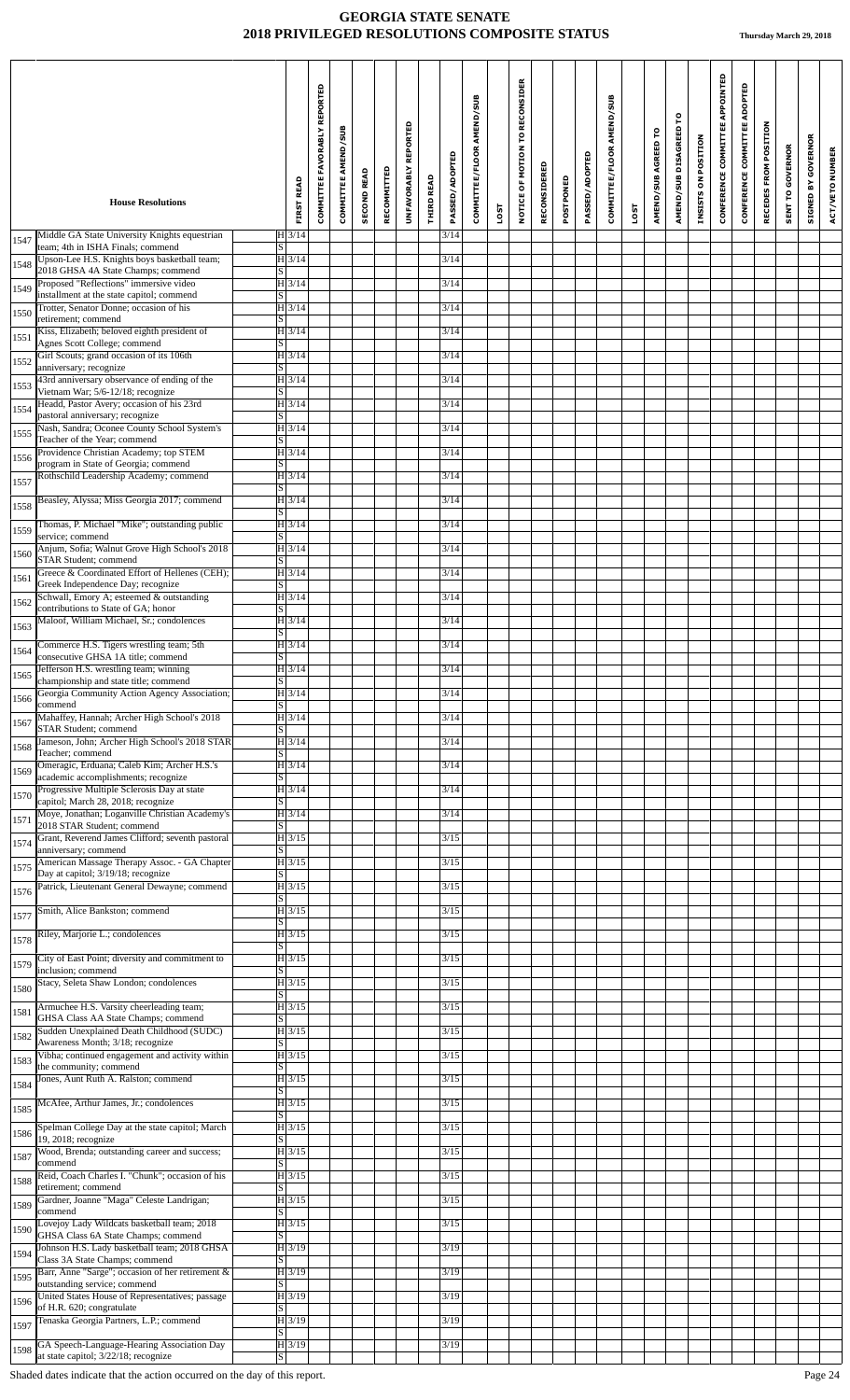|      |                                                                                               |                          |                     | COMMITTEE FAVORABLY REPORTED | COMMITTEE AMEND/SUB | <b>SECOND READ</b> | RECOMMITTED | UNFAVORABLY REPORTED |                   | <b>PASSED/ADOPTED</b> | COMMITTEE/FLOOR AMEND/SUB |      | NOTICE OF MOTION TO RECONSIDER | RECONSIDERED |           | PASSED/ADOPTED | COMMITTEE/FLOOR AMEND/SUB |      | AMEND/SUB AGREED TO | AMEND/SUB DISAGREED TO | INSISTS ON POSITION | CONFERENCE COMMITTEE APPOINTED | CONFERENCE COMMITTEE ADOPTED | RECEDES FROM POSITION | <b>SENT TO GOVERNOR</b> | <b>SIGNED BY GOVERNOR</b> | ACT/VETO NUMBER |
|------|-----------------------------------------------------------------------------------------------|--------------------------|---------------------|------------------------------|---------------------|--------------------|-------------|----------------------|-------------------|-----------------------|---------------------------|------|--------------------------------|--------------|-----------|----------------|---------------------------|------|---------------------|------------------------|---------------------|--------------------------------|------------------------------|-----------------------|-------------------------|---------------------------|-----------------|
|      | <b>House Resolutions</b>                                                                      |                          | <b>FIRST READ</b>   |                              |                     |                    |             |                      | <b>THIRD READ</b> |                       |                           | LOST |                                |              | POSTPONED |                |                           | LOST |                     |                        |                     |                                |                              |                       |                         |                           |                 |
| 1599 | Jonesboro H.S. Mock Trial team; winning its<br>ninth state championship; commend              | lS.                      | H3/19               |                              |                     |                    |             |                      |                   | 3/19                  |                           |      |                                |              |           |                |                           |      |                     |                        |                     |                                |                              |                       |                         |                           |                 |
| 1600 | George, Marsha Washington; commend                                                            | S                        | $ H $ 3/19          |                              |                     |                    |             |                      |                   | 3/19                  |                           |      |                                |              |           |                |                           |      |                     |                        |                     |                                |                              |                       |                         |                           |                 |
| 1601 | City of Roswell's craft beer breweries; commend                                               | S                        | $H$ 3/19            |                              |                     |                    |             |                      |                   | 3/19                  |                           |      |                                |              |           |                |                           |      |                     |                        |                     |                                |                              |                       |                         |                           |                 |
| 1602 | Geary, John W.; outstanding community service;                                                |                          | $H\overline{3/19}$  |                              |                     |                    |             |                      |                   | 3/19                  |                           |      |                                |              |           |                |                           |      |                     |                        |                     |                                |                              |                       |                         |                           |                 |
| 1603 | commend<br>Van Dykes, Jerry; commend                                                          | S                        | $\overline{H}$ 3/19 |                              |                     |                    |             |                      |                   | 3/19                  |                           |      |                                |              |           |                |                           |      |                     |                        |                     |                                |                              |                       |                         |                           |                 |
|      | School Social Workers Association of GA Day at                                                | $\lvert \text{s} \rvert$ | $ H $ 3/19          |                              |                     |                    |             |                      |                   | 3/19                  |                           |      |                                |              |           |                |                           |      |                     |                        |                     |                                |                              |                       |                         |                           |                 |
| 1604 | state capitol; 3/22/18; recognize<br>Lewis, Chaundra; Lady Justice - Justice for All          | S                        | $H$ 3/19            |                              |                     |                    |             |                      |                   | 3/19                  |                           |      |                                |              |           |                |                           |      |                     |                        |                     |                                |                              |                       |                         |                           |                 |
| 1605 | Community Pillar Award; commend                                                               | S                        |                     |                              |                     |                    |             |                      |                   |                       |                           |      |                                |              |           |                |                           |      |                     |                        |                     |                                |                              |                       |                         |                           |                 |
| 1606 | Lemons, Marlene; receiving the Humanitarian<br>Community Pillar Award; commend                | $\lvert S \rvert$        | $H$ 3/19            |                              |                     |                    |             |                      |                   | 3/19                  |                           |      |                                |              |           |                |                           |      |                     |                        |                     |                                |                              |                       |                         |                           |                 |
| 1607 | Thomas, Vivian A.; Community Pillar Award for<br>Civic & Social Engagement; commend           | S                        | $ H $ 3/19          |                              |                     |                    |             |                      |                   | 3/19                  |                           |      |                                |              |           |                |                           |      |                     |                        |                     |                                |                              |                       |                         |                           |                 |
| 1608 | Holmes, Archbishop Ruth W. Smith; Astute<br>Foundation Pillar Award; commend                  | S                        | $H$ 3/19            |                              |                     |                    |             |                      |                   | 3/19                  |                           |      |                                |              |           |                |                           |      |                     |                        |                     |                                |                              |                       |                         |                           |                 |
| 1609 | Frady, Mayor Herb; condolences                                                                |                          | $H\overline{3/19}$  |                              |                     |                    |             |                      |                   | 3/19                  |                           |      |                                |              |           |                |                           |      |                     |                        |                     |                                |                              |                       |                         |                           |                 |
| 1610 | Brewer, Captain Glenn "Tex"; condolences                                                      | S                        | $ H $ 3/19          |                              |                     |                    |             |                      |                   | 3/19                  |                           |      |                                |              |           |                |                           |      |                     |                        |                     |                                |                              |                       |                         |                           |                 |
|      | Knighton, Pastor Lawrence; commend                                                            | S                        | $H$ 3/19            |                              |                     |                    |             |                      |                   | 3/19                  |                           |      |                                |              |           |                |                           |      |                     |                        |                     |                                |                              |                       |                         |                           |                 |
| 1611 | Walker, Dr. H. Kenneth; condolences                                                           | S                        | $ H $ 3/21          |                              |                     |                    |             |                      |                   | 3/21                  |                           |      |                                |              |           |                |                           |      |                     |                        |                     |                                |                              |                       |                         |                           |                 |
| 1615 |                                                                                               | $\vert S \vert$          |                     |                              |                     |                    |             |                      |                   |                       |                           |      |                                |              |           |                |                           |      |                     |                        |                     |                                |                              |                       |                         |                           |                 |
| 1616 | Barlow, Cassandra; McNair Middle School's<br>2018 Teacher of the Year; commend                | S                        | H 3/21              |                              |                     |                    |             |                      |                   | 3/21                  |                           |      |                                |              |           |                |                           |      |                     |                        |                     |                                |                              |                       |                         |                           |                 |
| 1617 | Bishop, Shayna; Flat Shoals Elementary School's<br>2018 Teacher of Year; commend              | S                        | $ H $ 3/21          |                              |                     |                    |             |                      |                   | 3/21                  |                           |      |                                |              |           |                |                           |      |                     |                        |                     |                                |                              |                       |                         |                           |                 |
| 1618 | Shaw, Ariel; Real Leaders Read Initiative; Pates<br>Creek Elementary Sch.; commend            | $\vert S \vert$          | $H$ 3/21            |                              |                     |                    |             |                      |                   | 3/21                  |                           |      |                                |              |           |                |                           |      |                     |                        |                     |                                |                              |                       |                         |                           |                 |
| 1619 | 2018 Georgia Minority Business Awards;                                                        |                          | $\overline{H}$ 3/21 |                              |                     |                    |             |                      |                   | 3/21                  |                           |      |                                |              |           |                |                           |      |                     |                        |                     |                                |                              |                       |                         |                           |                 |
| 1620 | commend<br>Reece, Merritt; GISA State Swimming Champ in                                       | S                        | $ H $ 3/21          |                              |                     |                    |             |                      |                   | 3/21                  |                           |      |                                |              |           |                |                           |      |                     |                        |                     |                                |                              |                       |                         |                           |                 |
|      | 500 yard freestyle; congratulate<br>Fibroid Awareness Month at the state capitol;             | $\lvert \text{s} \rvert$ | $H$ 3/21            |                              |                     |                    |             |                      |                   | 3/21                  |                           |      |                                |              |           |                |                           |      |                     |                        |                     |                                |                              |                       |                         |                           |                 |
| 1621 | July, 2018; recognize<br>Watkins, Dr. Robert J.; outstanding service;                         | s                        | $ H $ 3/21          |                              |                     |                    |             |                      |                   | 3/21                  |                           |      |                                |              |           |                |                           |      |                     |                        |                     |                                |                              |                       |                         |                           |                 |
| 1622 | commend                                                                                       | S                        |                     |                              |                     |                    |             |                      |                   |                       |                           |      |                                |              |           |                |                           |      |                     |                        |                     |                                |                              |                       |                         |                           |                 |
| 1623 | 2017-18 East Point College Park Alumnae<br>Chapter of Delta Sigma Theta; recognize            | $\lvert S \rvert$        | $ H $ 3/21          |                              |                     |                    |             |                      |                   | 3/21                  |                           |      |                                |              |           |                |                           |      |                     |                        |                     |                                |                              |                       |                         |                           |                 |
| 1624 | James, Dr. Cynthia; principal of Hawthorne<br>Elementary School; commend                      | S                        | $ H $ 3/21          |                              |                     |                    |             |                      |                   | 3/21                  |                           |      |                                |              |           |                |                           |      |                     |                        |                     |                                |                              |                       |                         |                           |                 |
| 1625 | Rudd, Levi Cason; condolences; SUDC<br>Awareness Month at capitol; 3/18; recognize            | $\lvert S \rvert$        | $\overline{H}$ 3/21 |                              |                     |                    |             |                      |                   | 3/21                  |                           |      |                                |              |           |                |                           |      |                     |                        |                     |                                |                              |                       |                         |                           |                 |
| 1626 | Jameson, John; Archer High School's 2018 STAR<br>Teacher; commend                             |                          | $ H $ 3/21          |                              |                     |                    |             |                      |                   | 3/21                  |                           |      |                                |              |           |                |                           |      |                     |                        |                     |                                |                              |                       |                         |                           |                 |
| 1627 | Jameson, Joni; Archer High School's 2018 STAR                                                 | S                        | $ H $ 3/21          |                              |                     |                    |             |                      |                   | 3/21                  |                           |      |                                |              |           |                |                           |      |                     |                        |                     |                                |                              |                       |                         |                           |                 |
| 1628 | Teacher; commend<br>Williams, Lois; Dennis Crawford;                                          | S                        | $\overline{H}$ 3/21 |                              |                     |                    |             |                      |                   | 3/21                  |                           |      |                                |              |           |                |                           |      |                     |                        |                     |                                |                              |                       |                         |                           |                 |
|      | accomplishments; Archer H.S.; recognize<br>Riley, Mr. Chris; exceptional service to the State | $\overline{s}$           | $ H $ 3/21          |                              |                     |                    |             |                      |                   | 3/21                  |                           |      |                                |              |           |                |                           |      |                     |                        |                     |                                |                              |                       |                         |                           |                 |
| 1629 | of Georgia; commend<br>Bernius, Jeremy; Bethlehem Christian Academy                           | $\overline{s}$           | $ H $ 3/21          |                              |                     |                    |             |                      |                   | 3/21                  |                           |      |                                |              |           |                |                           |      |                     |                        |                     |                                |                              |                       |                         |                           |                 |
| 1630 | <b>STAR Student</b> ; commend                                                                 | S                        |                     |                              |                     |                    |             |                      |                   |                       |                           |      |                                |              |           |                |                           |      |                     |                        |                     |                                |                              |                       |                         |                           |                 |
| 1631 | Mitchell, Brandon; Winder Barrow High School's<br>2018 STAR Teacher; commend                  | S                        | $ H $ 3/21          |                              |                     |                    |             |                      |                   | 3/21                  |                           |      |                                |              |           |                |                           |      |                     |                        |                     |                                |                              |                       |                         |                           |                 |
| 1632 | Alvarez, Jackson; Winder Barrow High School's<br>2018 STAR Student; commend                   | $\lvert \text{s} \rvert$ | $\overline{H}$ 3/21 |                              |                     |                    |             |                      |                   | 3/21                  |                           |      |                                |              |           |                |                           |      |                     |                        |                     |                                |                              |                       |                         |                           |                 |
| 1633 | Musgrove, Denna; Apalachee High School's 2018<br>STAR Teacher; commend                        | S                        | $ H $ 3/21          |                              |                     |                    |             |                      |                   | 3/21                  |                           |      |                                |              |           |                |                           |      |                     |                        |                     |                                |                              |                       |                         |                           |                 |
| 1634 | Brown, Emily "Emma"; Apalachee H.S.'s STAR                                                    |                          | $H$ 3/21            |                              |                     |                    |             |                      |                   | 3/21                  |                           |      |                                |              |           |                |                           |      |                     |                        |                     |                                |                              |                       |                         |                           |                 |
| 1635 | Student & valedictorian; commend<br>City of Morrow; 75 years of existence;                    | S                        | $H$ 3/21            |                              |                     |                    |             |                      |                   | 3/21                  |                           |      |                                |              |           |                |                           |      |                     |                        |                     |                                |                              |                       |                         |                           |                 |
|      | congratulate<br>White, Sally; Maryanne Johnson; Laura Hamling;                                | S                        | $ H $ 3/21          |                              |                     |                    |             |                      |                   | 3/21                  |                           |      |                                |              |           |                |                           |      |                     |                        |                     |                                |                              |                       |                         |                           |                 |
| 1636 | Lori Henry and others; honor<br>Harris, Pat; occasion of her retirement; commend              | IS                       | $H$ 3/21            |                              |                     |                    |             |                      |                   | 3/21                  |                           |      |                                |              |           |                |                           |      |                     |                        |                     |                                |                              |                       |                         |                           |                 |
| 1637 | Thompson, Mark H.; commend                                                                    | S                        | $ H $ 3/21          |                              |                     |                    |             |                      |                   | 3/21                  |                           |      |                                |              |           |                |                           |      |                     |                        |                     |                                |                              |                       |                         |                           |                 |
| 1638 |                                                                                               | S                        |                     |                              |                     |                    |             |                      |                   |                       |                           |      |                                |              |           |                |                           |      |                     |                        |                     |                                |                              |                       |                         |                           |                 |
| 1639 | Newman, Jordan; Fannin County High School's<br>2018 STAR Student; commend                     | $\lvert S \rvert$        | $ H $ 3/21          |                              |                     |                    |             |                      |                   | 3/21                  |                           |      |                                |              |           |                |                           |      |                     |                        |                     |                                |                              |                       |                         |                           |                 |
| 1640 | Cook, Haley; Mountain Area Christian<br>Academy's 2018 STAR Student; commend                  | S                        | $ H $ 3/21          |                              |                     |                    |             |                      |                   | 3/21                  |                           |      |                                |              |           |                |                           |      |                     |                        |                     |                                |                              |                       |                         |                           |                 |
| 1641 | Williams, Lois; Archer High School's 2018 STAR<br>Student; commend                            | S                        | $ H $ 3/21          |                              |                     |                    |             |                      |                   | 3/21                  |                           |      |                                |              |           |                |                           |      |                     |                        |                     |                                |                              |                       |                         |                           |                 |
| 1642 | Chandler, Benjamin Matthew; FLW College<br>Fishing National Championship; commend             | S                        | $ H $ 3/21          |                              |                     |                    |             |                      |                   | 3/21                  |                           |      |                                |              |           |                |                           |      |                     |                        |                     |                                |                              |                       |                         |                           |                 |
| 1643 | Georgia Children & Youth Month at the state                                                   |                          | $ H $ 3/21          |                              |                     |                    |             |                      |                   | 3/21                  |                           |      |                                |              |           |                |                           |      |                     |                        |                     |                                |                              |                       |                         |                           |                 |
| 1644 | capitol; September, 2018; recognize<br>Deputy Commander Patrick Carothers Day;                | S                        | $ H $ 3/21          |                              |                     |                    |             |                      |                   | 3/21                  |                           |      |                                |              |           |                |                           |      |                     |                        |                     |                                |                              |                       |                         |                           |                 |
|      | November 18, 2018; recognize<br>Sprouse, J. Edward "Ed"; occasion of his                      | S                        | $ H $ 3/21          |                              |                     |                    |             |                      |                   | 3/21                  |                           |      |                                |              |           |                |                           |      |                     |                        |                     |                                |                              |                       |                         |                           |                 |
| 1645 | retirement; commend<br>Ogoner, Buduka; Archer High School's 2018                              | S                        | $H\overline{3/21}$  |                              |                     |                    |             |                      |                   | 3/21                  |                           |      |                                |              |           |                |                           |      |                     |                        |                     |                                |                              |                       |                         |                           |                 |
|      | $1646 \overline{\smash{\big)} \text{STAR Student; command}}$                                  | $\overline{\mathcal{S}}$ |                     |                              |                     |                    |             |                      |                   |                       |                           |      |                                |              |           |                |                           |      |                     |                        |                     |                                |                              |                       |                         |                           |                 |
| 1649 | Ga. Stands with Unit. Nations Human Trafficking<br>Awareness Day; 1/9/18; recognize           | S                        | H3/23               |                              |                     |                    |             |                      |                   | 3/23                  |                           |      |                                |              |           |                |                           |      |                     |                        |                     |                                |                              |                       |                         |                           |                 |
| 1650 | Myles, Reverend Dr. Peggy Banks; commend                                                      | $\lvert S \rvert$        | $ H $ 3/23          |                              |                     |                    |             |                      |                   | 3/23                  |                           |      |                                |              |           |                |                           |      |                     |                        |                     |                                |                              |                       |                         |                           |                 |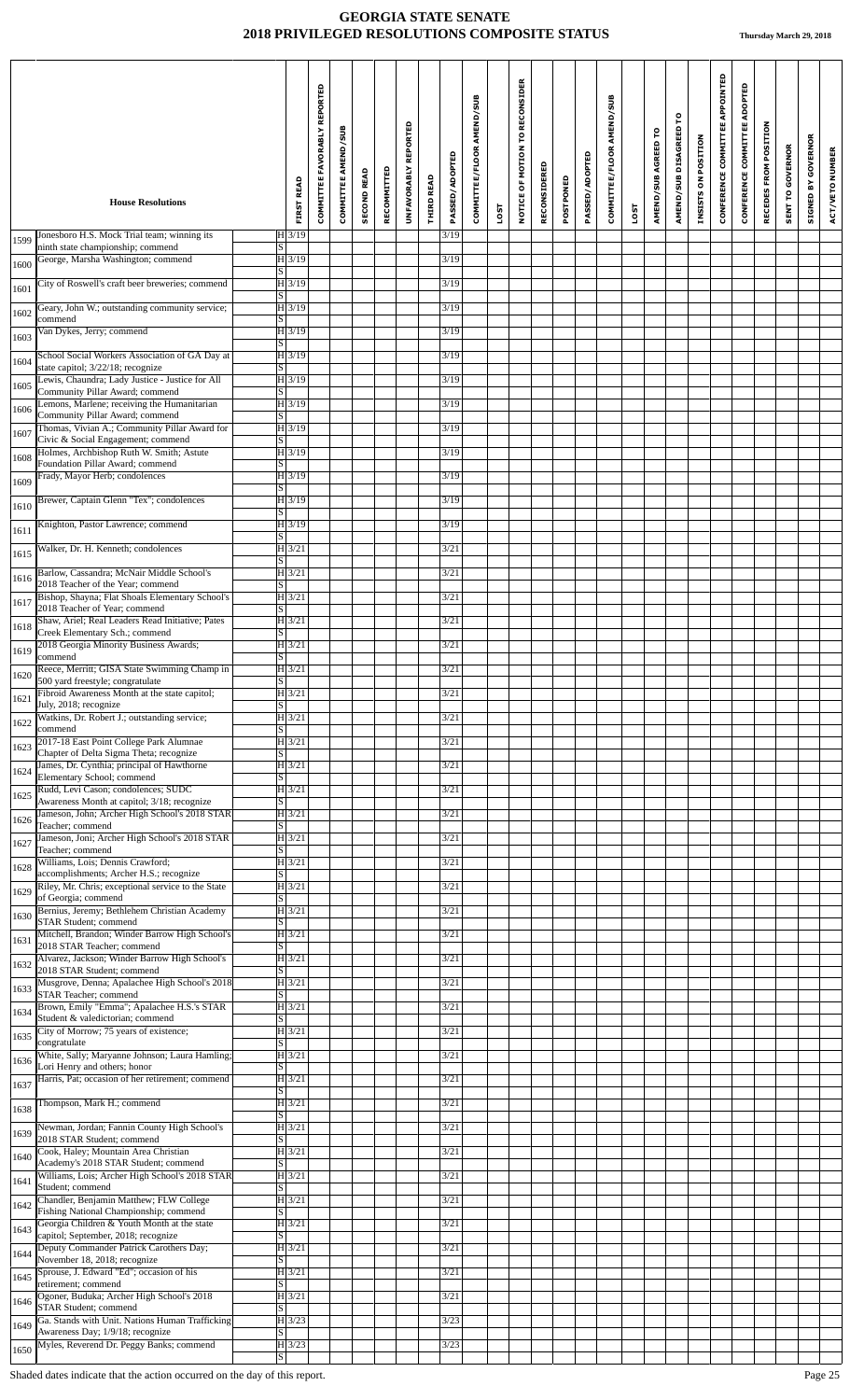|      | <b>House Resolutions</b>                                                                                                          | <b>FIRST READ</b>                                          | COMMITTEE FAVORABLY REPORTED | COMMITTEE AMEND/SUB | <b>SECOND READ</b> | RECOMMITTED | REPORTED<br><b>UNFAVORABLY</b> | <b>THIRD READ</b> | PASSED/ADOPTED | COMMITTEE/FLOOR AMEND/SUB |      | NOTICE OF MOTION TO RECONSIDER | RECONSIDERED | POSTPONED | PASSED/ADOPTED | COMMITTEE/FLOOR AMEND/SUB |             | AMEND/SUB AGREED TO | ဥ<br>AMEND/SUB DISAGREED | INSISTS ON POSITION | CONFERENCE COMMITTEE APPOINTED | CONFERENCE COMMITTEE ADOPTED | RECEDES FROM POSITION | <b>SENT TO GOVERNOR</b> | <b>GOVERNOR</b><br>$\mathbf{\tilde{s}}$ | ACT/VETO NUMBER |
|------|-----------------------------------------------------------------------------------------------------------------------------------|------------------------------------------------------------|------------------------------|---------------------|--------------------|-------------|--------------------------------|-------------------|----------------|---------------------------|------|--------------------------------|--------------|-----------|----------------|---------------------------|-------------|---------------------|--------------------------|---------------------|--------------------------------|------------------------------|-----------------------|-------------------------|-----------------------------------------|-----------------|
|      |                                                                                                                                   |                                                            |                              |                     |                    |             |                                |                   |                |                           | LOST |                                |              |           |                |                           | <b>LOST</b> |                     |                          |                     |                                |                              |                       |                         | STGNED                                  |                 |
| 1651 | Mathis, Reverend Donald; dynamic Christian<br>ministry; commend                                                                   | $H$ 3/23<br>$\overline{s}$                                 |                              |                     |                    |             |                                |                   | 3/23           |                           |      |                                |              |           |                |                           |             |                     |                          |                     |                                |                              |                       |                         |                                         |                 |
| 1652 | Allen, Reverend Dr. L.K.; commend                                                                                                 | $H\overline{3/23}$<br>$\lvert \text{S} \rvert$             |                              |                     |                    |             |                                |                   | 3/23           |                           |      |                                |              |           |                |                           |             |                     |                          |                     |                                |                              |                       |                         |                                         |                 |
| 1653 | Crocker, Reverend Dr. Curtis, Jr.; commend                                                                                        | $H$ 3/23<br>$\overline{\mathbf{s}}$                        |                              |                     |                    |             |                                |                   | 3/23           |                           |      |                                |              |           |                |                           |             |                     |                          |                     |                                |                              |                       |                         |                                         |                 |
| 1654 | Westlake H.S. girls basketball team; 2018 GHSA<br>Class 7A State Champs; commend                                                  | $H$ 3/23<br>ß                                              |                              |                     |                    |             |                                |                   | 3/23           |                           |      |                                |              |           |                |                           |             |                     |                          |                     |                                |                              |                       |                         |                                         |                 |
| 1655 | National Prostate Cancer Awareness Month at the<br>state capitol; 09/18; recognize                                                | $ H $ 3/23<br>$\overline{\mathbf{s}}$                      |                              |                     |                    |             |                                |                   | 3/23           |                           |      |                                |              |           |                |                           |             |                     |                          |                     |                                |                              |                       |                         |                                         |                 |
| 1656 | Langston Hughes H.S. boys basketball team;<br>2018 GHSA 6A State Champs; commend                                                  | $ H $ 3/23<br>$\overline{s}$                               |                              |                     |                    |             |                                |                   | 3/23           |                           |      |                                |              |           |                |                           |             |                     |                          |                     |                                |                              |                       |                         |                                         |                 |
| 1657 | Georgia Academy of Audiology Day at the state<br>capitol; March 22, 2018; recognize<br>Adkins, Grace Hatcher; Grace Adkins Day at | $H\overline{3/23}$<br>$\overline{S}$<br>$H\overline{3/23}$ |                              |                     |                    |             |                                |                   | 3/23<br>3/23   |                           |      |                                |              |           |                |                           |             |                     |                          |                     |                                |                              |                       |                         |                                         |                 |
| 1658 | Westwood Schools; 5/18/18; recognize<br>Bennett, Dara; GA Assoc. Secondary Principals;                                            | $\overline{s}$<br>$ H $ 3/23                               |                              |                     |                    |             |                                |                   | 3/23           |                           |      |                                |              |           |                |                           |             |                     |                          |                     |                                |                              |                       |                         |                                         |                 |
| 1659 | 2019 Principal of Year; commend                                                                                                   | S                                                          |                              |                     |                    |             |                                |                   |                |                           |      |                                |              |           |                |                           |             |                     |                          |                     |                                |                              |                       |                         |                                         |                 |
| 1660 | Silk; 25th anniversary; congratulate                                                                                              | $H$ 3/23<br>$\overline{s}$                                 |                              |                     |                    |             |                                |                   | 3/23           |                           |      |                                |              |           |                |                           |             |                     |                          |                     |                                |                              |                       |                         |                                         |                 |
| 1661 | Prevent Child Abuse Awareness Month at the<br>state capitol; April, 2018; recognize                                               | $H\overline{3/23}$<br>$\lvert S \rvert$                    |                              |                     |                    |             |                                |                   | 3/23           |                           |      |                                |              |           |                |                           |             |                     |                          |                     |                                |                              |                       |                         |                                         |                 |
| 1662 | United Nations International Women's Day;<br>March 8, 2018; recognize                                                             | $ H $ 3/23<br>S                                            |                              |                     |                    |             |                                |                   | 3/23           |                           |      |                                |              |           |                |                           |             |                     |                          |                     |                                |                              |                       |                         |                                         |                 |
| 1663 | Baker, Reverend Joseph E.; commend                                                                                                | $H$ 3/23<br>S                                              |                              |                     |                    |             |                                |                   | 3/23           |                           |      |                                |              |           |                |                           |             |                     |                          |                     |                                |                              |                       |                         |                                         |                 |
| 1664 | Troutman, Matt; commend                                                                                                           | $H$ 3/23<br>S                                              |                              |                     |                    |             |                                |                   | 3/23           |                           |      |                                |              |           |                |                           |             |                     |                          |                     |                                |                              |                       |                         |                                         |                 |
| 1665 | McLaughlin, Sharon; Mrs. Walton County<br>International 2018; commend                                                             | $ H $ 3/23<br>$\overline{\mathbf{s}}$                      |                              |                     |                    |             |                                |                   | 3/23           |                           |      |                                |              |           |                |                           |             |                     |                          |                     |                                |                              |                       |                         |                                         |                 |
| 1666 | Ehrhart, Representative Earl; occasion of his<br>retirement; commend                                                              | H 3/23<br>$\overline{S}$                                   |                              |                     |                    |             |                                |                   | 3/23           |                           |      |                                |              |           |                |                           |             |                     |                          |                     |                                |                              |                       |                         |                                         |                 |
| 1667 | Parker, Georgia State Trooper Tyler D.;<br>condolences                                                                            | $H$ 3/23<br>$\overline{s}$                                 |                              |                     |                    |             |                                |                   | 3/23           |                           |      |                                |              |           |                |                           |             |                     |                          |                     |                                |                              |                       |                         |                                         |                 |
| 1668 | Forest Park High School Parent Teacher Student<br>Association: commend                                                            | $H\overline{3/23}$<br>ß                                    |                              |                     |                    |             |                                |                   | 3/23           |                           |      |                                |              |           |                |                           |             |                     |                          |                     |                                |                              |                       |                         |                                         |                 |
| 1669 | Freeman-Fletcher Family Reunion; celebrate                                                                                        | $ H $ 3/23<br>$\overline{\mathbf{s}}$                      |                              |                     |                    |             |                                |                   | 3/23           |                           |      |                                |              |           |                |                           |             |                     |                          |                     |                                |                              |                       |                         |                                         |                 |
| 1670 | Utley, Deacon George, Jr.; commend                                                                                                | $H$ 3/23<br>$\overline{S}$                                 |                              |                     |                    |             |                                |                   | 3/23           |                           |      |                                |              |           |                |                           |             |                     |                          |                     |                                |                              |                       |                         |                                         |                 |
| 1671 | Stronghold Christian Church East; tenth<br>anniversary; celebrate                                                                 | $ H $ 3/23<br>S                                            |                              |                     |                    |             |                                |                   | 3/23           |                           |      |                                |              |           |                |                           |             |                     |                          |                     |                                |                              |                       |                         |                                         |                 |
| 1672 | Wilson, W. Frank; outstanding public service;<br>commend                                                                          | $ H $ 3/23<br>S                                            |                              |                     |                    |             |                                |                   | 3/23           |                           |      |                                |              |           |                |                           |             |                     |                          |                     |                                |                              |                       |                         |                                         |                 |
| 1673 | Putney Neighborhood Watch Association;<br>service, support & assistance; commend                                                  | $H$ 3/23<br>S                                              |                              |                     |                    |             |                                |                   | 3/23           |                           |      |                                |              |           |                |                           |             |                     |                          |                     |                                |                              |                       |                         |                                         |                 |
| 1674 | Brunswick Job Corps Eagles basketball team;<br>JCAA National Champs; commend                                                      | $ H $ 3/23<br>$\overline{\mathbf{s}}$                      |                              |                     |                    |             |                                |                   | 3/23           |                           |      |                                |              |           |                |                           |             |                     |                          |                     |                                |                              |                       |                         |                                         |                 |
| 1675 | National Colorectal Cancer Awareness Month at<br>state capitol; 03/18; recognize                                                  | $ H $ 3/23<br>S                                            |                              |                     |                    |             |                                |                   | 3/23           |                           |      |                                |              |           |                |                           |             |                     |                          |                     |                                |                              |                       |                         |                                         |                 |
| 1676 | Suertefelipe, Tammy; Bethlehem Christian<br>Academy's 2018 STAR Teacher; commend                                                  | $H\overline{3/23}$                                         |                              |                     |                    |             |                                |                   | 3/23           |                           |      |                                |              |           |                |                           |             |                     |                          |                     |                                |                              |                       |                         |                                         |                 |
| 1677 | Psi Omega Chapter of Omega Psi Phi Fraternity,                                                                                    | $\overline{S}$<br>$ H $ 3/23                               |                              |                     |                    |             |                                |                   | 3/23           |                           |      |                                |              |           |                |                           |             |                     |                          |                     |                                |                              |                       |                         |                                         |                 |
| 1678 | Inc.; recognize<br>Boike, Susan Leger; commend                                                                                    | $\overline{s}$<br>$ H $ 3/23                               |                              |                     |                    |             |                                |                   | 3/23           |                           |      |                                |              |           |                |                           |             |                     |                          |                     |                                |                              |                       |                         |                                         |                 |
| 1679 | Stackhouse, Mariah Imani; commend                                                                                                 | S  <br>$ H $ 3/23                                          |                              |                     |                    |             |                                |                   | 3/23           |                           |      |                                |              |           |                |                           |             |                     |                          |                     |                                |                              |                       |                         |                                         |                 |
| 1680 | Dr. Walter Rodney Day at the state capitol; March                                                                                 | $\overline{s}$<br>$H$ 3/23                                 |                              |                     |                    |             |                                |                   | 3/23           |                           |      |                                |              |           |                |                           |             |                     |                          |                     |                                |                              |                       |                         |                                         |                 |
| 1681 | 23, 2018; recognize<br>Hammond, Johnnie Pearl; outstanding                                                                        | $\vert S \vert$<br>$ H $ 3/23                              |                              |                     |                    |             |                                |                   | 3/23           |                           |      |                                |              |           |                |                           |             |                     |                          |                     |                                |                              |                       |                         |                                         |                 |
| 1682 | community service; commend<br>Hardman, Dr. Ann L.; condolences                                                                    | $\overline{s}$<br>$H\overline{3/23}$                       |                              |                     |                    |             |                                |                   | 3/23           |                           |      |                                |              |           |                |                           |             |                     |                          |                     |                                |                              |                       |                         |                                         |                 |
| 1683 | Miller, Honorable Zell Bryan; former Governor                                                                                     | S  <br>$H\overline{3/23}$                                  |                              |                     |                    |             |                                |                   | 3/23           |                           |      |                                |              |           |                |                           |             |                     |                          |                     |                                |                              |                       |                         |                                         |                 |
| 1684 | and U.S. Senator; condolences<br>Ivey, Rick; occasion of his retirement; commend                                                  | S<br>$ H $ 3/23                                            |                              |                     |                    |             |                                |                   | 3/23           |                           |      |                                |              |           |                |                           |             |                     |                          |                     |                                |                              |                       |                         |                                         |                 |
| 1685 | Thomasville H.S. Bulldogs boys basketball team;                                                                                   | $\overline{\mathbf{s}}$<br>$H\vert 3/23$                   |                              |                     |                    |             |                                |                   | 3/23           |                           |      |                                |              |           |                |                           |             |                     |                          |                     |                                |                              |                       |                         |                                         |                 |
| 1686 | 2018 2A State Champs; commend<br>Republican Leadership for Georgia program;                                                       | S<br>$ H $ 3/23                                            |                              |                     |                    |             |                                |                   | 3/23           |                           |      |                                |              |           |                |                           |             |                     |                          |                     |                                |                              |                       |                         |                                         |                 |
|      | commend<br>Revenew, Police Chief Mark; commend                                                                                    | $\overline{s}$<br>$H\overline{3/23}$                       |                              |                     |                    |             |                                |                   | 3/23           |                           |      |                                |              |           |                |                           |             |                     |                          |                     |                                |                              |                       |                         |                                         |                 |
| 1687 | Leadership Putnam Class of 2018; commend                                                                                          | ß<br>$ H $ 3/23                                            |                              |                     |                    |             |                                |                   | 3/23           |                           |      |                                |              |           |                |                           |             |                     |                          |                     |                                |                              |                       |                         |                                         |                 |
| 1688 | Son, Dong-Chul; relationship between the State                                                                                    | S<br>$H\vert 3/23$                                         |                              |                     |                    |             |                                |                   | 3/23           |                           |      |                                |              |           |                |                           |             |                     |                          |                     |                                |                              |                       |                         |                                         |                 |
| 1689 | of Georgia & So. Korea; commend<br>Kim, Yoo Kyong; relationship between the State                                                 | $\overline{s}$<br>$ H $ 3/23                               |                              |                     |                    |             |                                |                   | 3/23           |                           |      |                                |              |           |                |                           |             |                     |                          |                     |                                |                              |                       |                         |                                         |                 |
| 1690 | of Georgia and So. Korea; commend<br>Asian-Pacific American Heritage Month; May,                                                  | $\overline{s}$<br>$ H $ 3/23                               |                              |                     |                    |             |                                |                   | 3/23           |                           |      |                                |              |           |                |                           |             |                     |                          |                     |                                |                              |                       |                         |                                         |                 |
| 1691 | 2018; recognize<br>Chinese Exclusion Act; 75th anniversary of the                                                                 | $\overline{s}$<br>H 3/23                                   |                              |                     |                    |             |                                |                   | 3/23           |                           |      |                                |              |           |                |                           |             |                     |                          |                     |                                |                              |                       |                         |                                         |                 |
| 1692 | repeal; recognize<br>Abolitionists, anti-slavery activists, and                                                                   | S<br>$ H $ 3/23                                            |                              |                     |                    |             |                                |                   | 3/23           |                           |      |                                |              |           |                |                           |             |                     |                          |                     |                                |                              |                       |                         |                                         |                 |
| 1693 | opponents of slavery; honor<br>Leadership Cobb and the Leadership Cobb Class                                                      | $\overline{S}$<br>$H\overline{3/23}$                       |                              |                     |                    |             |                                |                   | 3/23           |                           |      |                                |              |           |                |                           |             |                     |                          |                     |                                |                              |                       |                         |                                         |                 |
| 1694 | of 2018; commend<br>National Service Recognition Day at the state                                                                 | $\overline{s}$<br>$ H $ 3/23                               |                              |                     |                    |             |                                |                   | 3/23           |                           |      |                                |              |           |                |                           |             |                     |                          |                     |                                |                              |                       |                         |                                         |                 |
| 1695 | capitol; April 3, 2018; recognize<br>Endometriosis Awareness Month at the state                                                   | $\overline{s}$                                             |                              |                     |                    |             |                                |                   | $3/23$         |                           |      |                                |              |           |                |                           |             |                     |                          |                     |                                |                              |                       |                         |                                         |                 |
| 1696 | capitol; March, 2018; recognize                                                                                                   | $H$ 3/23<br>S                                              |                              |                     |                    |             |                                |                   |                |                           |      |                                |              |           |                |                           |             |                     |                          |                     |                                |                              |                       |                         |                                         |                 |
| 1700 | Jackson, Betsy; service to GA Institute of<br>Technology & State of GA; commend                                                   | H3/23<br> S                                                |                              |                     |                    |             |                                |                   | $3/23$         |                           |      |                                |              |           |                |                           |             |                     |                          |                     |                                |                              |                       |                         |                                         |                 |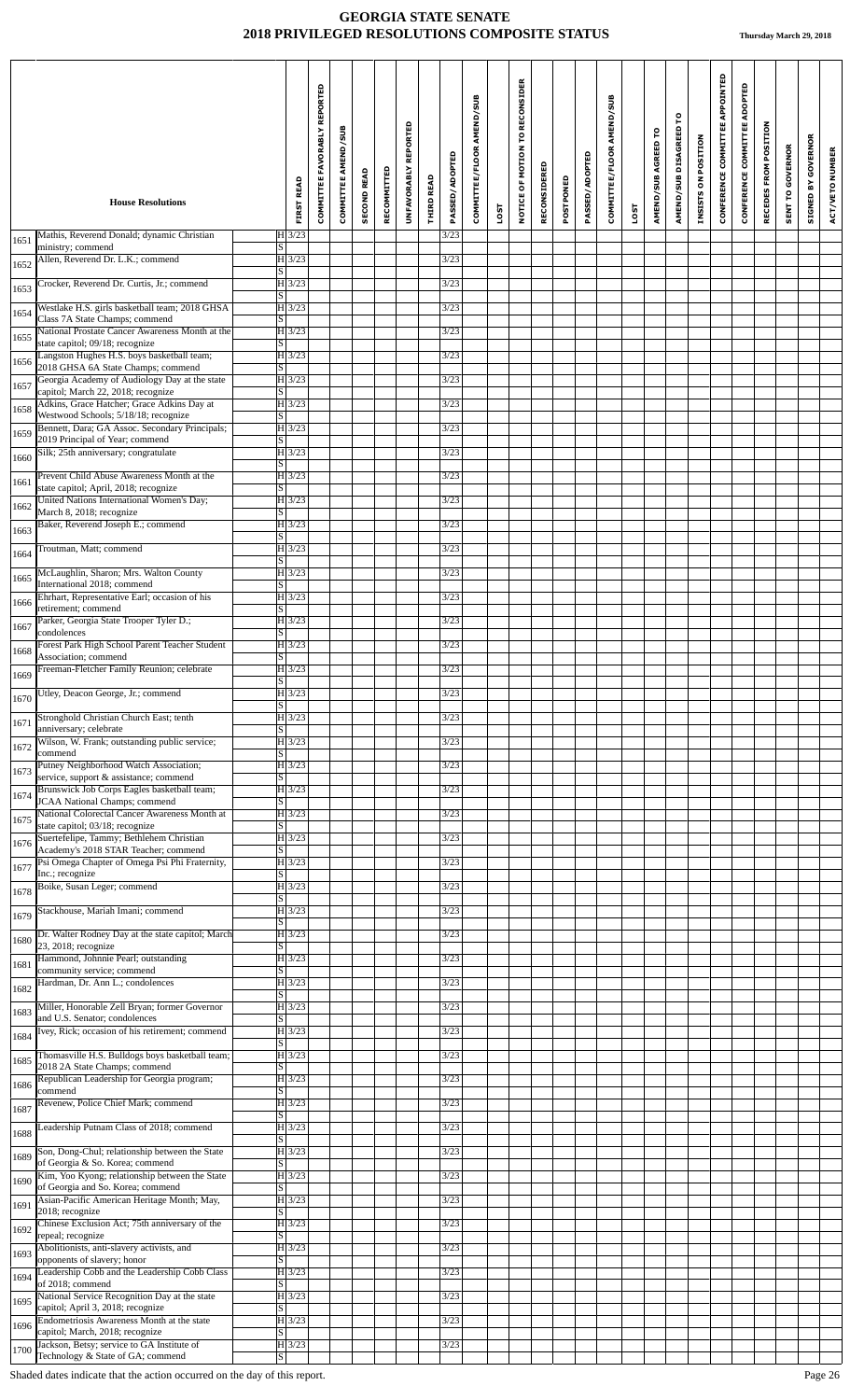| Smith, Britny; Georgia Emergency<br>$H$ 3/27<br>3/27<br>1701<br>Communications Officer of the Year; commend<br>S.<br>Howgate, Holden Hastings; attaining the rank of<br>H 3/27<br>3/27<br>1702<br>Eagle Scout; commend<br>S  <br>Wells, Mary Wilma Evans; outstanding record of<br>$H$ 3/27<br>3/27<br>1703<br>service; commend<br>S<br>Weaver, Chief Gary E.; occasion of his<br>$H$ 3/27<br>3/27<br>1704<br>retirement; commend<br>$\overline{s}$<br>Curry, William James "Jim"; condolences<br>$H$ 3/27<br>3/27<br>1705<br> S <br>Taylor, Terrianna; South Atlanta High School's<br>H 3/27<br>3/27<br>1706<br>2018 salutatorian; commend<br>S<br>Mitchell, Dakota A.; South Atlanta High School's<br>H 3/27<br>3/27<br>1707<br>2018 STAR Student; commend<br>$\overline{S}$<br>Richmond-Shockley, Eslene; CEO of Caring For<br>H 3/27<br>3/27<br>1708<br>Others; commend<br>$\overline{\mathbf{s}}$<br>Taylor, Terrisianna; South Atlanta High School's<br>H 3/27<br>3/27<br>1709<br>2018 valedictorian; commend<br>S<br>Waugh, Evelyn; Master in the ART of Nursing:<br>$H$ 3/27<br>3/27<br>1710<br>The Healers Among Us award; commend<br>$\overline{S}$<br>Floyd, Kathy; Chattooga County High School's<br>H 3/27 <br>3/27<br>1711<br>2018 STAR Teacher; commend<br>S  <br>Jones, Gail; Trion High School's 2018 STAR<br>$H\overline{3/27}$<br>3/27<br>1712<br>Teacher; commend<br>S  <br>Huskey, William Alex; Chattooga County High<br>$H$ 3/27<br>3/27<br>1713<br>School's 2018 STAR Student; commend<br>S<br>Stallings, Sydney; Trion High School's 2018<br>$H$ 3/27<br>3/27<br>1714<br><b>STAR Student; commend</b><br>$\vert S \vert$<br>Parker, Chris; Coosa High School's 2018 STAR<br>3/27<br>H 3/27<br>1715<br>Teacher; commend<br><sub>S</sub><br>Page, Kasana Grace; Coosa High School's 2018<br>H 3/27<br>3/27<br>1716<br><b>STAR Student</b> ; commend<br>S<br>Creel, Katriel; Model High School's 2018 STAR<br>$H\overline{3/27}$<br>3/27<br>1717<br>Student; commend<br>$\overline{\mathbf{s}}$<br>Dunn, Ellen; Model High School's 2018 STAR<br>H 3/27<br>3/27<br>1718<br>$\overline{s}$<br>Teacher; commend<br>Central Savannah River Area Business League,<br>$H\vert 3/27$<br>3/27<br>1719<br>Inc.; 48th anniversary; commend<br>$\overline{\mathrm{s}}$<br>McGahren, Luke; commend<br>$H\overline{3/27}$<br>3/27<br>1720<br>S<br>Morris, Hailee; essay in the Within Reach<br>H 3/27<br>3/27<br>1721<br>competition; commend<br>S  <br>Georgia Ready Mixed Concrete Association;<br>H 3/27<br>3/27<br>1722<br>occasion of 50th anniversary; commend<br>S  <br>Nguyen, Harry Ho; Charles R. Drew H.S.'s 2018<br>$H$ 3/27<br>3/27<br>1723<br><b>STAR Student; commend</b><br>$\overline{s}$<br>Obiri, Danielle; outstanding & accomplished<br>$H\overline{3/27}$<br>3/27<br>1724<br>student; Charles Drew H.S.; commend<br><sub>S</sub><br>Weatherford, Wesley; Buy a Tree, Change a Life;<br>H 3/27<br>3/27<br>1725<br>commend<br>S  <br>Wenke, Lorence; Sunbelt Greenhouses, Inc.;<br>$H$ 3/27<br>3/27<br>1726<br>commend<br>S  <br>Lott, Clinton "Lyn" Lynwood, III; condolences<br>H 3/27<br>3/27<br>1727<br>$\overline{S}$<br>Vinings Village Civic Club; commend<br>H 3/27<br>3/27<br>1728<br>$\overline{s}$<br>Willard, Chairman Wendell; outstanding service<br>H 3/27<br>3/27<br>1729<br>with GA Gen. Assembly; commend<br>S<br>Hines, Chief Justice P. Harris; outstanding public<br>H 3/27<br>3/27<br>1730<br>service; commend<br>$\overline{s}$<br>Contributions of Neighbor in Need in the Atlanta<br>$H\overline{3/27}$<br>3/27<br>1731<br>communities; commend<br>S  <br>OCA-Georgia; grand occasion of its 35th<br>H 3/27<br>3/27<br>1732<br>anniversary; commend<br>S<br>$H$ 3/27<br>3/27<br>Samuels, Rita Jackson; commend<br>1733<br>$\overline{s}$<br>Dallas, Dr. John "Jay"; outstanding community<br>3/27<br>$H$ 3/27<br>1734<br>service; commend<br>S<br>Reeder, Tim; 2018 Georgia Economics Teacher<br>H 3/27<br>3/27<br>1735<br>of the Year; commend<br>S  <br>O'Neal, Michael Grant; commend<br>$H$ 3/27<br>3/27<br>1736<br>S<br>Worrell, Ralph; condolences<br>H 3/27<br>3/27<br>1737<br>$\overline{s}$<br>Kirkland, William; Special Assistant to President<br>H 3/27<br>3/27<br>1738<br>of the United States; commend<br><sub>S</sub><br>Ford, Father Austin; Emmaus House Community<br>H 3/27<br>3/27<br>1739<br>Center; commend<br>S<br>Bettler, Dr. Don; Armuchee High School's 2018<br>H 3/27<br>3/27<br>1741<br><b>STAR Teacher</b> ; commend<br>$\overline{s}$<br>Goggans, Allison; Pepperell High School's 2018<br>H 3/27<br>3/27<br>1742<br>STAR Teacher; commend<br>S  <br>Poston, Bradford; Unity Christian School's 2018<br>3/27<br>H 3/27<br>1743<br><b>STAR Teacher; commend</b><br>S<br>Jackson, Hannah Jo; Unity Christian School's<br>$H \overline{3/27}$<br>3/27<br>1744<br>2018 STAR Student; commend<br><sub>S</sub><br>Varshney, Jaaie; Rome High School's 2018 STAR<br>H 3/27<br>3/27<br>1745<br>Student; commend<br>S<br>Green, Kenzie; Pepperell High School's 2018<br>H 3/27<br>3/27<br>1746<br>STAR Student; commend<br>$\vert S \vert$<br>Ty Cobb Museum; 20th anniversary; recognize<br>3/27<br>H 3/27<br>1747<br>S<br>Canby, Laird; occasion of his retirement;<br>H 3/27<br>3/27<br>1748<br>commend<br>$\overline{s}$ | <b>House Resolutions</b> | <b>FIRST READ</b> | COMMITTEE FAVORABLY REPORTED | COMMITTEE AMEND/SUB | <b>SECOND READ</b> | RECOMMITTED | UNFAVORABLY REPORTED | <b>THIRD READ</b> | PASSED/ADOPTED | COMMITTEE/FLOOR AMEND/SUB |             | NOTICE OF MOTION TO RECONSIDER | RECONSIDERED | POSTPONED | PASSED/ADOPTED | COMMITTEE/FLOOR AMEND/SUB |      | AMEND/SUB AGREED TO | AMEND/SUB DISAGREED TO | INSISTS ON POSITION | CONFERENCE COMMITTEE APPOINTED | ADOPTED<br><b>CONFERENCE COMMITTEE</b> | RECEDES FROM POSITION | <b>SENT TO GOVERNOR</b> | <b>GOVERNOR</b><br>SIGNED BY | <b>ACT/VETO NUMBER</b> |
|----------------------------------------------------------------------------------------------------------------------------------------------------------------------------------------------------------------------------------------------------------------------------------------------------------------------------------------------------------------------------------------------------------------------------------------------------------------------------------------------------------------------------------------------------------------------------------------------------------------------------------------------------------------------------------------------------------------------------------------------------------------------------------------------------------------------------------------------------------------------------------------------------------------------------------------------------------------------------------------------------------------------------------------------------------------------------------------------------------------------------------------------------------------------------------------------------------------------------------------------------------------------------------------------------------------------------------------------------------------------------------------------------------------------------------------------------------------------------------------------------------------------------------------------------------------------------------------------------------------------------------------------------------------------------------------------------------------------------------------------------------------------------------------------------------------------------------------------------------------------------------------------------------------------------------------------------------------------------------------------------------------------------------------------------------------------------------------------------------------------------------------------------------------------------------------------------------------------------------------------------------------------------------------------------------------------------------------------------------------------------------------------------------------------------------------------------------------------------------------------------------------------------------------------------------------------------------------------------------------------------------------------------------------------------------------------------------------------------------------------------------------------------------------------------------------------------------------------------------------------------------------------------------------------------------------------------------------------------------------------------------------------------------------------------------------------------------------------------------------------------------------------------------------------------------------------------------------------------------------------------------------------------------------------------------------------------------------------------------------------------------------------------------------------------------------------------------------------------------------------------------------------------------------------------------------------------------------------------------------------------------------------------------------------------------------------------------------------------------------------------------------------------------------------------------------------------------------------------------------------------------------------------------------------------------------------------------------------------------------------------------------------------------------------------------------------------------------------------------------------------------------------------------------------------------------------------------------------------------------------------------------------------------------------------------------------------------------------------------------------------------------------------------------------------------------------------------------------------------------------------------------------------------------------------------------------------------------------------------------------------------------------------------------------------------------------------------------------------------------------------------------------------------------------------------------------------------------------------------------------------------------------------------------------------------------------------------------------------------------------------------------------------------------------------------------------------------------------------------------------------------------------------------------------------------------------------------------------------------------------------------------------------------------------------------|--------------------------|-------------------|------------------------------|---------------------|--------------------|-------------|----------------------|-------------------|----------------|---------------------------|-------------|--------------------------------|--------------|-----------|----------------|---------------------------|------|---------------------|------------------------|---------------------|--------------------------------|----------------------------------------|-----------------------|-------------------------|------------------------------|------------------------|
|                                                                                                                                                                                                                                                                                                                                                                                                                                                                                                                                                                                                                                                                                                                                                                                                                                                                                                                                                                                                                                                                                                                                                                                                                                                                                                                                                                                                                                                                                                                                                                                                                                                                                                                                                                                                                                                                                                                                                                                                                                                                                                                                                                                                                                                                                                                                                                                                                                                                                                                                                                                                                                                                                                                                                                                                                                                                                                                                                                                                                                                                                                                                                                                                                                                                                                                                                                                                                                                                                                                                                                                                                                                                                                                                                                                                                                                                                                                                                                                                                                                                                                                                                                                                                                                                                                                                                                                                                                                                                                                                                                                                                                                                                                                                                                                                                                                                                                                                                                                                                                                                                                                                                                                                                                                                                                          |                          |                   |                              |                     |                    |             |                      |                   |                |                           | <b>1SOT</b> |                                |              |           |                |                           | LOST |                     |                        |                     |                                |                                        |                       |                         |                              |                        |
|                                                                                                                                                                                                                                                                                                                                                                                                                                                                                                                                                                                                                                                                                                                                                                                                                                                                                                                                                                                                                                                                                                                                                                                                                                                                                                                                                                                                                                                                                                                                                                                                                                                                                                                                                                                                                                                                                                                                                                                                                                                                                                                                                                                                                                                                                                                                                                                                                                                                                                                                                                                                                                                                                                                                                                                                                                                                                                                                                                                                                                                                                                                                                                                                                                                                                                                                                                                                                                                                                                                                                                                                                                                                                                                                                                                                                                                                                                                                                                                                                                                                                                                                                                                                                                                                                                                                                                                                                                                                                                                                                                                                                                                                                                                                                                                                                                                                                                                                                                                                                                                                                                                                                                                                                                                                                                          |                          |                   |                              |                     |                    |             |                      |                   |                |                           |             |                                |              |           |                |                           |      |                     |                        |                     |                                |                                        |                       |                         |                              |                        |
|                                                                                                                                                                                                                                                                                                                                                                                                                                                                                                                                                                                                                                                                                                                                                                                                                                                                                                                                                                                                                                                                                                                                                                                                                                                                                                                                                                                                                                                                                                                                                                                                                                                                                                                                                                                                                                                                                                                                                                                                                                                                                                                                                                                                                                                                                                                                                                                                                                                                                                                                                                                                                                                                                                                                                                                                                                                                                                                                                                                                                                                                                                                                                                                                                                                                                                                                                                                                                                                                                                                                                                                                                                                                                                                                                                                                                                                                                                                                                                                                                                                                                                                                                                                                                                                                                                                                                                                                                                                                                                                                                                                                                                                                                                                                                                                                                                                                                                                                                                                                                                                                                                                                                                                                                                                                                                          |                          |                   |                              |                     |                    |             |                      |                   |                |                           |             |                                |              |           |                |                           |      |                     |                        |                     |                                |                                        |                       |                         |                              |                        |
|                                                                                                                                                                                                                                                                                                                                                                                                                                                                                                                                                                                                                                                                                                                                                                                                                                                                                                                                                                                                                                                                                                                                                                                                                                                                                                                                                                                                                                                                                                                                                                                                                                                                                                                                                                                                                                                                                                                                                                                                                                                                                                                                                                                                                                                                                                                                                                                                                                                                                                                                                                                                                                                                                                                                                                                                                                                                                                                                                                                                                                                                                                                                                                                                                                                                                                                                                                                                                                                                                                                                                                                                                                                                                                                                                                                                                                                                                                                                                                                                                                                                                                                                                                                                                                                                                                                                                                                                                                                                                                                                                                                                                                                                                                                                                                                                                                                                                                                                                                                                                                                                                                                                                                                                                                                                                                          |                          |                   |                              |                     |                    |             |                      |                   |                |                           |             |                                |              |           |                |                           |      |                     |                        |                     |                                |                                        |                       |                         |                              |                        |
|                                                                                                                                                                                                                                                                                                                                                                                                                                                                                                                                                                                                                                                                                                                                                                                                                                                                                                                                                                                                                                                                                                                                                                                                                                                                                                                                                                                                                                                                                                                                                                                                                                                                                                                                                                                                                                                                                                                                                                                                                                                                                                                                                                                                                                                                                                                                                                                                                                                                                                                                                                                                                                                                                                                                                                                                                                                                                                                                                                                                                                                                                                                                                                                                                                                                                                                                                                                                                                                                                                                                                                                                                                                                                                                                                                                                                                                                                                                                                                                                                                                                                                                                                                                                                                                                                                                                                                                                                                                                                                                                                                                                                                                                                                                                                                                                                                                                                                                                                                                                                                                                                                                                                                                                                                                                                                          |                          |                   |                              |                     |                    |             |                      |                   |                |                           |             |                                |              |           |                |                           |      |                     |                        |                     |                                |                                        |                       |                         |                              |                        |
|                                                                                                                                                                                                                                                                                                                                                                                                                                                                                                                                                                                                                                                                                                                                                                                                                                                                                                                                                                                                                                                                                                                                                                                                                                                                                                                                                                                                                                                                                                                                                                                                                                                                                                                                                                                                                                                                                                                                                                                                                                                                                                                                                                                                                                                                                                                                                                                                                                                                                                                                                                                                                                                                                                                                                                                                                                                                                                                                                                                                                                                                                                                                                                                                                                                                                                                                                                                                                                                                                                                                                                                                                                                                                                                                                                                                                                                                                                                                                                                                                                                                                                                                                                                                                                                                                                                                                                                                                                                                                                                                                                                                                                                                                                                                                                                                                                                                                                                                                                                                                                                                                                                                                                                                                                                                                                          |                          |                   |                              |                     |                    |             |                      |                   |                |                           |             |                                |              |           |                |                           |      |                     |                        |                     |                                |                                        |                       |                         |                              |                        |
|                                                                                                                                                                                                                                                                                                                                                                                                                                                                                                                                                                                                                                                                                                                                                                                                                                                                                                                                                                                                                                                                                                                                                                                                                                                                                                                                                                                                                                                                                                                                                                                                                                                                                                                                                                                                                                                                                                                                                                                                                                                                                                                                                                                                                                                                                                                                                                                                                                                                                                                                                                                                                                                                                                                                                                                                                                                                                                                                                                                                                                                                                                                                                                                                                                                                                                                                                                                                                                                                                                                                                                                                                                                                                                                                                                                                                                                                                                                                                                                                                                                                                                                                                                                                                                                                                                                                                                                                                                                                                                                                                                                                                                                                                                                                                                                                                                                                                                                                                                                                                                                                                                                                                                                                                                                                                                          |                          |                   |                              |                     |                    |             |                      |                   |                |                           |             |                                |              |           |                |                           |      |                     |                        |                     |                                |                                        |                       |                         |                              |                        |
|                                                                                                                                                                                                                                                                                                                                                                                                                                                                                                                                                                                                                                                                                                                                                                                                                                                                                                                                                                                                                                                                                                                                                                                                                                                                                                                                                                                                                                                                                                                                                                                                                                                                                                                                                                                                                                                                                                                                                                                                                                                                                                                                                                                                                                                                                                                                                                                                                                                                                                                                                                                                                                                                                                                                                                                                                                                                                                                                                                                                                                                                                                                                                                                                                                                                                                                                                                                                                                                                                                                                                                                                                                                                                                                                                                                                                                                                                                                                                                                                                                                                                                                                                                                                                                                                                                                                                                                                                                                                                                                                                                                                                                                                                                                                                                                                                                                                                                                                                                                                                                                                                                                                                                                                                                                                                                          |                          |                   |                              |                     |                    |             |                      |                   |                |                           |             |                                |              |           |                |                           |      |                     |                        |                     |                                |                                        |                       |                         |                              |                        |
|                                                                                                                                                                                                                                                                                                                                                                                                                                                                                                                                                                                                                                                                                                                                                                                                                                                                                                                                                                                                                                                                                                                                                                                                                                                                                                                                                                                                                                                                                                                                                                                                                                                                                                                                                                                                                                                                                                                                                                                                                                                                                                                                                                                                                                                                                                                                                                                                                                                                                                                                                                                                                                                                                                                                                                                                                                                                                                                                                                                                                                                                                                                                                                                                                                                                                                                                                                                                                                                                                                                                                                                                                                                                                                                                                                                                                                                                                                                                                                                                                                                                                                                                                                                                                                                                                                                                                                                                                                                                                                                                                                                                                                                                                                                                                                                                                                                                                                                                                                                                                                                                                                                                                                                                                                                                                                          |                          |                   |                              |                     |                    |             |                      |                   |                |                           |             |                                |              |           |                |                           |      |                     |                        |                     |                                |                                        |                       |                         |                              |                        |
|                                                                                                                                                                                                                                                                                                                                                                                                                                                                                                                                                                                                                                                                                                                                                                                                                                                                                                                                                                                                                                                                                                                                                                                                                                                                                                                                                                                                                                                                                                                                                                                                                                                                                                                                                                                                                                                                                                                                                                                                                                                                                                                                                                                                                                                                                                                                                                                                                                                                                                                                                                                                                                                                                                                                                                                                                                                                                                                                                                                                                                                                                                                                                                                                                                                                                                                                                                                                                                                                                                                                                                                                                                                                                                                                                                                                                                                                                                                                                                                                                                                                                                                                                                                                                                                                                                                                                                                                                                                                                                                                                                                                                                                                                                                                                                                                                                                                                                                                                                                                                                                                                                                                                                                                                                                                                                          |                          |                   |                              |                     |                    |             |                      |                   |                |                           |             |                                |              |           |                |                           |      |                     |                        |                     |                                |                                        |                       |                         |                              |                        |
|                                                                                                                                                                                                                                                                                                                                                                                                                                                                                                                                                                                                                                                                                                                                                                                                                                                                                                                                                                                                                                                                                                                                                                                                                                                                                                                                                                                                                                                                                                                                                                                                                                                                                                                                                                                                                                                                                                                                                                                                                                                                                                                                                                                                                                                                                                                                                                                                                                                                                                                                                                                                                                                                                                                                                                                                                                                                                                                                                                                                                                                                                                                                                                                                                                                                                                                                                                                                                                                                                                                                                                                                                                                                                                                                                                                                                                                                                                                                                                                                                                                                                                                                                                                                                                                                                                                                                                                                                                                                                                                                                                                                                                                                                                                                                                                                                                                                                                                                                                                                                                                                                                                                                                                                                                                                                                          |                          |                   |                              |                     |                    |             |                      |                   |                |                           |             |                                |              |           |                |                           |      |                     |                        |                     |                                |                                        |                       |                         |                              |                        |
|                                                                                                                                                                                                                                                                                                                                                                                                                                                                                                                                                                                                                                                                                                                                                                                                                                                                                                                                                                                                                                                                                                                                                                                                                                                                                                                                                                                                                                                                                                                                                                                                                                                                                                                                                                                                                                                                                                                                                                                                                                                                                                                                                                                                                                                                                                                                                                                                                                                                                                                                                                                                                                                                                                                                                                                                                                                                                                                                                                                                                                                                                                                                                                                                                                                                                                                                                                                                                                                                                                                                                                                                                                                                                                                                                                                                                                                                                                                                                                                                                                                                                                                                                                                                                                                                                                                                                                                                                                                                                                                                                                                                                                                                                                                                                                                                                                                                                                                                                                                                                                                                                                                                                                                                                                                                                                          |                          |                   |                              |                     |                    |             |                      |                   |                |                           |             |                                |              |           |                |                           |      |                     |                        |                     |                                |                                        |                       |                         |                              |                        |
|                                                                                                                                                                                                                                                                                                                                                                                                                                                                                                                                                                                                                                                                                                                                                                                                                                                                                                                                                                                                                                                                                                                                                                                                                                                                                                                                                                                                                                                                                                                                                                                                                                                                                                                                                                                                                                                                                                                                                                                                                                                                                                                                                                                                                                                                                                                                                                                                                                                                                                                                                                                                                                                                                                                                                                                                                                                                                                                                                                                                                                                                                                                                                                                                                                                                                                                                                                                                                                                                                                                                                                                                                                                                                                                                                                                                                                                                                                                                                                                                                                                                                                                                                                                                                                                                                                                                                                                                                                                                                                                                                                                                                                                                                                                                                                                                                                                                                                                                                                                                                                                                                                                                                                                                                                                                                                          |                          |                   |                              |                     |                    |             |                      |                   |                |                           |             |                                |              |           |                |                           |      |                     |                        |                     |                                |                                        |                       |                         |                              |                        |
|                                                                                                                                                                                                                                                                                                                                                                                                                                                                                                                                                                                                                                                                                                                                                                                                                                                                                                                                                                                                                                                                                                                                                                                                                                                                                                                                                                                                                                                                                                                                                                                                                                                                                                                                                                                                                                                                                                                                                                                                                                                                                                                                                                                                                                                                                                                                                                                                                                                                                                                                                                                                                                                                                                                                                                                                                                                                                                                                                                                                                                                                                                                                                                                                                                                                                                                                                                                                                                                                                                                                                                                                                                                                                                                                                                                                                                                                                                                                                                                                                                                                                                                                                                                                                                                                                                                                                                                                                                                                                                                                                                                                                                                                                                                                                                                                                                                                                                                                                                                                                                                                                                                                                                                                                                                                                                          |                          |                   |                              |                     |                    |             |                      |                   |                |                           |             |                                |              |           |                |                           |      |                     |                        |                     |                                |                                        |                       |                         |                              |                        |
|                                                                                                                                                                                                                                                                                                                                                                                                                                                                                                                                                                                                                                                                                                                                                                                                                                                                                                                                                                                                                                                                                                                                                                                                                                                                                                                                                                                                                                                                                                                                                                                                                                                                                                                                                                                                                                                                                                                                                                                                                                                                                                                                                                                                                                                                                                                                                                                                                                                                                                                                                                                                                                                                                                                                                                                                                                                                                                                                                                                                                                                                                                                                                                                                                                                                                                                                                                                                                                                                                                                                                                                                                                                                                                                                                                                                                                                                                                                                                                                                                                                                                                                                                                                                                                                                                                                                                                                                                                                                                                                                                                                                                                                                                                                                                                                                                                                                                                                                                                                                                                                                                                                                                                                                                                                                                                          |                          |                   |                              |                     |                    |             |                      |                   |                |                           |             |                                |              |           |                |                           |      |                     |                        |                     |                                |                                        |                       |                         |                              |                        |
|                                                                                                                                                                                                                                                                                                                                                                                                                                                                                                                                                                                                                                                                                                                                                                                                                                                                                                                                                                                                                                                                                                                                                                                                                                                                                                                                                                                                                                                                                                                                                                                                                                                                                                                                                                                                                                                                                                                                                                                                                                                                                                                                                                                                                                                                                                                                                                                                                                                                                                                                                                                                                                                                                                                                                                                                                                                                                                                                                                                                                                                                                                                                                                                                                                                                                                                                                                                                                                                                                                                                                                                                                                                                                                                                                                                                                                                                                                                                                                                                                                                                                                                                                                                                                                                                                                                                                                                                                                                                                                                                                                                                                                                                                                                                                                                                                                                                                                                                                                                                                                                                                                                                                                                                                                                                                                          |                          |                   |                              |                     |                    |             |                      |                   |                |                           |             |                                |              |           |                |                           |      |                     |                        |                     |                                |                                        |                       |                         |                              |                        |
|                                                                                                                                                                                                                                                                                                                                                                                                                                                                                                                                                                                                                                                                                                                                                                                                                                                                                                                                                                                                                                                                                                                                                                                                                                                                                                                                                                                                                                                                                                                                                                                                                                                                                                                                                                                                                                                                                                                                                                                                                                                                                                                                                                                                                                                                                                                                                                                                                                                                                                                                                                                                                                                                                                                                                                                                                                                                                                                                                                                                                                                                                                                                                                                                                                                                                                                                                                                                                                                                                                                                                                                                                                                                                                                                                                                                                                                                                                                                                                                                                                                                                                                                                                                                                                                                                                                                                                                                                                                                                                                                                                                                                                                                                                                                                                                                                                                                                                                                                                                                                                                                                                                                                                                                                                                                                                          |                          |                   |                              |                     |                    |             |                      |                   |                |                           |             |                                |              |           |                |                           |      |                     |                        |                     |                                |                                        |                       |                         |                              |                        |
|                                                                                                                                                                                                                                                                                                                                                                                                                                                                                                                                                                                                                                                                                                                                                                                                                                                                                                                                                                                                                                                                                                                                                                                                                                                                                                                                                                                                                                                                                                                                                                                                                                                                                                                                                                                                                                                                                                                                                                                                                                                                                                                                                                                                                                                                                                                                                                                                                                                                                                                                                                                                                                                                                                                                                                                                                                                                                                                                                                                                                                                                                                                                                                                                                                                                                                                                                                                                                                                                                                                                                                                                                                                                                                                                                                                                                                                                                                                                                                                                                                                                                                                                                                                                                                                                                                                                                                                                                                                                                                                                                                                                                                                                                                                                                                                                                                                                                                                                                                                                                                                                                                                                                                                                                                                                                                          |                          |                   |                              |                     |                    |             |                      |                   |                |                           |             |                                |              |           |                |                           |      |                     |                        |                     |                                |                                        |                       |                         |                              |                        |
|                                                                                                                                                                                                                                                                                                                                                                                                                                                                                                                                                                                                                                                                                                                                                                                                                                                                                                                                                                                                                                                                                                                                                                                                                                                                                                                                                                                                                                                                                                                                                                                                                                                                                                                                                                                                                                                                                                                                                                                                                                                                                                                                                                                                                                                                                                                                                                                                                                                                                                                                                                                                                                                                                                                                                                                                                                                                                                                                                                                                                                                                                                                                                                                                                                                                                                                                                                                                                                                                                                                                                                                                                                                                                                                                                                                                                                                                                                                                                                                                                                                                                                                                                                                                                                                                                                                                                                                                                                                                                                                                                                                                                                                                                                                                                                                                                                                                                                                                                                                                                                                                                                                                                                                                                                                                                                          |                          |                   |                              |                     |                    |             |                      |                   |                |                           |             |                                |              |           |                |                           |      |                     |                        |                     |                                |                                        |                       |                         |                              |                        |
|                                                                                                                                                                                                                                                                                                                                                                                                                                                                                                                                                                                                                                                                                                                                                                                                                                                                                                                                                                                                                                                                                                                                                                                                                                                                                                                                                                                                                                                                                                                                                                                                                                                                                                                                                                                                                                                                                                                                                                                                                                                                                                                                                                                                                                                                                                                                                                                                                                                                                                                                                                                                                                                                                                                                                                                                                                                                                                                                                                                                                                                                                                                                                                                                                                                                                                                                                                                                                                                                                                                                                                                                                                                                                                                                                                                                                                                                                                                                                                                                                                                                                                                                                                                                                                                                                                                                                                                                                                                                                                                                                                                                                                                                                                                                                                                                                                                                                                                                                                                                                                                                                                                                                                                                                                                                                                          |                          |                   |                              |                     |                    |             |                      |                   |                |                           |             |                                |              |           |                |                           |      |                     |                        |                     |                                |                                        |                       |                         |                              |                        |
|                                                                                                                                                                                                                                                                                                                                                                                                                                                                                                                                                                                                                                                                                                                                                                                                                                                                                                                                                                                                                                                                                                                                                                                                                                                                                                                                                                                                                                                                                                                                                                                                                                                                                                                                                                                                                                                                                                                                                                                                                                                                                                                                                                                                                                                                                                                                                                                                                                                                                                                                                                                                                                                                                                                                                                                                                                                                                                                                                                                                                                                                                                                                                                                                                                                                                                                                                                                                                                                                                                                                                                                                                                                                                                                                                                                                                                                                                                                                                                                                                                                                                                                                                                                                                                                                                                                                                                                                                                                                                                                                                                                                                                                                                                                                                                                                                                                                                                                                                                                                                                                                                                                                                                                                                                                                                                          |                          |                   |                              |                     |                    |             |                      |                   |                |                           |             |                                |              |           |                |                           |      |                     |                        |                     |                                |                                        |                       |                         |                              |                        |
|                                                                                                                                                                                                                                                                                                                                                                                                                                                                                                                                                                                                                                                                                                                                                                                                                                                                                                                                                                                                                                                                                                                                                                                                                                                                                                                                                                                                                                                                                                                                                                                                                                                                                                                                                                                                                                                                                                                                                                                                                                                                                                                                                                                                                                                                                                                                                                                                                                                                                                                                                                                                                                                                                                                                                                                                                                                                                                                                                                                                                                                                                                                                                                                                                                                                                                                                                                                                                                                                                                                                                                                                                                                                                                                                                                                                                                                                                                                                                                                                                                                                                                                                                                                                                                                                                                                                                                                                                                                                                                                                                                                                                                                                                                                                                                                                                                                                                                                                                                                                                                                                                                                                                                                                                                                                                                          |                          |                   |                              |                     |                    |             |                      |                   |                |                           |             |                                |              |           |                |                           |      |                     |                        |                     |                                |                                        |                       |                         |                              |                        |
|                                                                                                                                                                                                                                                                                                                                                                                                                                                                                                                                                                                                                                                                                                                                                                                                                                                                                                                                                                                                                                                                                                                                                                                                                                                                                                                                                                                                                                                                                                                                                                                                                                                                                                                                                                                                                                                                                                                                                                                                                                                                                                                                                                                                                                                                                                                                                                                                                                                                                                                                                                                                                                                                                                                                                                                                                                                                                                                                                                                                                                                                                                                                                                                                                                                                                                                                                                                                                                                                                                                                                                                                                                                                                                                                                                                                                                                                                                                                                                                                                                                                                                                                                                                                                                                                                                                                                                                                                                                                                                                                                                                                                                                                                                                                                                                                                                                                                                                                                                                                                                                                                                                                                                                                                                                                                                          |                          |                   |                              |                     |                    |             |                      |                   |                |                           |             |                                |              |           |                |                           |      |                     |                        |                     |                                |                                        |                       |                         |                              |                        |
|                                                                                                                                                                                                                                                                                                                                                                                                                                                                                                                                                                                                                                                                                                                                                                                                                                                                                                                                                                                                                                                                                                                                                                                                                                                                                                                                                                                                                                                                                                                                                                                                                                                                                                                                                                                                                                                                                                                                                                                                                                                                                                                                                                                                                                                                                                                                                                                                                                                                                                                                                                                                                                                                                                                                                                                                                                                                                                                                                                                                                                                                                                                                                                                                                                                                                                                                                                                                                                                                                                                                                                                                                                                                                                                                                                                                                                                                                                                                                                                                                                                                                                                                                                                                                                                                                                                                                                                                                                                                                                                                                                                                                                                                                                                                                                                                                                                                                                                                                                                                                                                                                                                                                                                                                                                                                                          |                          |                   |                              |                     |                    |             |                      |                   |                |                           |             |                                |              |           |                |                           |      |                     |                        |                     |                                |                                        |                       |                         |                              |                        |
|                                                                                                                                                                                                                                                                                                                                                                                                                                                                                                                                                                                                                                                                                                                                                                                                                                                                                                                                                                                                                                                                                                                                                                                                                                                                                                                                                                                                                                                                                                                                                                                                                                                                                                                                                                                                                                                                                                                                                                                                                                                                                                                                                                                                                                                                                                                                                                                                                                                                                                                                                                                                                                                                                                                                                                                                                                                                                                                                                                                                                                                                                                                                                                                                                                                                                                                                                                                                                                                                                                                                                                                                                                                                                                                                                                                                                                                                                                                                                                                                                                                                                                                                                                                                                                                                                                                                                                                                                                                                                                                                                                                                                                                                                                                                                                                                                                                                                                                                                                                                                                                                                                                                                                                                                                                                                                          |                          |                   |                              |                     |                    |             |                      |                   |                |                           |             |                                |              |           |                |                           |      |                     |                        |                     |                                |                                        |                       |                         |                              |                        |
|                                                                                                                                                                                                                                                                                                                                                                                                                                                                                                                                                                                                                                                                                                                                                                                                                                                                                                                                                                                                                                                                                                                                                                                                                                                                                                                                                                                                                                                                                                                                                                                                                                                                                                                                                                                                                                                                                                                                                                                                                                                                                                                                                                                                                                                                                                                                                                                                                                                                                                                                                                                                                                                                                                                                                                                                                                                                                                                                                                                                                                                                                                                                                                                                                                                                                                                                                                                                                                                                                                                                                                                                                                                                                                                                                                                                                                                                                                                                                                                                                                                                                                                                                                                                                                                                                                                                                                                                                                                                                                                                                                                                                                                                                                                                                                                                                                                                                                                                                                                                                                                                                                                                                                                                                                                                                                          |                          |                   |                              |                     |                    |             |                      |                   |                |                           |             |                                |              |           |                |                           |      |                     |                        |                     |                                |                                        |                       |                         |                              |                        |
|                                                                                                                                                                                                                                                                                                                                                                                                                                                                                                                                                                                                                                                                                                                                                                                                                                                                                                                                                                                                                                                                                                                                                                                                                                                                                                                                                                                                                                                                                                                                                                                                                                                                                                                                                                                                                                                                                                                                                                                                                                                                                                                                                                                                                                                                                                                                                                                                                                                                                                                                                                                                                                                                                                                                                                                                                                                                                                                                                                                                                                                                                                                                                                                                                                                                                                                                                                                                                                                                                                                                                                                                                                                                                                                                                                                                                                                                                                                                                                                                                                                                                                                                                                                                                                                                                                                                                                                                                                                                                                                                                                                                                                                                                                                                                                                                                                                                                                                                                                                                                                                                                                                                                                                                                                                                                                          |                          |                   |                              |                     |                    |             |                      |                   |                |                           |             |                                |              |           |                |                           |      |                     |                        |                     |                                |                                        |                       |                         |                              |                        |
|                                                                                                                                                                                                                                                                                                                                                                                                                                                                                                                                                                                                                                                                                                                                                                                                                                                                                                                                                                                                                                                                                                                                                                                                                                                                                                                                                                                                                                                                                                                                                                                                                                                                                                                                                                                                                                                                                                                                                                                                                                                                                                                                                                                                                                                                                                                                                                                                                                                                                                                                                                                                                                                                                                                                                                                                                                                                                                                                                                                                                                                                                                                                                                                                                                                                                                                                                                                                                                                                                                                                                                                                                                                                                                                                                                                                                                                                                                                                                                                                                                                                                                                                                                                                                                                                                                                                                                                                                                                                                                                                                                                                                                                                                                                                                                                                                                                                                                                                                                                                                                                                                                                                                                                                                                                                                                          |                          |                   |                              |                     |                    |             |                      |                   |                |                           |             |                                |              |           |                |                           |      |                     |                        |                     |                                |                                        |                       |                         |                              |                        |
|                                                                                                                                                                                                                                                                                                                                                                                                                                                                                                                                                                                                                                                                                                                                                                                                                                                                                                                                                                                                                                                                                                                                                                                                                                                                                                                                                                                                                                                                                                                                                                                                                                                                                                                                                                                                                                                                                                                                                                                                                                                                                                                                                                                                                                                                                                                                                                                                                                                                                                                                                                                                                                                                                                                                                                                                                                                                                                                                                                                                                                                                                                                                                                                                                                                                                                                                                                                                                                                                                                                                                                                                                                                                                                                                                                                                                                                                                                                                                                                                                                                                                                                                                                                                                                                                                                                                                                                                                                                                                                                                                                                                                                                                                                                                                                                                                                                                                                                                                                                                                                                                                                                                                                                                                                                                                                          |                          |                   |                              |                     |                    |             |                      |                   |                |                           |             |                                |              |           |                |                           |      |                     |                        |                     |                                |                                        |                       |                         |                              |                        |
|                                                                                                                                                                                                                                                                                                                                                                                                                                                                                                                                                                                                                                                                                                                                                                                                                                                                                                                                                                                                                                                                                                                                                                                                                                                                                                                                                                                                                                                                                                                                                                                                                                                                                                                                                                                                                                                                                                                                                                                                                                                                                                                                                                                                                                                                                                                                                                                                                                                                                                                                                                                                                                                                                                                                                                                                                                                                                                                                                                                                                                                                                                                                                                                                                                                                                                                                                                                                                                                                                                                                                                                                                                                                                                                                                                                                                                                                                                                                                                                                                                                                                                                                                                                                                                                                                                                                                                                                                                                                                                                                                                                                                                                                                                                                                                                                                                                                                                                                                                                                                                                                                                                                                                                                                                                                                                          |                          |                   |                              |                     |                    |             |                      |                   |                |                           |             |                                |              |           |                |                           |      |                     |                        |                     |                                |                                        |                       |                         |                              |                        |
|                                                                                                                                                                                                                                                                                                                                                                                                                                                                                                                                                                                                                                                                                                                                                                                                                                                                                                                                                                                                                                                                                                                                                                                                                                                                                                                                                                                                                                                                                                                                                                                                                                                                                                                                                                                                                                                                                                                                                                                                                                                                                                                                                                                                                                                                                                                                                                                                                                                                                                                                                                                                                                                                                                                                                                                                                                                                                                                                                                                                                                                                                                                                                                                                                                                                                                                                                                                                                                                                                                                                                                                                                                                                                                                                                                                                                                                                                                                                                                                                                                                                                                                                                                                                                                                                                                                                                                                                                                                                                                                                                                                                                                                                                                                                                                                                                                                                                                                                                                                                                                                                                                                                                                                                                                                                                                          |                          |                   |                              |                     |                    |             |                      |                   |                |                           |             |                                |              |           |                |                           |      |                     |                        |                     |                                |                                        |                       |                         |                              |                        |
|                                                                                                                                                                                                                                                                                                                                                                                                                                                                                                                                                                                                                                                                                                                                                                                                                                                                                                                                                                                                                                                                                                                                                                                                                                                                                                                                                                                                                                                                                                                                                                                                                                                                                                                                                                                                                                                                                                                                                                                                                                                                                                                                                                                                                                                                                                                                                                                                                                                                                                                                                                                                                                                                                                                                                                                                                                                                                                                                                                                                                                                                                                                                                                                                                                                                                                                                                                                                                                                                                                                                                                                                                                                                                                                                                                                                                                                                                                                                                                                                                                                                                                                                                                                                                                                                                                                                                                                                                                                                                                                                                                                                                                                                                                                                                                                                                                                                                                                                                                                                                                                                                                                                                                                                                                                                                                          |                          |                   |                              |                     |                    |             |                      |                   |                |                           |             |                                |              |           |                |                           |      |                     |                        |                     |                                |                                        |                       |                         |                              |                        |
|                                                                                                                                                                                                                                                                                                                                                                                                                                                                                                                                                                                                                                                                                                                                                                                                                                                                                                                                                                                                                                                                                                                                                                                                                                                                                                                                                                                                                                                                                                                                                                                                                                                                                                                                                                                                                                                                                                                                                                                                                                                                                                                                                                                                                                                                                                                                                                                                                                                                                                                                                                                                                                                                                                                                                                                                                                                                                                                                                                                                                                                                                                                                                                                                                                                                                                                                                                                                                                                                                                                                                                                                                                                                                                                                                                                                                                                                                                                                                                                                                                                                                                                                                                                                                                                                                                                                                                                                                                                                                                                                                                                                                                                                                                                                                                                                                                                                                                                                                                                                                                                                                                                                                                                                                                                                                                          |                          |                   |                              |                     |                    |             |                      |                   |                |                           |             |                                |              |           |                |                           |      |                     |                        |                     |                                |                                        |                       |                         |                              |                        |
|                                                                                                                                                                                                                                                                                                                                                                                                                                                                                                                                                                                                                                                                                                                                                                                                                                                                                                                                                                                                                                                                                                                                                                                                                                                                                                                                                                                                                                                                                                                                                                                                                                                                                                                                                                                                                                                                                                                                                                                                                                                                                                                                                                                                                                                                                                                                                                                                                                                                                                                                                                                                                                                                                                                                                                                                                                                                                                                                                                                                                                                                                                                                                                                                                                                                                                                                                                                                                                                                                                                                                                                                                                                                                                                                                                                                                                                                                                                                                                                                                                                                                                                                                                                                                                                                                                                                                                                                                                                                                                                                                                                                                                                                                                                                                                                                                                                                                                                                                                                                                                                                                                                                                                                                                                                                                                          |                          |                   |                              |                     |                    |             |                      |                   |                |                           |             |                                |              |           |                |                           |      |                     |                        |                     |                                |                                        |                       |                         |                              |                        |
|                                                                                                                                                                                                                                                                                                                                                                                                                                                                                                                                                                                                                                                                                                                                                                                                                                                                                                                                                                                                                                                                                                                                                                                                                                                                                                                                                                                                                                                                                                                                                                                                                                                                                                                                                                                                                                                                                                                                                                                                                                                                                                                                                                                                                                                                                                                                                                                                                                                                                                                                                                                                                                                                                                                                                                                                                                                                                                                                                                                                                                                                                                                                                                                                                                                                                                                                                                                                                                                                                                                                                                                                                                                                                                                                                                                                                                                                                                                                                                                                                                                                                                                                                                                                                                                                                                                                                                                                                                                                                                                                                                                                                                                                                                                                                                                                                                                                                                                                                                                                                                                                                                                                                                                                                                                                                                          |                          |                   |                              |                     |                    |             |                      |                   |                |                           |             |                                |              |           |                |                           |      |                     |                        |                     |                                |                                        |                       |                         |                              |                        |
|                                                                                                                                                                                                                                                                                                                                                                                                                                                                                                                                                                                                                                                                                                                                                                                                                                                                                                                                                                                                                                                                                                                                                                                                                                                                                                                                                                                                                                                                                                                                                                                                                                                                                                                                                                                                                                                                                                                                                                                                                                                                                                                                                                                                                                                                                                                                                                                                                                                                                                                                                                                                                                                                                                                                                                                                                                                                                                                                                                                                                                                                                                                                                                                                                                                                                                                                                                                                                                                                                                                                                                                                                                                                                                                                                                                                                                                                                                                                                                                                                                                                                                                                                                                                                                                                                                                                                                                                                                                                                                                                                                                                                                                                                                                                                                                                                                                                                                                                                                                                                                                                                                                                                                                                                                                                                                          |                          |                   |                              |                     |                    |             |                      |                   |                |                           |             |                                |              |           |                |                           |      |                     |                        |                     |                                |                                        |                       |                         |                              |                        |
|                                                                                                                                                                                                                                                                                                                                                                                                                                                                                                                                                                                                                                                                                                                                                                                                                                                                                                                                                                                                                                                                                                                                                                                                                                                                                                                                                                                                                                                                                                                                                                                                                                                                                                                                                                                                                                                                                                                                                                                                                                                                                                                                                                                                                                                                                                                                                                                                                                                                                                                                                                                                                                                                                                                                                                                                                                                                                                                                                                                                                                                                                                                                                                                                                                                                                                                                                                                                                                                                                                                                                                                                                                                                                                                                                                                                                                                                                                                                                                                                                                                                                                                                                                                                                                                                                                                                                                                                                                                                                                                                                                                                                                                                                                                                                                                                                                                                                                                                                                                                                                                                                                                                                                                                                                                                                                          |                          |                   |                              |                     |                    |             |                      |                   |                |                           |             |                                |              |           |                |                           |      |                     |                        |                     |                                |                                        |                       |                         |                              |                        |
|                                                                                                                                                                                                                                                                                                                                                                                                                                                                                                                                                                                                                                                                                                                                                                                                                                                                                                                                                                                                                                                                                                                                                                                                                                                                                                                                                                                                                                                                                                                                                                                                                                                                                                                                                                                                                                                                                                                                                                                                                                                                                                                                                                                                                                                                                                                                                                                                                                                                                                                                                                                                                                                                                                                                                                                                                                                                                                                                                                                                                                                                                                                                                                                                                                                                                                                                                                                                                                                                                                                                                                                                                                                                                                                                                                                                                                                                                                                                                                                                                                                                                                                                                                                                                                                                                                                                                                                                                                                                                                                                                                                                                                                                                                                                                                                                                                                                                                                                                                                                                                                                                                                                                                                                                                                                                                          |                          |                   |                              |                     |                    |             |                      |                   |                |                           |             |                                |              |           |                |                           |      |                     |                        |                     |                                |                                        |                       |                         |                              |                        |
|                                                                                                                                                                                                                                                                                                                                                                                                                                                                                                                                                                                                                                                                                                                                                                                                                                                                                                                                                                                                                                                                                                                                                                                                                                                                                                                                                                                                                                                                                                                                                                                                                                                                                                                                                                                                                                                                                                                                                                                                                                                                                                                                                                                                                                                                                                                                                                                                                                                                                                                                                                                                                                                                                                                                                                                                                                                                                                                                                                                                                                                                                                                                                                                                                                                                                                                                                                                                                                                                                                                                                                                                                                                                                                                                                                                                                                                                                                                                                                                                                                                                                                                                                                                                                                                                                                                                                                                                                                                                                                                                                                                                                                                                                                                                                                                                                                                                                                                                                                                                                                                                                                                                                                                                                                                                                                          |                          |                   |                              |                     |                    |             |                      |                   |                |                           |             |                                |              |           |                |                           |      |                     |                        |                     |                                |                                        |                       |                         |                              |                        |
|                                                                                                                                                                                                                                                                                                                                                                                                                                                                                                                                                                                                                                                                                                                                                                                                                                                                                                                                                                                                                                                                                                                                                                                                                                                                                                                                                                                                                                                                                                                                                                                                                                                                                                                                                                                                                                                                                                                                                                                                                                                                                                                                                                                                                                                                                                                                                                                                                                                                                                                                                                                                                                                                                                                                                                                                                                                                                                                                                                                                                                                                                                                                                                                                                                                                                                                                                                                                                                                                                                                                                                                                                                                                                                                                                                                                                                                                                                                                                                                                                                                                                                                                                                                                                                                                                                                                                                                                                                                                                                                                                                                                                                                                                                                                                                                                                                                                                                                                                                                                                                                                                                                                                                                                                                                                                                          |                          |                   |                              |                     |                    |             |                      |                   |                |                           |             |                                |              |           |                |                           |      |                     |                        |                     |                                |                                        |                       |                         |                              |                        |
|                                                                                                                                                                                                                                                                                                                                                                                                                                                                                                                                                                                                                                                                                                                                                                                                                                                                                                                                                                                                                                                                                                                                                                                                                                                                                                                                                                                                                                                                                                                                                                                                                                                                                                                                                                                                                                                                                                                                                                                                                                                                                                                                                                                                                                                                                                                                                                                                                                                                                                                                                                                                                                                                                                                                                                                                                                                                                                                                                                                                                                                                                                                                                                                                                                                                                                                                                                                                                                                                                                                                                                                                                                                                                                                                                                                                                                                                                                                                                                                                                                                                                                                                                                                                                                                                                                                                                                                                                                                                                                                                                                                                                                                                                                                                                                                                                                                                                                                                                                                                                                                                                                                                                                                                                                                                                                          |                          |                   |                              |                     |                    |             |                      |                   |                |                           |             |                                |              |           |                |                           |      |                     |                        |                     |                                |                                        |                       |                         |                              |                        |
|                                                                                                                                                                                                                                                                                                                                                                                                                                                                                                                                                                                                                                                                                                                                                                                                                                                                                                                                                                                                                                                                                                                                                                                                                                                                                                                                                                                                                                                                                                                                                                                                                                                                                                                                                                                                                                                                                                                                                                                                                                                                                                                                                                                                                                                                                                                                                                                                                                                                                                                                                                                                                                                                                                                                                                                                                                                                                                                                                                                                                                                                                                                                                                                                                                                                                                                                                                                                                                                                                                                                                                                                                                                                                                                                                                                                                                                                                                                                                                                                                                                                                                                                                                                                                                                                                                                                                                                                                                                                                                                                                                                                                                                                                                                                                                                                                                                                                                                                                                                                                                                                                                                                                                                                                                                                                                          |                          |                   |                              |                     |                    |             |                      |                   |                |                           |             |                                |              |           |                |                           |      |                     |                        |                     |                                |                                        |                       |                         |                              |                        |
|                                                                                                                                                                                                                                                                                                                                                                                                                                                                                                                                                                                                                                                                                                                                                                                                                                                                                                                                                                                                                                                                                                                                                                                                                                                                                                                                                                                                                                                                                                                                                                                                                                                                                                                                                                                                                                                                                                                                                                                                                                                                                                                                                                                                                                                                                                                                                                                                                                                                                                                                                                                                                                                                                                                                                                                                                                                                                                                                                                                                                                                                                                                                                                                                                                                                                                                                                                                                                                                                                                                                                                                                                                                                                                                                                                                                                                                                                                                                                                                                                                                                                                                                                                                                                                                                                                                                                                                                                                                                                                                                                                                                                                                                                                                                                                                                                                                                                                                                                                                                                                                                                                                                                                                                                                                                                                          |                          |                   |                              |                     |                    |             |                      |                   |                |                           |             |                                |              |           |                |                           |      |                     |                        |                     |                                |                                        |                       |                         |                              |                        |
|                                                                                                                                                                                                                                                                                                                                                                                                                                                                                                                                                                                                                                                                                                                                                                                                                                                                                                                                                                                                                                                                                                                                                                                                                                                                                                                                                                                                                                                                                                                                                                                                                                                                                                                                                                                                                                                                                                                                                                                                                                                                                                                                                                                                                                                                                                                                                                                                                                                                                                                                                                                                                                                                                                                                                                                                                                                                                                                                                                                                                                                                                                                                                                                                                                                                                                                                                                                                                                                                                                                                                                                                                                                                                                                                                                                                                                                                                                                                                                                                                                                                                                                                                                                                                                                                                                                                                                                                                                                                                                                                                                                                                                                                                                                                                                                                                                                                                                                                                                                                                                                                                                                                                                                                                                                                                                          |                          |                   |                              |                     |                    |             |                      |                   |                |                           |             |                                |              |           |                |                           |      |                     |                        |                     |                                |                                        |                       |                         |                              |                        |
|                                                                                                                                                                                                                                                                                                                                                                                                                                                                                                                                                                                                                                                                                                                                                                                                                                                                                                                                                                                                                                                                                                                                                                                                                                                                                                                                                                                                                                                                                                                                                                                                                                                                                                                                                                                                                                                                                                                                                                                                                                                                                                                                                                                                                                                                                                                                                                                                                                                                                                                                                                                                                                                                                                                                                                                                                                                                                                                                                                                                                                                                                                                                                                                                                                                                                                                                                                                                                                                                                                                                                                                                                                                                                                                                                                                                                                                                                                                                                                                                                                                                                                                                                                                                                                                                                                                                                                                                                                                                                                                                                                                                                                                                                                                                                                                                                                                                                                                                                                                                                                                                                                                                                                                                                                                                                                          |                          |                   |                              |                     |                    |             |                      |                   |                |                           |             |                                |              |           |                |                           |      |                     |                        |                     |                                |                                        |                       |                         |                              |                        |
|                                                                                                                                                                                                                                                                                                                                                                                                                                                                                                                                                                                                                                                                                                                                                                                                                                                                                                                                                                                                                                                                                                                                                                                                                                                                                                                                                                                                                                                                                                                                                                                                                                                                                                                                                                                                                                                                                                                                                                                                                                                                                                                                                                                                                                                                                                                                                                                                                                                                                                                                                                                                                                                                                                                                                                                                                                                                                                                                                                                                                                                                                                                                                                                                                                                                                                                                                                                                                                                                                                                                                                                                                                                                                                                                                                                                                                                                                                                                                                                                                                                                                                                                                                                                                                                                                                                                                                                                                                                                                                                                                                                                                                                                                                                                                                                                                                                                                                                                                                                                                                                                                                                                                                                                                                                                                                          |                          |                   |                              |                     |                    |             |                      |                   |                |                           |             |                                |              |           |                |                           |      |                     |                        |                     |                                |                                        |                       |                         |                              |                        |
|                                                                                                                                                                                                                                                                                                                                                                                                                                                                                                                                                                                                                                                                                                                                                                                                                                                                                                                                                                                                                                                                                                                                                                                                                                                                                                                                                                                                                                                                                                                                                                                                                                                                                                                                                                                                                                                                                                                                                                                                                                                                                                                                                                                                                                                                                                                                                                                                                                                                                                                                                                                                                                                                                                                                                                                                                                                                                                                                                                                                                                                                                                                                                                                                                                                                                                                                                                                                                                                                                                                                                                                                                                                                                                                                                                                                                                                                                                                                                                                                                                                                                                                                                                                                                                                                                                                                                                                                                                                                                                                                                                                                                                                                                                                                                                                                                                                                                                                                                                                                                                                                                                                                                                                                                                                                                                          |                          |                   |                              |                     |                    |             |                      |                   |                |                           |             |                                |              |           |                |                           |      |                     |                        |                     |                                |                                        |                       |                         |                              |                        |
|                                                                                                                                                                                                                                                                                                                                                                                                                                                                                                                                                                                                                                                                                                                                                                                                                                                                                                                                                                                                                                                                                                                                                                                                                                                                                                                                                                                                                                                                                                                                                                                                                                                                                                                                                                                                                                                                                                                                                                                                                                                                                                                                                                                                                                                                                                                                                                                                                                                                                                                                                                                                                                                                                                                                                                                                                                                                                                                                                                                                                                                                                                                                                                                                                                                                                                                                                                                                                                                                                                                                                                                                                                                                                                                                                                                                                                                                                                                                                                                                                                                                                                                                                                                                                                                                                                                                                                                                                                                                                                                                                                                                                                                                                                                                                                                                                                                                                                                                                                                                                                                                                                                                                                                                                                                                                                          |                          |                   |                              |                     |                    |             |                      |                   |                |                           |             |                                |              |           |                |                           |      |                     |                        |                     |                                |                                        |                       |                         |                              |                        |
|                                                                                                                                                                                                                                                                                                                                                                                                                                                                                                                                                                                                                                                                                                                                                                                                                                                                                                                                                                                                                                                                                                                                                                                                                                                                                                                                                                                                                                                                                                                                                                                                                                                                                                                                                                                                                                                                                                                                                                                                                                                                                                                                                                                                                                                                                                                                                                                                                                                                                                                                                                                                                                                                                                                                                                                                                                                                                                                                                                                                                                                                                                                                                                                                                                                                                                                                                                                                                                                                                                                                                                                                                                                                                                                                                                                                                                                                                                                                                                                                                                                                                                                                                                                                                                                                                                                                                                                                                                                                                                                                                                                                                                                                                                                                                                                                                                                                                                                                                                                                                                                                                                                                                                                                                                                                                                          |                          |                   |                              |                     |                    |             |                      |                   |                |                           |             |                                |              |           |                |                           |      |                     |                        |                     |                                |                                        |                       |                         |                              |                        |
|                                                                                                                                                                                                                                                                                                                                                                                                                                                                                                                                                                                                                                                                                                                                                                                                                                                                                                                                                                                                                                                                                                                                                                                                                                                                                                                                                                                                                                                                                                                                                                                                                                                                                                                                                                                                                                                                                                                                                                                                                                                                                                                                                                                                                                                                                                                                                                                                                                                                                                                                                                                                                                                                                                                                                                                                                                                                                                                                                                                                                                                                                                                                                                                                                                                                                                                                                                                                                                                                                                                                                                                                                                                                                                                                                                                                                                                                                                                                                                                                                                                                                                                                                                                                                                                                                                                                                                                                                                                                                                                                                                                                                                                                                                                                                                                                                                                                                                                                                                                                                                                                                                                                                                                                                                                                                                          |                          |                   |                              |                     |                    |             |                      |                   |                |                           |             |                                |              |           |                |                           |      |                     |                        |                     |                                |                                        |                       |                         |                              |                        |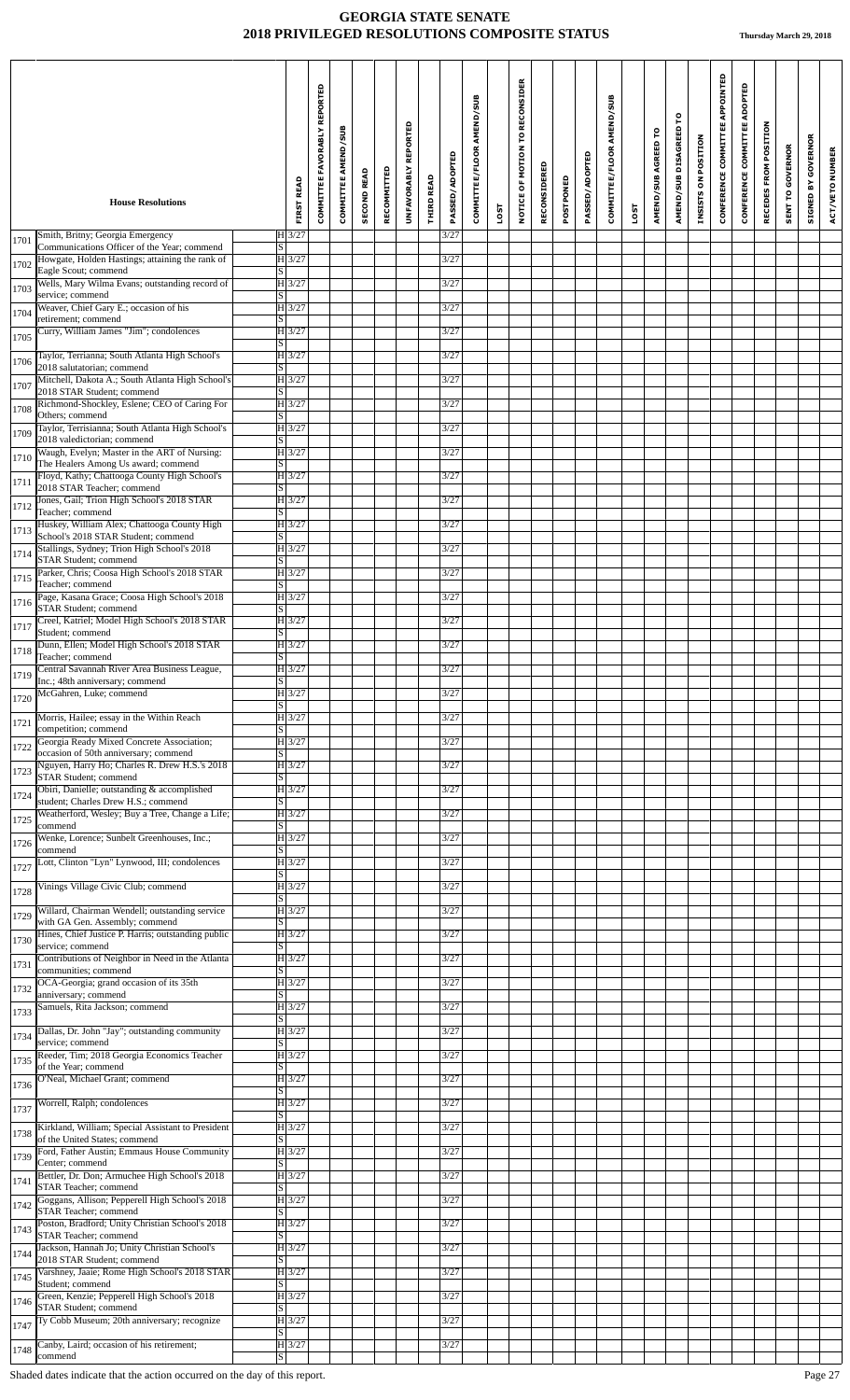|              | <b>House Resolutions</b>                                                                      | <b>FIRST READ</b>                        | <b>COMMITTEE FAVORABLY REPORTED</b> | COMMITTEE AMEND/SUB | <b>SECOND READ</b> | RECOMMITTED | <b>REPORTED</b><br><b>UNFAVORABLY</b> | <b>THIRD READ</b> | PASSED/ADOPTED | COMMITTEE/FLOOR AMEND/SUB |      | NOTICE OF MOTION TO RECONSIDER | RECONSIDERED | POSTPONED | PASSED/ADOPTED | COMMITTEE/FLOOR AMEND/SUB |      | AMEND/SUB AGREED TO | ဥ<br>AMEND/SUB DISAGREED | INSISTS ON POSITION | CONFERENCE COMMITTEE APPOINTED | CONFERENCE COMMITTEE ADOPTED | RECEDES FROM POSITION | <b>SENT TO GOVERNOR</b> | <b>SIGNED BY GOVERNOR</b> | ACT/VETO NUMBER |
|--------------|-----------------------------------------------------------------------------------------------|------------------------------------------|-------------------------------------|---------------------|--------------------|-------------|---------------------------------------|-------------------|----------------|---------------------------|------|--------------------------------|--------------|-----------|----------------|---------------------------|------|---------------------|--------------------------|---------------------|--------------------------------|------------------------------|-----------------------|-------------------------|---------------------------|-----------------|
|              | Hardin, Dianne; retirement; commend                                                           | $H$ 3/27                                 |                                     |                     |                    |             |                                       |                   | 3/27           |                           | LOST |                                |              |           |                |                           | LOST |                     |                          |                     |                                |                              |                       |                         |                           |                 |
| 1749         |                                                                                               | $\overline{s}$<br>H3/27                  |                                     |                     |                    |             |                                       |                   |                |                           |      |                                |              |           |                |                           |      |                     |                          |                     |                                |                              |                       |                         |                           |                 |
| 1750<br>1751 | Brown Family and Brown's Kountry Kitchen;<br>commend<br>Social Butterflies, Inc.; commend     | S <br>$H$ 3/27                           |                                     |                     |                    |             |                                       |                   | 3/27<br>3/27   |                           |      |                                |              |           |                |                           |      |                     |                          |                     |                                |                              |                       |                         |                           |                 |
| 1752         | Connell, Coach Eli; 2018 GHSA Class 3A State<br>Athletic Director of Year; commend            | $\overline{\mathbf{s}}$<br>$H$ 3/27<br>S |                                     |                     |                    |             |                                       |                   | 3/27           |                           |      |                                |              |           |                |                           |      |                     |                          |                     |                                |                              |                       |                         |                           |                 |
| 1753         | Benton, Pastor Micheal; 40th pastoral                                                         | $ H $ 3/27                               |                                     |                     |                    |             |                                       |                   | 3/27           |                           |      |                                |              |           |                |                           |      |                     |                          |                     |                                |                              |                       |                         |                           |                 |
|              | anniversary; retirement Dec. 2017; commend<br>Claim Your Fame Radio Show; CEO Sharon          | $\overline{s}$<br>$H\overline{3/27}$     |                                     |                     |                    |             |                                       |                   | 3/27           |                           |      |                                |              |           |                |                           |      |                     |                          |                     |                                |                              |                       |                         |                           |                 |
| 1754         | "Ladee Storem" Acres & others; commend<br>Woodruff, Dr. Lynda D.; condolences                 | $\overline{s}$<br>$H$ 3/27               |                                     |                     |                    |             |                                       |                   | 3/27           |                           |      |                                |              |           |                |                           |      |                     |                          |                     |                                |                              |                       |                         |                           |                 |
| 1755         |                                                                                               | $\overline{s}$                           |                                     |                     |                    |             |                                       |                   |                |                           |      |                                |              |           |                |                           |      |                     |                          |                     |                                |                              |                       |                         |                           |                 |
| 1756         | Sikes, Jennifer; Darlington School's 2018 STAR<br>Teacher: commend                            | $H$ 3/27<br>$\vert S \vert$              |                                     |                     |                    |             |                                       |                   | 3/27           |                           |      |                                |              |           |                |                           |      |                     |                          |                     |                                |                              |                       |                         |                           |                 |
| 1757         | Ollis, Todd; Rome High School's 2018 STAR<br>Teacher; commend                                 | $H\vert 3/27$<br> S                      |                                     |                     |                    |             |                                       |                   | 3/27           |                           |      |                                |              |           |                |                           |      |                     |                          |                     |                                |                              |                       |                         |                           |                 |
| 1758         | Cable, Jerry; Armuchee High School 2018 STAR                                                  | $H$ 3/27                                 |                                     |                     |                    |             |                                       |                   | 3/27           |                           |      |                                |              |           |                |                           |      |                     |                          |                     |                                |                              |                       |                         |                           |                 |
|              | Student; commend<br>Davis, CEO Greg; 2018 GA Assoc. of                                        | $\overline{s}$<br>H3/27                  |                                     |                     |                    |             |                                       |                   | 3/27           |                           |      |                                |              |           |                |                           |      |                     |                          |                     |                                |                              |                       |                         |                           |                 |
| 1759         | Broadcasters Hall of Fame inductee; commend<br>Liu, Guangji "Peter"; Darlington School's 2018 | $\vert S \vert$<br>$H\overline{3/27}$    |                                     |                     |                    |             |                                       |                   | 3/27           |                           |      |                                |              |           |                |                           |      |                     |                          |                     |                                |                              |                       |                         |                           |                 |
| 1760         | STAR Student; commend                                                                         | S                                        |                                     |                     |                    |             |                                       |                   |                |                           |      |                                |              |           |                |                           |      |                     |                          |                     |                                |                              |                       |                         |                           |                 |
| 1761         | Richmond County Board of Education; commend                                                   | $H$ 3/27<br>S                            |                                     |                     |                    |             |                                       |                   | 3/27           |                           |      |                                |              |           |                |                           |      |                     |                          |                     |                                |                              |                       |                         |                           |                 |
| 1762         | Jones, Steve; condolences                                                                     | $H$ 3/27<br>S                            |                                     |                     |                    |             |                                       |                   | 3/27           |                           |      |                                |              |           |                |                           |      |                     |                          |                     |                                |                              |                       |                         |                           |                 |
| 1763         | Holloway, Mrs. Alice; remarkable occasion of her                                              | H3/27                                    |                                     |                     |                    |             |                                       |                   | 3/27           |                           |      |                                |              |           |                |                           |      |                     |                          |                     |                                |                              |                       |                         |                           |                 |
| 1764         | 100th birthday; congratulate<br>New Echota Historic Site; recognize; urge the                 | S<br>$H\vert 3/27$                       |                                     |                     |                    |             |                                       |                   | 3/27           |                           |      |                                |              |           |                |                           |      |                     |                          |                     |                                |                              |                       |                         |                           |                 |
|              | public to study the history<br>Smith, Talmadge "Tas", Sr.; commend                            | $\overline{s}$<br>$H$ 3/27               |                                     |                     |                    |             |                                       |                   | 3/27           |                           |      |                                |              |           |                |                           |      |                     |                          |                     |                                |                              |                       |                         |                           |                 |
| 1765         |                                                                                               | $\overline{s}$                           |                                     |                     |                    |             |                                       |                   |                |                           |      |                                |              |           |                |                           |      |                     |                          |                     |                                |                              |                       |                         |                           |                 |
| 1766         | O'Neal, Shaquille Rashaun; commend                                                            | H3/27<br> S                              |                                     |                     |                    |             |                                       |                   | 3/27           |                           |      |                                |              |           |                |                           |      |                     |                          |                     |                                |                              |                       |                         |                           |                 |
| 1767         | Latifah, Queen; commend                                                                       | $ H $ 3/27<br> S                         |                                     |                     |                    |             |                                       |                   | 3/27<br>3/27   |                           |      |                                |              |           |                |                           |      |                     |                          |                     |                                |                              |                       |                         |                           |                 |
| 1768         | Bacon, Honorable A. Max; outstanding public<br>service; commend                               | $H$ 3/27<br>$\overline{s}$               |                                     |                     |                    |             |                                       |                   |                |                           |      |                                |              |           |                |                           |      |                     |                          |                     |                                |                              |                       |                         |                           |                 |
| 1770         | Georgia State University Panthers Men's<br>Basketball; outstanding season; commend            | $H \overline{3/29}$<br> S                |                                     |                     |                    |             |                                       |                   | 3/29           |                           |      |                                |              |           |                |                           |      |                     |                          |                     |                                |                              |                       |                         |                           |                 |
| 1771         | Pinewood Christian Academy State Literary;<br>2018 GISA Class AAA Champs; commend             | $H\overline{3/29}$<br>S                  |                                     |                     |                    |             |                                       |                   | 3/29           |                           |      |                                |              |           |                |                           |      |                     |                          |                     |                                |                              |                       |                         |                           |                 |
| 1772         | 2018 Republican Leadership for Georgia Class;                                                 | $H$ 3/29                                 |                                     |                     |                    |             |                                       |                   | 3/29           |                           |      |                                |              |           |                |                           |      |                     |                          |                     |                                |                              |                       |                         |                           |                 |
| 1773         | commend<br>Pinewood Christian girls basketball; GISA Class                                    | S  <br>$H$ 3/29                          |                                     |                     |                    |             |                                       |                   | 3/29           |                           |      |                                |              |           |                |                           |      |                     |                          |                     |                                |                              |                       |                         |                           |                 |
|              | 3A State Champs; commend<br>Atlanta Freedom Bands; occasion of its 25th                       | S.<br>$H\overline{3/29}$                 |                                     |                     |                    |             |                                       |                   | 3/29           |                           |      |                                |              |           |                |                           |      |                     |                          |                     |                                |                              |                       |                         |                           |                 |
| 1774         | anniversary; commend                                                                          | S                                        |                                     |                     |                    |             |                                       |                   |                |                           |      |                                |              |           |                |                           |      |                     |                          |                     |                                |                              |                       |                         |                           |                 |
| 1775         | Coleman, Representative Brooks P., Jr.; grand<br>occasion of retirement; commend              | $H \mid 3/29$<br>S                       |                                     |                     |                    |             |                                       |                   | 3/29           |                           |      |                                |              |           |                |                           |      |                     |                          |                     |                                |                              |                       |                         |                           |                 |
| 1776         | Smith, Scott; Heart of Community Foundation<br>2018 Award of Honor; commend                   | $H$ 3/29<br>$\overline{s}$               |                                     |                     |                    |             |                                       |                   | 3/29           |                           |      |                                |              |           |                |                           |      |                     |                          |                     |                                |                              |                       |                         |                           |                 |
| 1777         | Levy, Libby & Ira; Heart of Community<br>Foundation 2018 Board Gov. Award; commend            | $H$ 3/29<br> S                           |                                     |                     |                    |             |                                       |                   | 3/29           |                           |      |                                |              |           |                |                           |      |                     |                          |                     |                                |                              |                       |                         |                           |                 |
| 1778         | Shell, Jay; Heart of the Community Foundation                                                 | $H\overline{3/29}$                       |                                     |                     |                    |             |                                       |                   | 3/29           |                           |      |                                |              |           |                |                           |      |                     |                          |                     |                                |                              |                       |                         |                           |                 |
|              | 2018 Young Heart Award; commend<br>Elm Kid's Enterprises; Heart of Community                  | S <br>$H \overline{3/29}$                |                                     |                     |                    |             |                                       |                   | 3/29           |                           |      |                                |              |           |                |                           |      |                     |                          |                     |                                |                              |                       |                         |                           |                 |
| 1779         | Foundation 2018 Bus. Award; commend<br>Burnes, Mike; 2018 Heart of the Community              | $\vert S \vert$<br>$H$ 3/29              |                                     |                     |                    |             |                                       |                   | 3/29           |                           |      |                                |              |           |                |                           |      |                     |                          |                     |                                |                              |                       |                         |                           |                 |
| 1780         | Award of Honor recipient; commend                                                             | $\vert S \vert$                          |                                     |                     |                    |             |                                       |                   |                |                           |      |                                |              |           |                |                           |      |                     |                          |                     |                                |                              |                       |                         |                           |                 |
| 1781         | Santoro, Lenora; 2018 Heart of the Community<br>Award of Honor recipient; commend             | $H$ 3/29<br> S                           |                                     |                     |                    |             |                                       |                   | 3/29           |                           |      |                                |              |           |                |                           |      |                     |                          |                     |                                |                              |                       |                         |                           |                 |
| 1782         | McElhone, Stephanie; 2018 Heart of Community<br>Award of Honor recipient; commend             | $H$ 3/29<br>S.                           |                                     |                     |                    |             |                                       |                   | 3/29           |                           |      |                                |              |           |                |                           |      |                     |                          |                     |                                |                              |                       |                         |                           |                 |
| 1783         | Morris, Annette; 2018 Heart of the Community                                                  | $H$ 3/29                                 |                                     |                     |                    |             |                                       |                   | 3/29           |                           |      |                                |              |           |                |                           |      |                     |                          |                     |                                |                              |                       |                         |                           |                 |
| 1784         | Award of Honor recipient; commend<br>Williams, Joshua; Tri-Cities High School's 2018          | $\overline{S}$<br>$H\overline{3/29}$     |                                     |                     |                    |             |                                       |                   | 3/29           |                           |      |                                |              |           |                |                           |      |                     |                          |                     |                                |                              |                       |                         |                           |                 |
|              | STAR Student; commend<br>Gonzalez-Buenrrostro, Martha; Tri-Cities High                        | S <br>$H$ 3/29                           |                                     |                     |                    |             |                                       |                   | 3/29           |                           |      |                                |              |           |                |                           |      |                     |                          |                     |                                |                              |                       |                         |                           |                 |
| 1785         | School's 2018 salutatorian; commend<br>Woods, Tajaé; Tri-Cities High School's 2018            | $\overline{s}$<br>$H$ 3/29               |                                     |                     |                    |             |                                       |                   | 3/29           |                           |      |                                |              |           |                |                           |      |                     |                          |                     |                                |                              |                       |                         |                           |                 |
| 1786         | valedictorian; commend                                                                        | $\overline{s}$                           |                                     |                     |                    |             |                                       |                   |                |                           |      |                                |              |           |                |                           |      |                     |                          |                     |                                |                              |                       |                         |                           |                 |
| 1787         | Sixth annual Childhood Apraxia of Speech Day<br>at state capitol; 5/14/18; commend            | $H$ 3/29<br> S                           |                                     |                     |                    |             |                                       |                   | 3/29           |                           |      |                                |              |           |                |                           |      |                     |                          |                     |                                |                              |                       |                         |                           |                 |
| 1788         | Smith, Charles; Heart of the Community<br>Foundation 2018 Award of Honor; commend             | $H\overline{3/29}$<br>$\overline{s}$     |                                     |                     |                    |             |                                       |                   | 3/29           |                           |      |                                |              |           |                |                           |      |                     |                          |                     |                                |                              |                       |                         |                           |                 |
| 1789         | Samuels, Dr. Rita Jackson; condolences                                                        | $H \mid 3/29$<br>$\vert S \vert$         |                                     |                     |                    |             |                                       |                   | 3/29           |                           |      |                                |              |           |                |                           |      |                     |                          |                     |                                |                              |                       |                         |                           |                 |
| 1790         | Worrell, Ralph; condolences                                                                   | $H$ 3/29                                 |                                     |                     |                    |             |                                       |                   | 3/29           |                           |      |                                |              |           |                |                           |      |                     |                          |                     |                                |                              |                       |                         |                           |                 |
|              | Clark, Sara; commend                                                                          | $\vert S \vert$<br>$H\overline{3/29}$    |                                     |                     |                    |             |                                       |                   | 3/29           |                           |      |                                |              |           |                |                           |      |                     |                          |                     |                                |                              |                       |                         |                           |                 |
| 1791         | Winners of the Georgia Civil War Commission                                                   | <sub>S</sub><br>$H$ 3/29                 |                                     |                     |                    |             |                                       |                   | 3/29           |                           |      |                                |              |           |                |                           |      |                     |                          |                     |                                |                              |                       |                         |                           |                 |
| 1792         | Art and Essay Contest; congratulate                                                           | $\overline{S}$                           |                                     |                     |                    |             |                                       |                   |                |                           |      |                                |              |           |                |                           |      |                     |                          |                     |                                |                              |                       |                         |                           |                 |
| 1793         | Matthews, Renard; overall GHSA Class 3A 2018<br>Weightlifting Champion; commend               | $H\overline{3/29}$<br>$\vert S \vert$    |                                     |                     |                    |             |                                       |                   | 3/29           |                           |      |                                |              |           |                |                           |      |                     |                          |                     |                                |                              |                       |                         |                           |                 |
| 1794         | Pierce County 10U girls basketball team; winning<br>a state title; commend                    | $H$ 3/29<br>$\overline{s}$               |                                     |                     |                    |             |                                       |                   | 3/29           |                           |      |                                |              |           |                |                           |      |                     |                          |                     |                                |                              |                       |                         |                           |                 |
| 1795         | Bash, Dana; commend                                                                           | $H$ 3/29<br>$\overline{s}$               |                                     |                     |                    |             |                                       |                   | 3/29           |                           |      |                                |              |           |                |                           |      |                     |                          |                     |                                |                              |                       |                         |                           |                 |
| 1796         | Saint Paul African Methodist Episcopal Church;                                                | $H$ 3/29                                 |                                     |                     |                    |             |                                       |                   | 3/29           |                           |      |                                |              |           |                |                           |      |                     |                          |                     |                                |                              |                       |                         |                           |                 |
|              | 140th anniversary; commend                                                                    | S                                        |                                     |                     |                    |             |                                       |                   |                |                           |      |                                |              |           |                |                           |      |                     |                          |                     |                                |                              |                       |                         |                           |                 |